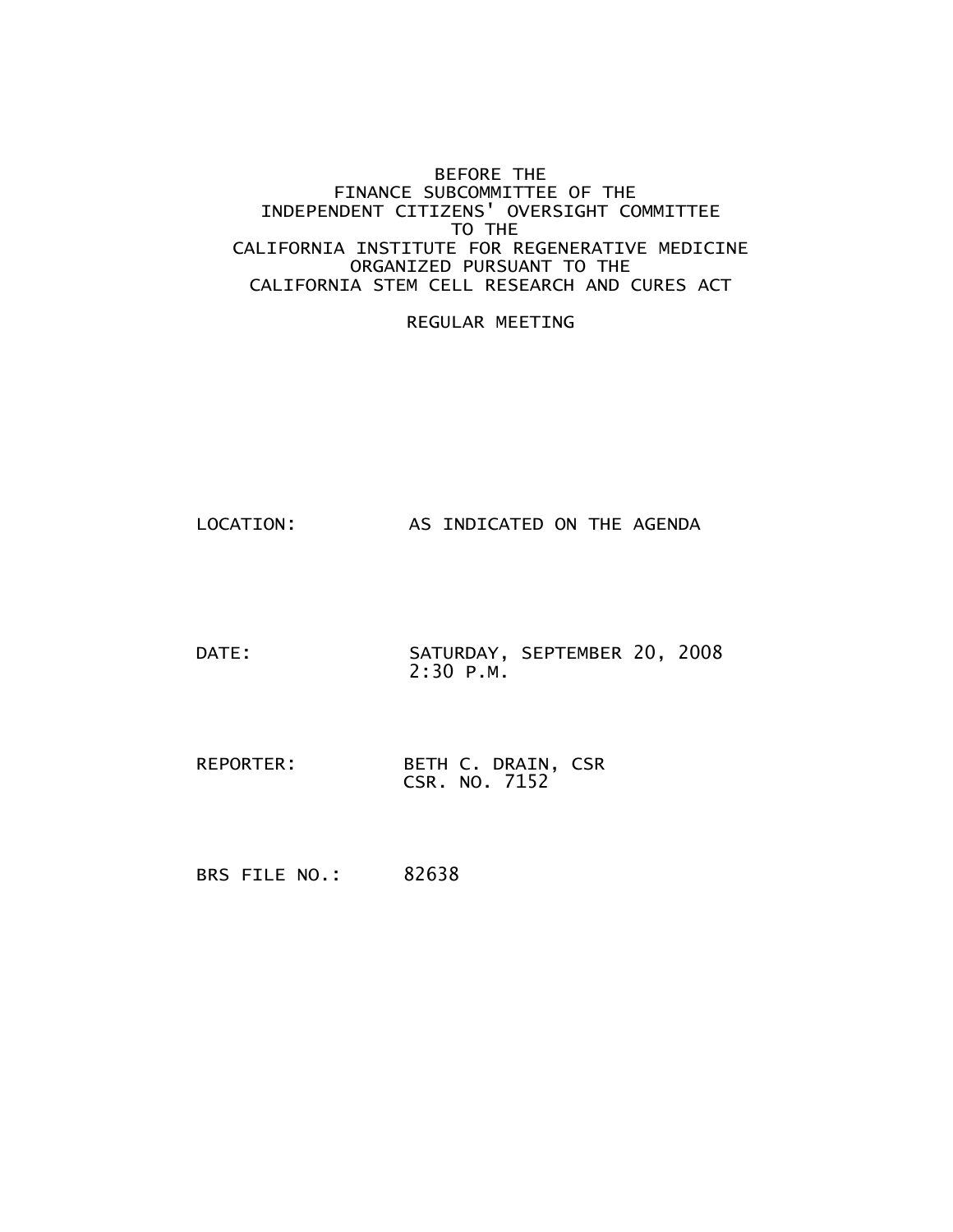# I N D E X

| TTFM                                                                                                      | PAGE NO. |
|-----------------------------------------------------------------------------------------------------------|----------|
| <b>CALL TO ORDER</b>                                                                                      | 3        |
| ROLL CALL                                                                                                 | 3        |
| CONSIDERATION OF PORTFOLIO POLICIES<br>FOR CIRM LOAN PROGRAM                                              | 44       |
| CONSIDERATION OF BUSINESS REVIEW<br>PROCESSES FOR CIRM LOAN PROGRAM                                       |          |
| INFORMATIONAL PRESENTATION ON CIRM<br>PROGRAM BUDGET AND FUNDS AVAILABLE<br>FOR RESEARCH GRANTS AND LOANS | 94       |
| ADJOURNMENT                                                                                               | 103      |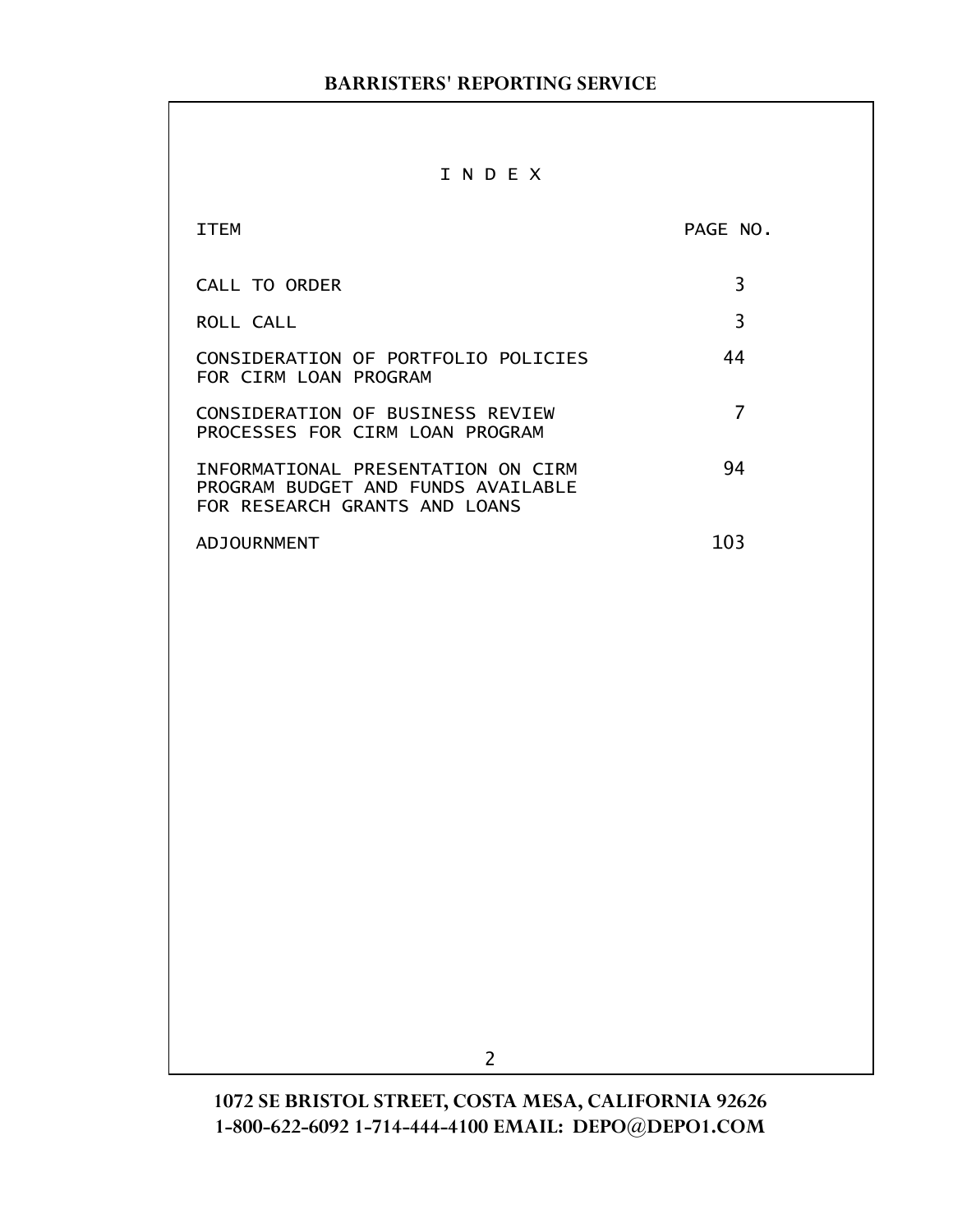|                | <b>BARRISTERS' REPORTING SERVICE</b>      |
|----------------|-------------------------------------------|
| $\mathbf 1$    | SATURDAY, SEPTEMBER 20, 2008              |
| $\overline{2}$ | $2:30$ P.M.                               |
| $\overline{3}$ |                                           |
| 4              | CHAIRMAN GOLDBERG: JAMES, DO WE NEED TO   |
| 5              | CALL ROLL GIVEN THAT THIS --              |
| 6              | MR. HARRISON: WE SHOULD GO AHEAD AND CALL |
| 7              | ROLL, MICHAEL.                            |
| 8              | CHAIRMAN GOLDBERG: THANK YOU. PLEASE      |
| 9              | PROCEED, MELISSA.                         |
| 10             | MS. KING: RICARDO AZZIZ.                  |
| 11             | DR. AZZIZ: PRESENT.                       |
| 12             | MS. KING: ROBERT PRICE.                   |
| 13             | DR. PRICE: PRESENT.                       |
| 14             | MS. KING: FLOYD BLOOM.                    |
| 15             | DR. BLOOM: HERE.                          |
| 16             | MS. KING: MARCY FEIT. MICHAEL GOLDBERG.   |
| 17             | CHAIRMAN GOLDBERG: HERE.                  |
| 18             | MS. KING: BOB KLEIN.                      |
| 19             | MR. KLEIN: HERE.                          |
| 20             | MS. KING: TED LOVE. TINA NOVA. ED         |
| 21             | PENHOET.                                  |
| 22             | DR. PENHOET: HERE.                        |
| 23             | MS. KING:<br>PHIL PIZZO. DUANE ROTH.      |
| 24             | MR. ROTH:<br>HERE.                        |
| 25             | MS. KING: JEFF SHEEHY.                    |
|                | 3                                         |
|                |                                           |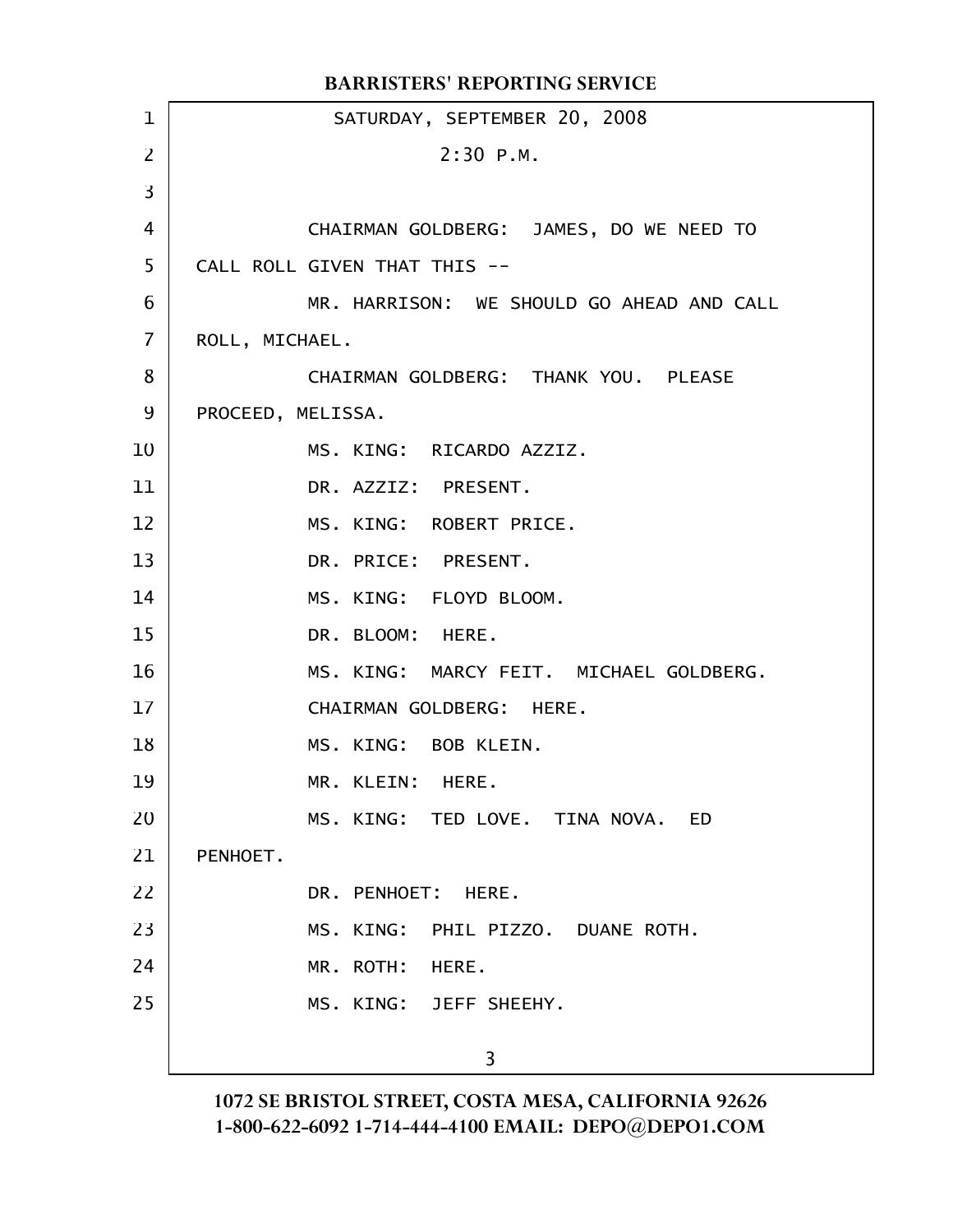| $\mathbf 1$       | MR. SHEEHY: HERE.                                    |
|-------------------|------------------------------------------------------|
| $\overline{2}$    | MS. KING: OSWALD STEWARD.                            |
| 3                 | OKAY. SO, MICHAEL, WE DO NOT HAVE A                  |
| 4                 | QUORUM, BUT WE HAVE EVERYONE WE'RE EXPECTING. I'LL   |
| 5                 | TURN IT OVER TO YOU.                                 |
| 6                 | CHAIRMAN GOLDBERG: THANK YOU. SO I WANT              |
| $\overline{7}$    | TO THANK EVERYBODY FOR MAKING THEMSELVES AVAILABLE   |
| 8                 | ON A SATURDAY AFTERNOON, PARTICULARLY IN A WEEK THAT |
| 9                 | WAS STRESSFUL FOR MANY OF US AND BURDENSOME FOR ICOC |
| 10                | MEMBERS WHO WERE DOING A LOT OF OTHER COMMITTEE      |
| 11                | WORK.                                                |
| $12 \overline{ }$ | SECONDLY, I WANTED TO THANK LYNN HARWELL             |
| 13                | AND MELISSA KING FOR THE PREPARATION OF THE          |
| 14                | MATERIALS FOR TODAY'S CALL. AND WE APOLOGIZE THAT    |
| 15                | MANY OF THEM JUST GOT OUT TO US.                     |
| 16                | BUT THAT LEADS INTO MY NEXT POINT, WHICH             |
| 17                | IS THE OBJECTIVE OF THIS CALL IS REALLY TO DISCUSS   |
| 18                | AMONGST OURSELVES AS A SUBCOMMITTEE WHAT WE TAKE     |
| 19                | FORWARD TO THE BOARD AS AN UPDATE TO OPEN A COMMENT  |
| 20                | PERIOD ON SOME OF THE SPECIFICS RELATED TO THE WORK  |
| 21                | OF THE LOAN TASK FORCE.                              |
| 22                | AND WHAT WE CONTEMPLATE DOING DURING THE             |
| 23                | COURSE OF THE NEXT HOUR AND A HALF IS STEPPING       |
| 24                | THROUGH THREE SUBSTANTIVE AGENDA ITEMS AND HAVING AN |
| 25                | OPPORTUNITY FOR DISCUSSION FOR EACH OF THEM.         |
|                   |                                                      |

4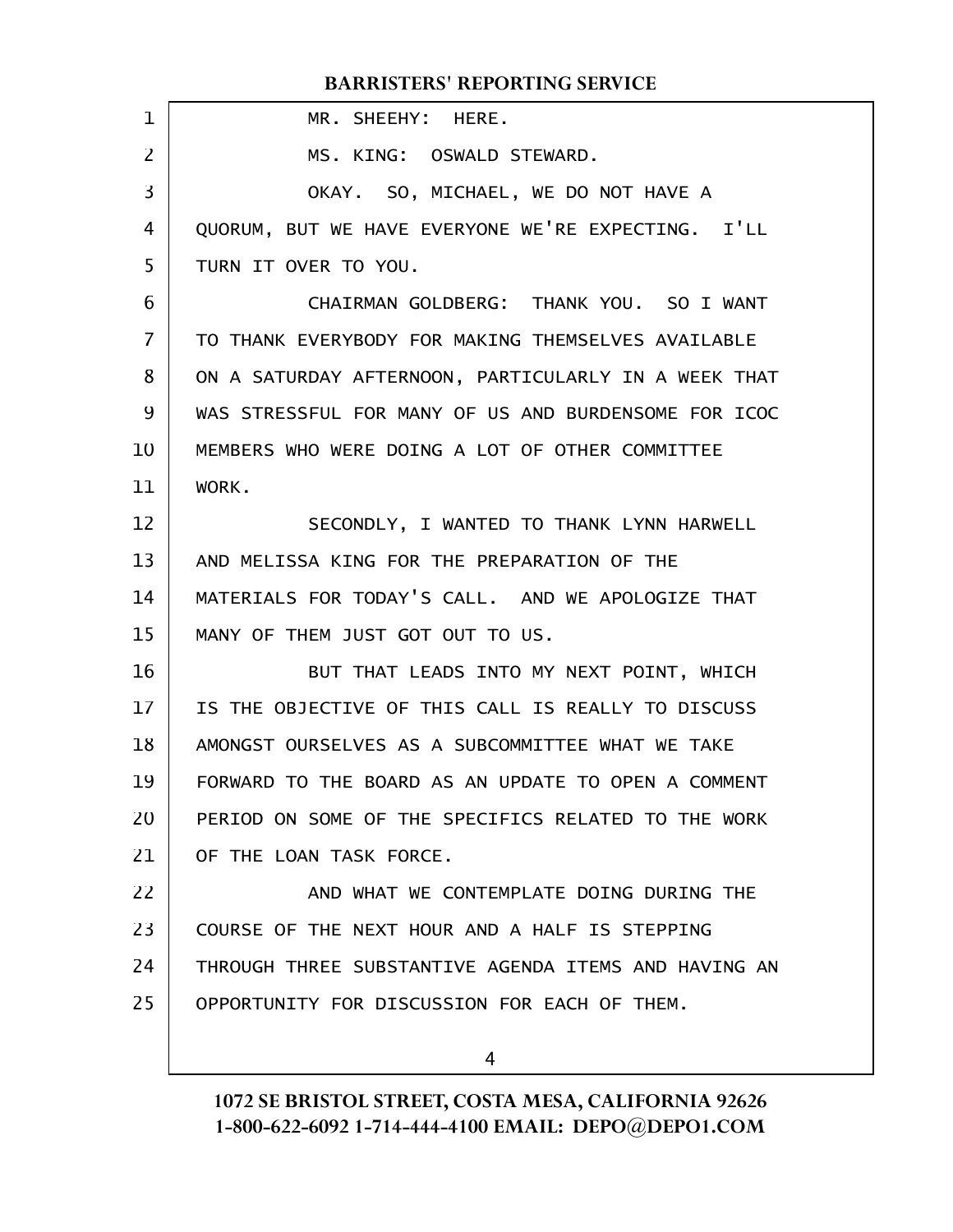| 1              | IN ADDITION TO OURSELVES, WE HAVE INVITED,           |
|----------------|------------------------------------------------------|
| 2              | AND I'D APPRECIATE, MELISSA, YOUR SENSE OF LOGISTICS |
| 3              | AS TO WHEN THEY WILL JOIN THE CALL, IF INDEED THEY   |
| 4              | ARE GOING TO JOIN THE CALL, THE REPRESENTATIVES FROM |
| 5              | SILICON VALLEY BANK WHO HAVE PUT FORWARD A PROPOSAL  |
| 6              | FOR HOW THEY WOULD ACT IF WE WERE TO RECOMMEND TO    |
| $\overline{7}$ | THE BOARD THE SELECTION OF AN INTERMEDIARY TO        |
| 8              | ADMINISTER THE LOAN PROGRAM.                         |
| 9              | MS. KING: MICHAEL, JUST SO YOU KNOW, I'LL            |
| 10             | JUST DO A QUICK CHECK. JOHN OR PETE, ARE YOU ON THE  |
| 11             | LINE?                                                |
| 12             | MR. SCOTT: YES. THIS IS PETE SCOTT FROM              |
| 13             | SILICON VALLEY BANK.                                 |
| 14             | MR. NORRIS: JOHN NORRIS, I'M HERE AS                 |
| 15             | WELL.                                                |
| 16             | MS. KING: MICHAEL, THEY'RE ACTUALLY BOTH             |
| 17             | HERE. LYNN ACTUALLY JUST STEPPED OUT TO GO CHECK ON  |
| 18             | THAT, BUT THEY ARE BOTH DUTIFULLY ALREADY ON THE     |
| 19             | LINE. THANK YOU, GENTLEMEN.                          |
| 20             | CHAIRMAN GOLDBERG: IS THERE -- I'M GOING             |
| 21             | TO ASK, ARE YOU GUYS ABLE TO STAY ON FOR THE FULL    |
| 22             | DURATION, OR IS IT NECESSARY -- IF NOT, WE CAN TAKE  |
| 23             | THE AGENDA A LITTLE BIT OUT OF SEQUENCE AND ALLOW    |
| 24             | YOU TO GET BACK TO YOUR OTHER DUTIES TODAY.          |
| 25             | MR. SCOTT: I HAVE A 3:30 HARD STOP, BUT I            |
|                | 5                                                    |
|                |                                                      |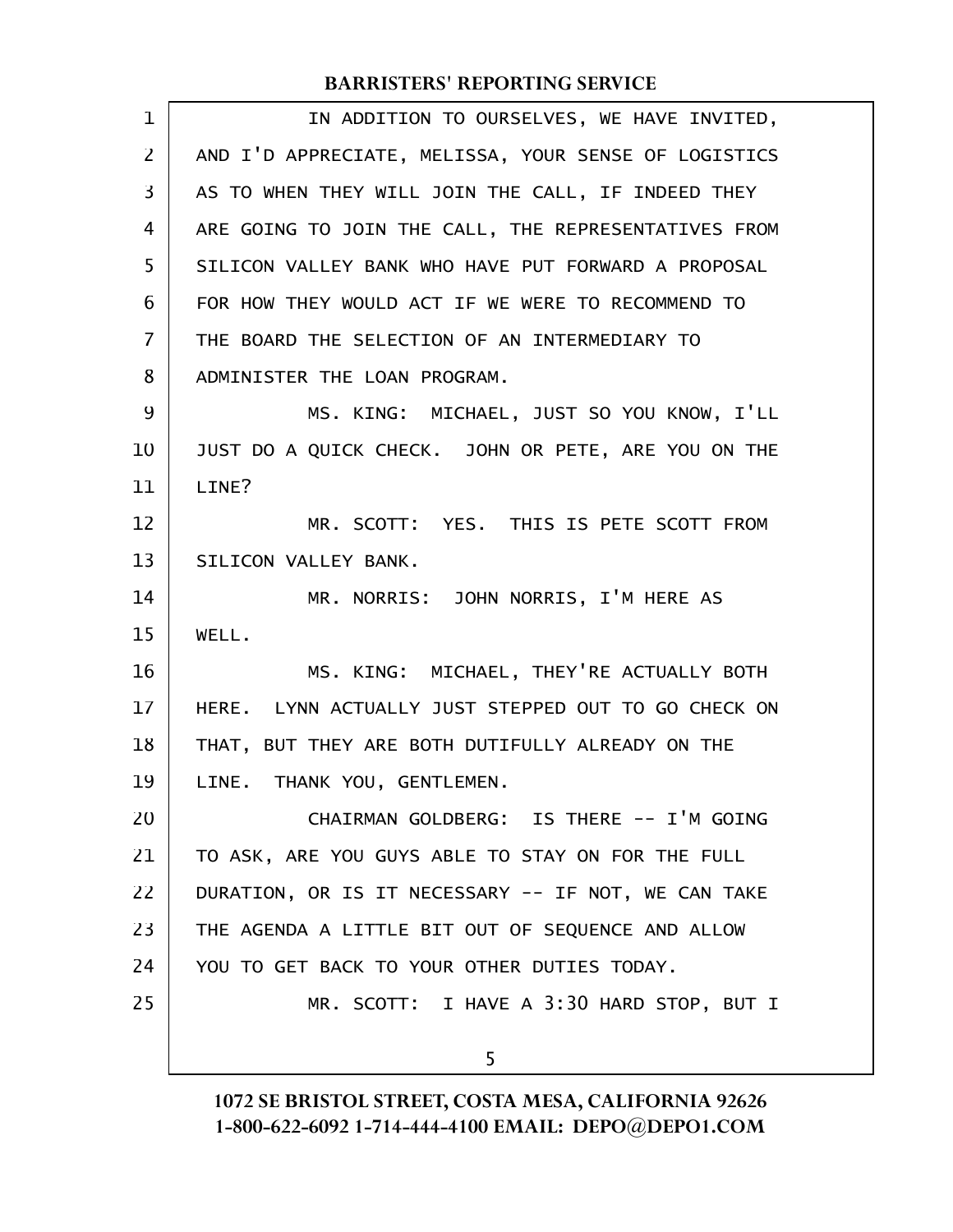| $\mathbf{1}$ | CAN BE HERE TILL 3:30.                               |
|--------------|------------------------------------------------------|
| 2            | MS. KING: THEIRS IS ITEM NO. 4.                      |
| 3            | CHAIRMAN GOLDBERG: WHAT I'M GOING TO                 |
| 4            | SUGGEST IS THAT WE SKIP ITEM 3, COME BACK TO IT      |
| 5            | AFTER PETE AND JOHN ARE RELEASED.                    |
| 6            | SO SPECIFICALLY FOR THOSE OF YOU WHO WERE            |
| 7            | ABLE TO OPEN THE ATTACHMENT, THERE IS A DOCUMENT     |
| 8            | ENTITLED "CIRM LOAN PROGRAM EXTERNAL FINANCIAL       |
| 9            | BUSINESS REVIEW." AND LET ME BRIEFLY KIND OF         |
| 10           | SUMMARIZE THE DOCUMENT, AND THEN WE'LL ASK THE       |
| 11           | GUYS FROM -- WE'LL OPEN IT UP FOR DISCUSSION AMONG   |
| 12           | OURSELVES. AND HAVING DONE THAT, WE CAN PROCEED TO   |
| 13           | THE PRESENTATION BY SILICON VALLEY BANK.             |
| 14           | SO THE BACKGROUND IS IN CONNECTION WITH              |
| 15           | DUANE AND HIS TASK FORCE EXCELLENT WORK ON THE LOAN  |
| 16           | PROGRAM, WHICH WAS REPORTED AT OUR LAST ICOC         |
| 17           | MEETING, THE NEXT STEP WAS FOR THE FINANCE           |
| 18           | SUBCOMMITTEE TO EVALUATE DIFFERENT WAYS THAT WE      |
| 19           | MIGHT BE ABLE TO IMPLEMENT THE LOAN PROGRAM. AND     |
| 20           | THAT IS A BROADER ISSUE THAN JUST THE ADMINISTRATION |
| 21           | OF THE LOAN PROGRAM. BUT FOR THE TIME BEING, WE'LL   |
| 22           | KIND OF FOCUS ON THE ADMINISTRATION OF THE LOAN      |
| 23           | PROGRAM.                                             |
| 24           | AND THE DECISION THAT WE SHOULD MAKE TODAY           |
| 25           | IS TO RECOMMEND OR NOT THE DEVELOPMENT OF AN RFP TO  |
|              | 6                                                    |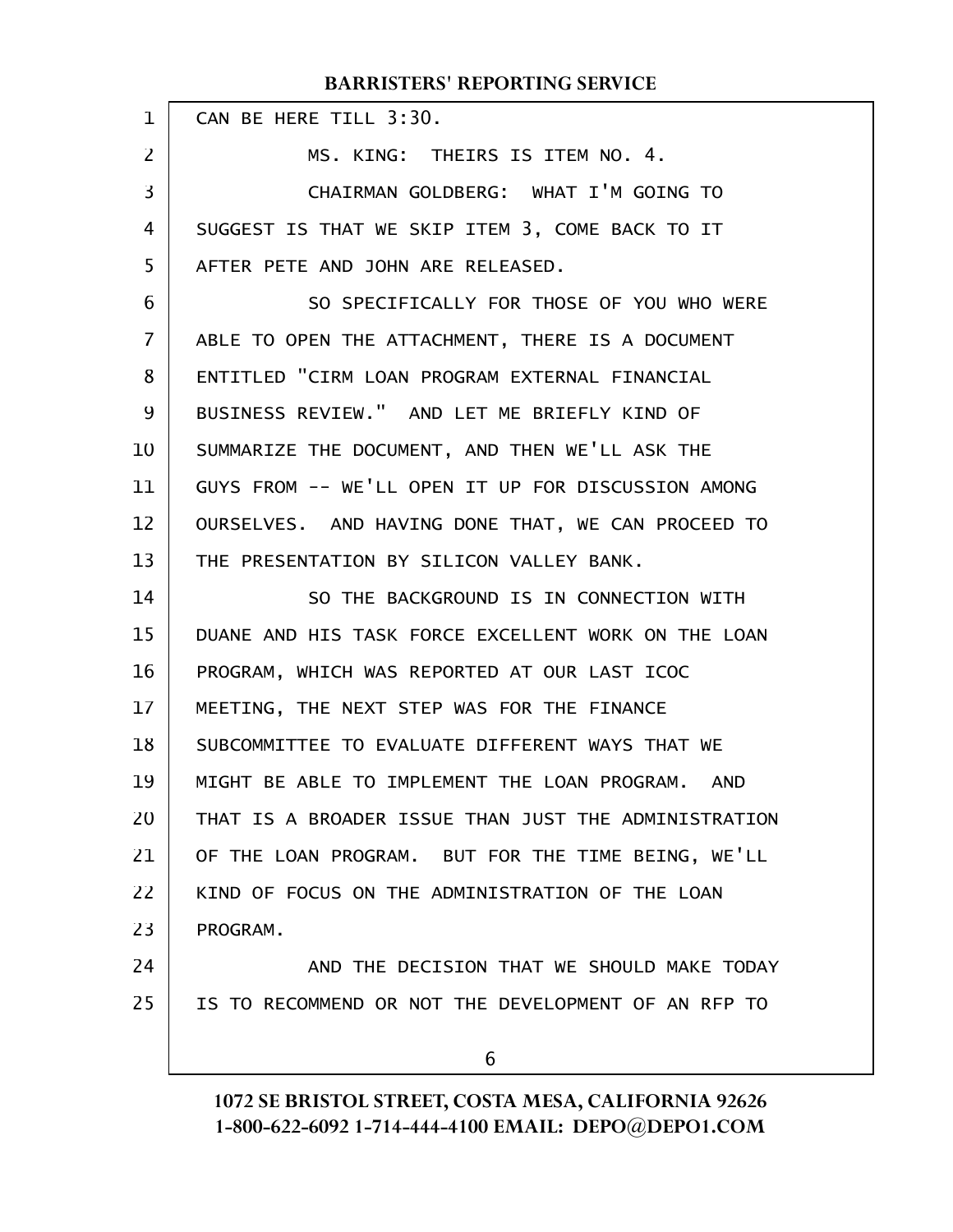| $\mathbf{1}$ | THE BOARD ON THURSDAY IN SAN DIEGO FOR AN            |
|--------------|------------------------------------------------------|
| 2            | ADMINISTRATOR TO PROVIDE EXPERT REVIEW FOR THE LOAN  |
| 3            | APPLICANTS.                                          |
| 4            | SO JUST AS A REMINDER, THAT THE SEQUENCE             |
| 5            | WOULD BE, IN CONNECTION WITH THE DISEASE TEAM GRANTS |
| 6            | THAT ARE CONTEMPLATED TO BE MADE IN DECEMBER OF THIS |
| 7            | YEAR, THAT SOME PORTION -- THE RFA WOULD GO OUT.     |
| 8            | SOME PORTION OF THOSE WOULD BE ELIGIBLE FOR LOANS IN |
| 9            | ADDITION TO GRANTS.                                  |
| 10           | MS. KING: MICHAEL, IF I COULD JUST                   |
| 11           | BRIEFLY HAVE EITHER MARIE CSETE OR PAT OLSON THAT    |
| 12           | ARE HERE IN SAN FRANCISCO COMMENT ON THE TIMING.     |
| 13           | THEY WERE LOOKING LIKE THEY WANTED TO MAKE A COMMENT |
| 14           | ON THAT.                                             |
| 15           | DR. CSETE: WE'RE PROBABLY NOT GOING TO               |
| 16           | MAKE DECEMBER FOR RFA. WE'RE THINKING JANUARY.       |
| 17           | CHAIRMAN GOLDBERG: THAT'S FINE. WE JUST              |
| 18           | DON'T WANT TO BE THE CRITICAL PATH IMPEDIMENT        |
| 19           | STANDING IN THE WAY OF YOUR SCIENTIFIC REVIEW.       |
| 20           | DR. CSETE: HOLDING THIS IS ONE OF THE                |
| 21           | MANY THINGS.                                         |
| 22           | MS. KING: OUR SUBCOMMITTEE AND THE BOARD             |
| 23           | WON'T BE WHAT'S HOLDING IT UP. IT WILL BE READY TO   |
| 24           | GO FROM OUR PERSPECTIVE WHEN THE STAFF WITH ALL THAT |
| 25           | THEY HAVE TO DO CAN ACCOMMODATE IT.                  |
|              |                                                      |

7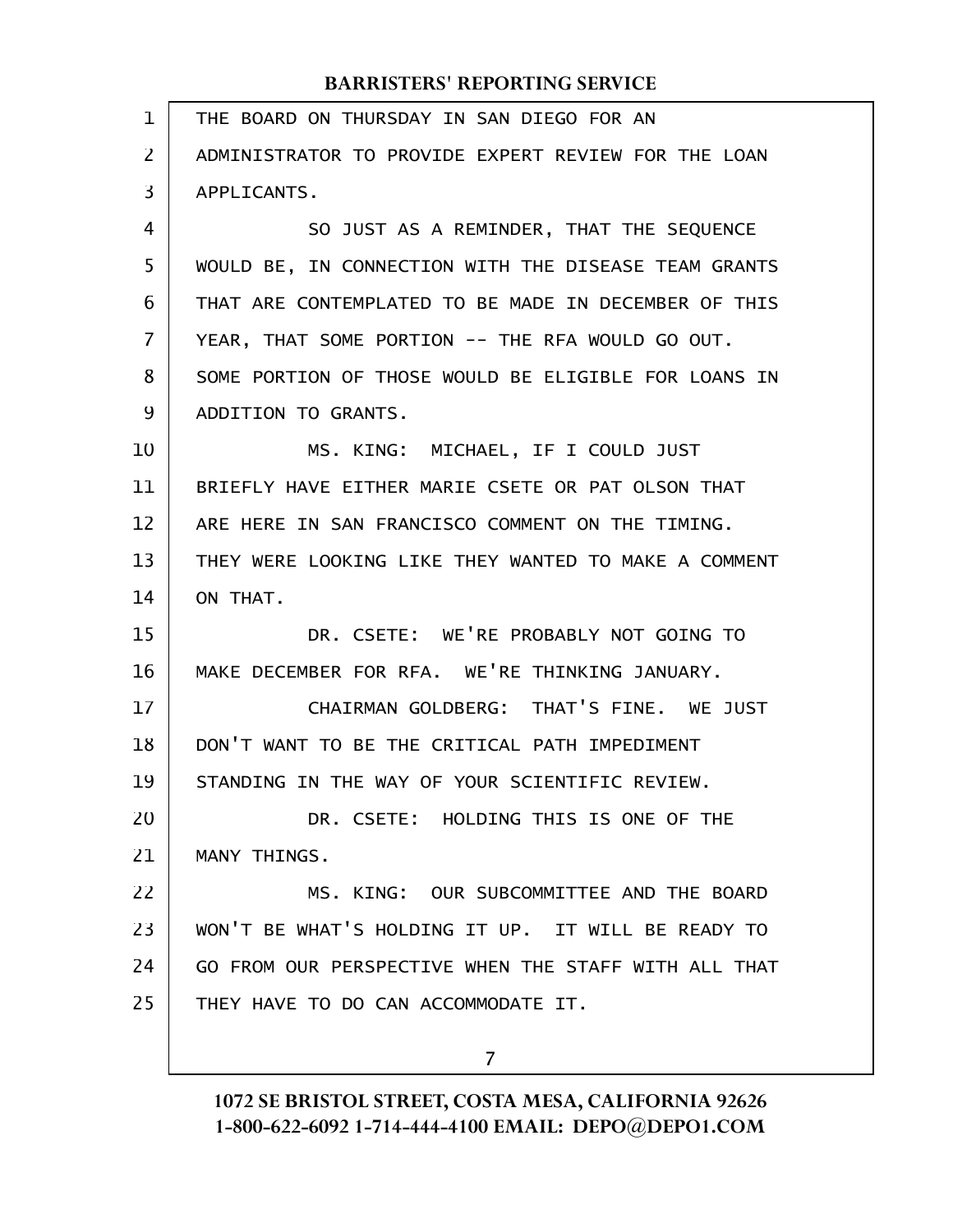|                | <b>BARRISTERS' REPORTING SERVICE</b>                 |
|----------------|------------------------------------------------------|
| $\mathbf 1$    | DR. CSETE: JUST WANTED TO MAKE SURE WE               |
| 2              | WERE ALL ON THE SAME PAGE.                           |
| 3              | CHAIRMAN GOLDBERG: THANK YOU. CHAIRMAN               |
| $\overline{4}$ | KLEIN, DID HAVE YOU A COMMENT?                       |
| 5              | MR. KLEIN: IN TERMS OF SETTING AN OVERALL            |
| 6              | CONTEXT, SO THERE WILL BE ATTEMPTS OF THE COMMITTEE  |
| 7              | FROM THIS DISCUSSION WHICH BRINGS TOGETHER MANY OF   |
| 8              | THE PRIOR DISCUSSIONS FROM THE PRIOR LOAN TASK FORCE |
| 9              | MEETING, PLUS ADDITIONAL INFORMATION THAT IS BROUGHT |
| 10             | TO A CONSENSUS AMONG THE PEOPLE PARTICIPATING HERE   |
| 11             | TO THE BOARD ON SEPTEMBER 24TH. THE BOARD WOULD DO   |
| 12             | A CONCEPT APPROVAL, NOT A FINAL APPROVAL. AND AS     |
| 13             | CHAIRMAN OF THE FINANCE COMMITTEE, MICHAEL GOLDBERG, |
| 14             | HAS SAID, IT WOULD BEGIN A COMMENT PERIOD, A PUBLIC  |
| 15             | COMMENT PERIOD, WHICH THEN WOULD BE FOLLOWED BY A    |
| 16             | PUBLIC MEETING OF THE FINANCE COMMITTEE TO REVIEW    |
| 17             | THOSE COMMENTS AND MAKE, WITH A QUORUM, A FORMAL     |
| 18             | FINAL RECOMMENDATION TO THE BOARD, WHICH WOULD THEN  |
| 19             | BE ACTED ON IN DECEMBER.                             |
| 20             | AND IT SOUNDS LIKE DECEMBER IS, IN FACT,             |
| 21             | IN TIME FOR THE RFA FOR THE DISEASE TEAMS, SO THE    |
| 22             | LOAN PROGRAM IS INTENDED TO SERVE THE DISEASE TEAMS. |
| 23             | IT'S ALSO IMPORTANT TO NOTE THAT THE DISCUSSION      |
| 24             | WE'RE ABOUT TO HAVE ON DELEGATED UNDERWRITERS OR     |
| 25             | EXTERNAL FINANCIAL BUSINESS REVIEW UNDER CONTRACT,   |
|                |                                                      |

1072 SE BRISTOL STREET, COSTA MESA, CALIFORNIA 92626 1-800-622-6092 1-714-444-4100 EMAIL: DEPO@DEPO1.COM

8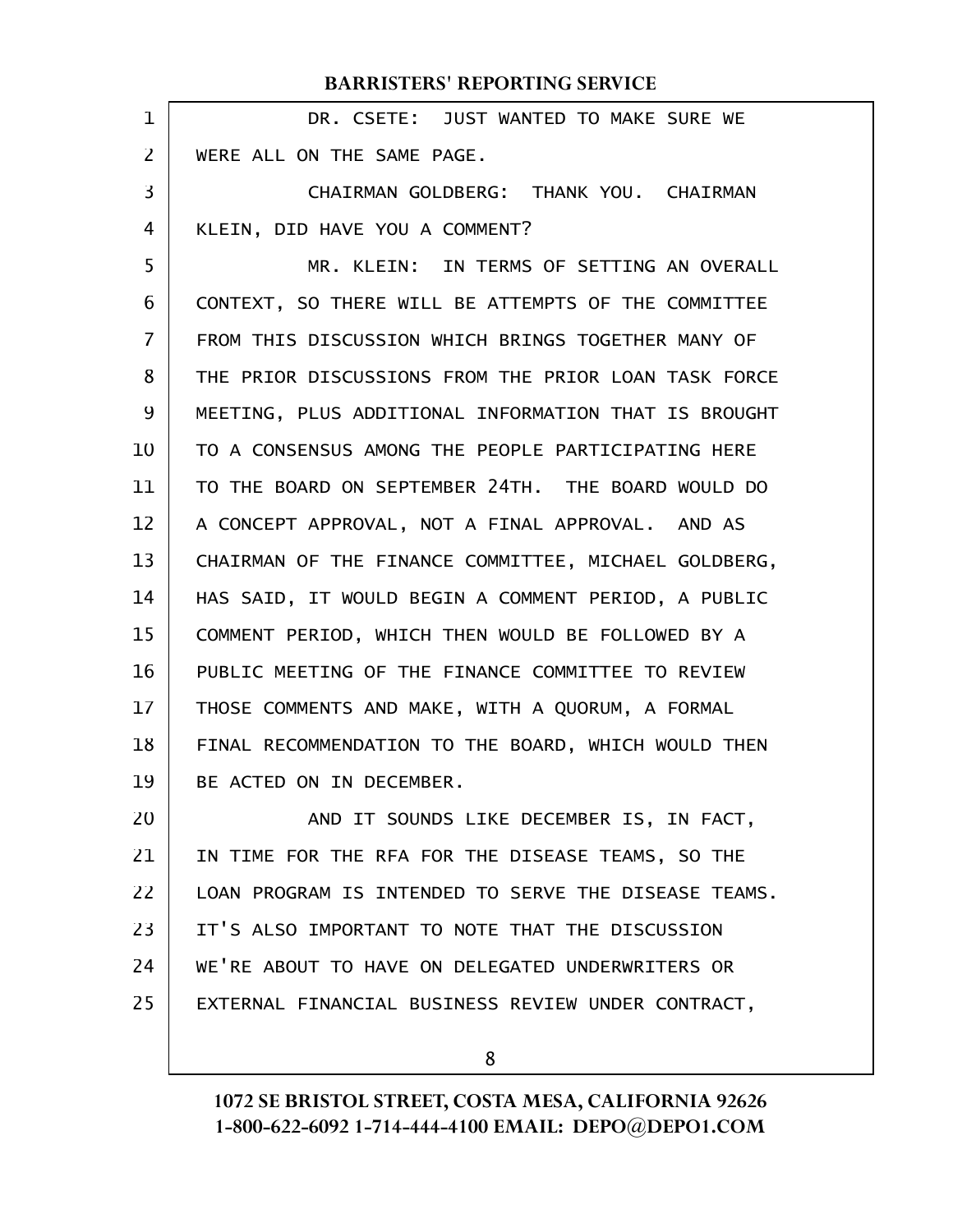| $\mathbf 1$ | THAT WOULD THEORETICALLY BE DONE IF THERE IS A       |
|-------------|------------------------------------------------------|
| 2           | CONSENSUS HERE AND AT THE BOARD BY QUALIFIED EXPERTS |
| 3           | THAT ARE IN THE FIELD WHO RESPOND AND ARE SELECTED   |
| 4           | AFTER AN OPEN RFP PROGRAM.                           |
| 5           | THIS REVIEW WOULD TAKE PLACE AFTER                   |
| 6           | SCIENTIFIC REVIEW. THESE APPLICANTS WOULD BE         |
| 7           | TREATED JUST THE SAME AS ANY OTHER APPLICANT ALL THE |
| 8           | WAY THROUGH SCIENTIFIC REVIEW, AND THIS EXTERNAL     |
| 9           | REVIEW WE'RE TALKING ABOUT WOULD HAPPEN AFTER THE    |
| 10          | SCIENTIFIC REVIEW AND IN THAT PERIOD, THE NORMAL     |
| 11          | PERIOD, BEFORE BOARD ACTION WHEN THE SCIENTIFIC      |
| 12          | WRITE-UPS ARE BEING DONE, SO IT IS INTENDED NOT TO   |
| 13          | HAVE THE LOAN PROCESS EXTEND THE PROGRAM REVIEW IN   |
|             |                                                      |
| 14          | ANY WAY.                                             |
| 15          | AND ONE OF THE PURPOSES IN GETTING AN                |
| 16          | EXPERT TEAM IS FINDING A TEAM THAT IS USED TO        |
| 17          | TURNING THESE AROUND ON A BUSINESS TIMETABLE THAT    |
| 18          | CAN GET IT DONE AND HAVE THEIR RECOMMENDATIONS COME  |
| 19          | BACK TO THE FINANCE COMMITTEE PRIOR TO THE BOARD,    |
| 20          | AND THOSE FINANCE COMMITTEE RECOMMENDATIONS WOULD GO |
| 21          | TO THE BOARD WITH THE SCIENTIFIC REVIEW.             |
| 22          | CHAIRMAN GOLDBERG: I THINK THAT'S AN                 |
| 23          | EXCELLENT SUMMARY OF THE DOCUMENT. AND THERE ARE     |
| 24          | SOME PARTICULARS IN ADDITION AS TO WHAT THE ELEMENTS |
| 25          | OF A BUSINESS OR FINANCIAL EXTERNAL REVIEW WOULD BE, |

9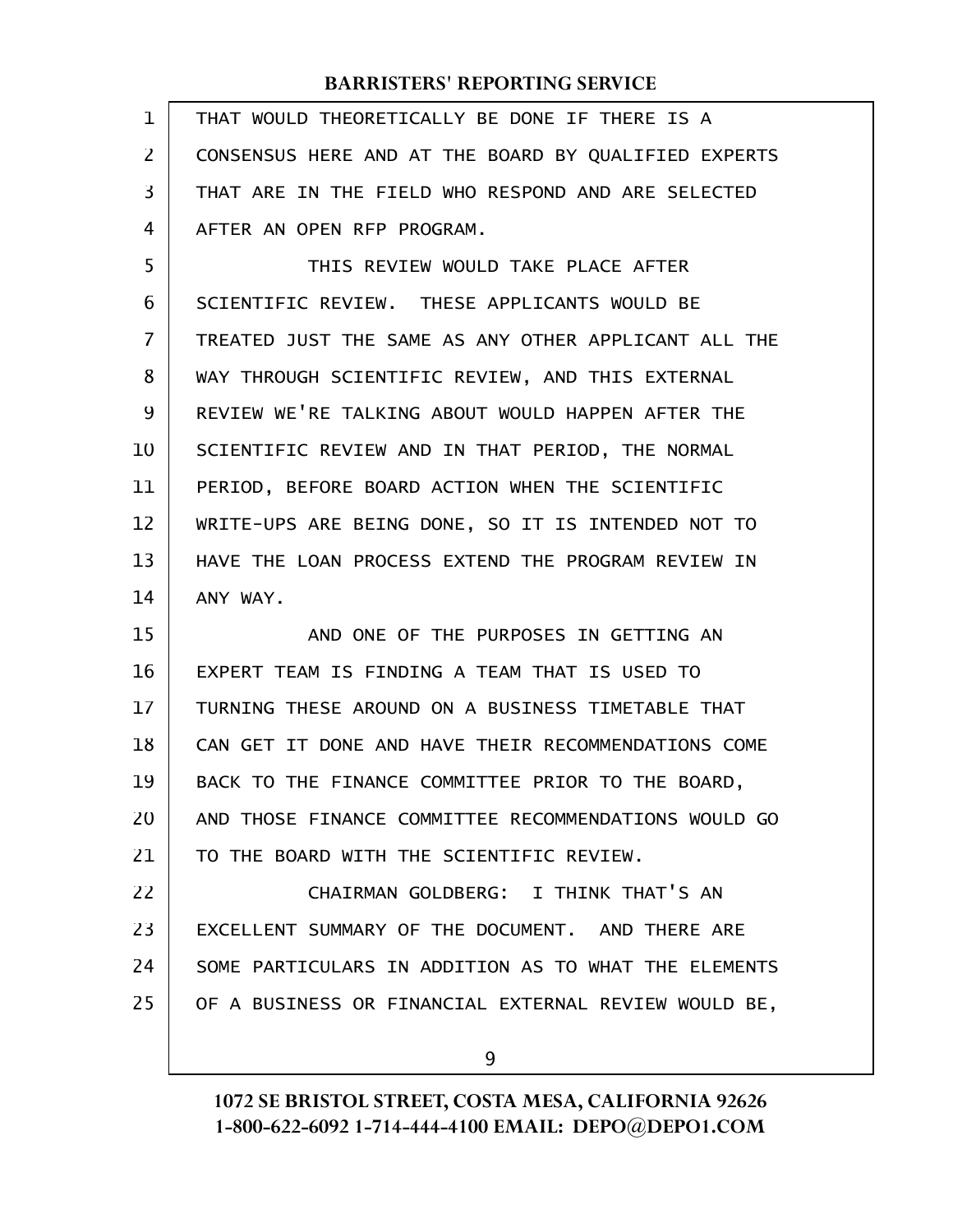| 1              | BUT I THINK THOSE ARE RELATIVELY SELF-EVIDENT WHEN   |
|----------------|------------------------------------------------------|
| 2              | YOU HAVE A CHANCE TO LOOK AT THEM, AND THEY'LL BE    |
| 3              | UNDERSCORED IN CONNECTION WITH THE PRESENTATION THAT |
| 4              | SVB, SILICON VALLEY BANK, MAKES.                     |
| 5              | SO WHAT WOULD I SUGGEST IS THAT AS THEY              |
| 6              | MAKE THEIR PRESENTATION TO US, THAT YOU KEEP IN MIND |
| $\overline{7}$ | ONE OF THE DECISIONS ON THIS AGENDA ITEM THAT WE'LL  |
| 8              | WANT TO MAKE AT THE END IS IN TERMS OF INCLUSION IN  |
| 9              | THE BOARD MATERIALS IN ADVANCE OF THE 24TH. I WOULD  |
| 10             | PROPOSE THAT WE WOULD INCLUDE THE DISCUSSION OUTLINE |
| 11             | FOR THE CIRM LOAN PROGRAM AT THE EXTERNAL FINANCIAL  |
| 12             | BUSINESS REVIEW, WHICH IS IN DRAFT FORM AS WE        |
| 13             | CURRENTLY HAVE IT, AND MAKE WHATEVER MODIFICATIONS   |
| 14             | ANY OF US MIGHT AGREE THAT WOULD BE APPROPRIATE SO   |
| 15             | THAT THE REST OF THE BOARD AND THE PUBLIC WOULD HAVE |
| 16             | PLENTY OF VISIBILITY AND TRANSPARENCY INTO WHAT      |
| 17             | WE'RE TALKING ABOUT DOING HERE AND PERHAPS EVEN      |
| 18             | INCLUDE THE PROPOSAL OR THE OUTLINE FROM SILICON     |
| 19             | VALLEY BANK SO THAT OTHERS ARE FREE TO SEE WHAT      |
| 20             | SORTS OF THINGS WE WOULD BE LOOKING FOR IN AN RFP    |
| 21             | ULTIMATELY.                                          |
| 22             | WITH THAT, ARE THERE ANY QUESTIONS FROM              |
| 23             | ANY OF THE COMMITTEE MEMBERS THAT YOU'D LIKE TO      |
| 24             | DISCUSS ON THIS NARRATIVE BEFORE WE GO TO SVB?       |
| 25             | HEARING NONE, I'D LIKE TO ASK PETE SCOTT AND JOHN    |
|                |                                                      |

10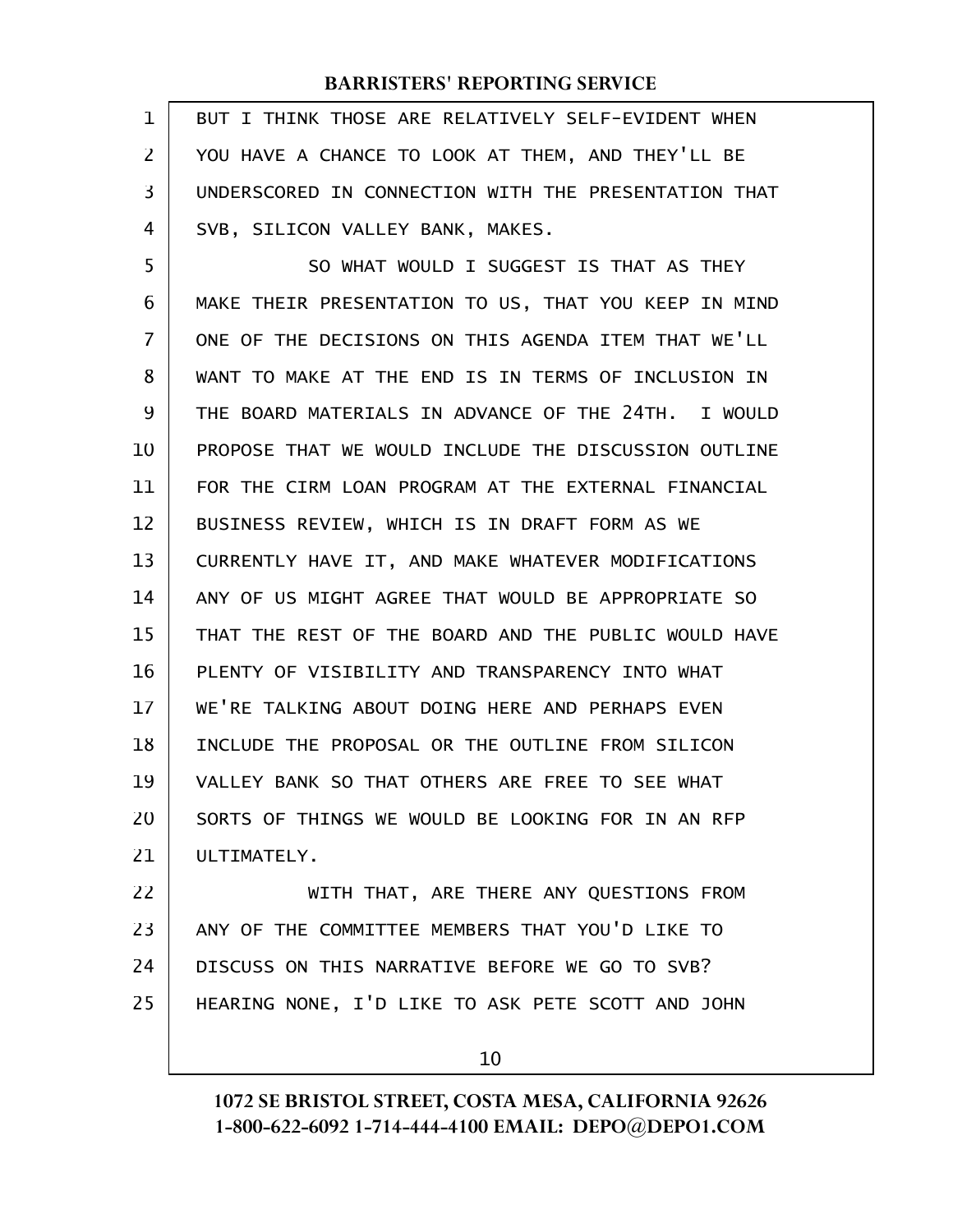| $\mathbf{1}$ | NORRIS TO MAKE A PRESENTATION ABOUT THEIR THOUGHTS              |
|--------------|-----------------------------------------------------------------|
| 2            | IN RESPONSE TO OUR NEEDS.                                       |
| 3            | MS. KING: MICHAEL, JUST BEFORE WE START                         |
| 4            | THAT, JUST TWO QUICK POINTS OF INFORMATION. ONE, I              |
| 5            | JUST WANT TO MAKE SURE THAT EVERYBODY ON THE PHONE              |
| 6            | HAS THE SLIDES FROM SILICON VALLEY BANK IN FRONT OF             |
| 7            | THEM. THEY SHOULD BE AVAILABLE AT EACH SITE.                    |
| 8            | THEY'RE THE SLIDES THAT HAVE THE TITLE "SVB                     |
| 9            | OVERVIEW" ON THEM.                                              |
| 10           | AND THEN THE SECOND POINT OF INFORMATION,                       |
| 11           | JUST SO EVERYBODY IS AWARE, THE ICOC MEETING, FOR               |
| 12           | TIMING, IS ON THE 25TH. I APOLOGIZE FOR THE                     |
| 13           | CONFUSION. IT WAS LISTED AS A TWO-DAY MEETING, AND              |
| 14           | WE JUST NEED A ONE-DAY MEETING. SO IT'S ON THE                  |
| 15           | 25TH. SO THERE'S A LITTLE BIT MORE TIME THAN WE                 |
| 16           | THOUGHT.                                                        |
| 17           | CHAIRMAN GOLDBERG: THANK YOU.                                   |
| 18           | MS. KING: THAT'S IT.                                            |
| 19           | CHAIRMAN GOLDBERG: PETE, JOHN, FLOOR IS                         |
| 20           | YOURS.                                                          |
| 21           | MR. SCOTT: THIS IS PETE SCOTT. AND I                            |
| 22           | THOUGHT WHAT I WOULD DO IS, IN THE INTEREST OF TIME,            |
| 23           | I'M NOT GOING TO GO THROUGH THE SVB OVERVIEW.<br>$\blacksquare$ |
| 24           | THINK THERE'S SEVERAL PEOPLE ON THE CALL THAT KNOW A            |
| 25           | LITTLE BIT ABOUT SILICON VALLEY BANK, AND CERTAINLY             |
|              | 11                                                              |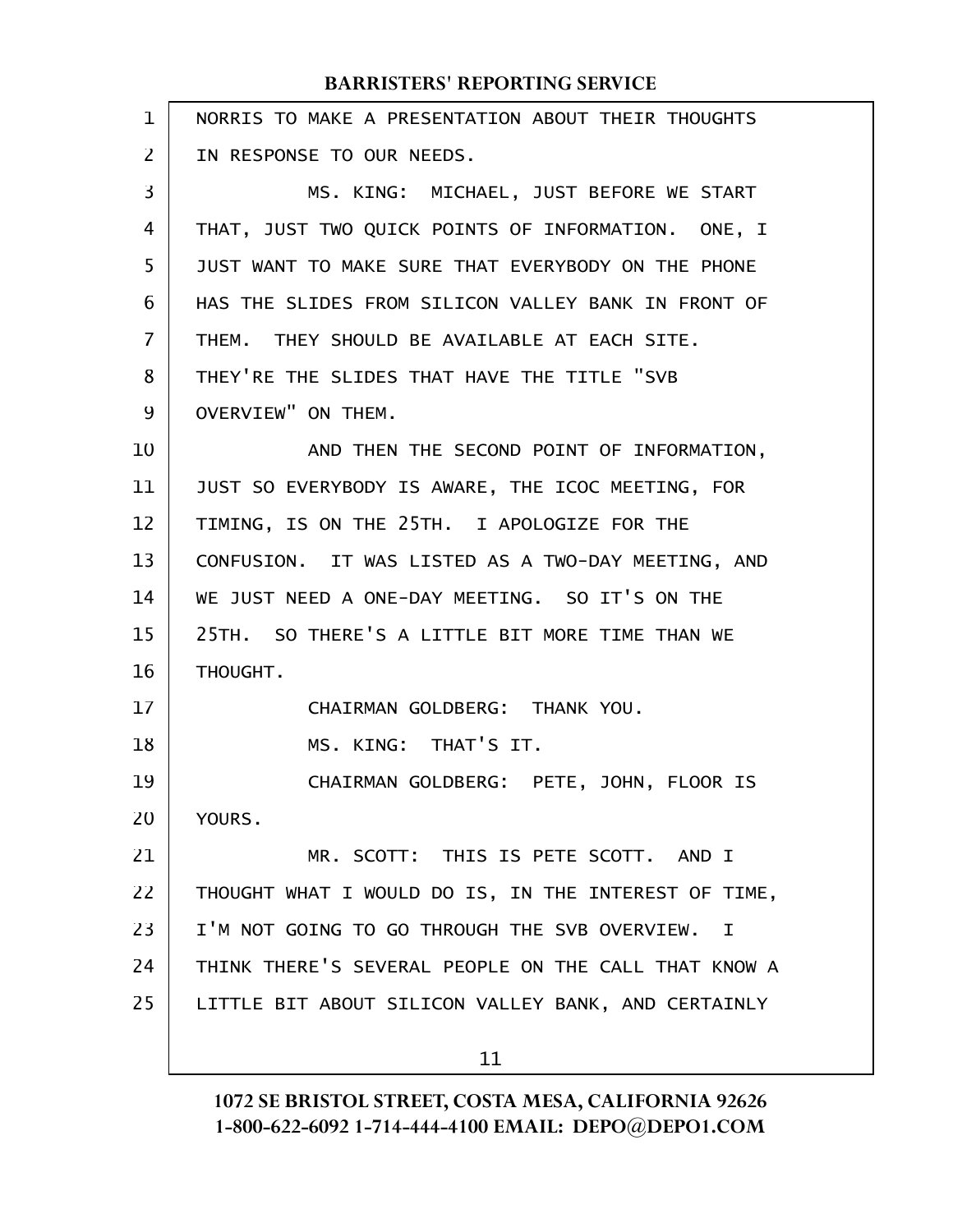| $\mathbf 1$    | WE CAN GIVE YOU ADDITIONAL INFORMATION AROUND THAT.      |
|----------------|----------------------------------------------------------|
| $\overline{2}$ | WHAT I THOUGHT I WOULD DO IS DIVE RIGHT                  |
| $\overline{3}$ | INTO THE STRUCTURE OF WHAT WE'RE PROPOSING AND THEN      |
| 4              | SOME OF THE SERVICES, IF YOU WILL, THAT WE'VE            |
| 5              | PROVIDED AROUND THAT STRUCTURE.                          |
| 6              | IF YOU TURN TO PAGE 3 OF THE PRESENTATION                |
| 7              | THAT WE PUT TOGETHER, THERE'S A VERY SIMPLE              |
| 8              | SCHEMATIC OF HOW WE'RE ENVISIONING THE LOAN PROGRAM      |
| 9              | WORKING. AND IT'S PRETTY STRAIGHTFORWARD, BUT TO         |
| 10             | WALK THROUGH IT QUICKLY, THE BASIC CONCEPT IS THAT       |
| 11             | CIRM WOULD BE PROVIDING WHAT WE'RE CALLING A             |
| 12             | PARTICIPATION CERTIFICATE TO SILICON VALLEY BANK         |
| 13             | WHICH WOULD BE PUT IN PLACE. AND SILICON VALLEY          |
| 14             | BANK WOULD THEN PAY CIRM THE INTEREST RATE OR THE        |
| 15             | REQUIRED RETURN THAT YOU'RE LOOKING FOR UNDER THE        |
| 16             | LOAN PROGRAM.                                            |
| 17             | THAT RATE WE'VE DISCUSSED HAS BEEN IN THE                |
| 18             | 9 PERCENT RANGE, BUT THAT WOULD BE SET BY WHATEVER       |
| 19             | CIRM DECIDED WAS THE APPROPRIATE RATE OF RETURN.<br>- SO |
| 20             | SILICON VALLEY BANK WOULD PAY CIRM BASED ON THE          |
| 21             | PARTICIPATION CERTIFICATE THAT RETURN. AND THEN, IN      |
| 22             | TURN, SILICON VALLEY BANK WOULD PROVIDE A LOAN TO        |
| 23             | THE COMPANY THAT YOU'RE WORKING WITH WITH THE SAME       |
| 24             | EXACT TERMS THAT CIRM DECIDES WITH THAT REQUIRED         |
| 25             | RATE PLUS A SPREAD OVER THAT FOR COMPENSATION FOR        |
|                |                                                          |

12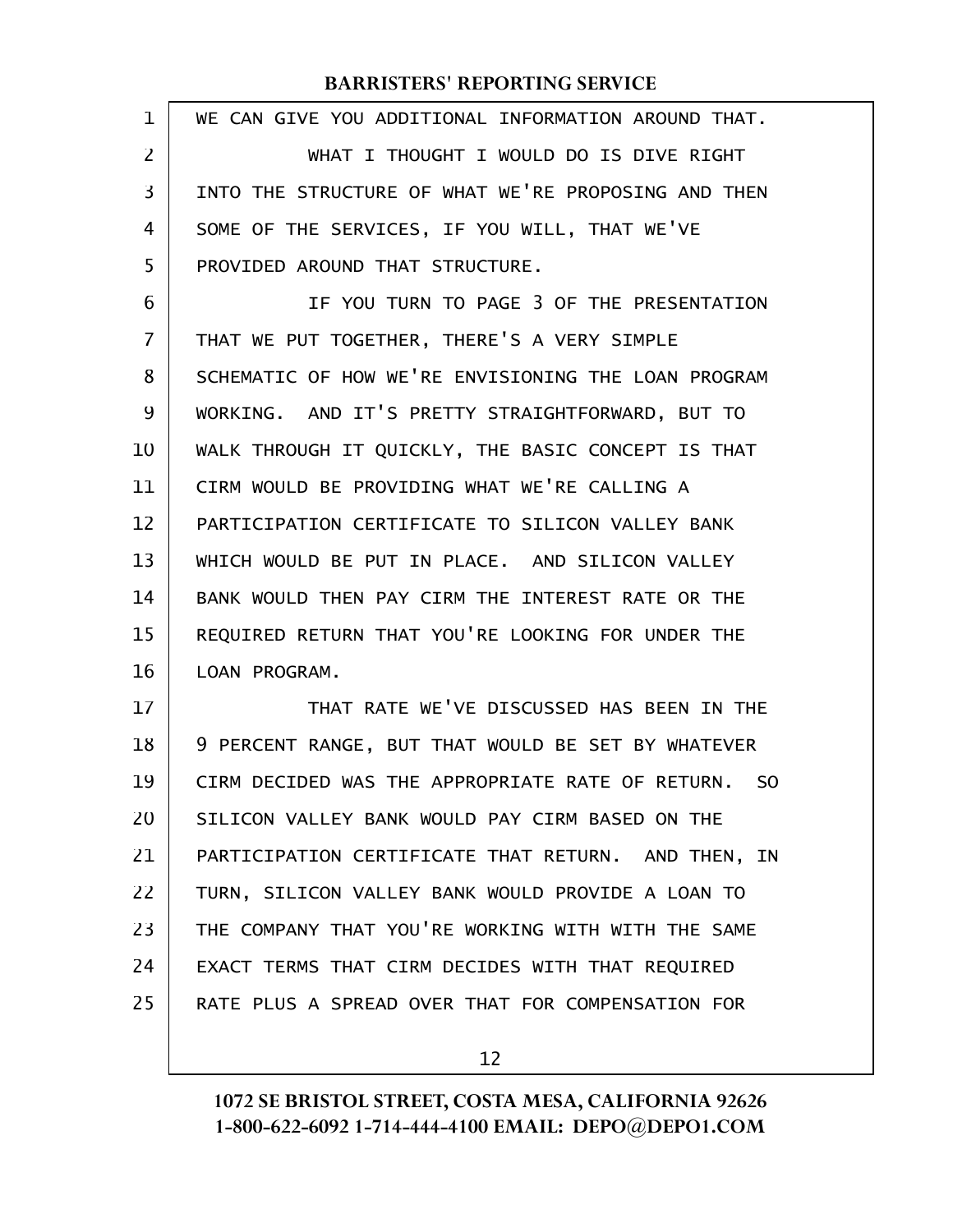| $\mathbf 1$ | PROVIDING THIS LOAN.                                 |
|-------------|------------------------------------------------------|
| 2           | AND IN ATTACHMENT A IT TALKS ABOUT WHAT              |
| 3           | THAT SPREAD IS GOING TO BE, AND WE CAN TALK ABOUT    |
| 4           | THAT LATER. BUT THE BASIC CONCEPT IS FAIRLY          |
| 5           | STRAIGHTFORWARD IS SIMPLY SILICON VALLEY BANK'S      |
| 6           | GIVING A LOAN TO THE COMPANY, AND CIRM IS PROVIDING  |
| 7           | THAT PARTICIPATION CERTIFICATE AS COLLATERAL FOR     |
| 8           | THAT LOAN.                                           |
| 9           | DOES THAT BASIC CONCEPT MAKE SENSE TO                |
| 10          | EVERYONE? IS THAT CLEAR?                             |
| 11          | CHAIRMAN GOLDBERG: ANY QUESTIONS?                    |
| 12          | DR. AZZIZ: I HAVE A QUICK QUESTION.                  |
| 13          | MAYBE WE DIDN'T GET TO THAT. IT SAYS HERE REQUIRE    |
| 14          | AN UP-FRONT COMMITMENT FEE AND THE BANKING           |
| 15          | RELATIONSHIP OF THE COMPANY. COULD YOU ELABORATE ON  |
| 16          | THAT SECOND TERM?                                    |
| 17          | MR. SCOTT: IN TERMS OF THE COMMITMENT                |
| 18          | FEE, ATTACHMENT A OUTLINES WHAT WE'RE PROPOSING ON   |
| 19          | THAT. BUT IN GENERAL WHAT WE'RE TALKING ABOUT THERE  |
| 20          | IS BASICALLY COMPENSATION FOR SILICON VALLEY BANK TO |
| 21          | GO THROUGH THE PROCESS OF PROVIDING THIS LOAN. AND   |
| 22          | I'M GOING TO GO INTO MORE DETAIL ABOUT WHAT THAT     |
| 23          | PROCESS ENTAILS. IN GENERAL, WHAT WE'RE TALKING      |
| 24          | ABOUT IS THE UNDERWRITING AND FINANCIAL DUE          |
| 25          | DILIGENCE, THE DOCUMENTATION, AND THE ONGOING LOAN   |
|             |                                                      |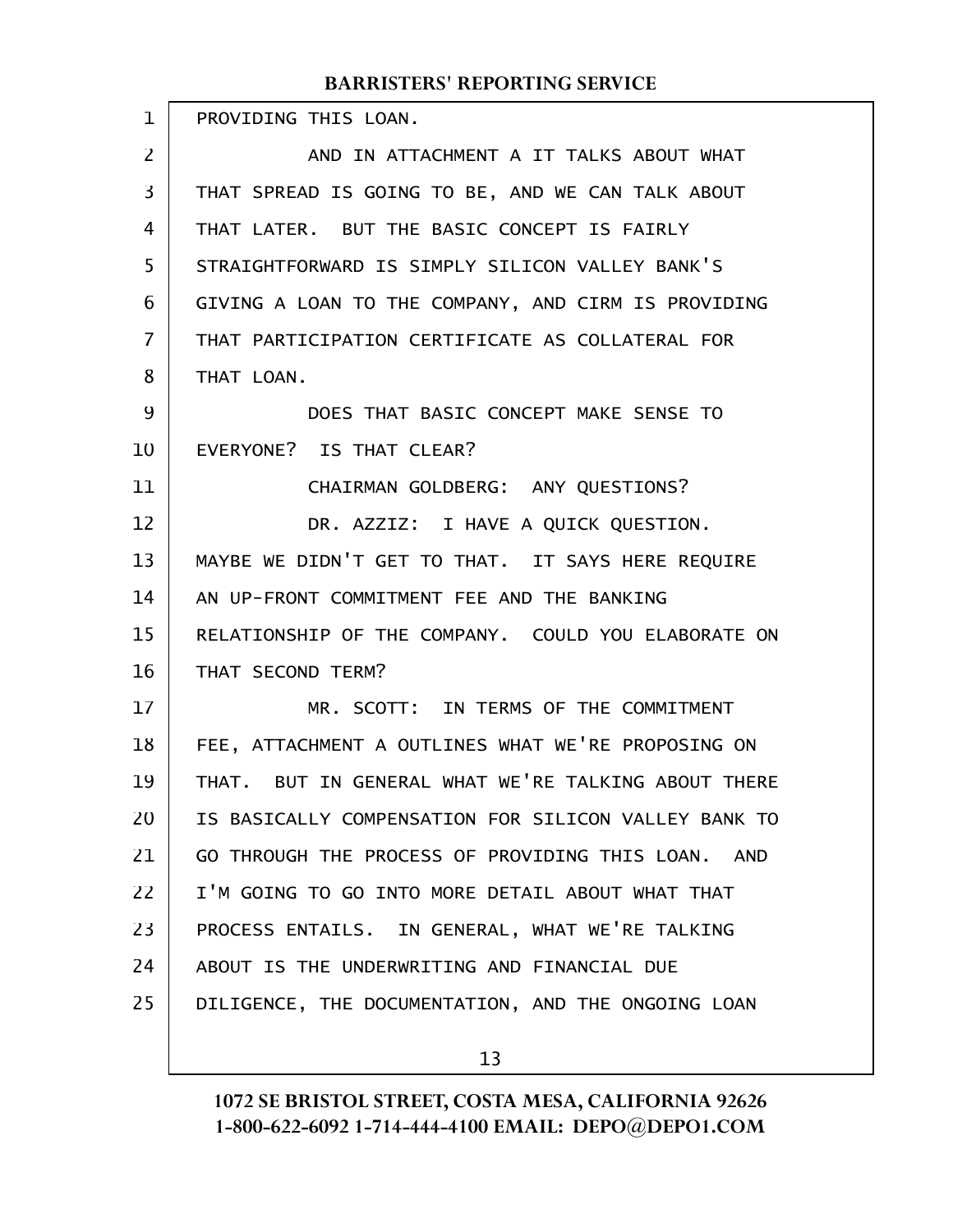| $\mathbf 1$ | ADMINISTRATION OF THAT LOAN. REALLY THE             |
|-------------|-----------------------------------------------------|
| 2           | COMPENSATION IS IN THE FORM OF THAT COMMITMENT FEE  |
| 3           | AND THE SPREAD BETWEEN THE RETURN THAT WE'D BE      |
| 4           | GIVING TO CIRM VERSUS WHAT WE'RE CHARGING THE       |
| 5           | COMPANY.                                            |
| 6           | DR. AZZIZ: THE QUESTION, I'M SORRY, WAS             |
| 7           | THE BANKING RELATIONSHIP PART.                      |
| 8           | MR. SCOTT: SO THE BANKING RELATIONSHIP              |
| 9           | PART WAS THAT AS PART OF THE LOAN WE WOULD REQUIRE  |
| 10          | THAT THE COMPANY BE A BANK CLIENT. AND WHAT THAT    |
| 11          | WOULD MEAN IS THAT THEY WOULD DO THEIR OPERATING    |
| 12          | ACCOUNTS THROUGH US. WE WOULD TYPICALLY HAVE THE    |
| 13          | LOAN STRUCTURED SO THAT THE PAYMENT FOR THE LOAN IS |
| 14          | AUTOMATICALLY DEBITED OUT OF THEIR OPERATING        |
| 15          | ACCOUNT, AND ANY EXCESS CASH IS EITHER KEPT AT      |
| 16          | SILICON VALLEY BANK OR MANAGED BY ONE OF OUR        |
| 17          | AFFILIATES OFF OUR BALANCE SHEET.                   |
| 18          | CHAIRMAN GOLDBERG: IT'S INTERESTING.                |
| 19          | THAT'S AN EXCELLENT POINT YOU RAISE, RICARDO. IT IS |
| 20          | STANDARD PRACTICE OF LENDERS TO CERTAINLY SMALLER   |
| 21          | COMPANIES. THE QUESTION, I THINK, THAT WE'LL HAVE   |
| 22          | TO WRESTLE WITH IS IF YOU'RE A MEDIUM SIZE COMPANY  |
| 23          | AND YOU ALREADY HAVE A RATHER COMPLEX FINANCIAL     |
| 24          | LIFE, IT COULD BE RATHER DIFFICULT TO TRANSITION    |
| 25          | THAT PRIMARY BANKING RELATIONSHIP.                  |
|             |                                                     |

14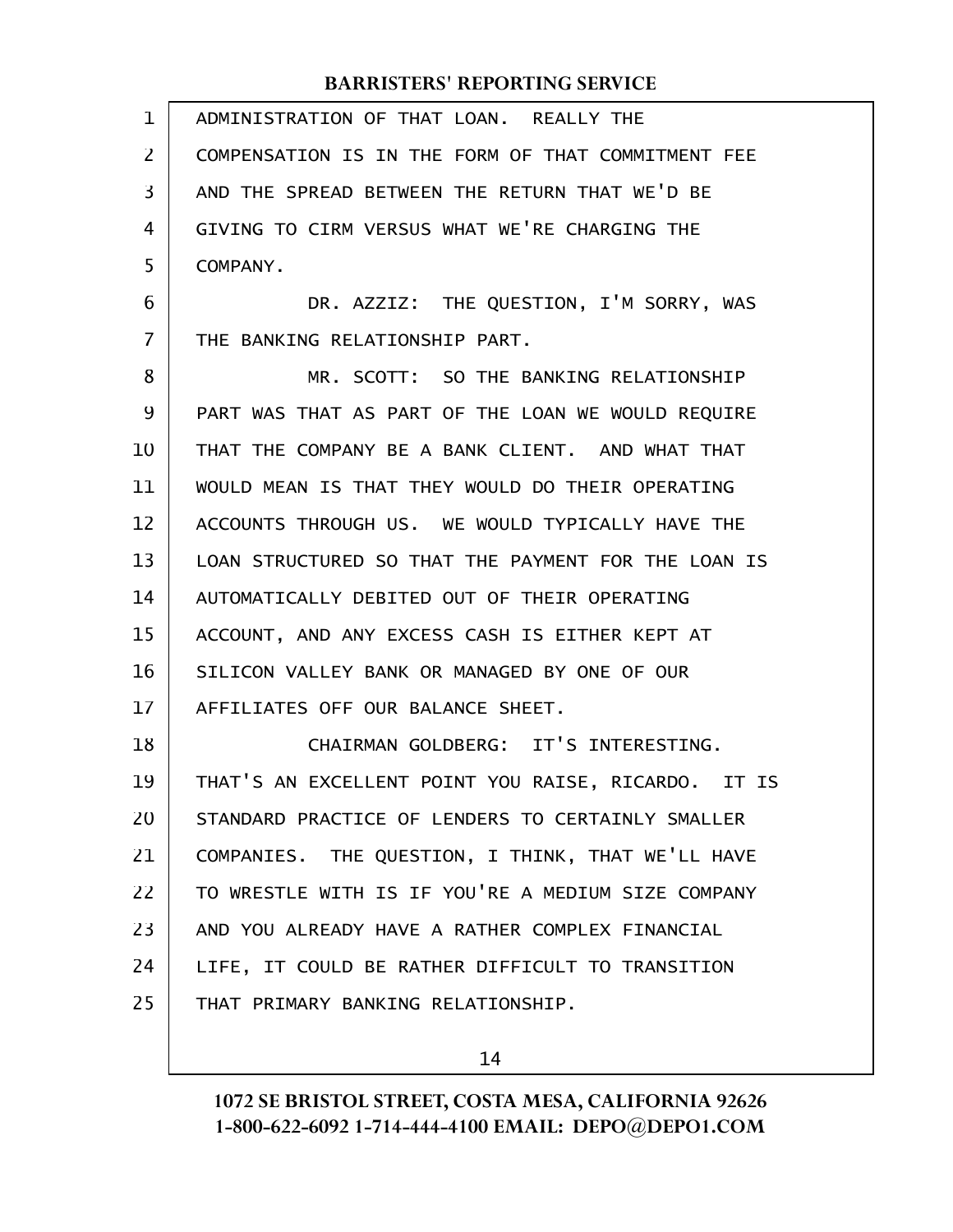| $\mathbf 1$    | SO I FIRST REACTED THAT, HMM, MAYBE THAT'S           |
|----------------|------------------------------------------------------|
| $\overline{2}$ | A FEATURE THAT'S MORE PROBLEMATIC THAT WOULD BE A    |
| 3              | DETERRENT RATHER THAN AN INCENTIVE FOR APPLICANTS TO |
| 4              | THE LOAN PROGRAM. AS I THOUGHT ABOUT IT, WEARING MY  |
| 5              | CIRM HAT AND TAKING OFF MY FORMER CEO HAT, IT'S      |
| 6              | ACTUALLY QUITE PROTECTIVE FOR US BECAUSE ESSENTIALLY |
| 7              | WHAT THEY'RE DOING IS WATCHING WHAT'S GOING ON WITH  |
| 8              | THE FINANCIAL ACTIVITY OF THE FIRMS THAT WE'RE       |
| 9              | PROVIDING CREDIT TO. AND IT ACTUALLY PREVENTS        |
| 10             | THINGS THAT HAPPENED THIS WEEK IN SOME REMARKABLE    |
| 11             | WAY WHERE LEHMAN BROTHERS WIRED \$8 BILLION FROM     |
| 12             | THEIR LONDON OFFICE TO THEIR NEW YORK OFFICE JUST    |
| 13             | BEFORE THEY DECLARED BANKRUPTCY.                     |
| 14             | SO THERE IS SOMETHING VERY PROTECTIVE, I             |
| 15             | FIND, THAT WILL HAVE TO BE BALANCED BETWEEN THE      |
| 16             | DISINCENTIVE IT MAY PROVIDE TO CERTAIN APPLICANTS    |
| 17             | FOR LOANS VERSUS THE PROTECTIVENESS IT PROVIDES TO   |
| 18             | THE STATE AGENCY.                                    |
| 19             | DR. AZZIZ: MICHAEL, THAT'S A GOOD POINT.             |
| 20             | THEY'RE NOT -- THIS IS NOT A REQUIREMENT FOR AN      |
| 21             | EXCLUSIVE RELATIONSHIP. IT'S A RELATIONSHIP,         |
| 22             | CORRECT?                                             |
| 23             | CHAIRMAN GOLDBERG: I WOULD ASK YOU TO                |
| 24             | ADDRESS THAT, PETE.                                  |
| 25             | MR. SCOTT: SO WHEN YOU SAY EXCLUSIVE, YOU            |
|                | 15                                                   |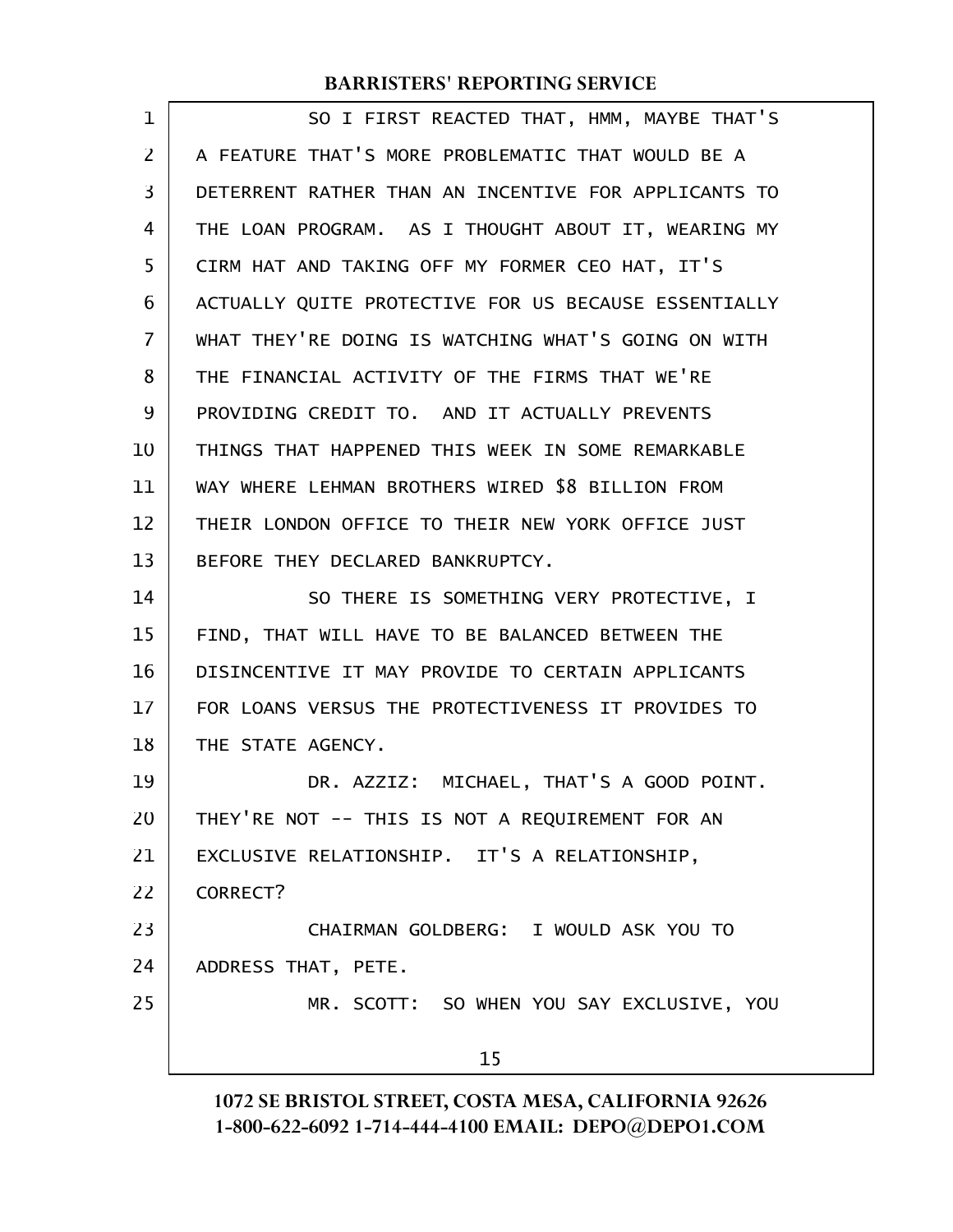| 1  | MEAN WITH CIRM OR WITH THE COMPANY?                  |
|----|------------------------------------------------------|
| 2  | DR. AZZIZ: AGAIN, WE CAN CONTINUE, BUT               |
| 3  | WE'LL DISCUSS THIS FURTHER, BUT THIS STATEMENT OF    |
| 4  | BANKING RELATIONSHIP, AS MICHAEL HAS NOTED, MAY BE   |
| 5  | PROBLEMATIC IN SOME SETTINGS, PARTICULARLY FOR       |
| 6  | ESTABLISHED COMPANIES. AND MY QUESTION IS, WHILE IT  |
| 7  | IS PRUDENT TO HAVE A BANKING RELATIONSHIP BETWEEN    |
| 8  | SVB, IF THEY OBTAIN SUCH A LOAN, AND THE COMPANY,    |
| 9  | THAT RELATIONSHIP, YOU'RE NOT CLAIMING THAT THAT     |
| 10 | RELATIONSHIP SHOULD BE EXCLUSIVE?                    |
| 11 | MR. SCOTT: NO. IT WOULD ACTUALLY, THE                |
| 12 | DOCUMENTATION ON THAT WOULD BE NONEXCLUSIVE,         |
| 13 | ALTHOUGH WE USE THE WORD "PRIMARY" AND DEFINE IT AS  |
| 14 | TYPICALLY 85 PERCENT OF THE BANKING RELATIONSHIP,    |
| 15 | AND THE INVESTABLE CASH IS HELD THROUGH SILICON      |
| 16 | VALLEY BANK OR ITS AFFILIATES.                       |
| 17 | MR. KLEIN: THIS IS BOB KLEIN. I THINK                |
| 18 | MICHAEL'S POINT AND DR. AZZIZ' POINT IS IF YOU HAVE  |
| 19 | A COMPANY THAT, YOU KNOW, HAS \$200 MILLION IN       |
| 20 | FOOTINGS AND THEIR PROBLEM IS THEY'RE FACING A       |
| 21 | CLINICAL TRIAL THAT MAY BE IN PHASE I AND PHASE II   |
| 22 | MAY BE \$150 MILLION, THEY MAY HAVE A PRIMARY        |
| 23 | RELATIONSHIP. AND SO WE HAVE TO THINK THROUGH, I     |
| 24 | THINK, IN THIS COMMENT PERIOD AFTER THE BOARD HOW WE |
| 25 | SLICE AND DIFFERENTIATE THAT SITUATION. BECAUSE IF   |
|    |                                                      |

16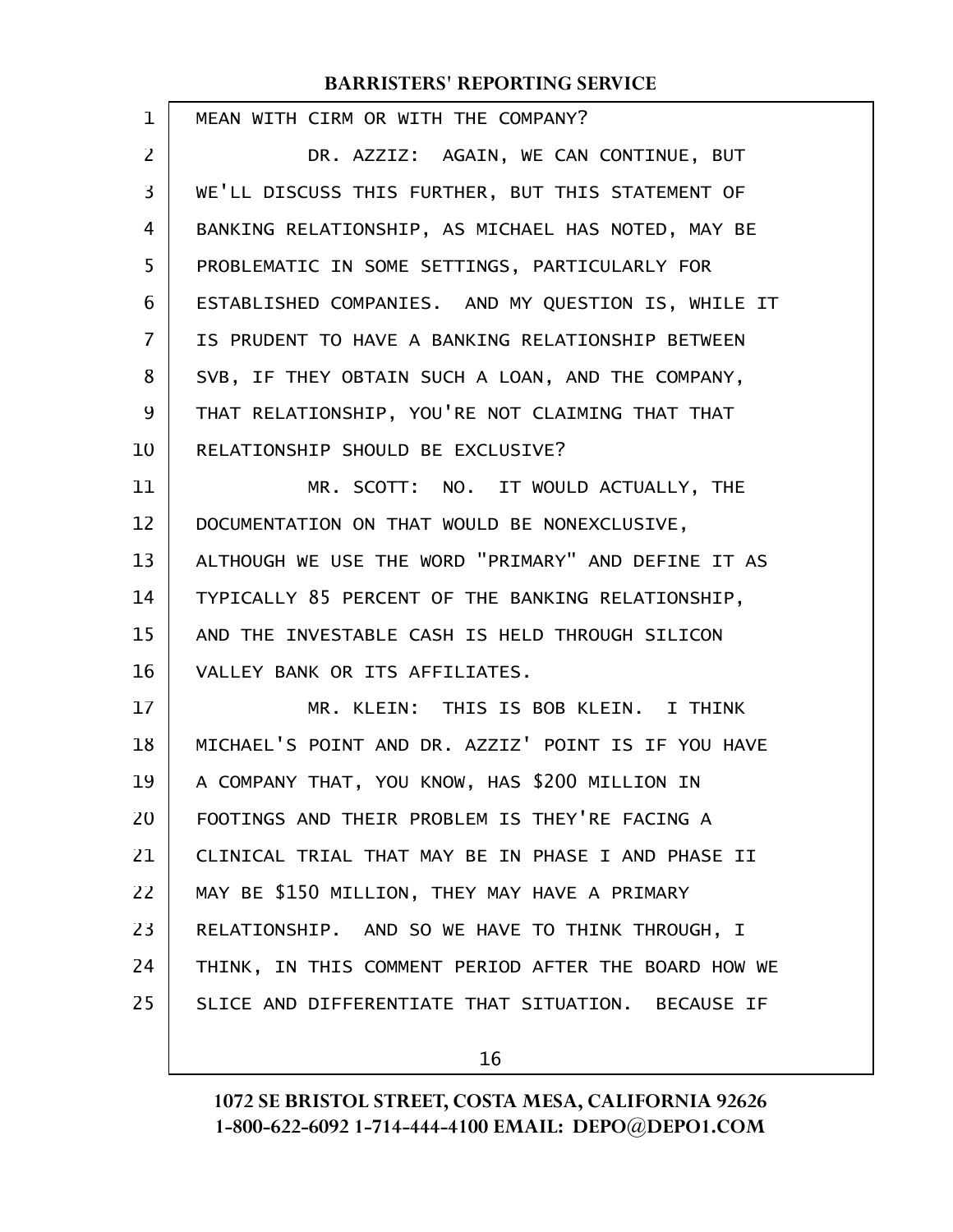| $\mathbf 1$    | THEY'VE GOT \$200 MILLION IN OTHER FINANCIAL         |
|----------------|------------------------------------------------------|
| $\overline{2}$ | INSTRUMENTS, I DON'T THINK WE CAN EXPECT THEM TO     |
| 3              | TRANSFER THAT IF WE'RE MAKING A \$25-MILLION LOAN.   |
| 4              | MR. SCOTT: RIGHT. UNDERSTOOD. SO THE                 |
| 5              | SCENARIO YOU'RE DESCRIBING THERE, I WOULD ENVISION   |
| 6              | THAT ASPECT OF THE DEAL BEING NEGOTIATED.            |
| $\overline{7}$ | CHAIRMAN GOLDBERG: SO, PETE, ONE                     |
| 8              | POSSIBILITY COULD BE -- OBVIOUSLY YOU'RE FREE TO     |
| 9              | EXPRESS YOUR PREFERENCES ON THIS, AND WE RESPECT     |
| 10             | THAT. BUT ONE WAY TO DEAL WITH IT WOULD BE TO        |
| 11             | PROVIDE, YOU KNOW, FOR WHATEVER THE BALANCE OF THE   |
| 12             | LOAN OUTSTANDING IS, AT MINIMUM THEY WOULD NEED TO   |
| 13             | HAVE AN ACCOUNT WITH YOU SO THAT THOSE FUNDS ARE     |
| 14             | UNDER YOUR SUPERVISION, WHICH ACTUALLY ACHIEVES THE  |
| 15             | PROTECTION FOR US.                                   |
| 16             | SO IF IT'S A COMPANY WITH \$200 MILLION OF           |
| 17             | LIQUID ASSETS IN A PRIMARY BANKING RELATIONSHIP WITH |
| 18             | A BULGE BRACKET COMMERCIAL BANK, TO THE EXTENT THAT  |
| 19             | THEY MAY PARTICIPATE IN A LOAN OF 25 MILLION THROUGH |
| 20             | US, THEY COULD SET UP AN ACCOUNT WITH YOU FOR THE 25 |
| 21             | MILLION AND YOU OVERSEE THAT ACCOUNT. WOULD THAT BE  |
| 22             | A POSSIBLE WAY TO DEAL WITH THIS?                    |
| 23             | MR. SCOTT: YES. YEAH. THAT COULD WORK                |
| 24             | WELL.                                                |
| 25             | CHAIRMAN GOLDBERG: YOU'RE IN THE                     |
|                | 17                                                   |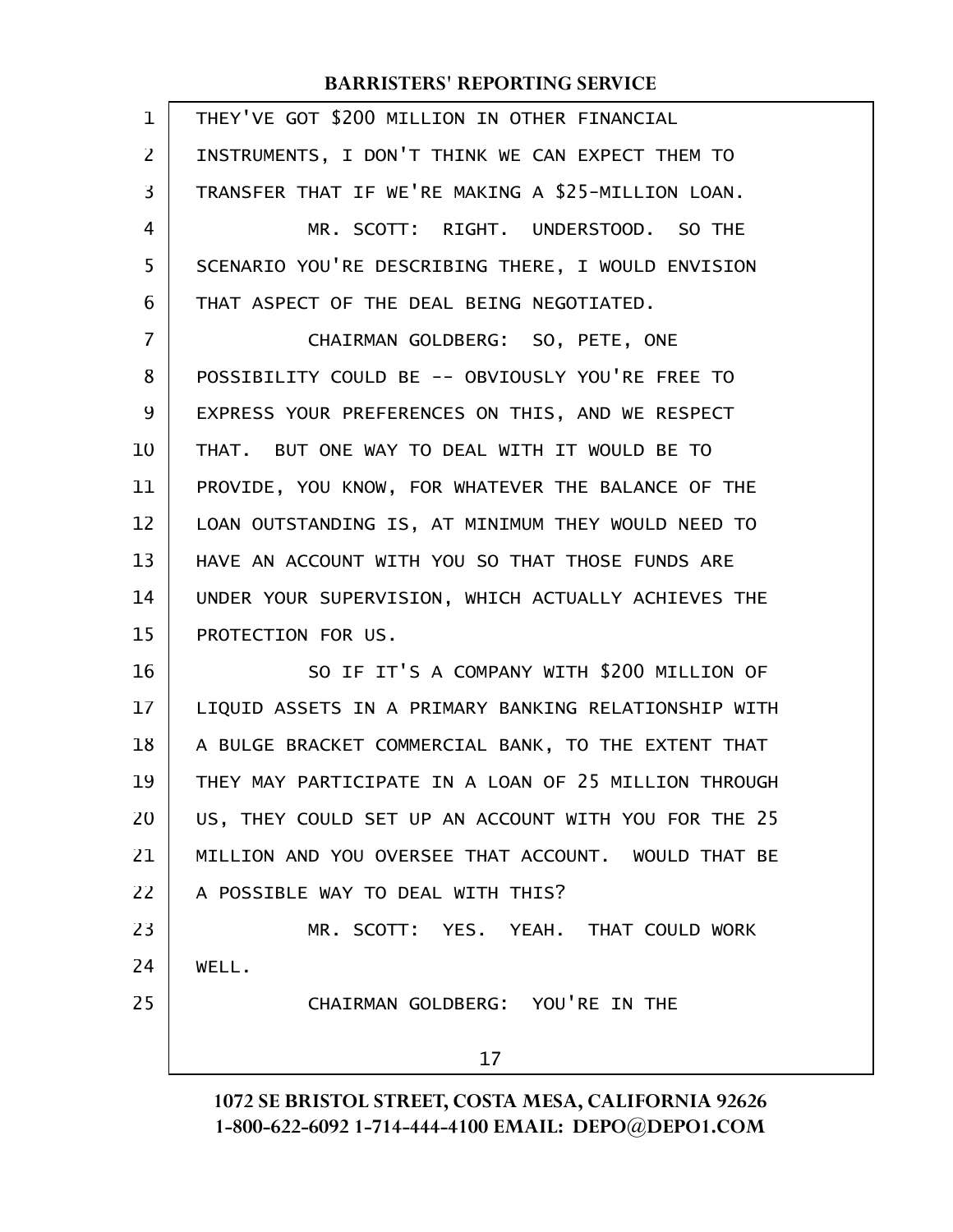| $\mathbf{1}$   | BUSINESS. YOU NEED TO ACCUMULATE DEPOSITS, AND WE    |
|----------------|------------------------------------------------------|
| $\overline{2}$ | UNDERSTAND THAT.                                     |
| 3              | MR. SCOTT: SURE. I GUESS I WAS                       |
| 4              | ENVISIONING -- I DIDN'T CONSIDER A MORE ESTABLISHED  |
| 5              | LATER STAGE COMPANY SCENARIO, BUT THAT WOULD BE ONE  |
| 6              | WHERE THEY WOULD ALREADY HAVE AN EXISTING            |
| 7              | RELATIONSHIP AND SO FORTH.                           |
| 8              | DR. AZZIZ: MICHAEL, JUST A QUESTION.                 |
| 9              | THIS IS RICARDO AGAIN. SORRY TO BOTHER. IT'S A       |
| 10             | QUESTION OF AGENDA TIME BECAUSE WE NEED TO KEEP      |
| 11             | MOVING OBVIOUSLY. IS THERE A TIME FOR US TO HAVE A   |
| 12             | COMMITTEE CONFIDENTIAL TIME OR NOT OR A CLOSED       |
| 13             | SESSION? I DON'T SEE IT ON THE AGENDA.               |
| 14             | MR. KLEIN: THIS AGENDA HAS NOT                       |
| 15             | CONTEMPLATED AN EXECUTIVE SESSION. AND ON THE        |
| 16             | POLICY SIDE, WE CAN'T HAVE AN EXECUTIVE SESSION; BUT |
| 17             | WHEN WE GET TO THE RFP, ACTUALLY HAVING AN RFP,      |
| 18             | BECAUSE OF CONTRACTUAL RELATIONSHIPS AND BIDDING     |
| 19             | RELATIONSHIPS, JAMES, IT'S MY UNDERSTANDING WE COULD |
| 20             | HAVE AN EXECUTIVE SESSION AT THAT TIME; IS THAT      |
| 21             | CORRECT?                                             |
| 22             | MR. HARRISON: THERE MAY BE CERTAIN                   |
| 23             | CIRCUMSTANCES AND CERTAIN INFORMATION THAT WE COULD  |
| 24             | CONSIDER IN CLOSED SESSION, BUT WE'D HAVE TO TAKE A  |
| 25             | CLOSER LOOK AT THAT IN CONNECTION WITH THE RFP       |
|                | 18                                                   |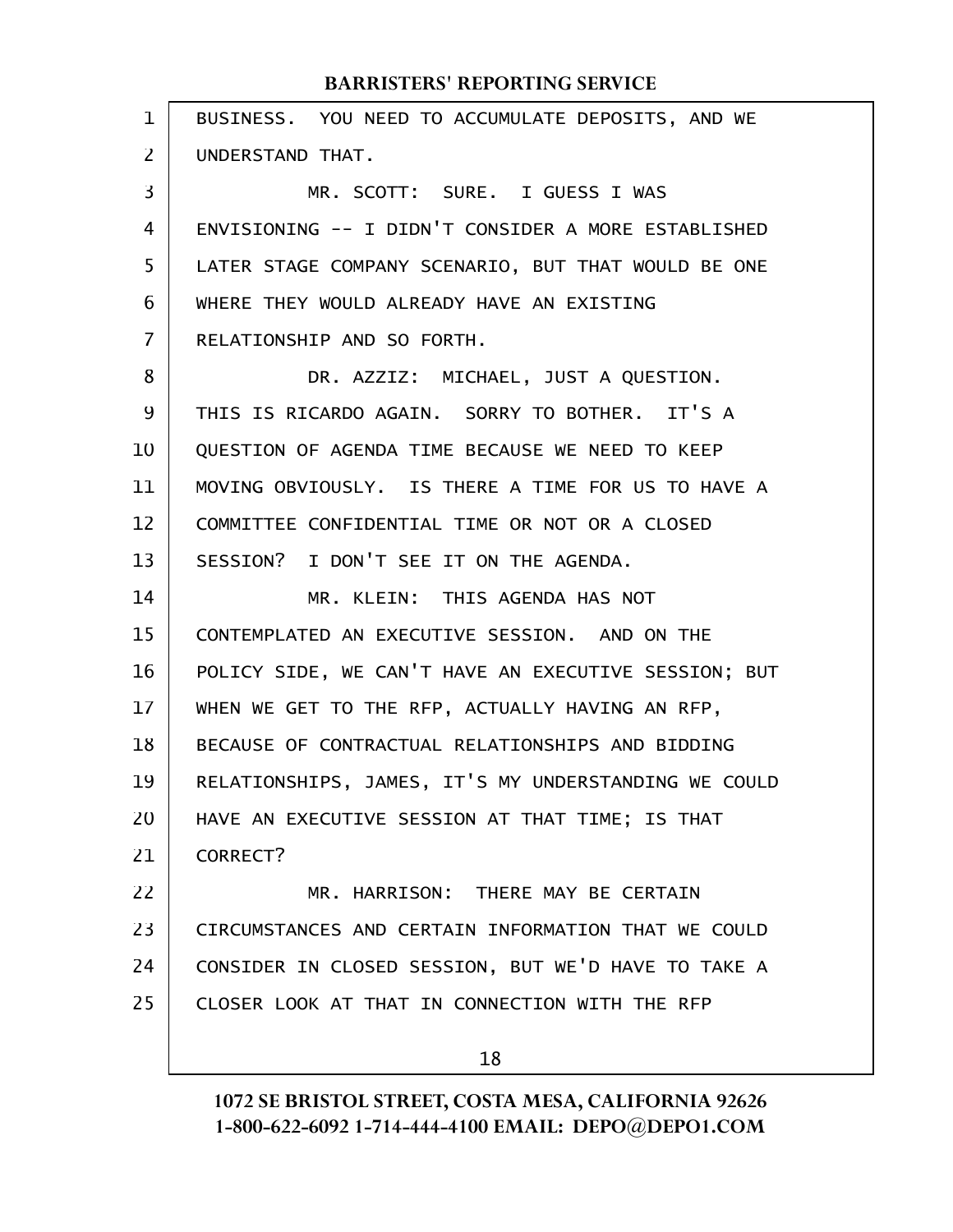| $\mathbf{1}$   | ITSELF.                                              |
|----------------|------------------------------------------------------|
| $\overline{2}$ | MR. KLEIN: BUT AT THIS TIME AS A POLICY              |
| $\overline{3}$ | DISCUSSION, DR. AZZIZ, WE DON'T HAVE A STATUTORY     |
| 4              | BASIS FOR AN EXECUTIVE SESSION.                      |
| 5              | DR. AZZIZ: THAT'S FINE. I'M JUST TRYING              |
| 6              | TO MAKE SURE THAT I DON'T -- I DO HAVE SOME CONCERNS |
| $\overline{7}$ | ABOUT THIS. OBVIOUSLY THE DEVIL'S ALWAYS IN THE      |
| 8              | DETAILS. THIS IS A COMPLEX BANKING ARRANGEMENT, AND  |
| 9              | I DON'T WANT TO CONTINUE TO DISTRACT FROM THE        |
| 10             | CONVERSATION. I KNOW DAVID NEEDS TO GO AHEAD AND/OR  |
| 11             | PETER NEEDS TO GO AHEAD AND FINISH THEIR             |
| 12             | PRESENTATION. SO I DIDN'T KNOW AT WHAT TIME WERE WE  |
| 13             | GOING TO HAVE A MORE THOROUGH DISCUSSION ABOUT THIS  |
| 14             | PROPOSAL.                                            |
| 15             | CHAIRMAN GOLDBERG: WHAT WE CAN DO IS IN              |
| 16             | CONNECTION WITH THE PREPARATION OF THE DRAFT RFP AND |
| 17             | BEFORE ITS FINAL ISSUANCE, I WOULD SUGGEST THAT      |
| 18             | WOULD BE THE RIGHT TIME TO HAVE A FINANCE COMMITTEE  |
| 19             | AGENDA TOPIC, A, A MEETING CALLED AND, B, A TOPIC ON |
| 20             | ANY OF THE PARTICULAR ISSUES RELATED TO THAT. SO     |
| 21             | I'M FULLY SUPPORTIVE.                                |
| 22             | DR. AZZIZ: THANK YOU.                                |
| 23             | MR. KLEIN: CAN THEY GO THROUGH THEIR                 |
| 24             | DESCRIPTION OF THE FUNCTIONS?                        |
| 25             | CHAIRMAN GOLDBERG: COULD YOU WALK US                 |
|                | 19                                                   |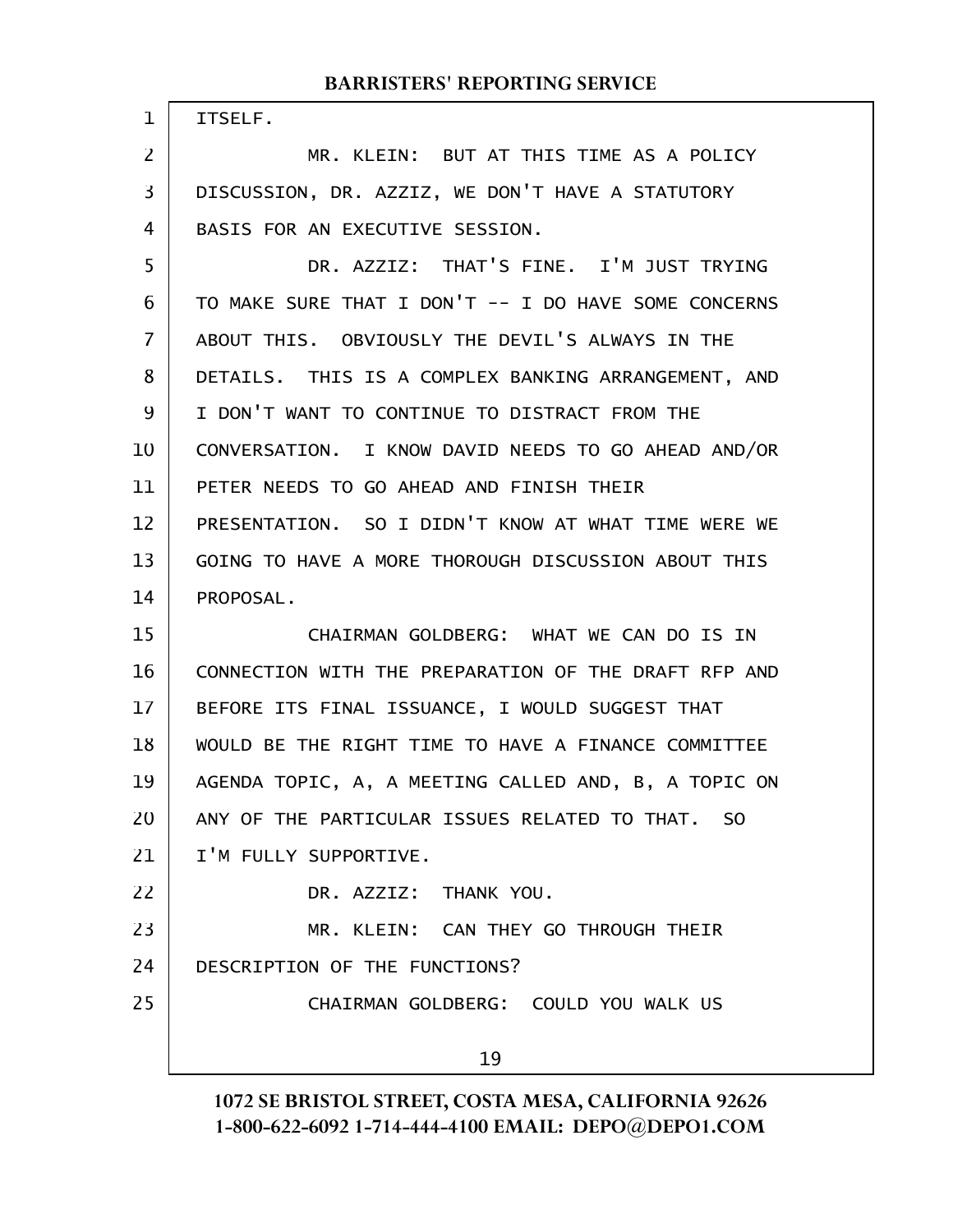| 1  | SLIDE 4, PLEASE.                                     |
|----|------------------------------------------------------|
| 2  | MR. SCOTT: SO THAT'S WHERE WE'RE REALLY              |
| 3  | GETTING TO, I THINK, THE KEY PART OF WHERE SILICON   |
| 4  | VALLEY BANK WOULD COME IN AND THE FUNCTIONS THAT WE  |
| 5  | WOULD BE PROVIDING.                                  |
| 6  | SO, FIRST, LET ME START WITH THE                     |
| 7  | UNDERWRITING AND FINANCIAL DUE DILIGENCE. SO WHAT    |
| 8  | THAT WOULD ENTAIL IS THAT, AGAIN, BASED ON CIRM      |
| 9  | LOOKING AT A DEAL AND INSTRUCTING US TO THEN LOOK AT |
| 10 | THE DEAL AND POTENTIALLY PUT A DEBT TRANSACTION IN   |
| 11 | PLACE, WHAT WE WOULD DO THERE IS OUR STANDARD        |
| 12 | DILIGENCE THAT WE DO, VERY SIMILAR TO WHAT WE DO FOR |
| 13 | ALL OF OUR LOANS TO EARLY STAGE LIFE SCIENCE         |
| 14 | COMPANIES, AND THAT WOULD BE AN INITIAL LIEN AND TAX |
| 15 | SEARCH TO MAKE SURE THAT THERE AREN'T ANY LIENS FROM |
| 16 | OTHER LENDERS OR ANY TAX ISSUES WITH THE COMPANY.    |
| 17 | WE WOULD DO A STANDARD CREDIT HISTORY                |
| 18 | SEARCH, AND THAT'S WHERE WE DO DILIGENCE ON BOTH THE |
| 19 | COMPANY'S AND THE KEY PRINCIPALS OF THE COMPANY,     |
| 20 | THEIR CREDIT HISTORY AND ANY ISSUES WITH THAT        |
| 21 | HISTORY.                                             |
| 22 | AND THEN, IN ADDITION TO THAT, WE WOULD DO           |
| 23 | AN ANALYSIS, A CASH FLOW ANALYSIS, INCLUDING         |
| 24 | SOMETHING WE CALL REMAINING MONTH LIQUIDITY          |
| 25 | ANALYSIS, WHICH SIMPLY IS JUST A LOOK AT THE         |
|    | 20                                                   |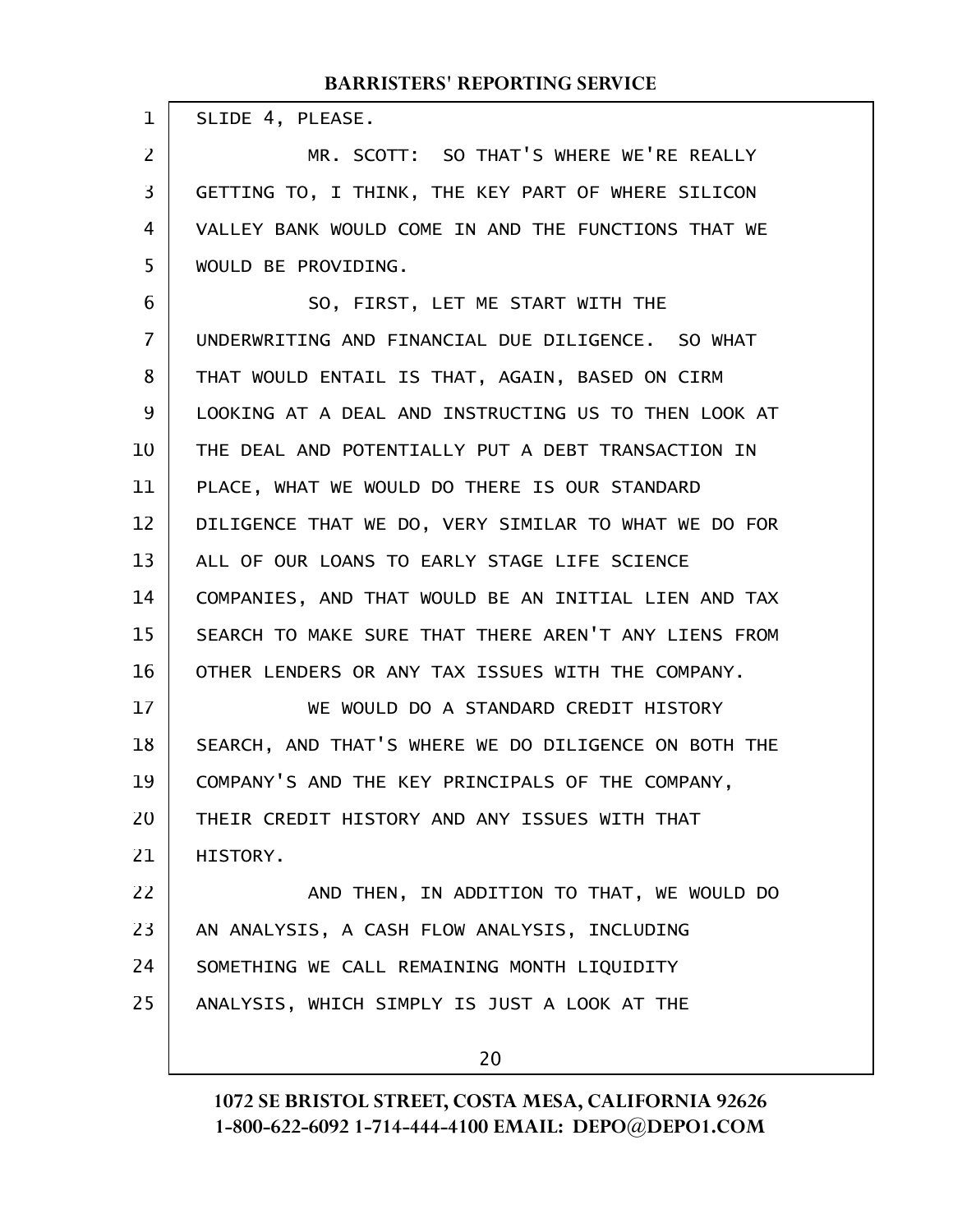| $\mathbf 1$    | COMPANY'S EXISTING AND PROJECTED BURN RATE AND HOW   |
|----------------|------------------------------------------------------|
| $\overline{2}$ | THAT RELATES TO THEIR TOTAL LIQUIDITY AND HOW MUCH   |
| 3              | TIME THE COMPANY HAS TO GET TO CERTAIN MILESTONES,   |
| 4              | VALUE-DRIVING MILESTONES TYPICALLY. SO THAT WOULD    |
| 5              | BE THE UNDERWRITING FINANCIAL DUE DILIGENCE.         |
| 6              | MR. KLEIN: AND IF THEY'RE -- THIS IS BOB             |
| 7              | KLEIN. IF THEIR MILESTONES WERE TO TAKE THEM TO A    |
| 8              | PHASE I TRIAL, AND IT WERE CLEAR TO YOU FROM ONE OF  |
| 9              | THEIR LATER MILESTONES THAT THEY HAD NOT BUDGETED    |
| 10             | SOME OF THE MONEY THAT YOU WOULD NORMALLY EXPECT     |
| 11             | THAT WOULD BE REQUIRED TO GET THROUGH TOXICITY OR    |
| 12             | FDA PROCESSING, WOULD YOU, A, CALL IT TO THEIR       |
| 13             | ATTENTION AND OUR ATTENTION AND ASK THEM TO          |
| 14             | DEMONSTRATE THEY'D ADEQUATELY BUDGETED THAT AREA AND |
| 15             | BALANCE FOR ANY -- SHOW THEIR SOURCE OF BALANCE FOR  |
| 16             | ANY ADDITIONAL FUNDING?                              |
| 17             | MR. SCOTT: YES. THAT WOULD BE PART OF                |
| 18             | OUR STANDARD DILIGENCE IS LOOKING AT THAT PROJECTED  |
| 19             | BURN RATE AND HOW IT RELATES TO KEY MILESTONES AND   |
| 20             | KEY VALUE DRIVERS. AND IF THERE WAS SOMETHING WHERE  |
| 21             | THERE SEEMED TO BE A SHORT, WE WOULD GO BACK TO BOTH |
| 22             | THE COMPANY AND THEN ULTIMATELY CIRM TO LOOK AT HOW  |
| 23             | THEY CAN POTENTIALLY FILL THAT GAP.                  |
| 24             | CHAIRMAN GOLDBERG: THANK YOU.                        |
| 25             | MR. SCOTT: AND THEN ON THE LOAN                      |
|                | 21                                                   |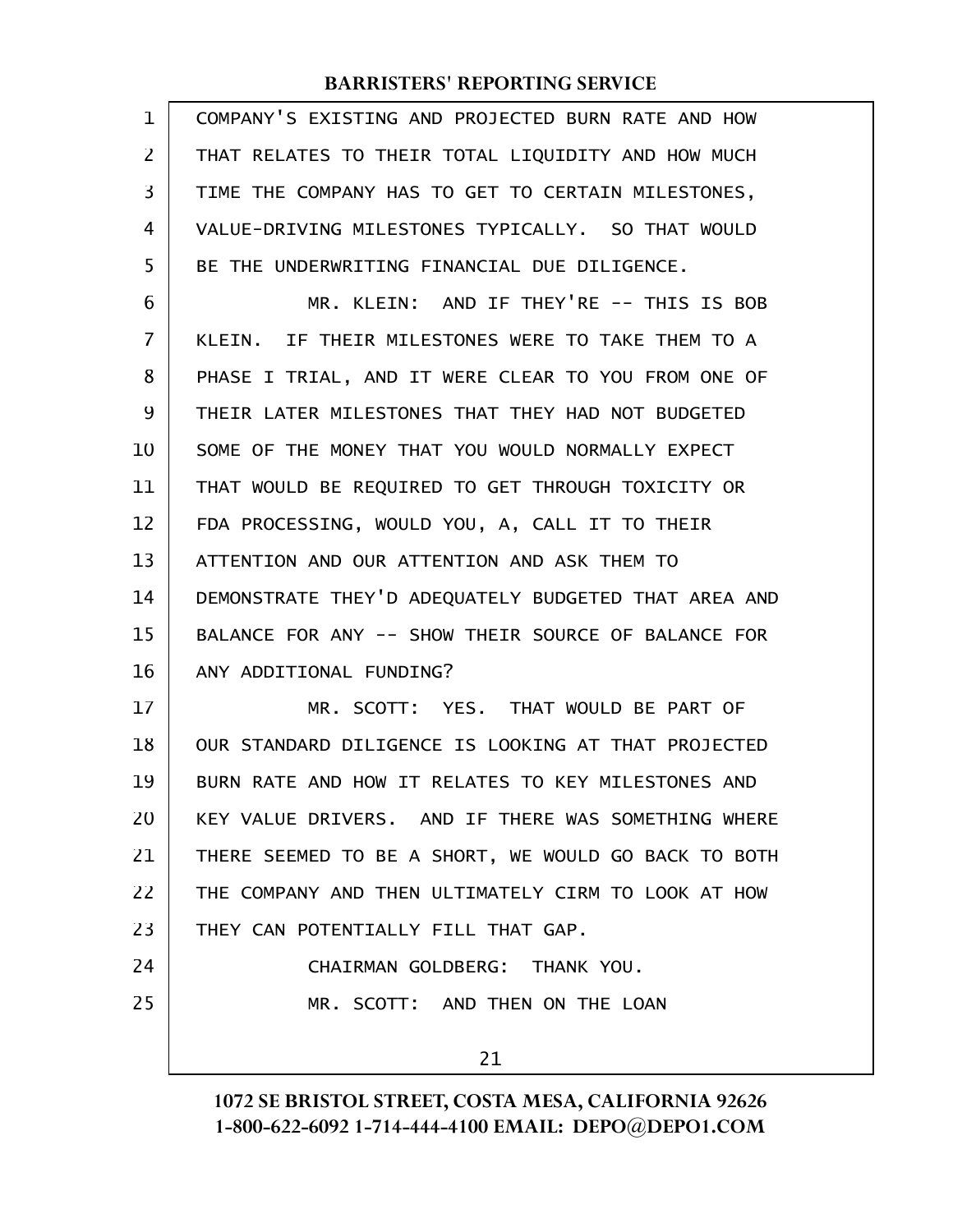| $\mathbf{1}$ | DOCUMENTATION SIDE, THIS IS ACTUALLY A KEY PIECE     |
|--------------|------------------------------------------------------|
| 2            | BECAUSE WHAT WE WOULD DO THERE IS DRAFT AND          |
| 3            | NEGOTIATE A LOAN AND SECURITY AGREEMENT ON THE       |
| 4            | COMPANY AND GO THROUGH ALL THE PERFECTIONS OF ALL    |
| 5            | THE COMPANY'S ASSETS, INCLUDING AN ACCOUNT CONTROL   |
| 6            | AGREEMENT ON THE COMPANY'S CASH, WHETHER THAT BE AT  |
| 7            | SILICON VALLEY BANK, ONE OF OUR AFFILIATES, OR, AS   |
| 8            | WE TALKED ABOUT BEFORE, SOMEWHERE ELSE, AND MAKING   |
| 9            | SURE THAT WE'RE PERFECTED ON ALL THE COMPANY'S CASH. |
| 10           | AND THEN WE WOULD ALSO GO THROUGH THE PERFECTION OF  |
| 11           | THE COMPANY'S INTELLECTUAL PROPERTY. AND THAT WOULD  |
| 12           | MEAN FILING AT THE U.S. PATENT OFFICE AND MAKING     |
| 13           | WE'RE PERFECTED ON THE IP OF THE COMPANY FOR THE     |
| 14           | LOAN GOING FORWARD.                                  |
| 15           | ON THE LOAN ADMINISTRATION PART, THIS IS             |
| 16           | BASICALLY OUR MONITORING OF THE LOAN AND SECURITY    |
| 17           | AGREEMENT AND ALL OF THE THINGS THAT WE REQUIRE THE  |
| 18           | COMPANY TO DO. AND I ACTUALLY HAVE AN ATTACHMENT     |
| 19           | THAT DESCRIBES THAT IN MORE DETAIL, BUT BASICALLY    |
| 20           | IT'S THINGS LIKE MAKING SURE THE COMPANY IS IN       |
| 21           | COMPLIANCE WITH GOVERNMENT REGULATIONS AND IS IN     |
| 22           | GOOD BUSINESS STANDING. LIKE THINGS THAT THEY'RE     |
| 23           | REPORTING THEIR FINANCIAL STATEMENTS IN ACCORDANCE   |
| 24           | WITH GENERALLY ACCEPTED ACCOUNTING PRINCIPLES, THAT  |

THE COMPANY'S TAXES ARE ALL PAID, THAT WE WOULD BE

25

22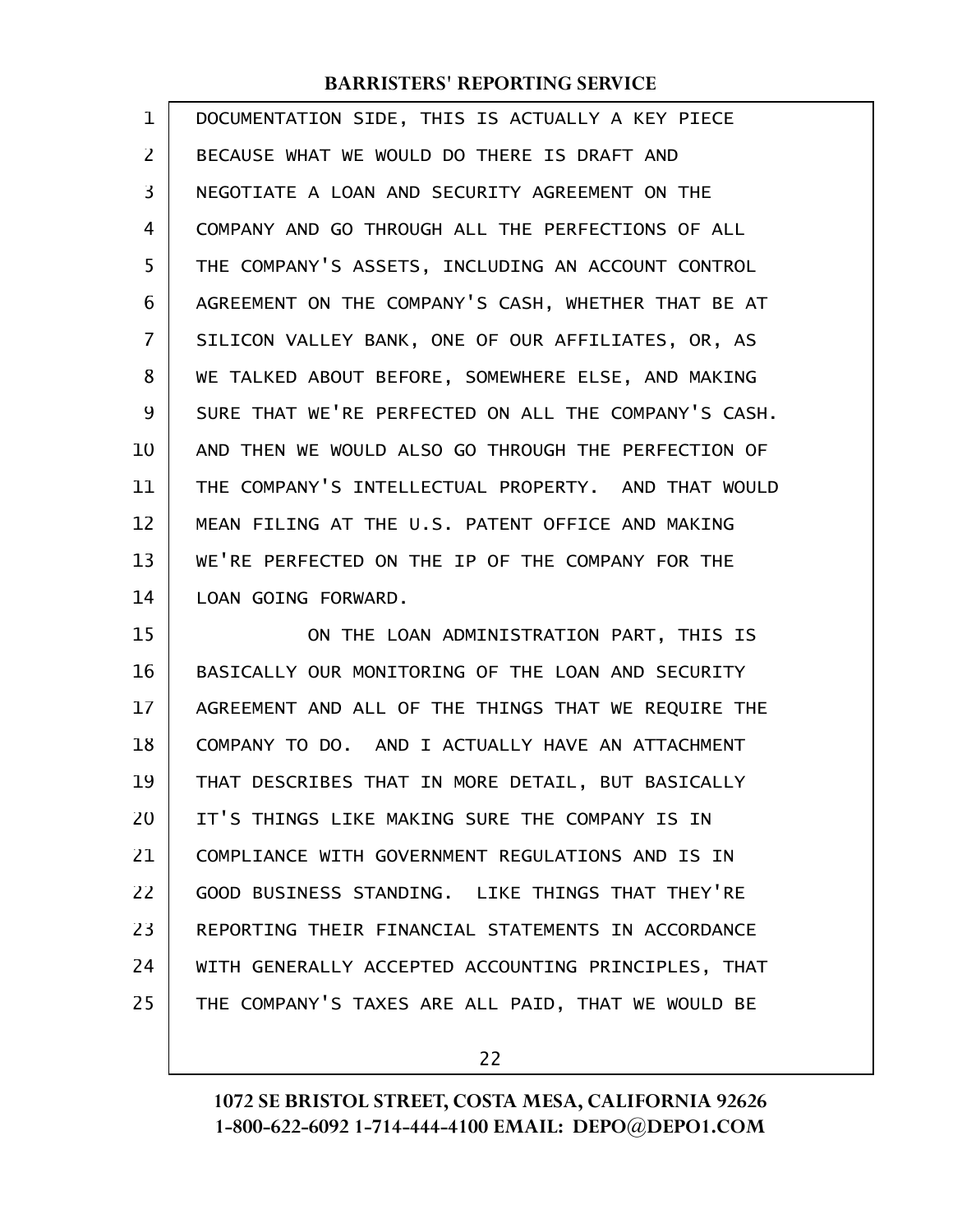| 1  | MONITORING THAT THEY'RE PAYING ALL THEIR FEDERAL,    |
|----|------------------------------------------------------|
| 2  | LOCAL, PAYROLL TAXES. THAT THE IP IS PROPERLY        |
| 3  | DOCUMENTED AND REGISTERED. AGAIN, THERE'S A LIST ON  |
| 4  | PAGE 6. IT GOES THROUGH ALL THE DETAILS. I WON'T     |
| 5  | MENTION THEM ALL. BUT THAT'S THE ONGOING ANALYSIS    |
| 6  | AND ONGOING MONITORING THAT SILICON VALLEY BANK      |
| 7  | WOULD BE DOING.                                      |
| 8  | IN ADDITION TO THAT, WE WOULD BE                     |
| 9  | MONITORING THROUGH THE NEGATIVE COVENANTS IN THE     |
| 10 | LOAN DOCUMENTATION THAT THE COMPANY IS IN COMPLIANCE |
| 11 | WITH A NUMBER OF THINGS. AND, AGAIN, I WON'T GO      |
| 12 | THROUGH ALL OF THEM, BUT THERE'S SOME HIGHLIGHTED    |
| 13 | HERE THAT THE COMPANY'S NOT PAYING ANY DIVIDENDS,    |
| 14 | FOR EXAMPLE, OR LEVERAGING UP WITH ADDITIONAL DEBT   |
| 15 | FROM SOME OTHER ENTITY THAT EITHER SILICON VALLEY    |
| 16 | BANK OR CIRM IS NOT AWARE OF. ALL OF THOSE KIND OF   |
| 17 | NEGATIVE COVENANTS THAT WE MONITOR ON A MONTHLY      |
| 18 | BASIS WITH THE COMPANY.                              |
| 19 | SO THAT'S THE KEY PART OF THE LOAN                   |
| 20 | ADMINISTRATION PART OF THE FUNCTIONS THAT WE'D BE    |
| 21 | PROVIDING.                                           |
| 22 | LET ME TALK A LITTLE BIT ON THE                      |
| 23 | DISBURSEMENT AND COLLECTION SIDE BECAUSE I THINK     |
| 24 | THIS IS KEY. ON THE DISBURSEMENT SIDE, WE WOULD      |
| 25 | OBVIOUSLY BE DISBURSING THE LOAN INTO THEIR ACCOUNT  |
|    | 23                                                   |
|    |                                                      |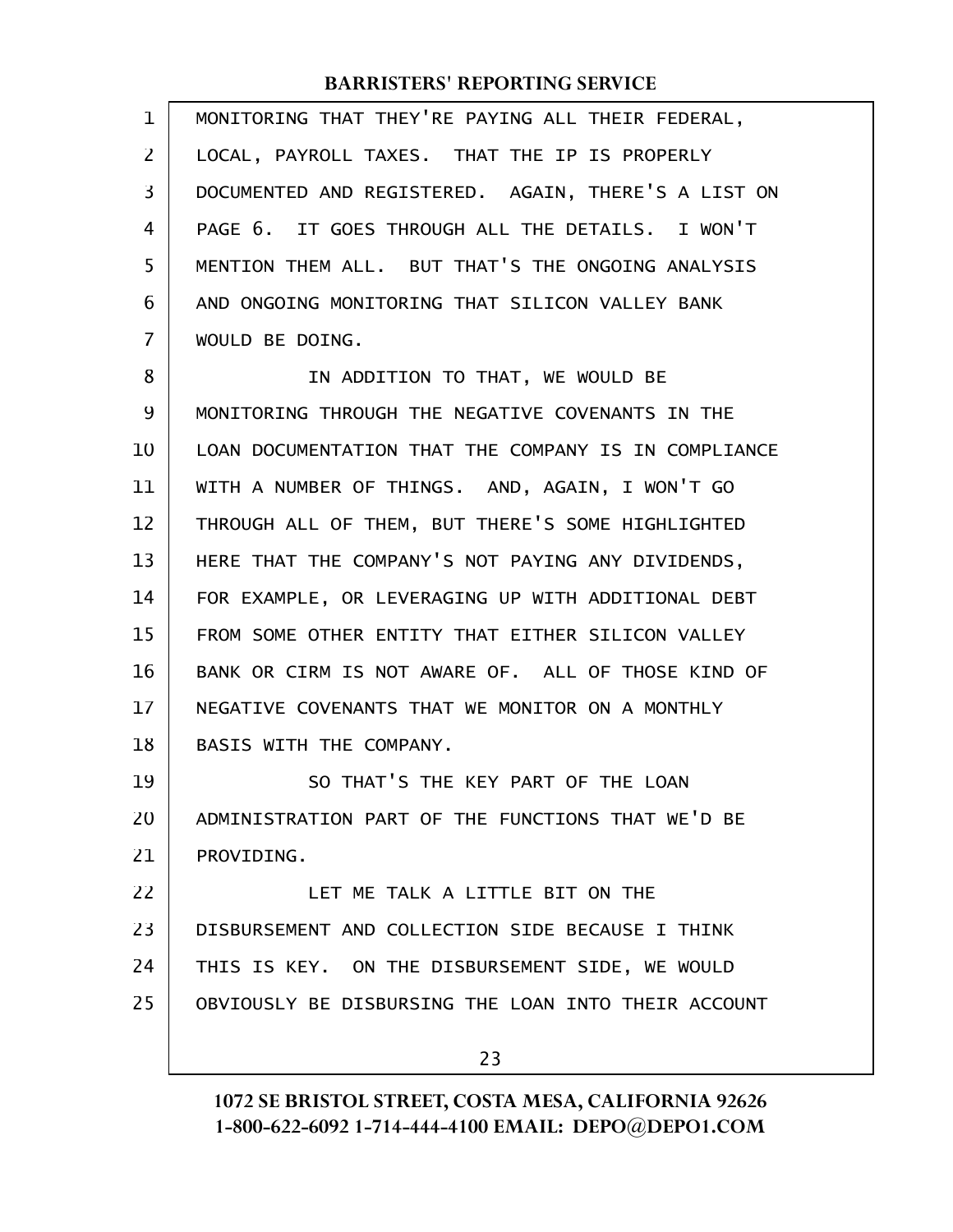| $\mathbf{1}$ | AND DOING ALL OF THE STANDARD OPERATIONAL STUFF; BUT |
|--------------|------------------------------------------------------|
| 2            | IN ADDITION TO THAT, UNDER THE AGREEMENT THAT HAS    |
| 3            | BEEN PUT IN PLACE WITH CIRM, WE WOULD DISBURSE THE   |
| 4            | LOAN BASED ON THE REQUIRED FINANCIAL MILESTONES THAT |
| 5            | ARE PUT IN PLACE UNDER THE CIRM AGREEMENT.           |
| 6            | AND SO THAT WOULD INCLUDE WHETHER THAT'S A           |
| 7            | SCIENTIFIC MILESTONE, A FINANCIAL MILESTONE THAT AS  |
| 8            | SOON AS WE GOT CONFIRMATION THE MILESTONE WAS MET,   |
| 9            | WE WOULD THEN BE ABLE TO DISBURSE MONEY BASED ON     |
| 10           | THAT. THAT MAY BE MATCH FUNDING OR, YOU KNOW,        |
| 11           | WHATEVER KEY MILESTONES THAT YOU'VE BUILT INTO THE   |
| 12           | AGREEMENT BASE THAT ALLOWS FOR THE DISBURSEMENT OF   |
| 13           | THE LOAN.                                            |
| 14           | AND THEN WE WOULD DO THE BASIC PART ABOUT            |
| 15           | COLLECTING THE INTEREST, PRINCIPAL. WHEN THE LOAN    |
| 16           | COMES DUE, WE WOULD BE IN CHARGE OF GETTING THE LOAN |
| 17           | PAID BACK FROM THE COMPANY AND ALL THOSE KIND OF     |
| 18           | ONGOING PIECES.                                      |
| 19           | MR. KLEIN: NOW, THIS IS BOB KLEIN. IS IT             |
| 20           | PETE THAT'S SPEAKING?                                |
| 21           | MR. SCOTT: YES.                                      |
| 22           | MR. KLEIN: PETE, MY RECOLLECTION WAS THAT            |
| 23           | AS TO STOCK WARRANTS, YOU WOULD ACTUALLY MONITOR THE |
| 24           | CONTRACT WITH AN OUTSIDE COUNSEL THAT WAS ALSO       |
| 25           | OVERSEEN BY CIRM FOR THE EXECUTION ON ANY STOCK      |
|              | 24                                                   |
|              |                                                      |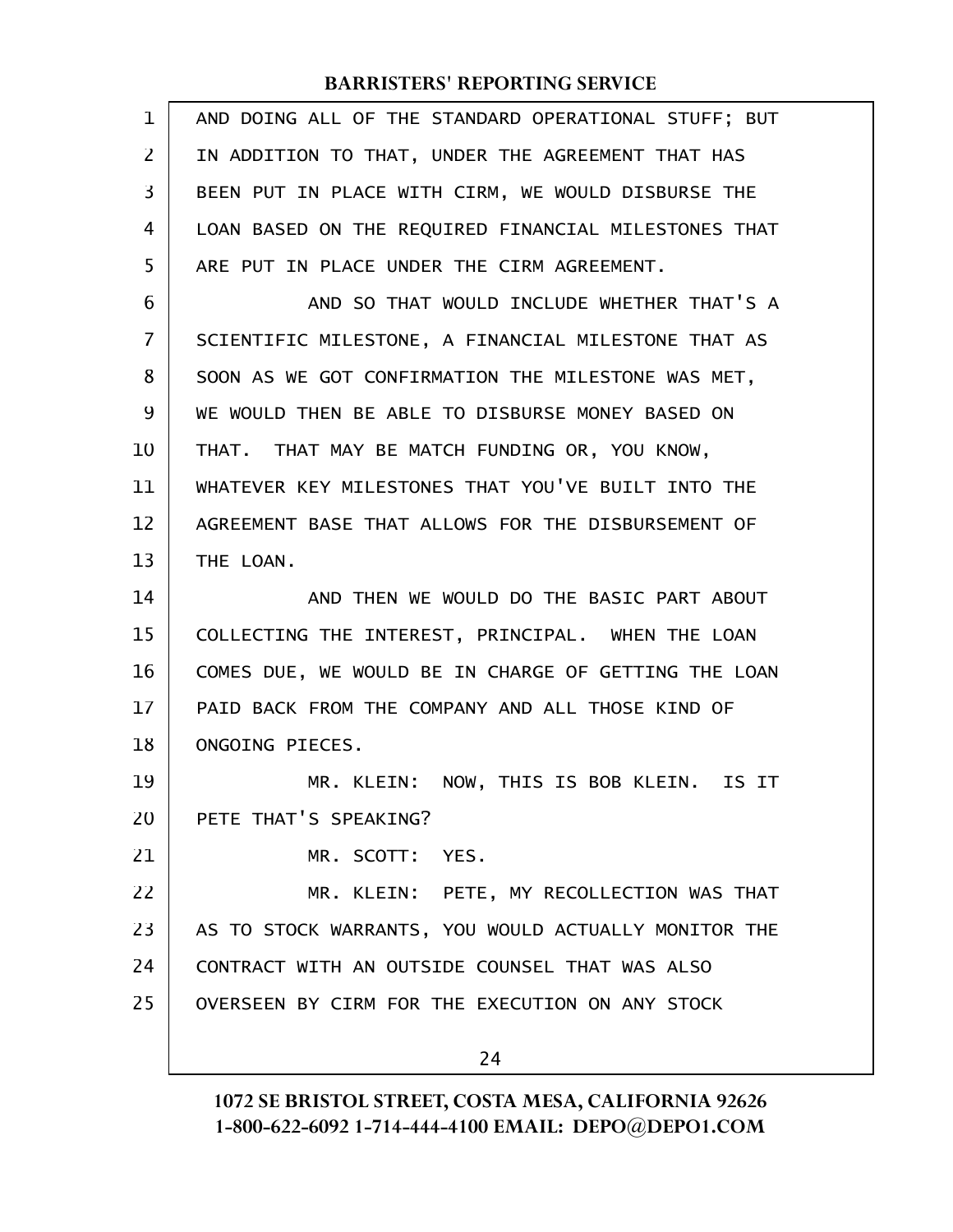| $\mathbf 1$ | WARRANTS THAT MAY MATURE. MAYBE YOU COULD DESCRIBE   |
|-------------|------------------------------------------------------|
| 2           | A LITTLE BIT MORE. I ALSO UNDERSTAND THAT THERE IS   |
| 3           | A SPECIALIZED SERVICE CENTER POTENTIALLY ASSOCIATED  |
| 4           | WITH THE BANK OR AVAILABLE BY CONTRACT THAT MIGHT BE |
| 5           | ABLE TO HANDLE THAT TRANSACTION AND ESCROW FUNDS     |
| 6           | INVOLVED WITH THAT.                                  |
| 7           | MR. SCOTT: YES. LET ME SEPARATE THE                  |
| 8           | QUESTION A LITTLE BIT. SO IN TERMS OF THERE BEING    |
| 9           | AN ESCROW-TYPE ACCOUNT FOR CERTAIN MILESTONES, THE   |
| 10          | BANK COULD PROVIDE THAT SERVICE. AND WHAT I'M        |
| 11          | ASSUMING IS IT WOULD BE TYPICALLY AROUND THE         |
| 12          | DISBURSEMENT OF THE LOAN, WHETHER IT BE MATCH        |
| 13          | FUNDING OR A SCIENTIFIC MILESTONE IS MET AND         |
| 14          | CERTIFIED TO, SILICON VALLEY BANK COULD DISBURSE THE |
| 15          | LOAN BASED ON THOSE MILESTONES.                      |
| 16          | MR. KLEIN: AFTER SCIENTIFIC RELEASE AND              |
| 17          | APPROVED RELEASE FROM THE AGENCY?                    |
| 18          | MR. SCOTT: CORRECT. CORRECT. YEAH,                   |
| 19          | THAT'S HOW WE WOULD LOOK AT IT. AND I'D              |
| 20          | SPECIFICALLY TALK ABOUT THE PARTICIPATION            |
| 21          | CERTIFICATE AS PART OF THAT. SO I GUESS WHAT I'M     |
| 22          | ENVISIONING, TO USE AN EXAMPLE, IF THERE'S A CERTAIN |
| 23          | SCIENTIFIC MILESTONE AND EVERYONE AT THE BOARD LEVEL |
| 24          | AGREES THAT THE COMPANY HAS MET IT, THEN THE CIRM    |
| 25          | WOULD THEN PROVIDE THE PARTICIPATION CERTIFICATE,    |
|             |                                                      |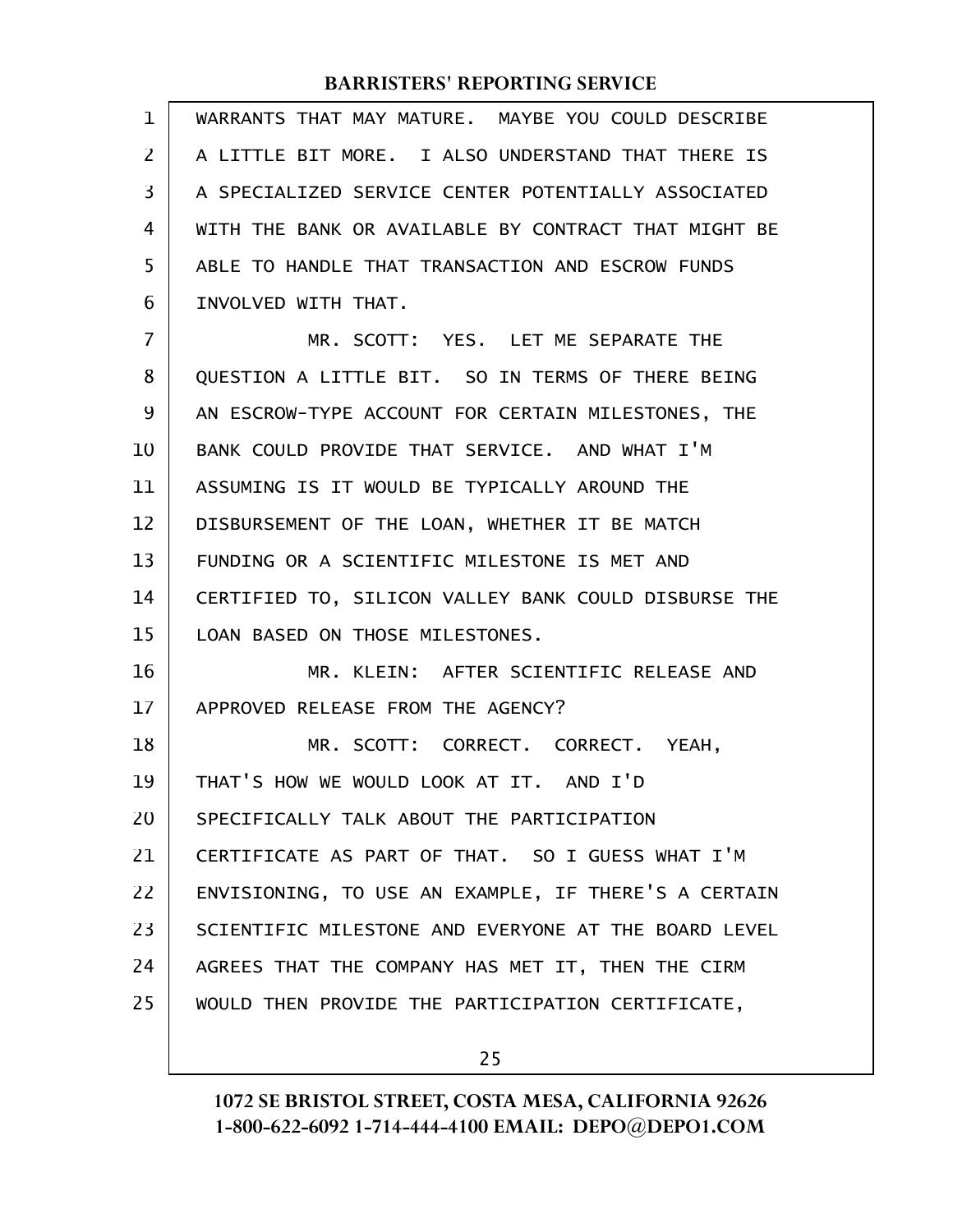| 1  | WHICH WOULD THEN -- SILICON VALLEY BANK WOULD THEN   |
|----|------------------------------------------------------|
| 2  | DISBURSE THE LOAN BASED ON THAT.                     |
| 3  | MR. KLEIN: AND THEN COULD YOU ADDRESS THE            |
| 4  | WARRANT ISSUE?                                       |
| 5  | MR. SCOTT: SURE. SO ON THE WARRANT SIDE,             |
| 6  | WE -- NOW, AGAIN, THE WARRANTS ARE ALL GOING TO GO   |
| 7  | TO CIRM. THAT'S GOING TO BE THE ENTITY THAT'S GOING  |
| 8  | TO HOLD THE WARRANT. HOWEVER, WE HAVE A GROUP        |
| 9  | BECAUSE WE DO THIS KIND OF LENDING, AND SO WE HAVE A |
| 10 | GROUP THAT MONITORS WARRANTS. AND SO WE COULD ALSO   |
| 11 | BE PART OF THAT IN THAT WE WOULD MONITOR -- WELL,    |
| 12 | FIRST OFF, IT PROVIDES THE DOCUMENTATION AND THE     |
| 13 | NEGOTIATION OF THE WARRANT, BUT THEN MONITOR A       |
| 14 | WARRANT ON A GO-FORWARD BASIS SO THAT, TO THE EXTENT |
| 15 | THAT ANYTHING HAPPENS, LIKE IF THERE'S ANOTHER ROUND |
| 16 | AND DILUTION AND ANTIDILUTION PROTECTION OF THE      |
| 17 | WARRANT, ALL THOSE THINGS WE WOULD MONITOR THROUGH   |
| 18 | OUR GROUP TO MAKE SURE THAT ALL THE WARRANT HOLDERS  |
| 19 | ARE PROTECTED ON THAT.                               |
| 20 | CHAIRMAN GOLDBERG: GREAT.                            |
| 21 | MR. SCOTT: AND THEN ON PAGE 5 IS A VERY              |
| 22 | SIMPLE SPREAD OF HOW WE'RE PROPOSING THE PRICING ON  |
| 23 | IT BE STRUCTURED. AS YOU CAN SEE, BASICALLY WHAT WE  |
| 24 | SAID THERE WAS THAT THE SPREAD ON WHAT WE WOULD BE   |
| 25 | PAYING CIRM ON THE PARTICIPATION CERTIFICATE VERSUS  |
|    |                                                      |
|    | 26                                                   |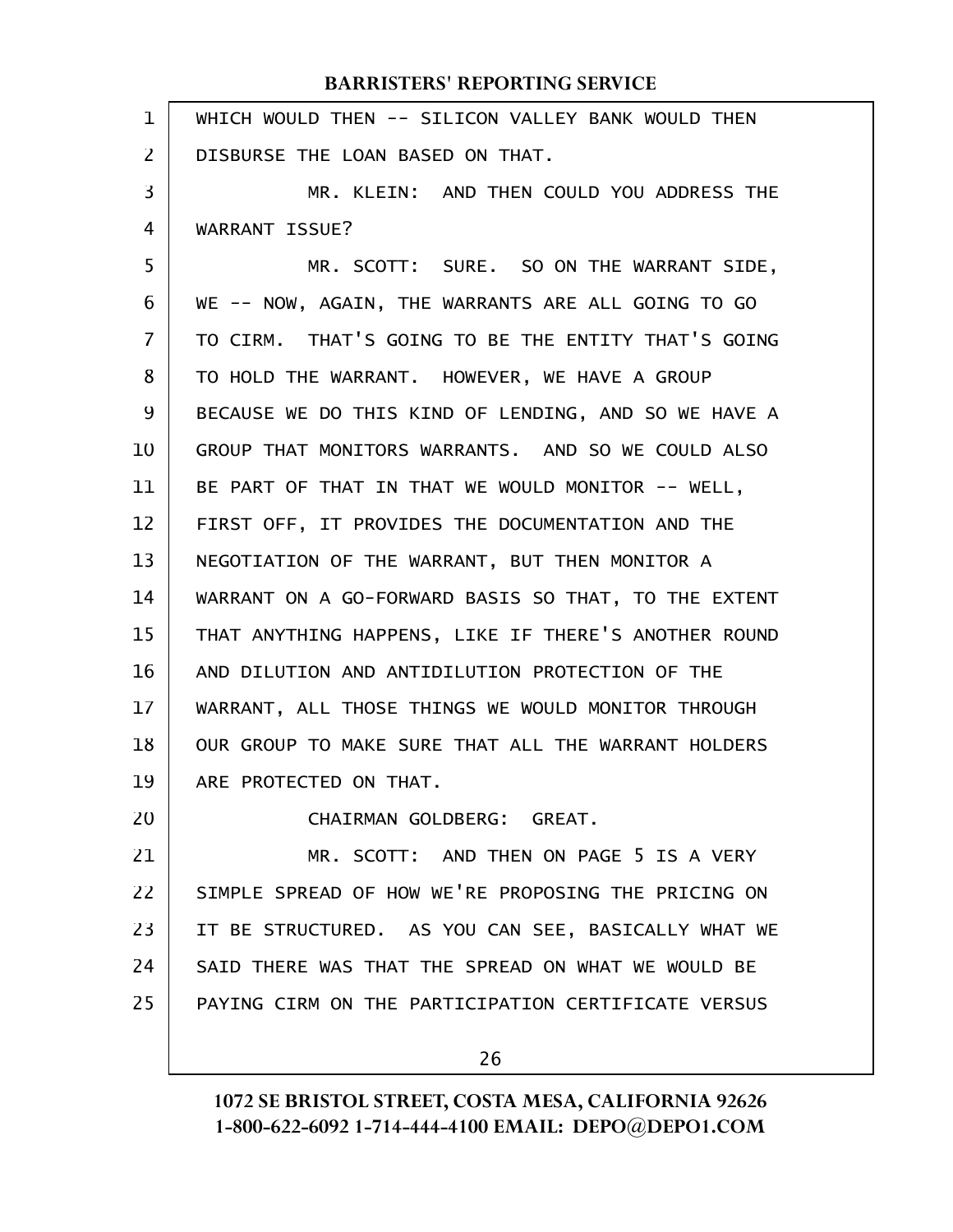| $\mathbf{1}$ | WHAT WE WOULD BE CHARGING THE COMPANY HAS BEEN       |
|--------------|------------------------------------------------------|
| 2            | OUTLINED BASED ON THE SIZE OF THE LOAN. AND THEN     |
| 3            | THERE'S A COMMITMENT FEE STRUCTURE THAT WOULD BE     |
| 4            | CHARGED ON THE COMMITMENT OF THE LOAN. AND, AGAIN,   |
| 5            | THAT GOES DOWN BASED ON THE SIZE OF THE LOAN.        |
| 6            | AND SO, YOU KNOW, UP TO ABOUT A MILLION              |
| 7            | DOLLARS, IT'S A 2-PERCENT SPREAD WITH A COMMITMENT   |
| 8            | FEE OF A HALF PERCENT OF THE DOLLAR AMOUNT OR THE    |
| 9            | HIGHER OF THAT OR \$5,000. SO THAT WOULD BE THE      |
| 10           | INITIAL PAYMENT TO SILICON VALLEY BANK FOR THE       |
| 11           | UNDERWRITING AND NEGOTIATION OF THE LOAN             |
| 12           | DOCUMENTATION.                                       |
| 13           | MR. KLEIN: AND IF THE WARRANTS WERE TO               |
| 14           | MATURE SO THAT THERE WOULD BE A TRANSACTION FOR      |
| 15           | COLLECTION -- FOR SALE AND COLLECTION OF THOSE, IS   |
| 16           | IT MY UNDERSTANDING THERE WOULD BE A SEPARATE        |
| 17           | TRANSACTION-BASED FEE ON THAT TRANSACTION EVENT?     |
| 18           | MR. SCOTT: SO YOU MEAN IF THERE WAS A                |
| 19           | WARRANT -- IF YOU EXECUTED YOUR WARRANT?             |
| 20           | MR. KLEIN: RIGHT. SO THE LOAN IS                     |
| 21           | PROGRESSING, AND THERE'S AN EVENT WHERE THE WARRANTS |
| 22           | HAVE VERY SUBSTANTIAL VALUE, AND WE WANT TO SELL     |
| 23           | THOSE WARRANTS, IN HANDLING THE ACTUAL TRANSACTION,  |
| 24           | IS THERE A SEPARATE FEE FOR EXECUTING ON THOSE       |
| 25           | WARRANTS AND COLLECTING THE FUNDS?                   |
|              |                                                      |

27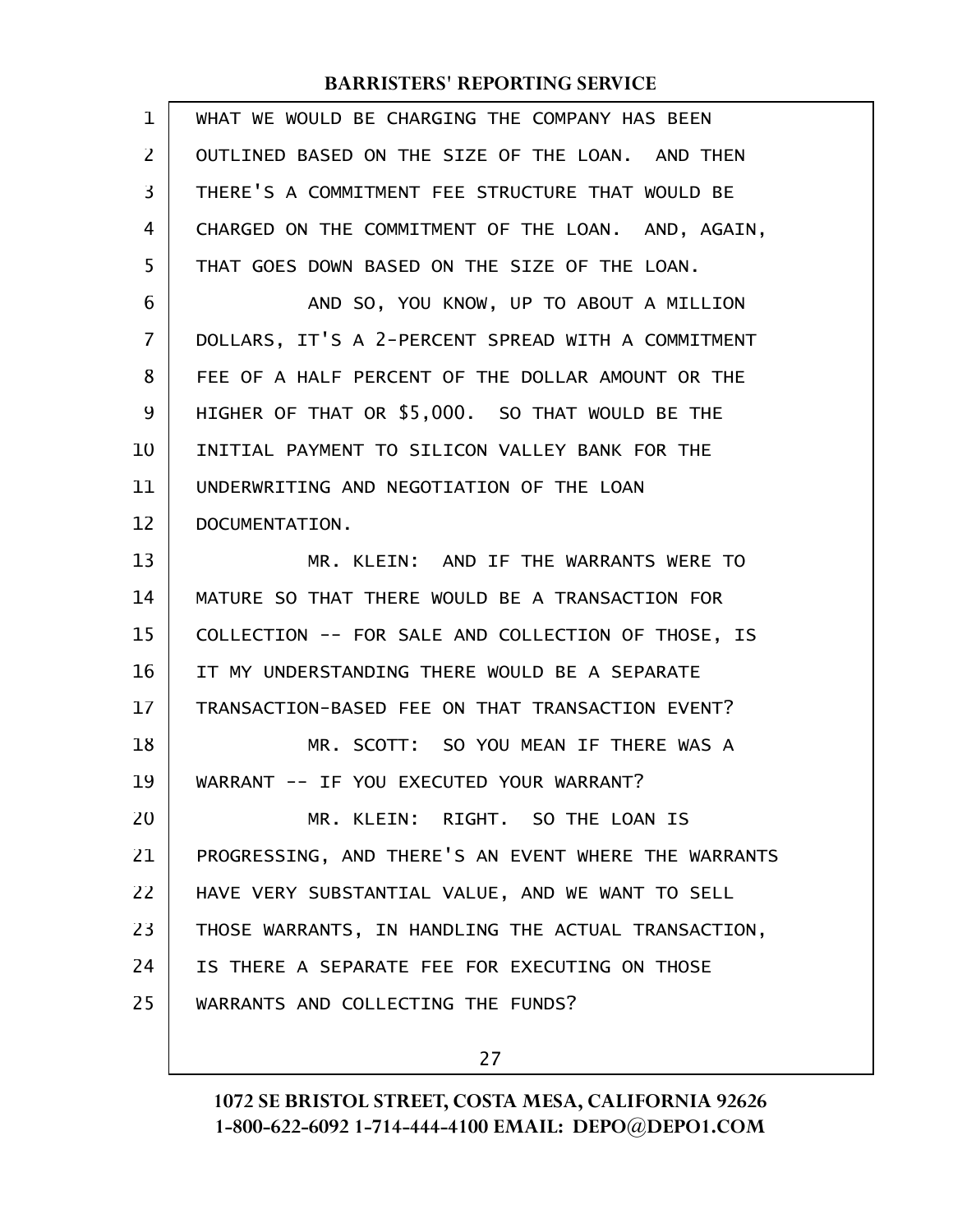| 1              | MR. SCOTT: YOU KNOW WHAT. THAT HAS NOT               |
|----------------|------------------------------------------------------|
| $\overline{2}$ | BEEN CONTEMPLATED. AND SO I DON'T HAVE THOSE         |
| 3              | SPECIFIC NUMBERS FOR YOU.                            |
| $\overline{4}$ | CHAIRMAN GOLDBERG: I GUESS THERE ARE TWO             |
| 5              | WAYS THAT SOMETHING LIKE THAT COULD HAPPEN AS I'M    |
| 6              | THINKING ABOUT THIS. ONE IS -- THIS IS SUBJECT TO    |
| 7              | WHAT WE HAVE THE ABILITY TO DO LEGALLY. WE COULD     |
| 8              | EXERCISE, WE COULD, CIRM, USE ITS CREDIT CAPABILITY  |
| 9              | TO EXERCISE AND DISPOSE OF, OR ALTERNATIVELY WE      |
| 10             | WOULD SELL THE WARRANTS THEMSELVES AND LET WHOEVER   |
| 11             | IS THE PURCHASER OF THE WARRANTS DO THAT,            |
| 12             | RECOGNIZING THE WARRANTS ARE IN THE MONEY.           |
| 13             | MR. KLEIN: MAYBE, JAMES, YOU COULD GIVE              |
| 14             | US THE CONTEXT FOR THIS DISCUSSION THAT I'M WORKING  |
| 15             | WITHIN SO THAT EVERYONE HAS THE SAME LEGAL CONTEXT.  |
| 16             | MR. HARRISON: UNDER THE CALIFORNIA                   |
| 17             | CONSTITUTION, THE STATE AND STATE AGENCIES LIKE CIRM |
| 18             | ARE PROHIBITED FROM BEING STOCKHOLDERS OR            |
| 19             | SUBSCRIBING TO STOCK. IN OTHER WORDS, WHILE CIRM     |
| 20             | COULD HOLD THE WARRANT AND TRANSFER IT TO ANOTHER    |
| 21             | PARTY WHO COULD EXECUTE IT, CIRM DOES NOT HAVE THE   |
| 22             | LEGAL CAPACITY TO EXECUTE IT ITSELF AND BECOME A     |
| 23             | STOCKHOLDER.                                         |
| 24             | CHAIRMAN GOLDBERG: GOT IT. SO WE'D HAVE              |
| 25             | TO ASSURE THE TRANSFERABILITY OF THE WARRANTS, AND   |
|                | 28                                                   |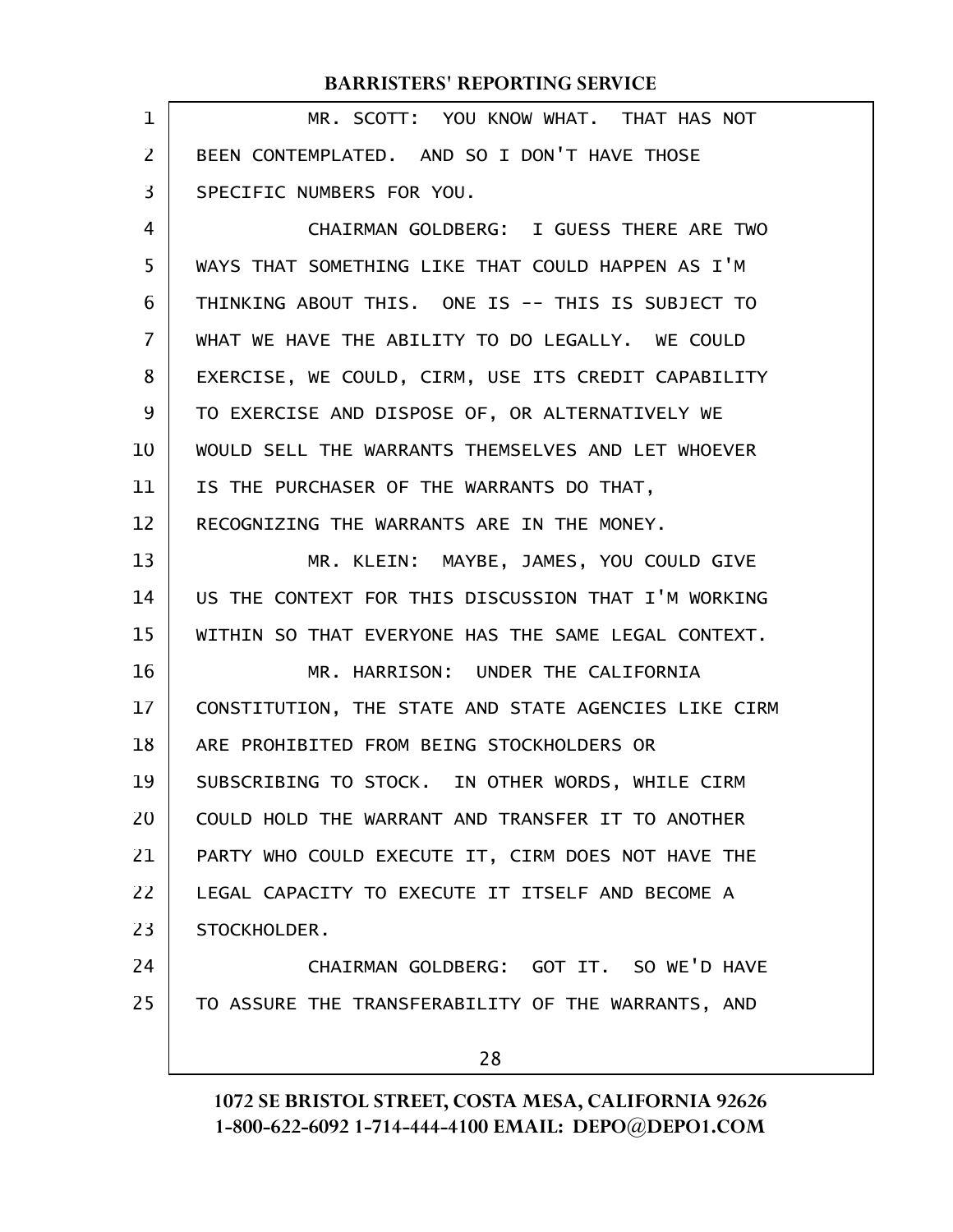| $\mathbf{1}$   | THE BANK COULD BE AN AGENT IN THAT TRANSACTION.      |
|----------------|------------------------------------------------------|
| $\overline{2}$ | MR. HARRISON: THAT'S RIGHT.                          |
| 3              | CHAIRMAN GOLDBERG: OKAY. THANK YOU.                  |
| 4              | MR. SCOTT: BUT TO ANSWER YOUR QUESTION,              |
| 5              | BOB, WE DON'T HAVE -- I HAVEN'T OUTLINED THAT PIECE  |
| 6              | OF IT, SO WE CAN FOLLOW UP ON HOW THAT --            |
| 7              | CHAIRMAN GOLDBERG: THAT WOULD BE HELPFUL.            |
| 8              | MR. SCOTT: RIGHT. AND THEN, AGAIN, I'VE              |
| 9              | ALREADY KIND OF GONE THROUGH ATTACHMENT B WHERE I'M  |
| 10             | NOT GOING TO GO THROUGH ALL THE DETAILS, BUT YOU CAN |
| 11             | SEE THEM THERE ABOUT THE MONITORING SIDE OF THINGS.  |
| 12             | SO THAT'S THE OVERVIEW.                              |
| 13             | CHAIRMAN GOLDBERG: OKAY. THAT'S                      |
| 14             | EXTREMELY HELPFUL. LET ME GO ROUND TO ALL MY         |
| 15             | COMMITTEE MEMBERS AND ASK FOR ANY QUESTIONS AT THIS  |
| 16             | POINT.                                               |
| 17             | MR. ROTH: SO I HAVE FOUR QUICK COMMENTS.             |
| 18             | THANKS, PETE AND JOHN. I THINK THIS IS A VERY GOOD   |
| 19             | START.                                               |
| 20             | THE CONCEPT HERE IS REALLY PASS/FAIL AND             |
| 21             | NOT DEGREES OF EVALUATION HERE. AND I THINK          |
| 22             | WHATEVER THE CRITERIA ARE, WHATEVER THAT PASS/FAIL,  |
| 23             | WE MUST ASCRIBE FAILURE IN YOUR DUE DILIGENCE SO     |
| 24             | THAT THE APPLICANTS KNOW BEFORE THEY EVER APPLY THE  |
| 25             | KINDS OF THINGS THAT WE WOULD SAY YOU DON'T QUALIFY  |
|                | 29                                                   |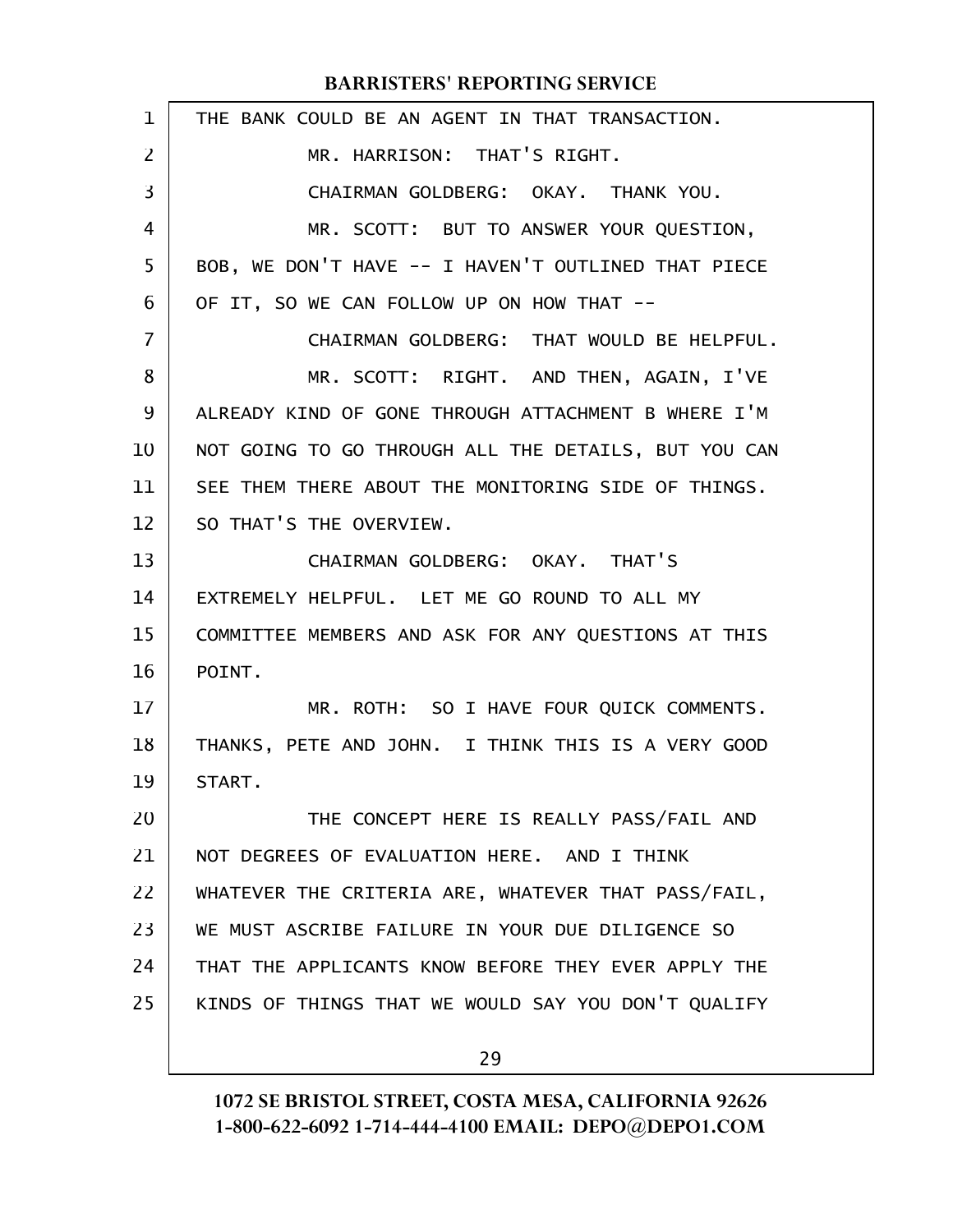FOR THIS LOAN. IN OTHER WORDS, WE WANT TO AVOID THE FACT YOU'VE GONE THROUGH THE SCIENTIFIC REVIEW AND THEN YOU HAVE SOMETHING COME UP IN THE REVIEW BY THE OUTSIDE UNDERWRITER THAT IS DEEMED FAILURE. JUST A THOUGHT WHEN YOU GO BACK AND WE START FINE-TUNING THINGS PASS/FAIL. 1 2 3 4 5 6

THE SECOND IS THAT WE HAVE TO REALIZE THAT ANY OF THE BANKS THAT DO THE VENTURE BANKING LIKE SILICON VALLEY BANK, ANY OR MOST OF THESE WOULD NOT QUALIFY. YOU WILL NOT BE DOING BUSINESS WITH THEM. SO THE DEGREE OF WHICH YOU MIGHT SCRUTINIZE ON COLLATERAL AND THINKING ABOUT THINGS YOU DESCRIBED MAY OR MAY NOT APPLY. AND I THINK WE HAVE TO BE CAREFUL THAT IT DOESN'T BECOME ONEROUS, PARTICULARLY EARLY STAGE OR FIVE PERSONS KINDS OF START-UPS. AND WHEN I HEAR THINGS LIKE, WELL, PERFECTING THE IP AND ALL THOSE THINGS, THAT'S GOING TO BE, I THINK, SOME WORK. AND WE SHOULD CONSIDER CAREFULLY BEFORE WE DECIDE THAT WE WANT THAT MUCH. WE CERTAINLY DON'T DO THAT KIND OF WORK ON THE GRANT SIDE. 7 8 9 10 11 12 13 14 15 16 17 18 19 20

NO. 4, THE DOCUMENT THAT WE SEND TO THE ICOC ON THURSDAY, MICHAEL, I REALLY THINK WE SHOULD SEND A GENERIC ONE. AND I LOVE SILICON VALLEY BANK. THEY'RE GREAT. BUT I THINK THIS WOULD PREJUDICE AND BIAS OTHERS THAT IT'S A PREGONE CONCLUSION THEY'RE 21 22 23 24 25

30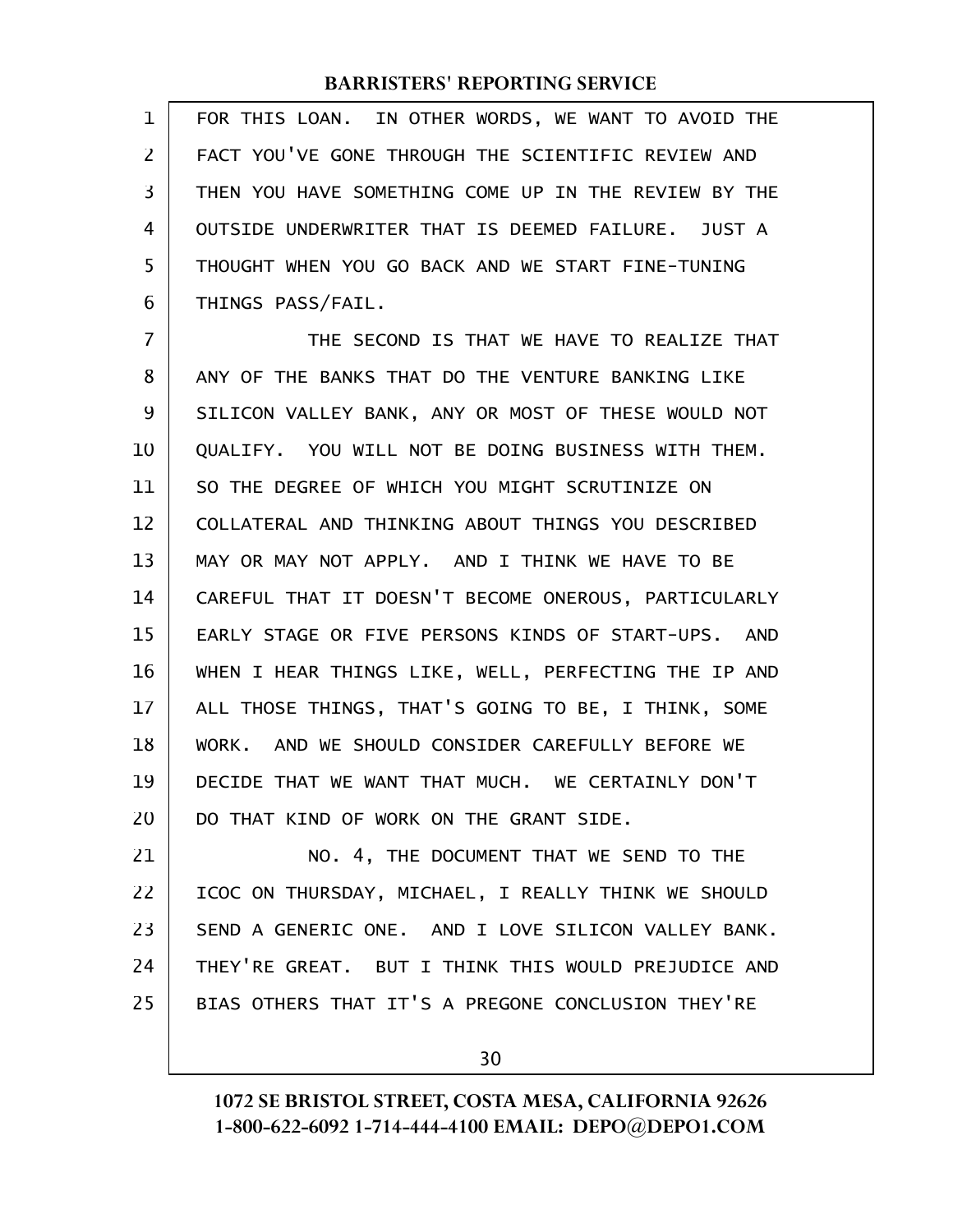| 1  | GOING TO DO THIS. AND WHILE THEY WOULD CERTAINLY BE  |
|----|------------------------------------------------------|
| 2  | ONE OF THE PEOPLE TO RESPOND TO THE RFP, I THINK     |
| 3  | IT'S IN THEIR BEST INTEREST IF WE DON'T GET TOO FAR  |
| 4  | DOWN THE ROAD LIKE THIS IS ALREADY PREDECIDED.       |
| 5  | THAT'S JUST A SUGGESTION THAT WE                     |
| 6  | GENERICIZE THIS DOCUMENT. AND I WOULD PULL OUT OF    |
| 7  | IT THINGS LIKE RICARDO WAS TALKING ABOUT IN TERMS OF |
| 8  | THE BANKING RELATIONSHIP. I THINK WE NEED TO DECIDE  |
| 9  | THAT AMONG OURSELVES WHETHER THAT'S GOING TO BE A    |
| 10 | REQUIREMENT BECAUSE I THINK I WOULD AGREE THAT       |
| 11 | THAT'S GOING TO HAVE TO BE HANDLED VERY CAREFULLY.   |
| 12 | THOSE ARE MY FOUR COMMENTS. AND, BOB, IN             |
| 13 | TERMS OF DEALING WITH HOW WE HANDLE THE WARRANTS, I  |
| 14 | THINK THAT'S MAYBE A SEPARATE ISSUE. IF WE DO WANT   |
| 15 | TO COMBINE IT, THEN I WOULD GET IT IN HERE FOR THIS  |
| 16 | PARTICULAR DOCUMENT.                                 |
| 17 | MR. KLEIN: WELL, I THINK THE KEY, DUANE,             |
| 18 | IS TO BE ABLE TO HAVE THE OPTION TO COMBINE IT FOR   |
| 19 | ADMINISTRATIVE SIMPLICITY AND CONTINUITY SO WE DON'T |
| 20 | HAVE GAPS IN IT.                                     |
| 21 | BUT ON THE OTHER POINT, I UNDERSTAND                 |
| 22 | CONCEPTUALLY YOUR POINT THAT ON A CREDIT BASIS WE    |
| 23 | WANT A HIGH PREDICTABILITY. BUT IF THEY'VE LEFT IN   |
| 24 | THEIR BUDGET A MAJOR COST-OUT AND WE CAN IDENTIFY    |
| 25 | THAT, THEY'RE GOING TO HAVE TO FIGURE OUT WHAT A     |
|    | 31                                                   |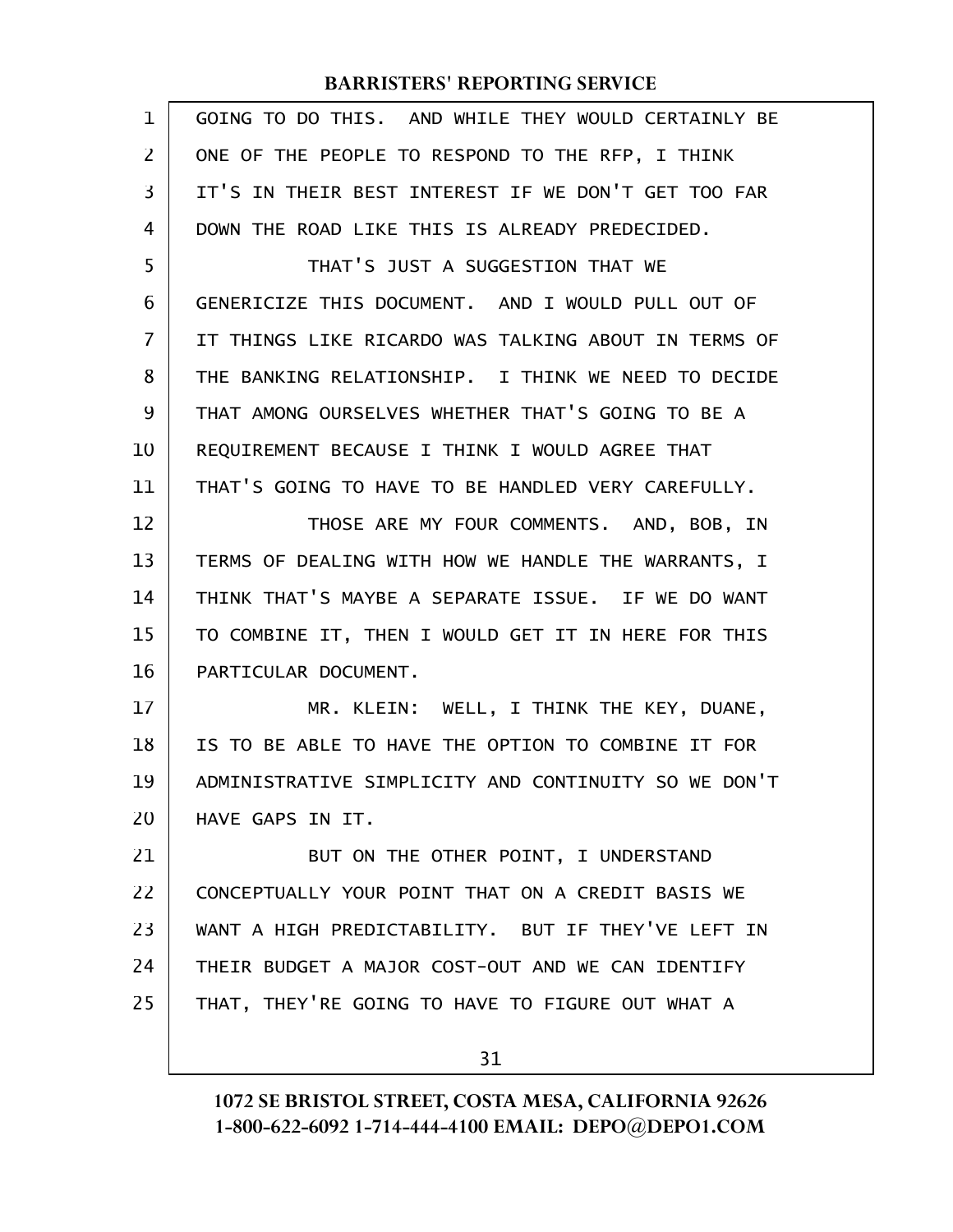| REASONABLE BUDGET IS AND SHOW US A REASONABLE        |
|------------------------------------------------------|
| EXPECTANCY OF WHERE THAT MONEY WILL COME FROM SO     |
| THAT WE DON'T GET DOWNSTREAM AND HAVE A GAP WE       |
| HAVEN'T FACED. SO I DON'T THINK YOU MEANT TO MODIFY  |
| THAT POSITION IN YOUR COMMENT ABOUT PASS/FAIL        |
| BECAUSE THERE ARE, IN FACT, A NUMBER OF THINGS IN    |
| THE REVIEW THAT MIGHT ARISE THAT COULD STRENGTHEN    |
| THEIR PLAN, GIVE THEM SOME DOWNSTREAM VISION BECAUSE |
| WE'RE WORKING WITH A BUSINESS REVIEW ENTITY THAT HAS |
| SUBSTANTIAL EXPERIENCE, POTENTIALLY A LOT BROADER    |
| EXPERIENCE THAN THE COMPANY THAT'S APPLYING.         |
| SO THIS CAN BE A BENEFIT TO THE COMPANY              |
| AND TO US TO MAKE SURE WE'VE COVERED THE BASES       |
| ADEQUATELY.                                          |
| MR. ROTH: BOB, ON THAT, ALL I'M SAYING IS            |
| LET'S BE VERY CLEAR WHAT WE'RE DEFINING. THEY HAVE   |
| TO KNOW THE RULES. IF THE RULES SAY THAT WE'RE       |
| LOOKING FOR -- THE SCOPE AND HOW COMPREHENSIVE THAT  |
| BUSINESS REVIEW IS GOING TO BE IS WHAT I THINK IS    |
| GOING TO BE IMPORTANT.                               |
| THE REASON I BROUGHT THIS ALL UP IS,                 |
| REMEMBER, PROBABLY NINE OUT OF TEN OF OUR LOAN       |
| RECIPIENTS WOULD NOT MAKE ANY OF THESE BANKS IN      |
| TERMS OF VENTURE BANKING. WE NEED TO MAKE SURE       |
| WE'RE THINKING THAT WAY GOING IN. OTHERWISE WE MAY   |
| 32                                                   |
|                                                      |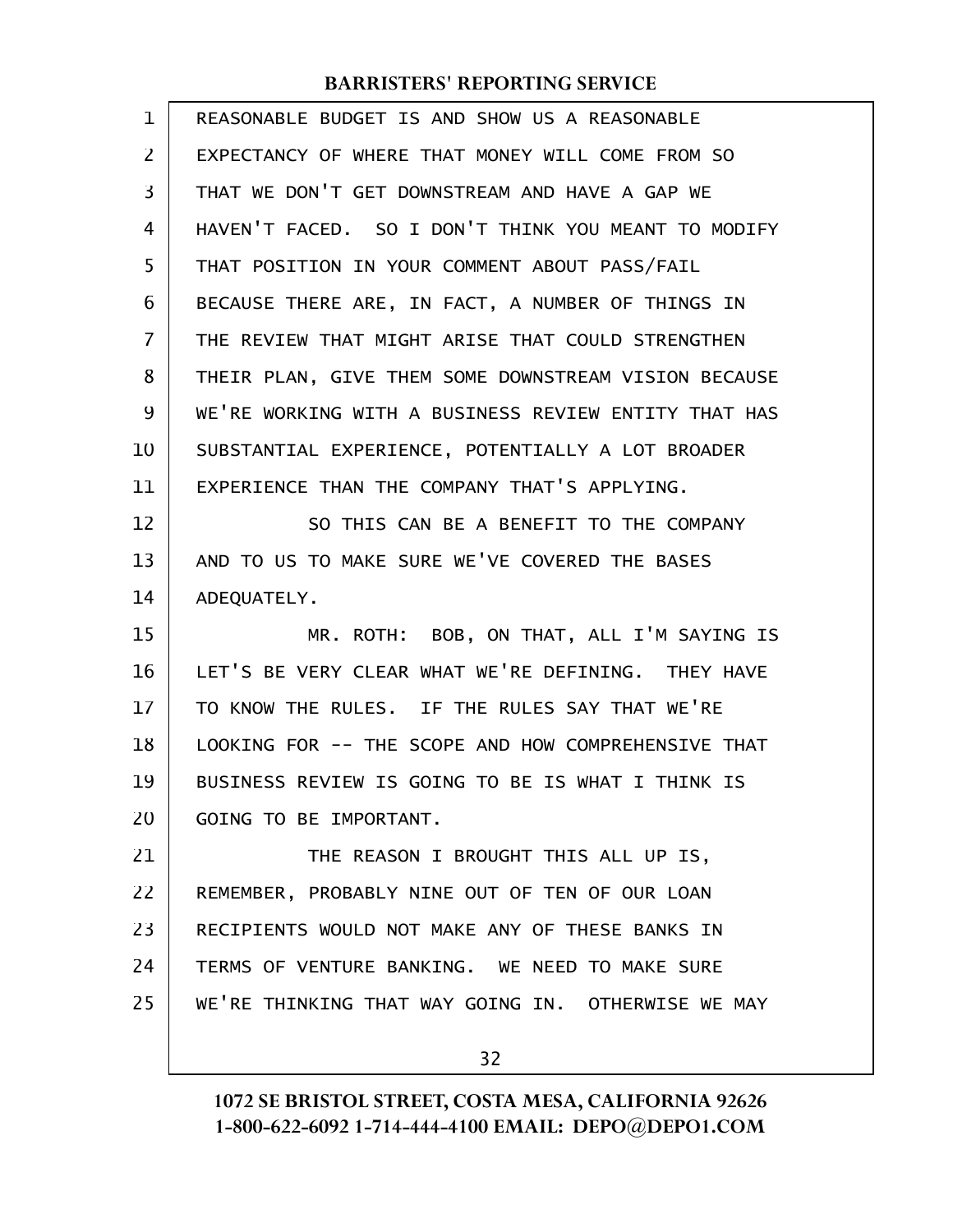| 1              | END UP WITH A LOT OF COMPANIES THAT DON'T PASS THAT  |
|----------------|------------------------------------------------------|
| $\overline{2}$ | TEST.                                                |
| 3              | MR. KLEIN: AND I'D LIKE TO HEAR OTHER                |
| 4              | COMMENTS TOO, DUANE, BECAUSE AT THE BOARD LEVEL,     |
| 5              | IT'S EXTREMELY HELPFUL TO BE ABLE TO HAVE A BANK     |
| 6              | THERE TO ANSWER QUESTIONS WHEN WE'RE REVIEWING THIS. |
| $\overline{7}$ | AND, YOU KNOW, WE HAVE A LOT OF MEMBERS ON THE BOARD |
| 8              | FROM INSTITUTIONS THAT APPLY. THEY DON'T GET TO      |
| 9              | COMMENT OR VOTE ON THEIR INSTITUTIONS, BUT IT        |
| 10             | DOESN'T PREJUDICE THE OUTCOME. WE VOTE FOR THE       |
| 11             | MISSION AND THE BEST SCIENCE. BUT WE NEED THE BEST   |
| 12             | INFORMATION ON AN INCREMENTAL BASIS. AND IN AN RFP   |
| 13             | PROCESS, ALL THE COMPANIES WILL BE ABLE TO MAKE AN   |
| 14             | APPEARANCE AND ANSWER QUESTIONS. AND THEY'RE,        |
| 15             | FRANKLY, GOING TO ALL BENEFIT FROM THE WORK SILICON  |
| 16             | VALLEY BANK HAS DONE TO DATE.                        |
| 17             | SO THEY'RE GOING TO GET AN ADVANTAGE OUT             |
| 18             | OF THIS PROCESS. BUT AT THE BOARD LEVEL, I'D AT      |
| 19             | LEAST LIKE TO HEAR DISCUSSION BECAUSE I THINK THAT   |
| 20             | THE BOARD MEMBERS SHOULD ALL HAVE AN ABILITY AS WE   |
| 21             | HAVE ON THIS CALL TO ASK QUESTIONS OF SILICON VALLEY |
| 22             | BANK SO THAT THEY CAN GET THEIR THINKING -- THEY CAN |
| 23             | GET SOME INFORMATION, REMEMBERING WE'RE GOING TO GO  |
| 24             | THROUGH ANOTHER FINANCE COMMITTEE AND ANOTHER BOARD  |
| 25             | MEETING WHERE WE HAVE EQUAL ACCESS.                  |

33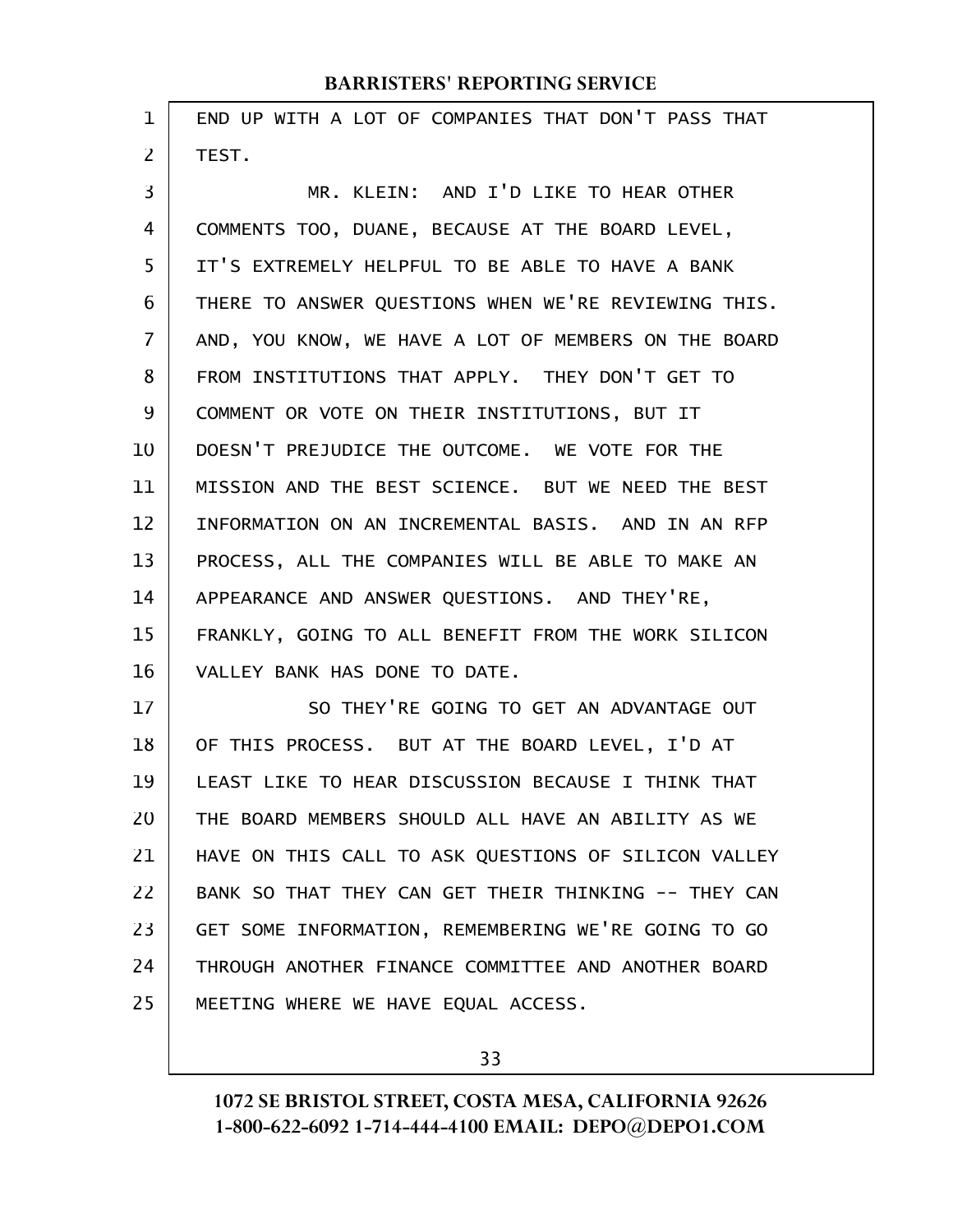| 1              | CHAIRMAN GOLDBERG: COMMENTS FROM OTHER               |
|----------------|------------------------------------------------------|
| $\overline{2}$ | MEMBERS ON THE POINT OF DUANE'S AND BOB'S ABOUT      |
| 3              | GENERICIZING THIS? I THINK WHAT BOB'S POINT IS IS    |
| 4              | THAT TO THE EXTENT THAT SILICON VALLEY BANK IS       |
| 5              | AVAILABLE, WE'D LIKE TO HAVE THEM PRESENT TO         |
| 6              | ACTUALLY WALK THIS THROUGH AS A STRAWMAN FOR THE     |
| $\overline{7}$ | BENEFIT OF THE BOARD AND THE PUBLIC.                 |
| 8              | MR. ROTH: I DON'T MIND THAT. THAT'S NOT              |
| 9              | WHAT I SAID. I'M JUST SAYING WHEN YOU PASS OUT       |
| 10             | DOCUMENTS AND IT'S SVB ALL OVER IT, IT WOULD APPEAR  |
| 11             | THAT THERE'S A DECISION BEEN MADE. AND WE HAVE AN    |
| 12             | RFP. I WOULD SIMPLY MAKE SURE THAT WE DON'T BIAS     |
| 13             | AND PREJUDICE AGAINST ANYONE.                        |
| 14             | MR. KLEIN: I DO UNDERSTAND IN THAT                   |
| 15             | CONTEXT, SO WE COULD JUST -- WE CAN TAKE THIS COVER  |
| 16             | SHEET OFF WITH THE COOPERATION OF THE BANK, AND THEN |
| 17             | SAY JUST PROPOSE STRUCTURE WITHOUT SAYING SVB        |
| 18             | STRUCTURE, BUT HAVE THE BANK AVAILABLE TO DISCUSS    |
| 19             | THIS STRUCTURE AND HOW THEY WOULD RESPOND WITH THIS  |
| 20             | STRUCTURE TO THESE POINTS.                           |
| 21             | MR. ROTH: I THINK THAT WOULD BE BETTER               |
| 22             | JUST TO MAKE SURE. YOU KNOW, WE CAN --               |
| 23             | MR. KLEIN: I GET YOUR POINT. IS THAT                 |
| 24             | REASONABLE TO PETE AND TO JOHN?                      |
| 25             | MR. SCOTT: YEAH, THAT'S FINE. YOU COULD              |
|                | 34                                                   |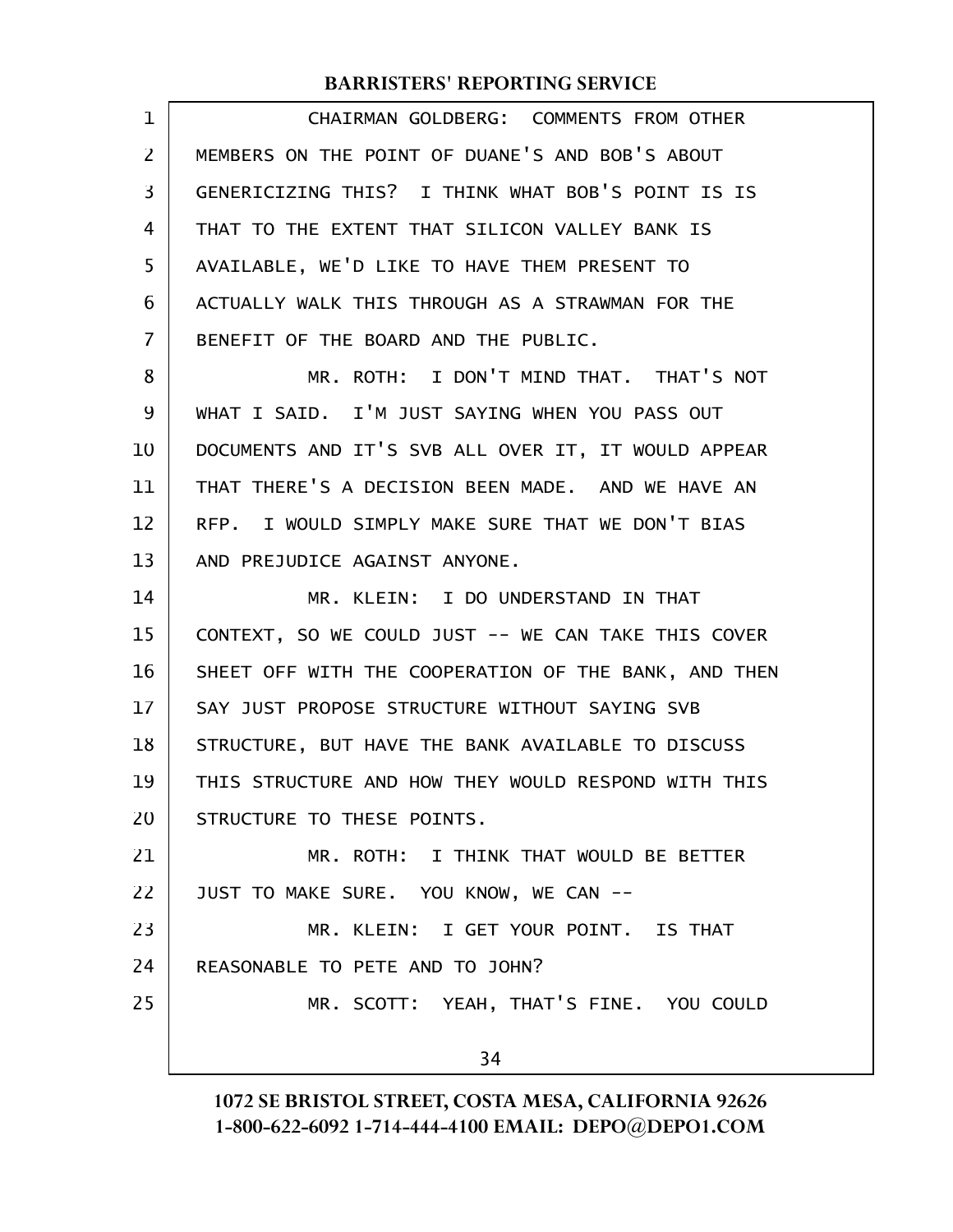| $\mathbf{1}$   | SIMPLY JUST REPLACE -- TAKE OUT THE FIRST PAGE AND  |
|----------------|-----------------------------------------------------|
| $\overline{2}$ | REPLACE SVB WITH BANK. SO THAT WOULD --             |
| 3              | MR. KLEIN: OKAY. AND WE DO DEEPLY                   |
| 4              | APPRECIATE THIS, AND IT WILL BENEFIT EVERYONE,      |
| 5              | INCLUDING YOUR COMPETITORS, ON HOW TO PUT A         |
| 6              | STRUCTURE TOGETHER THAT WILL WORK FOR EVERYONE.     |
| $\overline{7}$ | DR. AZZIZ: I JUST WANT TO ASK JOHN OR               |
| 8              | PETE A QUESTION, IF I COULD.                        |
| 9              | CHAIRMAN GOLDBERG: SURE.                            |
| 10             | DR. AZZIZ: JOHN, WE APPRECIATE YOU DOING            |
| 11             | THAT. AND DUANE IS CORRECT. IT WAS A LITTLE BIT     |
| 12             | CONFUSING INITIALLY, BUT NOW IT'S BETTER.           |
| 13             | IN YOUR FINANCIAL DUE DILIGENCE, LIEN AND           |
| 14             | TAX AND SO ON, DOES THAT INVOLVE FIGURING OUT HOW   |
| 15             | MUCH VC CAPITAL IS IN THE COMPANIES AND SO ON? I    |
| 16             | DON'T KNOW IF THAT ALWAYS IS RECORDED AS A LIEN.    |
| 17             | MR. SCOTT: WE WOULD BE TAKING A LIEN ON             |
| 18             | ALL THE COMPANY'S ASSETS UNDER YOUR DIRECTION, OF   |
| 19             | COURSE. I'M ASSUMING THAT THESE DEALS, YOU WOULD BE |
| 20             | REQUIRING A LIEN ON ALL THE COMPANY'S ASSETS. AND   |
| 21             | SO WE WOULD BE LIENING ALL OF THEIR ASSETS,         |
| 22             | INCLUDING, YES, THE VENTURE CAPITAL MONEY THAT      |
| 23             | THEY'VE RAISED. SO THAT WOULD BE UNDER THE SAME     |
| 24             | BLANKET LIEN THAT WE'D BE TAKING.                   |
| 25             | MR. KLEIN: IN LINE WITH DUANE'S EARLIER             |
|                | 35                                                  |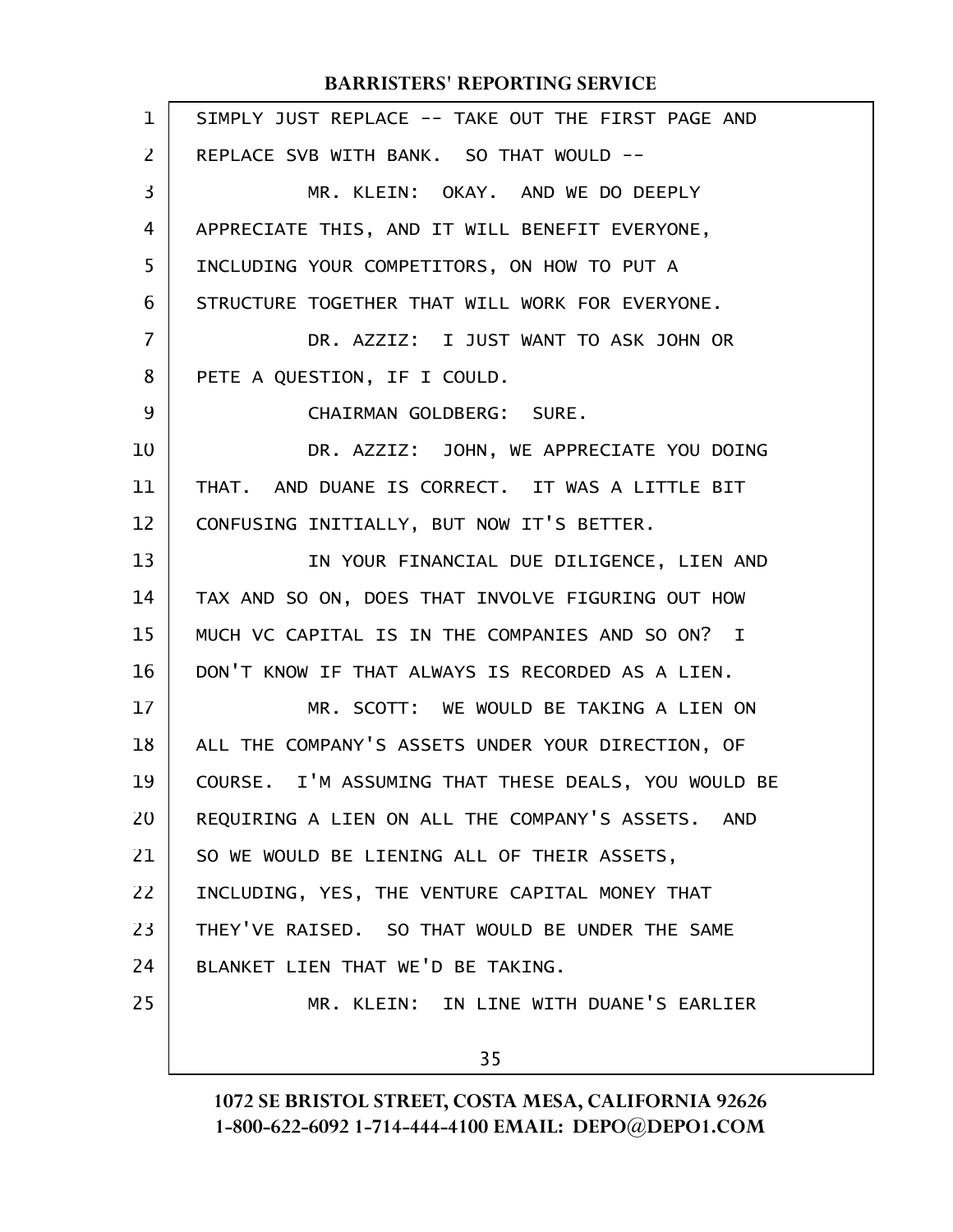| $\mathbf 1$ | COMMENT, WHAT WE'VE DISCUSSED IN THE WORKING GROUPS  |
|-------------|------------------------------------------------------|
| 2           | PREVIOUSLY, THE TASK FORCE PUBLIC SESSIONS, WAS THAT |
| 3           | WHILE WE NEED TO KNOW ALL OF THE LIABILITIES AND WE  |
| 4           | NEED TO KNOW THEIR CAPITAL FOOTINGS, THAT WE WOULD   |
| 5           | HAVE SOME VERY REASONABLE PROVISIONS FOR             |
| 6           | SUBORDINATING OUR LOAN TO LATER LOANS AS LONG AS     |
| 7           | THEY ADVANCE THE MISSION AND FURTHER PUSH THIS       |
| 8           | DOWNSTREAM.                                          |
| 9           | NOW, THE TASK FORCE HAS PUT FORTH CERTAIN            |
| 10          | LOANS OF A SIGNIFICANT SIZE THAT WOULD ACTUALLY BE   |
| 11          | QUALIFIED AS A LIQUIDITY EVENT, WHICH WOULD MEAN     |
| 12          | THAT WE WOULD GET PAID OFF. BUT IN THE COMMENT       |
| 13          | PERIOD, WE NEED TO WORK THROUGH UNDER WHAT           |
| 14          | CONDITIONS WE WOULD SUBORDINATE. BUT CERTAINLY I     |
| 15          | THINK, AS DUANE HAS INDICATED, OUR INTENT HERE IS TO |
| 16          | HELP THEM MOVE DOWNSTREAM AS A STIMULUS, AND WE'RE   |
| 17          | NOT GOING TO HAVE A TRADITIONAL BANK LOAN WITHOUT    |
| 18          | SUBORDINATION. WE JUST WOULD HAVE TO GIVE YOU VERY   |
| 19          | CLEAR GUIDELINES.                                    |
| 20          | MR. SCOTT: ABSOLUTELY. IF YOU SAID THIS              |
| 21          | WAS GOING TO BE A SECOND OR EVEN A THIRD LIEN        |
| 22          | POSITION OR PERHAPS EVEN NO LIEN, THEN WE WOULD WORK |
| 23          | UNDER THOSE INSTRUCTIONS AND DO SECOND, THIRD, OR AN |
| 24          | UNSECURED TRANSACTION.                               |
| 25          | CHAIRMAN GOLDBERG: OKAY. ANY OTHER                   |
|             | 36                                                   |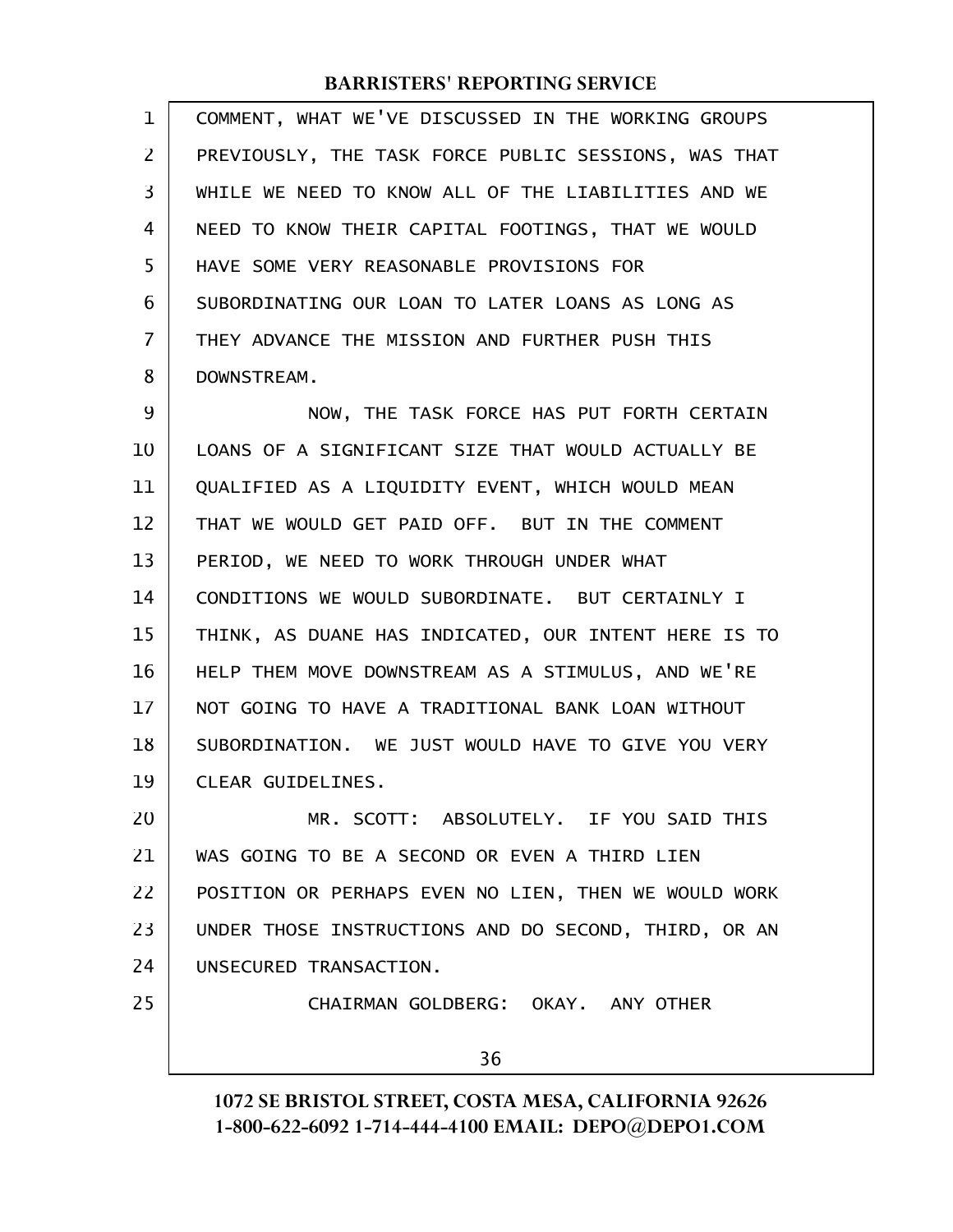| $\mathbf{1}$   | QUESTIONS OR COMMENTS FOR PETE AND JOHN?             |
|----------------|------------------------------------------------------|
| $\overline{2}$ | MS. KING: MICHAEL, I DON'T KNOW IF YOU               |
| 3              | WERE PLANNING TO NEXT TURN IT OVER TO MEMBERS OF THE |
| 4              | PUBLIC, AND ALSO WE HAVE SOME STAFF MEMBERS HERE IN  |
| 5              | SAN FRANCISCO, JUST A FLAG THAT WE HAVE BOTH OF      |
| 6              | HERE, SOME OF WHICH, I BELIEVE, WOULD LIKE TO MAKE   |
| 7              | COMMENTS OR ASK QUESTIONS.                           |
| 8              | CHAIRMAN GOLDBERG: SURE. RECOGNIZE,                  |
| 9              | PLEASE, THAT WE LOSE THE SVB PARTICIPANTS AT 3:30.   |
| 10             | SO I'D ASK PEOPLE TO BE BRIEF AND START WITH THE     |
| 11             | PUBLIC.                                              |
| 12             | MS. KING: WE'LL KEEP IT AS BRIEF AS WE               |
| 13             | CAN. ANY QUESTIONS OR COMMENTS FROM THE PUBLIC HERE  |
| 14             | IN SAN FRANCISCO? NOT AT THIS TIME, BUT I KNOW WE    |
| 15             | DO HAVE ONE STAFF MEMBER, DR. PATRICIA OLSON, WHO    |
| 16             | HAS EITHER A QUESTION OR COMMENT OR POTENTIALLY      |
| 17             | BOTH.                                                |
| 18             | DR. OLSON: I JUST WANTED TO MAKE THE                 |
| 19             | COMMENT IN REFERENCE TO DUANE'S COMMENT ABOUT THAT   |
| 20             | WE DO NOT DO THIS KIND OF FINANCIAL DUE DILIGENCE    |
| 21             | FOR THE GRANTS FOR FOR-PROFITS. WE WILL BE DOING     |
| 22             | THIS. IN FACT, WE ARE RETAINING A CONSULTANT TO      |
| 23             | HELP US WORK OUT THE KINDS OF FINANCIAL DUE          |
| 24             | DILIGENCE INFORMATION THAT WE SHOULD BE ASKING FOR.  |
| 25             | AND, YOU KNOW, IT WOULD BE, I THINK, HELPFUL THAT    |
|                |                                                      |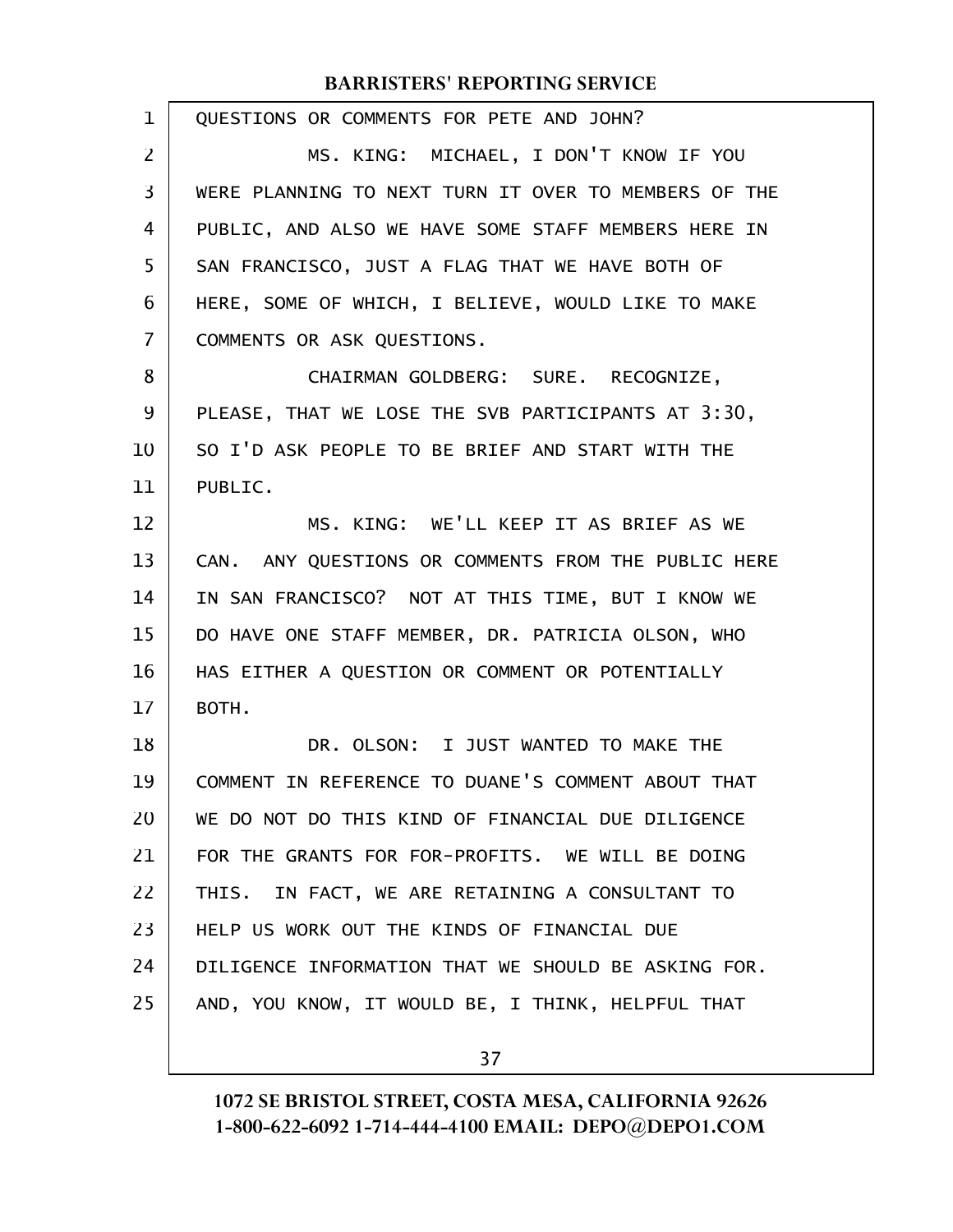| $\mathbf 1$ | WHATEVER BANK THAT WE END UP GOING WITH FOR THE     |
|-------------|-----------------------------------------------------|
| 2           | LOAN, THAT THERE IS SOME COMPATIBILITY. AND, AGAIN, |
| 3           | NOTING THAT THE FINANCIAL DUE DILIGENCE RECOGNIZES  |
| 4           | THAT COMPANIES ARE AT DIFFERENT STAGES IN THEIR     |
| 5           | EVOLUTION, AND THAT YOU WOULD HAVE APPROPRIATE DUE  |
| 6           | DILIGENCE FOR DIFFERENT THINGS. AND THAT OBVIOUSLY  |
| 7           | A LOAN HAS A LITTLE BIT OF A DIFFERENT THING. BUT   |
| 8           | THAT IS SOMETHING WE WILL BE DOING.                 |
| 9           | CHAIRMAN GOLDBERG: POINT WELL TAKEN. AND            |
| 10          | WE SHOULD MAKE SURE THAT THAT WORK IS COORDINATED   |
| 11          | WITH THE RFP PROCESS.                               |
| 12          | MS. KING: NO OTHER COMMENTS OR QUESTIONS            |
| 13          | HERE, MICHAEL.                                      |
| 14          | DR. TROUNSON: I'M ACTUALLY HERE IN SAN              |
| 15          | FRANCISCO. I JUST WONDERED WHETHER THERE'S --       |
| 16          | WHAT'S -- HOW DOES THE PROGRAM ENVISAGE THE CHANGE  |
| 17          | OF OWNERSHIP, MERGING THE GENERAL BUSINESS ACTIVITY |
| 18          | AND NATURE OF COMPANIES DURING THE PROCESS.         |
| 19          | CHAIRMAN GOLDBERG: I THINK THE                      |
| 20          | RECOMMENDATION FROM THE TASK FORCE, AND, DUANE, YOU |
| 21          | CAN CORRECT ME IF MY MEMORY IS NOT ACCURATE, WAS    |
| 22          | THAT A CHANGE OF CONTROL WAS A TRIGGERING EVENT FOR |
| 23          | THE PAYOFF OF THE LOAN. NOW, THAT COULD ALWAYS BE   |
| 24          | NEGOTIATED, BUT IT CERTAINLY PROVIDES THE CIRM WITH |
| 25          | THE OPPORTUNITY TO OPT IN OR NOT WITH A CHANGE OF   |
|             |                                                     |

38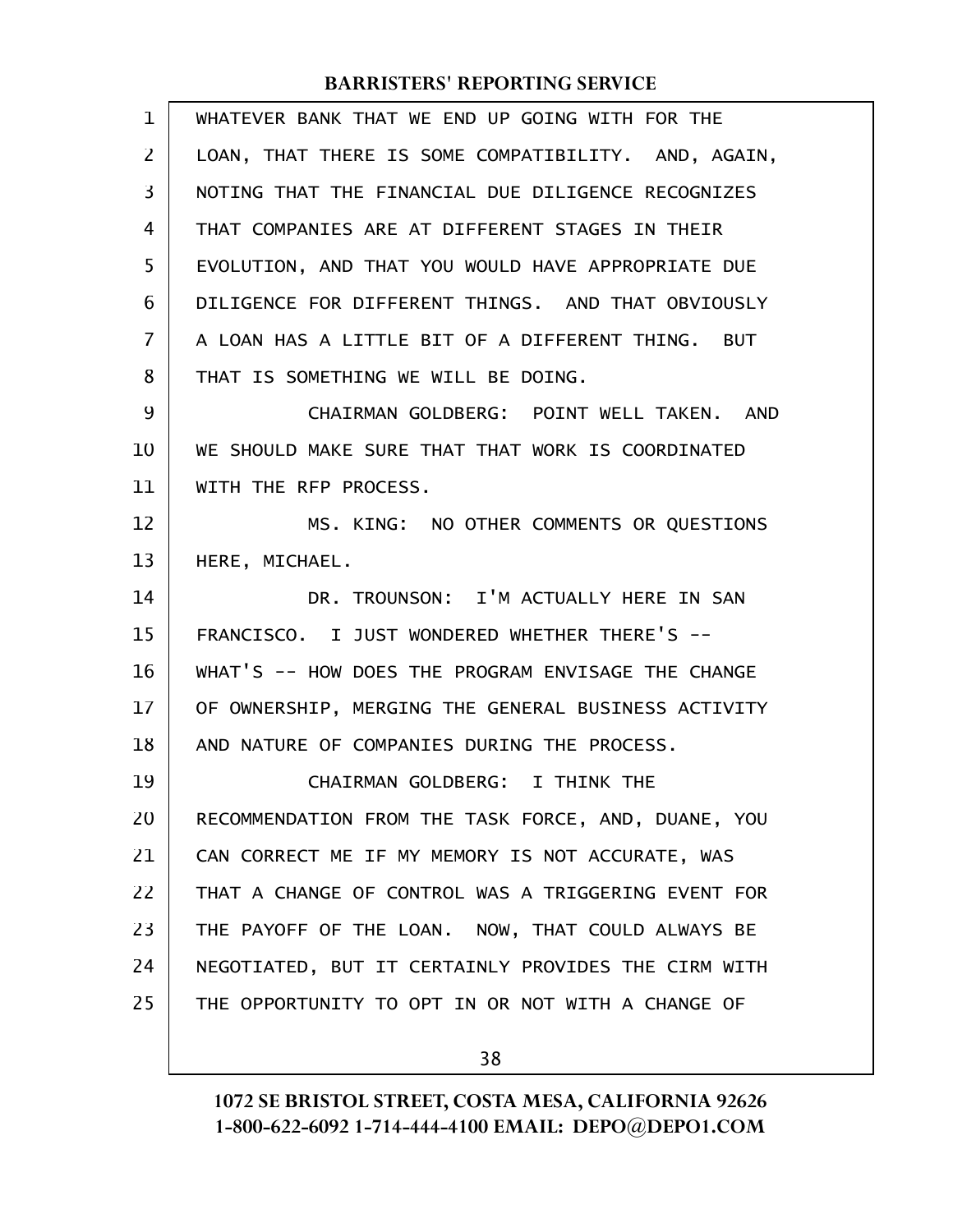CONTROL TRANSACTION. MR. ROTH: MICHAEL, THAT'S CORRECT. THAT'S COVERED IN THE POLICY. SO CHANGE OF CONTROL IS A DEFINED TERM. AND ANY TIME THAT HAPPENS, THERE'S ACCELERATION OF THE LOAN. CHAIRMAN GOLDBERG: DOES THAT ANSWER YOUR QUESTION, ALAN? DR. TROUNSON: GENERALLY SPEAKING. I DON'T THINK IT'S NECESSARILY -- IT MAY NOT BE INFORMATION THAT'S DIRECTLY AVAILABLE TO US. BUT IF THERE'S AN ONGOING MONITORING OF THE COMPANY BY THE BANK, THAT WE MAY BE ALERTED TO THAT SOONER RATHER THAN LATER. CHAIRMAN GOLDBERG: GOOD POINT. IS THERE ANY COMMENTS FROM ANY OF THE PUBLIC AT SITES IN CEDARS OR POINTS SOUTH? DR. AZZIZ: WE HAVE SOME COMMENTS HERE FROM THE CEDARS SITE. GO AHEAD. MR. ADAMS: HI, BILL ADAMS, INTERNATIONAL STEM CELL. IN PRIOR MEETINGS WE TALKED ABOUT RECOURSE AND NONRECOURSE LOANS. IS THAT OFF THE TABLE, ON THE TABLE? CHAIRMAN GOLDBERG: NO. THAT'S STILL PART OF -- AGAIN, DUANE, YOU CAN PIPE IN HERE, BUT THE DISCUSSION WE'VE HAD HAS BEEN BOTH RECOURSE AND 39 1 2 3 4 5 6 7 8 9 10 11 12 13 14 15 16 17 18 19 20 21 22 23 24 25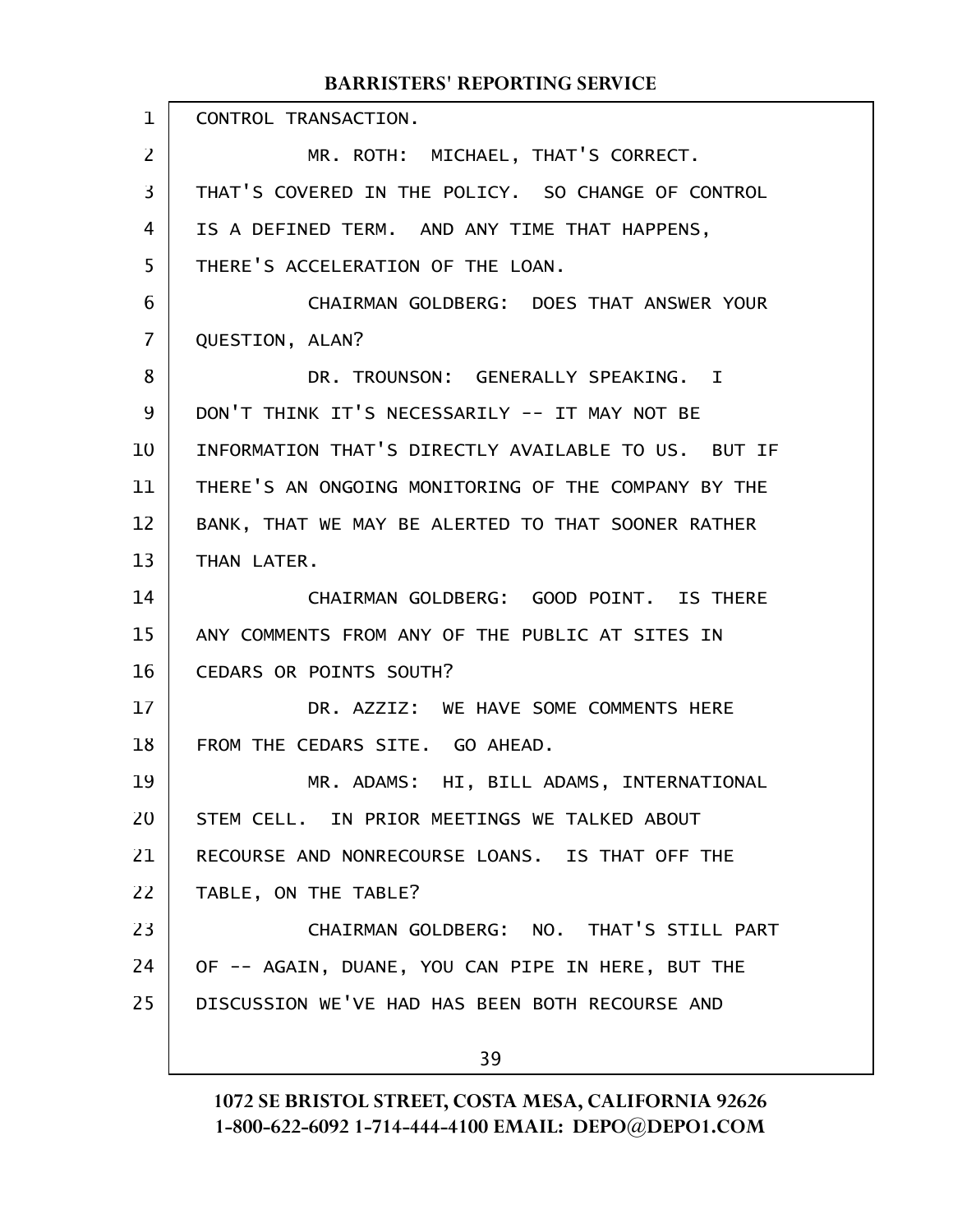| $\mathbf 1$ | NONRECOURSE WITH DIFFERENTIAL WARRANT COVERAGE. A   |
|-------------|-----------------------------------------------------|
| 2           | NONRECOURSE LOAN IS TO HAVE A HUNDRED PERCENT       |
| 3           | WARRANT COVERAGE OVER THE LOAN AMOUNT, AND A FULL   |
| 4           | RECOURSE LOAN IS 10 PERCENT WARRANT COVERAGE OVER   |
| 5           | THE LOAN AMOUNT.                                    |
| 6           | MR. KLEIN: SINCE THE SILICON VALLEY BANK            |
| 7           | IS GOING TO LEAVE, CAN WE SEE IF THERE'S ANY OTHER  |
| 8           | QUESTIONS FOR THEM BEFORE WE GO ANY FURTHER ON THIS |
| 9           | RESPONSE? BILL ADAMS, WOULD THAT BE OKAY?           |
| 10          | MR. ADAMS: CERTAINLY.                               |
| 11          | MR. SIMPSON: THIS IS JOHN SIMPSON FROM              |
| 12          | CONSUMER WATCHDOG. I DO HAVE A QUESTION FOR THEM.   |
| 13          | WERE YOU PAID ANY FEE AT ALL TO DEVELOP THIS        |
| 14          | INFORMATION? ARE YOU DOING THIS ESSENTIALLY AS A    |
| 15          | MARKETING EFFORT?                                   |
| 16          | MR. SCOTT: AS A MARKETING EFFORT. WE                |
| 17          | WERE NOT PAID ANY FEE.                              |
| 18          | MR. SIMPSON: THANK YOU.                             |
| 19          | MR. KESSLER: THIS IS STEVE KESSLER. I'M             |
| 20          | SPEAKING FROM THE STANDPOINT AS A BIOTECH SCIENTIST |
| 21          | WITH A DEVELOPMENT BACKGROUND. TWO ISSUES ON YOUR   |
| 22          | ATTACHMENT B THAT I THOUGHT NEEDED SOME             |
| 23          | CLARIFICATION.                                      |
| 24          | FOR THE NEGATIVE COVENANTS AGAINST                  |
| 25          | ENTERING ANY OTHER INDEBTEDNESS OR ALLOWING OTHER   |
|             | 40                                                  |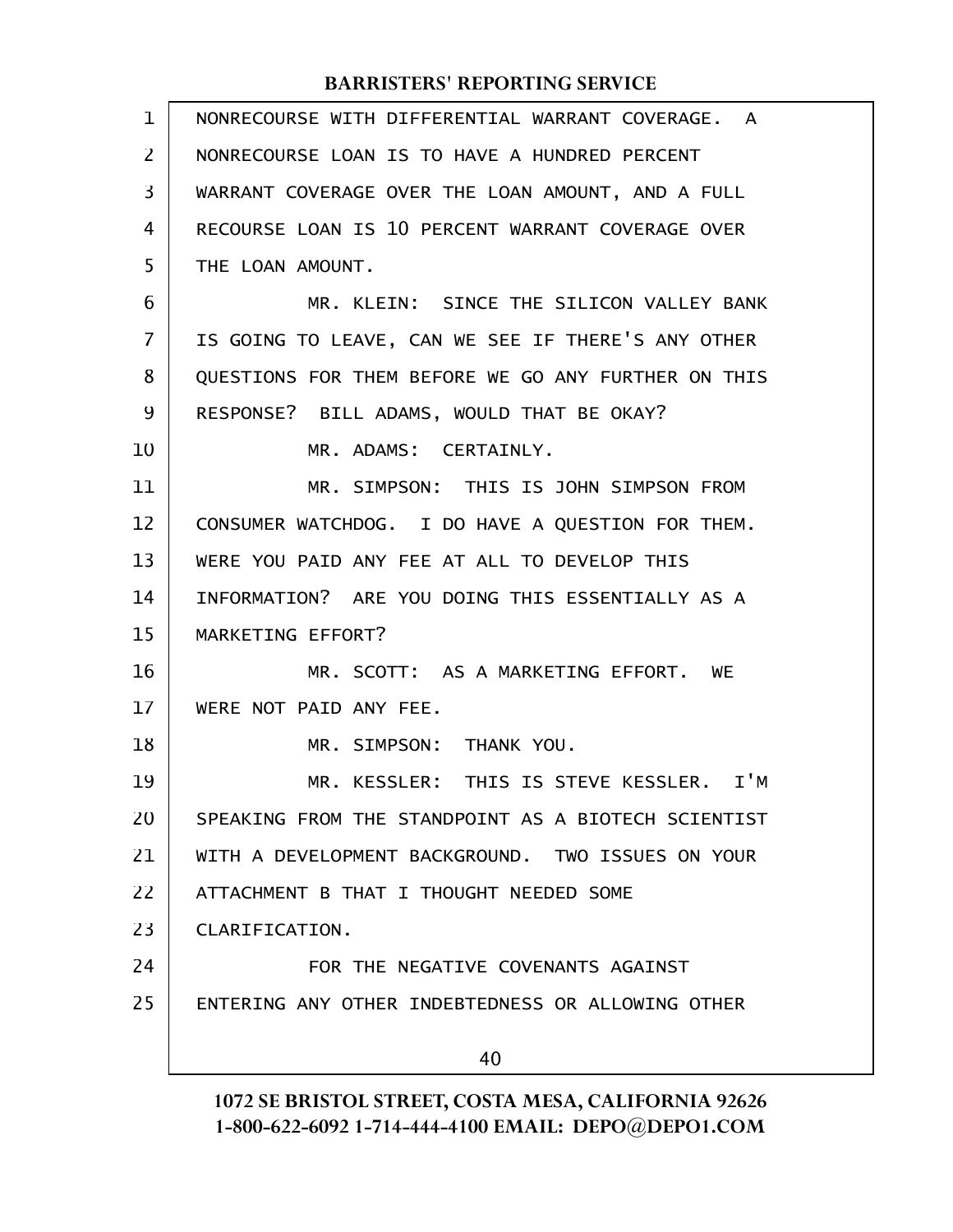| $\mathbf 1$    | LIENS TO EXIST AGAINST THE COMPANY, I CAN TELL YOU    |
|----------------|-------------------------------------------------------|
| 2              | FROM EXPERIENCE THAT, LET'S SAY, A \$16-MILLION LOAN, |
| 3              | WHICH IS BROKEN DOWN INTO FOUR ANNUAL INCREMENTS OF   |
| 4              | \$4 MILLION, YOU'RE TALKING ABOUT 16 PEOPLE, WHICH IS |
| 5              | BARELY AT THE THRESHOLD TO PUSH A CELLULAR            |
| 6              | THERAPEUTIC THROUGH PRECLINICAL DEVELOPMENT. WHAT     |
| $\overline{7}$ | THAT MEANS IS THAT THE COMPANY IS GOING TO HAVE TO    |
| 8              | RAISE ADDITIONAL CAPITAL TO STAY IN OPERATION,        |
| 9              | FACILITIES TO SUPPORT RESEARCH, ADMINISTRATIVE,       |
| 10             | THINGS LIKE THAT. SO THEY'RE GOING TO HAVE TO         |
| 11             | SOMEHOW ENTER SOME ADDITIONAL INDEBTEDNESS. WHERE     |
| 12             | THAT FUNDING COMES FROM, I DON'T KNOW IF IT'S GOING   |
| 13             | TO CONFLICT WITH WHAT'S ON THE ATTACHMENT.            |
| 14             | AND THEN THE SECOND ISSUE IS THAT WE KNOW             |
| 15             | FROM EXPERIENCE OVER A DECADE AND A HALF -- I'M       |
| 16             | HARD-PRESSED TO THINK OF A SINGLE CELL THERAPY        |
| 17             | COMPANY, ESPECIALLY A STEM CELL-BASED THERAPY         |
| 18             | COMPANY, THAT HAS NOT MISCALCULATED IN TERMS OF HOW   |
| 19             | LONG IT TOOK TO GET FDA APPROVAL OF AN IND. IT'S IN   |
| 20             | PART DUE TO THE COMPANY, AND IT'S IN PART BECAUSE     |
| 21             | THE FDA IS A MOVING TARGET IN TERMS OF ITS APPROVAL   |
| 22             | PROCESS.                                              |
| 23             | I CAME FROM ANOTHER COMPANY IN THE PAST               |
| 24             | CALLED SYSTEMIX. I KNOW CURRENT COMPANIES THAT ARE    |
| 25             | WELL ALONG IN CLINICAL TRIALS. STEM CELLS,            |
|                | 41                                                    |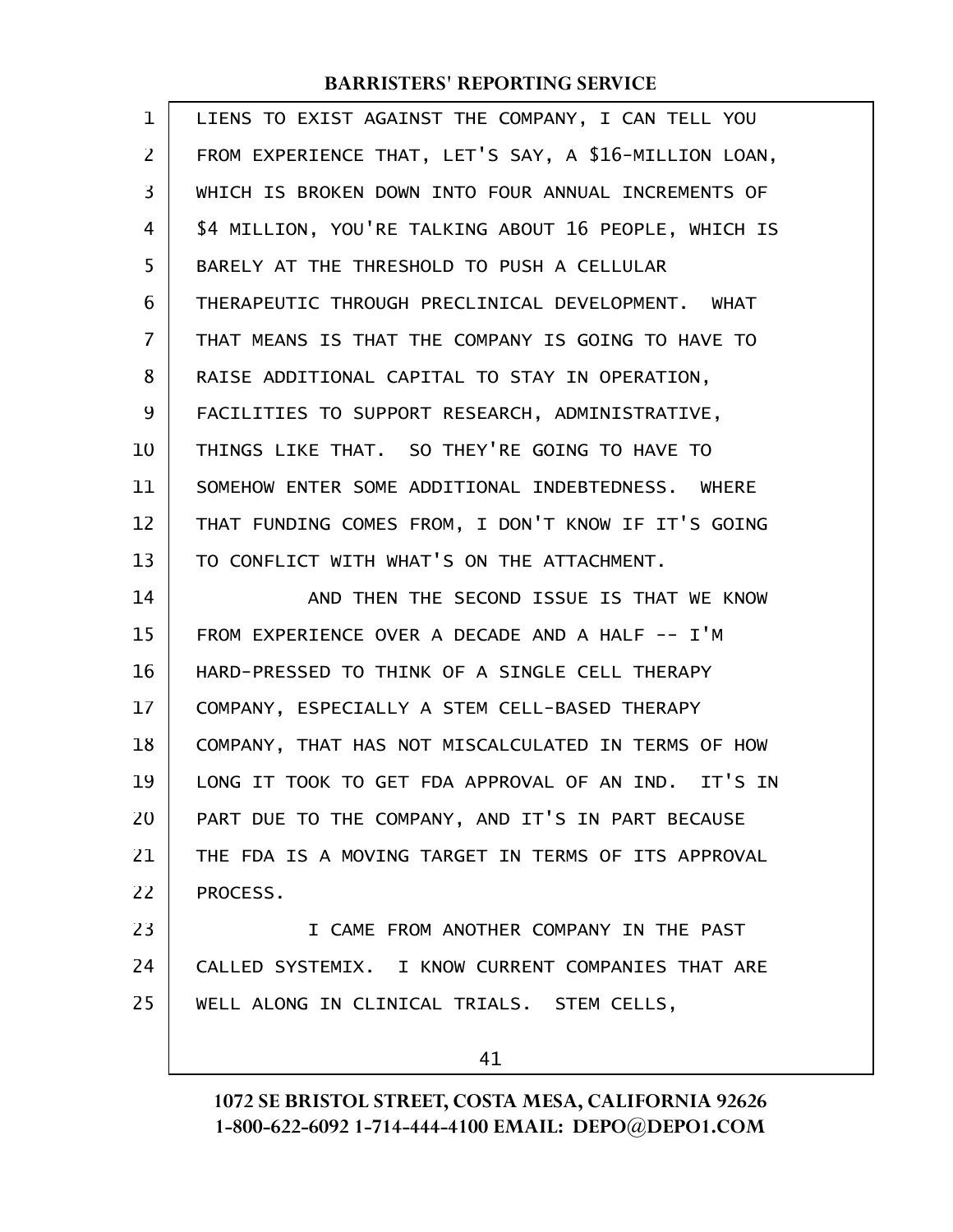| $\mathbf 1$ | INC. UNEXPECTEDLY HAD A SLIGHT DELAY IN GETTING FDA  |
|-------------|------------------------------------------------------|
| 2           | APPROVAL, GERON HAS TAKEN A BIT LONGER THAN          |
| 3           | ANTICIPATED TO GET INTO THE CLINIC. ADVANCED CELL    |
| 4           | TECHNOLOGY, MY COMPANY, HAS TAKEN A BIT LONGER TO    |
| 5           | GET TOWARD THE CLINIC. AND SO IF YOU HAVE A HARD     |
| 6           | AND FAST MILESTONE, IT'S MORE THAN LIKELY THAT WHEN  |
| 7           | THE RUBBER HITS THE ROAD, YOU'RE NOT GOING TO BE     |
| 8           | ABLE TO MEET THAT MILESTONE, AND THAT'S GOING TO     |
| 9           | CAUSE A GREAT DEAL OF ANXIETY.                       |
| 10          | SO THERE NEEDS TO BE -- IN PART IT'S                 |
| 11          | BECAUSE THE FDA IS STILL MAKING UP ITS GUIDANCE AS   |
| 12          | IT'S GOING ALONG, ESPECIALLY WITH CELL THERAPIES.    |
| 13          | SO THERE NEEDS TO BE SOME PROVISION FOR              |
| 14          | RENEGOTIATION FOR UNANTICIPATED DELAYS THAT ARE      |
| 15          | BEYOND THE CONTROL OF THE COMPANY.                   |
| 16          | MR. KLEIN: THIS IS BOB KLEIN. AS                     |
| 17          | BACKGROUND AND FOR PETE OR JOHN, EITHER OF YOUR      |
| 18          | RESPONSE, I'D JUST LIKE TO REMIND STEVE THAT WAS THE |
| 19          | PURPOSE OF MY COMMENT ABOUT SUBORDINATION PROVISIONS |
| 20          | AND REASONABLE SUBORDINATION. BUT AS WELL, IT WOULD  |
| 21          | BE AS WE GO THROUGH THE BUSINESS, AS WE GO THROUGH   |
| 22          | THE DISCUSSION OUTLINE FOR THE FINANCE SUBCOMMITTEE, |
| 23          | WE'LL DISCUSS MATCHING FUNDS BECAUSE IT IS           |
| 24          | CONTEMPLATED THAT EVEN FOR SMALL COMPANIES, AS THEY  |
| 25          | GO FURTHER INTO IT AND REACH HIGHER AND HIGHER       |
|             |                                                      |

42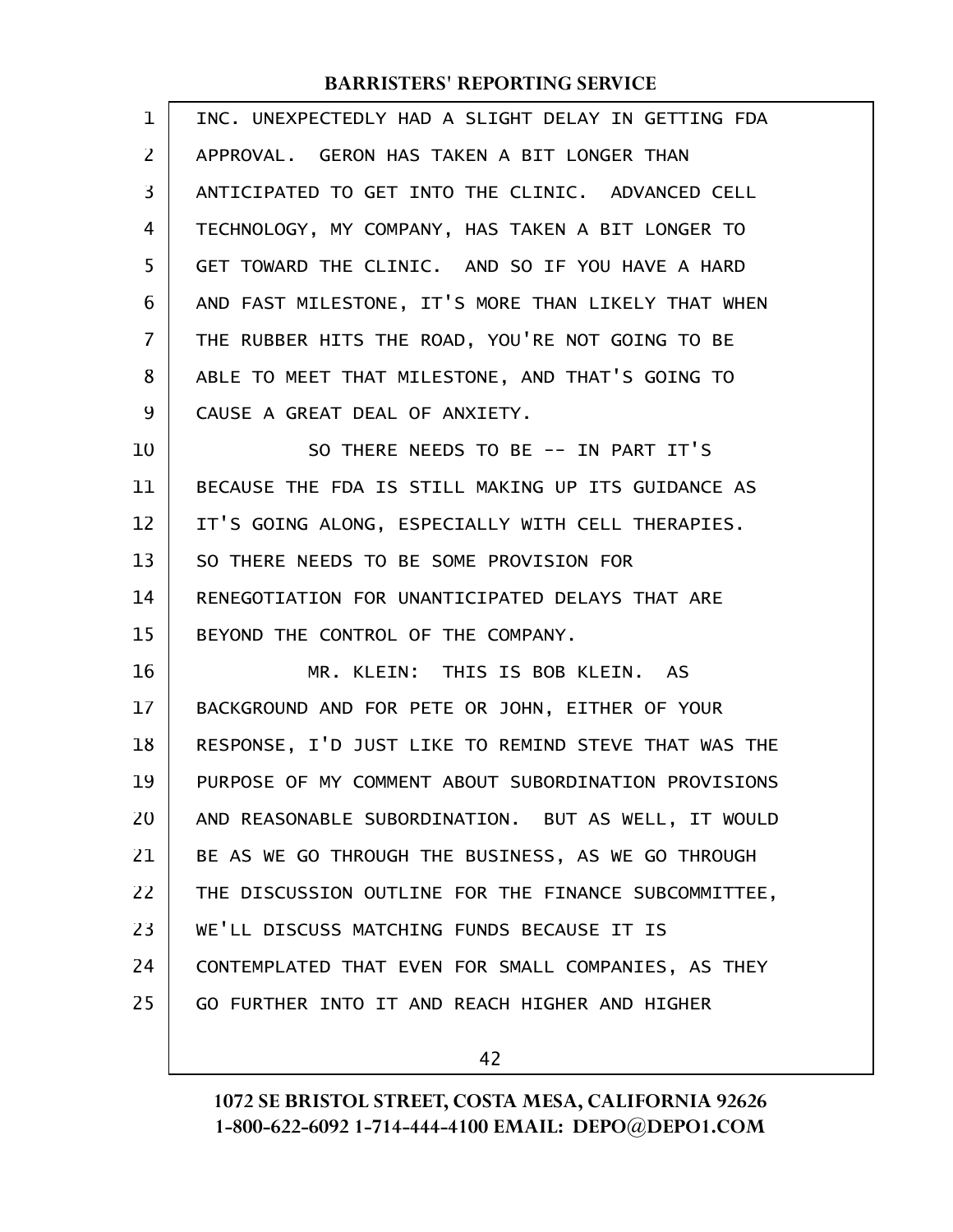| $\mathbf{1}$      | MILESTONES, THAT THEY WILL BE ABLE TO ATTRACT        |
|-------------------|------------------------------------------------------|
| $\overline{2}$    | CERTAIN MATCHING FUNDS. THAT'S AN ASPIRATIONAL GOAL  |
| 3                 | OF THE PROGRAM.                                      |
| 4                 | STEVE AND/OR PETE.                                   |
| 5                 | MR. SCOTT: YEAH. THAT'S EXACTLY RIGHT.               |
| 6                 | TO ANSWER YOUR FIRST QUESTION ABOUT OTHER            |
| $\overline{7}$    | INDEBTEDNESS, WHAT WE'RE ENVISIONING HERE IS IT      |
| 8                 | WOULD REALLY BE CIRM THAT WOULD BE DRIVING THE       |
| 9                 | STRUCTURE THERE. IN OTHER WORDS, IF THE DEAL IS      |
| 10                | SUCH WHERE THIS LOAN IS MAKING A CERTAIN PROJECT AND |
| 11                | THE COMPANY NEEDS TO BE ABLE TO RAISE CAPITAL,       |
| $12 \overline{ }$ | WHETHER THAT BE DEBT OR EQUITY ON A GO-FORWARD       |
| 13                | BASIS, WE WOULD CERTAINLY BUILD THAT INTO THE        |
| 14                | AGREEMENT THAT OTHER INDEBTEDNESS WOULD BE ALLOWED   |
| 15                | UNDER CERTAIN CIRCUMSTANCES. SO THAT'S WHAT WE'RE    |
| 16                | ENVISIONING HERE ON THE DEBT SIDE.                   |
| 17                | AND IN TERMS OF THE MILESTONES, AGAIN,               |
| 18                | REALLY IT'S CIRM THAT'S DRIVING THE MILESTONES AND   |
| 19                | WHAT THOSE ARE. AND TYPICALLY, THE WAY I'M           |
| 20                | ENVISIONING THIS IS THAT WE WOULD BE ADVANCING MONEY |
| 21                | BASED ON THE MEETING OF MILESTONES. SO REALLY        |
| 22                | THAT'S A QUESTION OF THE STRUCTURE OF THE LOAN IS IS |
| 23                | THE MILESTONE STRUCTURE FLEXIBLE ENOUGH SO COMPANIES |
| 24                | CAN REALISTICALLY HIT IT AND GET THE ADDITIONAL      |
| 25                | DOLLARS. SO THAT'S WHAT WE'RE ENVISIONING WITH THE   |
|                   |                                                      |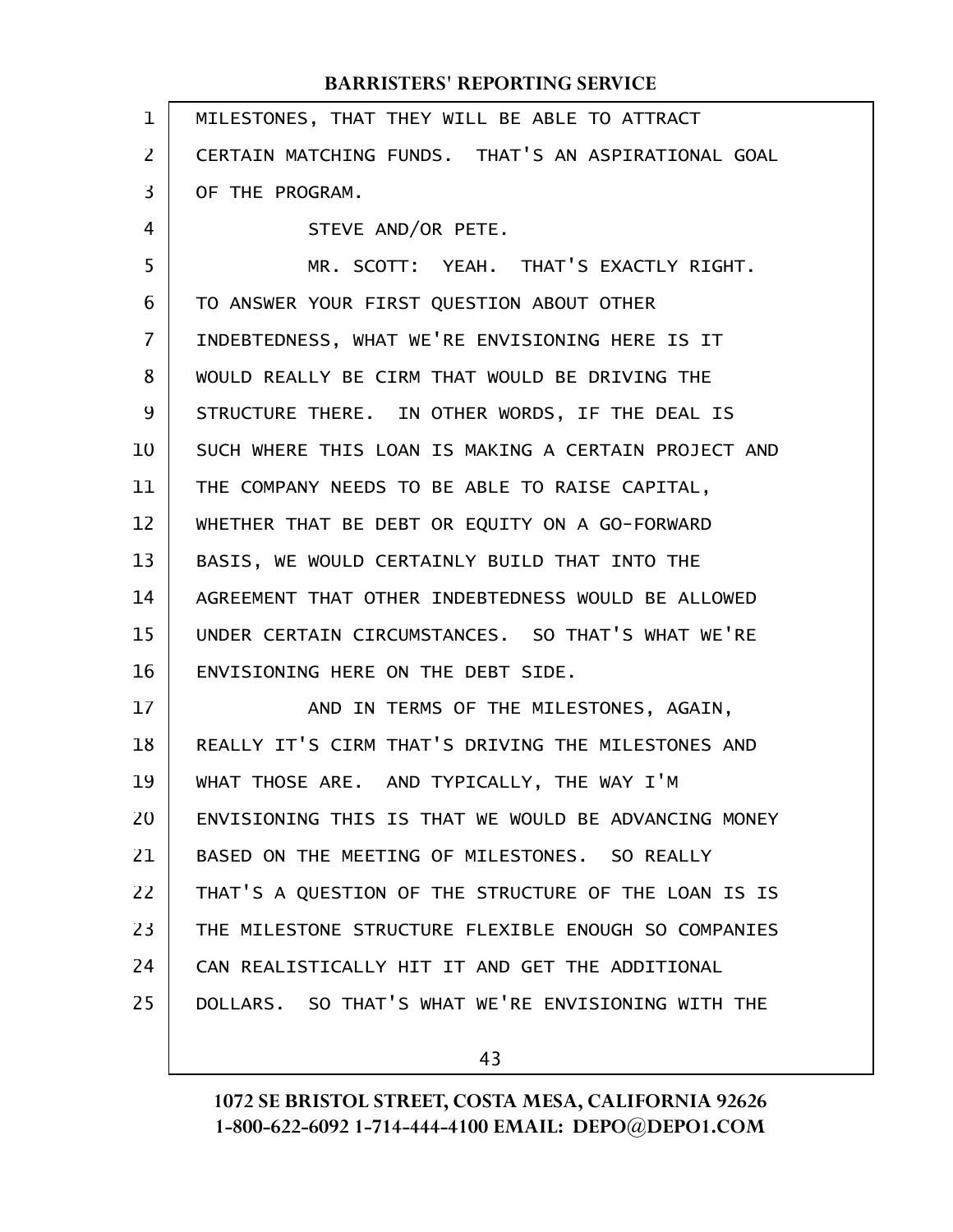STRUCTURE OF THE LOAN. CHAIRMAN GOLDBERG: THANK YOU. AT THIS POINT, WE'LL LET YOU GUYS DROP OFF AND EXPRESS OUR APPRECIATION AGAIN FOR YOUR EFFORTS TO EDUCATE US ON HOW A PROCESS LIKE THIS MIGHT BE IMPLEMENTED. AND WE LOOK FORWARD TO YOUR PARTICIPATION IN THE MEETING IN SAN DIEGO ON THURSDAY. I DON'T KNOW WHETHER THAT'S THE 25TH OR 26TH. MS. KING: IT'S THURSDAY. CHAIRMAN GOLDBERG: THURSDAY, THIS COMING THURSDAY. MS. KING: RIGHT. JUST SO JOHN AND PETE KNOW BEFORE THEY HAVE TO GO, WE COULD ARRANGE FOR YOU JOIN THAT MEETING BY PHONE, RECOGNIZING THAT THIS MAY HAVE BEEN THE FIRST YOU HEARD OF THAT REQUEST. MR. SCOTT: YEAH. THAT'S NOT ON MY CALENDAR YET, BUT I'M CERTAINLY OPEN TO PARTICIPATING. MS. KING: THANK YOU. CHAIRMAN GOLDBERG: VERY GOOD. YEAH. THANK YOU, GUYS. OKAY. LET'S SHIFT TO AGENDA ITEM NO. 3, WHICH IS A DISCUSSION FROM THE ISSUES ASSOCIATED WITH THE SIZE OF INDIVIDUAL LOANS, THE SIZE OF THE 44 1 2 3 4 5 6 7 8 9 10 11 12 13 14 15 16 17 18 19 20 21 22 23 24 25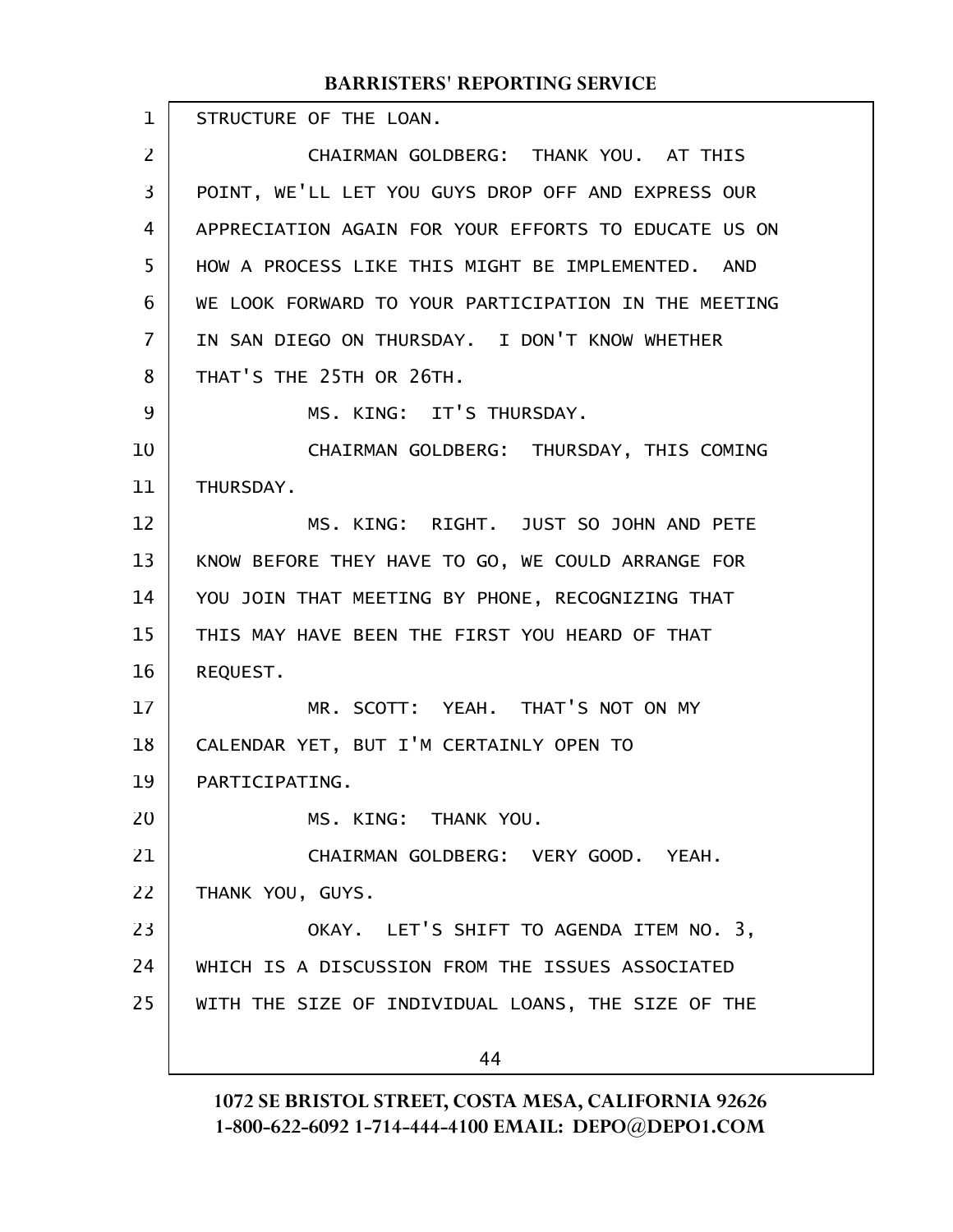| 1              | LOAN PORTFOLIO, AND THE POTENTIAL FOR DIFFERENT      |
|----------------|------------------------------------------------------|
| $\overline{2}$ | MATCHING FUND SCENARIOS.                             |
| 3              | SO, FIRST, WITH RESPECT TO LOAN SIZE AND             |
| 4              | PORTFOLIO, WE HAD, IN CONNECTION WITH THE LOAN TASK  |
| 5              | FORCE, DONE MODELING THROUGH PRICEWATERHOUSECOOPERS  |
| 6              | THAT SPOKE TO THE OVERALL AGGREGATE KIND OF BEHAVIOR |
| $\overline{7}$ | AND COMPOSITION OF A PORTFOLIO. AND IT WAS 500       |
| 8              | MILLION. AND IT WAS THE VIEW OF THE LOAN TASK FORCE  |
| 9              | THAT IT WAS PRUDENT TO ACTUALLY PROCEED WITH THE     |
| 10             | IMPLEMENTATION OF A LOAN PROGRAM. AND IT WAS TO BE   |
| 11             | DECIDED BY THIS COMMITTEE WHAT THE SPECIFIC LOAN     |
| 12             | AMOUNTS WOULD BE PER INDIVIDUAL LOAN.                |
| 13             | OBVIOUSLY WE'RE LEAVING ALL THE SCIENCE TO           |
| 14             | THE ASSESSMENT OF THE STAFF AND ITS RECOMMENDATION   |
| 15             | TO THE WORKING GROUP, BUT EVERYTHING WE'RE TALKING   |
| 16             | ABOUT IS ASSUMING IT'S MERITORIOUS SCIENCE AND THAT  |
| 17             | THE APPLICANT HAS OPTED FOR A LOAN, WHAT'S THE RANGE |
| 18             | OF LOAN SIZES WHICH WE WOULD CONSIDER.               |
| 19             | AND I'M INTERESTED IN EVERYONE'S VIEWS AS            |
| 20             | TO THE NOTION THAT GIVEN A LOAN -- A DOLLAR OF LOAN  |
| 21             | OR A DOLLAR OF GRANT, RECOGNIZING THAT WE HAVE A     |
| 22             | HUNDRED PERCENT CERTAINTY THAT A GRANT DOLLAR CANNOT |
| 23             | ROUND-TRIP ITSELF, AND THERE IS AT LEAST SOME        |
| 24             | POSSIBILITY IN THE AGGREGATE THAT A LOAN DOLLAR CAN, |
| 25             | IN FACT, BE RECYCLED FOR ADDITIONAL RESEARCH.<br>WE  |
|                |                                                      |

45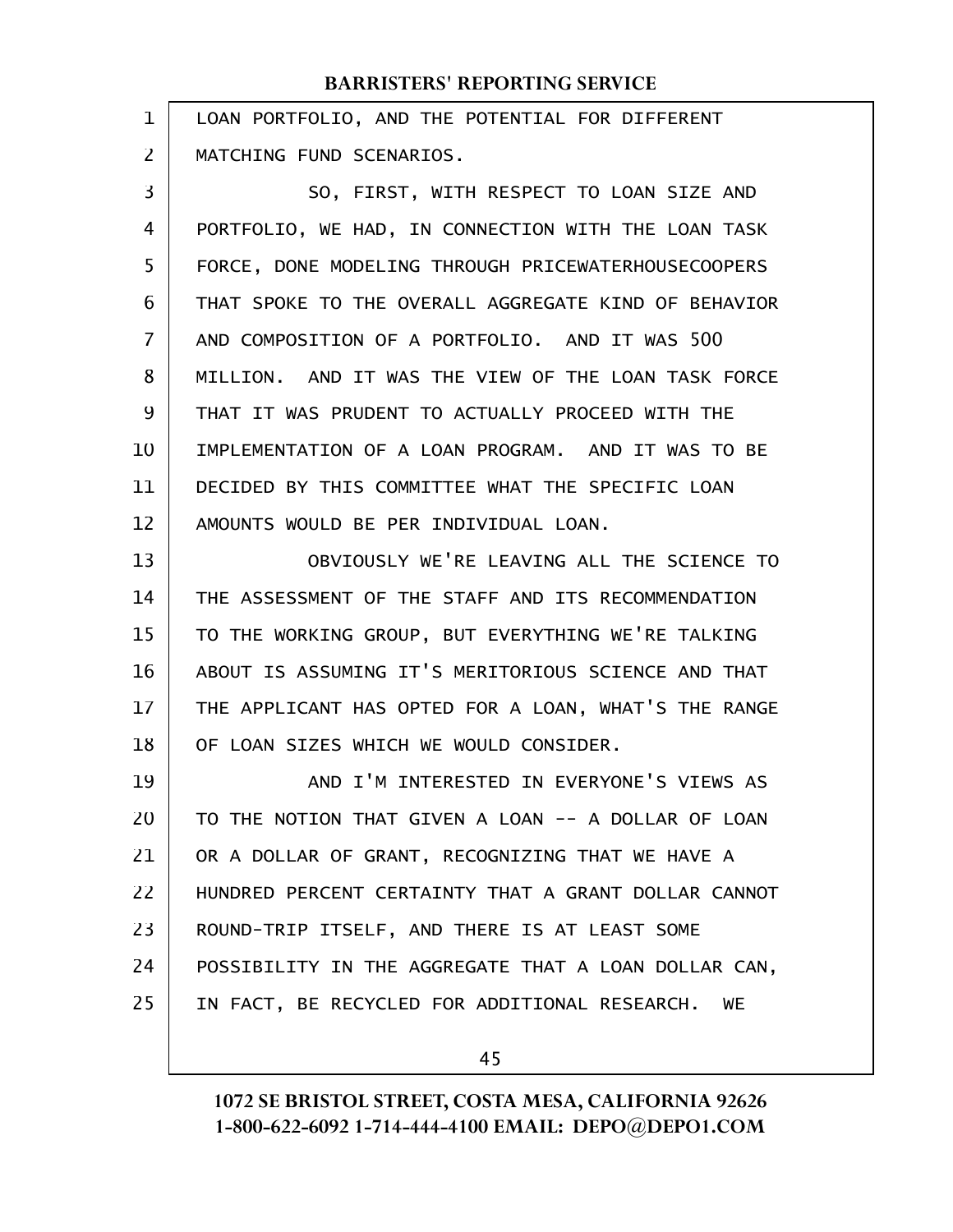| $\mathbf 1$    | THOUGHT THAT PERHAPS WE SHOULD PROVIDE AN INCENTIVE |
|----------------|-----------------------------------------------------|
| 2              | FOR THOSE APPLICANTS WHICH ARE WORTHY OF A LOAN TO  |
| 3              | BE ABLE TO DIFFERENTIALLY INCENT THEM TO APPLY FOR  |
| 4              | LOANS. SO, IN FACT, PROVIDE LOAN AMOUNTS WHICH      |
| 5              | MIGHT BE IN THE AGGREGATE PER RFP RESPONSE LARGER   |
| 6              | THAN A GRANT AMOUNT.                                |
| $\overline{7}$ | AND THAT WAS THE RATIONALE FOR HAVING A             |
| 8              | GRANT AMOUNT THAT EXCEEDED -- I'M SORRY -- A LOAN   |
| 9              | AMOUNT WHICH IN THE AGGREGATE COULD EXCEED A GRANT  |
| 10             | AMOUNT. AND I'D LIKE TO STOP, THAT'S POINT NO. 1 IN |
| 11             | THE DOCUMENT, AND OPEN THAT UP FOR ANY DISCUSSION.  |
| 12             | MR. SHEEHY: FIRST OF ALL, I JUST HAD A              |
| 13             | QUESTION ABOUT THE 500-MILLION NUMBER. I DON'T      |
| 14             | THINK THAT THERE'S EVER BEEN A REAL DISCUSSION OF   |
| 15             | THAT.                                               |
| 16             | CHAIRMAN GOLDBERG: WE'RE NOT PROPOSING              |
| 17             | WHAT THAT -- THAT THAT BE THE NUMBER FOR US. THAT   |
| 18             | WAS WHAT THE MODELING WAS BASED ON.                 |
| 19             | MR. SHEEHY: GREAT. GREAT. I JUST WANT               |
| 20             | TO BE CLEAR. I HAVE NO OPINION EITHER WAY, BUT WE   |
| 21             | HAVEN'T REALLY. THAT'S FINE.                        |
| 22             | MR. KLEIN: JEFF, DUANE MIGHT WANT TO                |
| 23             | COMMENT AS WELL. THIS IS BOB. AS A PORTFOLIO SIZE,  |
| 24             | THAT MADE SENSE FOR DISTRIBUTION OF RISK AND FOR    |
| 25             | AVERAGING OUTCOMES, AND IT IS VERY VALUABLE FOR     |
|                | 46                                                  |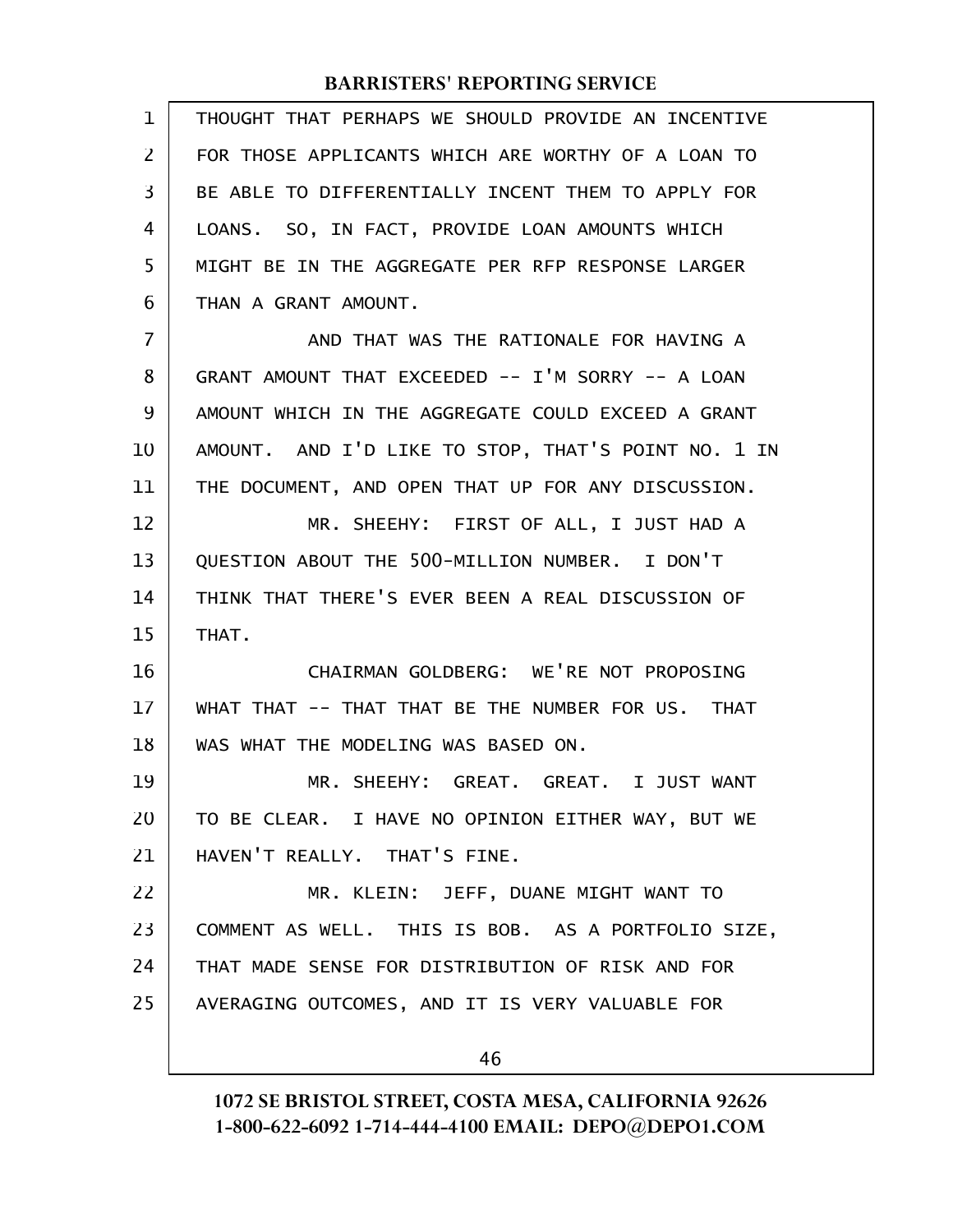| $\mathbf{1}$ | BANKING INSTITUTIONS AND APPLICANTS TO UNDERSTAND   |
|--------------|-----------------------------------------------------|
| 2            | THE LOAN PROGRAM WILL HAVE KIND OF A MINIMUM        |
| 3            | PLANNING SIZE TO MAKE IT WORTHWHILE TO GEAR UP AND  |
| 4            | UNDERSTAND IT AND PARTICIPATE. THERE'S A            |
| 5            | TRANSACTION COST TO MAKING IT HAPPEN AND TO         |
| 6            | UNDERSTANDING IT WELL ENOUGH TO BE AN APPLICANT AND |
| 7            | PARTICIPATE.                                        |
| 8            | BUT WHATEVER THE LOAN SIZE IS, JEFF, THE            |
| 9            | THEORY IS THAT IT WILL ACTUALLY BE IMPLEMENTED BY   |
| 10           | BOARD APPROVALS OF WHAT THE LOAN SET-ASIDE WOULD BE |
| 11           | FOR PLANNING PURPOSES FOR EACH RFA. SO IT'S AN      |
| 12           | INCREMENTAL DECISION THAT WOULD BE MADE WITH EACH   |
| 13           | RFA THAT ACTUALLY WOULD IMPLEMENT ANY DECISION. AND |
| 14           | THE BOARD CAN CHANGE ITS MIND AS IT GOES FORWARD.   |
| 15           | MR. ROTH: MICHAEL, I'D LIKE TO COMMENT              |
| 16           | JUST ON THIS NO. 1. I UNDERSTAND EXACTLY WHAT'S     |
| 17           | BEING SAID. I WOULD CHANGE THE SECOND LINE, IT SAYS |
| 18           | SHOULD BE A DIFFERENCE BETWEEN, TO BE COULD.        |
| 19           | CHAIRMAN GOLDBERG: YEAH.                            |
| 20           | MR. ROTH: SO THAT WE HAVE THAT                      |
| 21           | FLEXIBILITY. THAT'S REALLY WHAT IT SAYS. AND THEN   |
| 22           | WE GIVE AN EXAMPLE. THAT'S JUST FOR AN EXAMPLE      |
| 23           | PURPOSE. I WOULDN'T WANT PEOPLE TO BELIEVE WE HEARD |
| 24           | JUST A MINUTE ABOUT 16 MILLION. THAT'S JUST         |
| 25           | HYPOTHETICAL RIGHT NOW, BUT THAT'S HOW WE MIGHT     |
|              |                                                     |

47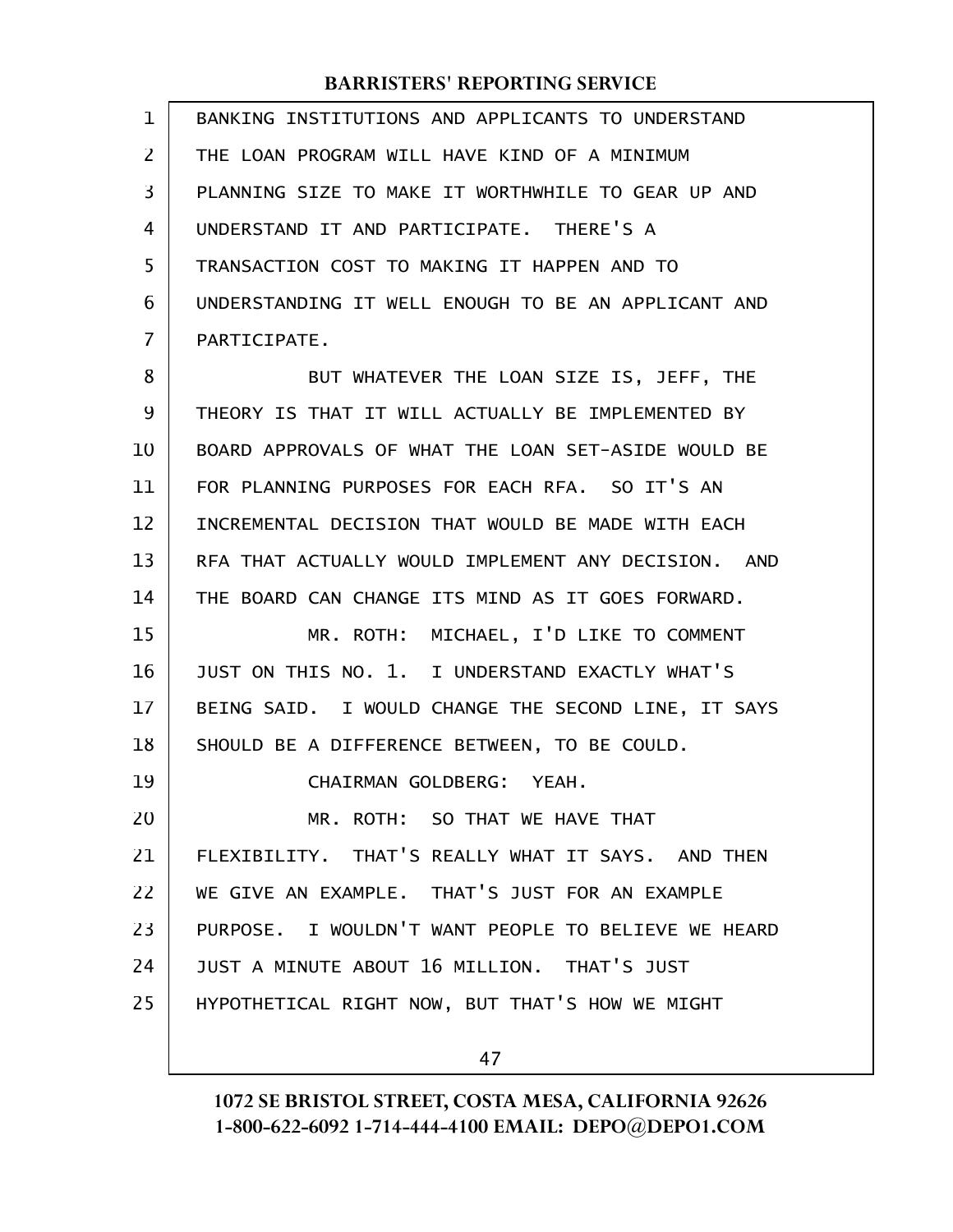| $\mathbf{1}$   | ENTICE PEOPLE TO APPLY FOR LOANS VERSUS GRANTS. AND  |
|----------------|------------------------------------------------------|
| $\overline{2}$ | I SUPPORT THAT. I THINK THAT'S WHAT THE PROGRAM      |
| 3              | SHOULD DO.                                           |
| 4              | CHAIRMAN GOLDBERG: OKAY. GOOD                        |
| 5              | SUGGESTIONS. PLEASE NOTE THAT, MELISSA.              |
| 6              | MS. KING: MICHAEL, I DID NOTE THAT.                  |
| $\overline{I}$ | THANK YOU. I HAVE DR. MARIE CSETE HERE WHO WOULD     |
| 8              | LIKE TO COMMENT, IF POSSIBLE.                        |
| 9              | CHAIRMAN GOLDBERG: SURE.                             |
| 10             | DR. CSETE: I JUST WANT YOU TO HELP ME                |
| 11             | WITH THE COMPLAINTS THAT I'M GOING TO GET FROM OUR   |
| 12             | APPLICANTS THAT THIS IS A TWO-TIERED SYSTEM.         |
| 13             | MR. KLEIN: WELL, ONE'S A GRANT AND ONE'S             |
| 14             | A LOAN. AND THE GRANTS THEY DON'T HAVE TO PAY BACK.  |
| 15             | SO THERE'S SUBSTANTIAL REASON WHY SOMEONE WHO IS     |
| 16             | WILLING TO OBLIGATE THEMSELVES TO PAY IT BACK WITH   |
| 17             | STOCK WARRANTS SHOULD GET A HIGHER LOAN. AND THE     |
| 18             | GRANT SIZE DOES NOT NECESSARILY, WHETHER IT'S 16 OR  |
| 19             | 20 MILLION, GET SOMEONE TO AN IND APPROVAL. SO,      |
| 20             | FRANKLY, I THINK EVEN ON THE GRANT SIDE, THEY'RE     |
| 21             | GOING TO HAVE TO COME UP WITH MATCHING FUNDS BECAUSE |
| 22             | WE'RE NOT GOING TO GIVE PEOPLE \$40 MILLION FOR AN   |
| 23             | IND.                                                 |
| 24             | SO THE FACT IS THAT IF PEOPLE NEED TO                |
| 25             | ECONOMIZE AND GET MORE MATCHING FUNDS FOR A GRANT    |
|                | 48                                                   |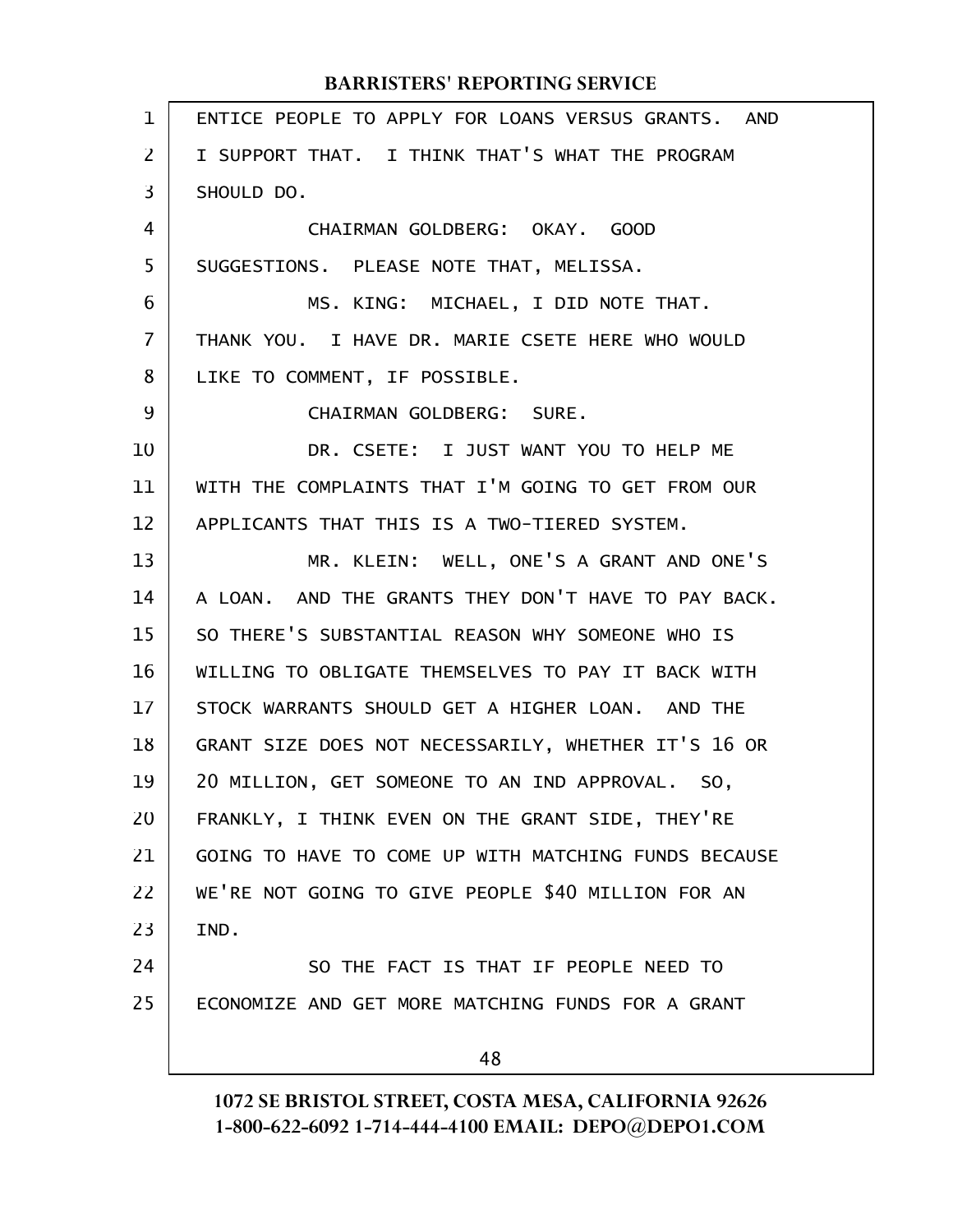|              | <b>BARRISTERS' REPORTING SERVICE</b>                |
|--------------|-----------------------------------------------------|
| $\mathbf{1}$ | THAT'S FORGIVEN, THAT'S PRETTY COMPELLING RATIONALE |
| 2            | TO ME. THIS IS OBVIOUSLY BOB.                       |
| 3            | CHAIRMAN GOLDBERG: ANY COMMENTS FROM YOUR           |
| 4            | SITE, RICARDO?                                      |
| 5            | DR. AZZIZ: FROM THE PUBLIC OR FROM                  |
| 6            | MYSELF?                                             |
| 7            | CHAIRMAN GOLDBERG: FROM YOU FIRST.                  |
| 8            | DR. AZZIZ: I ACTUALLY WAS MORE INTERESTED           |
| 9            | IN THE POTENTIAL MATCHING FUND SCENARIO. I DON'T    |
| 10           | KNOW IF WE'RE GOING POINT BY POINT, OR WE'RE JUST   |
| 11           | DISCUSSING THE ENTIRE DOCUMENT.                     |
| 12           | CHAIRMAN GOLDBERG: POINT BY POINT, I                |
| 13           | THINK, WOULD BE THE MOST EFFICIENT.                 |
| 14           | DR. AZZIZ: SO I DON'T HAVE ANY MAJOR                |
| 15           | COMMENTS BEYOND THOSE ALREADY SAID FOR POINT NO. 1. |
| 16           | CHAIRMAN GOLDBERG: ANYTHING FROM THE                |
| 17           | PUBLIC ON POINT NO. 1?                              |
| 18           | MR. SIMPSON: MAKES SENSE.                           |
| 19           | CHAIRMAN GOLDBERG: IT MAKES SENSE TO JOHN           |
| 20           | SIMPSON?                                            |
| 21           | MR. SIMPSON: YEAH. IT'S NOT REALLY A                |
| 22           | TWO-TIER. OBVIOUSLY IF YOU'RE GIVING THE MONEY      |
| 23           | BACK, IT MAKES SENSE TO INCENT PEOPLE THIS WAY.     |
| 24           | CHAIRMAN GOLDBERG: OKAY. THANK YOU.                 |
| 25           | AS TO THE SECOND POINT, WHICH ECHOES THE            |
|              | 49                                                  |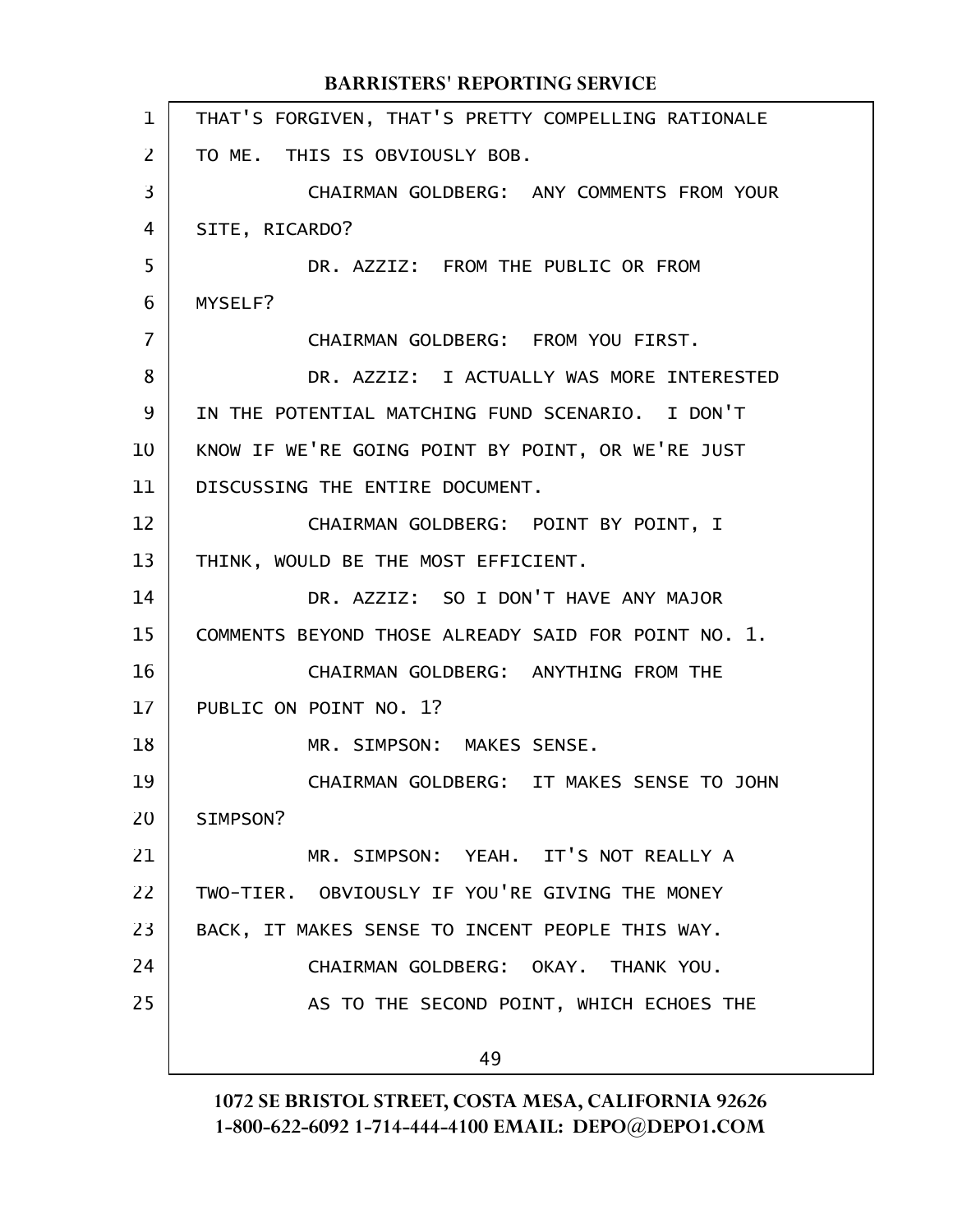| 1              | FIRST, I'M NOT SURE THAT I WOULD PROPOSE THAT        |
|----------------|------------------------------------------------------|
| $\overline{2}$ | THERE'S ANYTHING TO DISCUSS THERE. I'LL OPEN IT UP   |
| 3              | TO ANYONE ELSE.                                      |
| 4              | MR. KLEIN: THE LOGIC THERE IS THAT IF                |
| 5              | WE'RE GOING GET MONEY BACK AND ON A PORTFOLIO BASIS  |
| 6              | HAVE A REASONABLE PROBABILITY, AS PWC PROJECTED,     |
| $\overline{7}$ | EVEN WITH A 40- OR 50-PERCENT NONPERFORMANCE RATE,   |
| 8              | WE CAN HAVE A REASONABLE PROBABILITY OF NOT JUST     |
| 9              | RENEWING OUR CAPITAL, BUT ACTUALLY INCREASING IT BY  |
| 10             | ABOUT 20 PERCENT. SO CAPITAL RECOVERY PLUS 20        |
| 11             | PERCENT OVER THE LOAN CYCLE. SO THAT ALLOWS US TO    |
| 12             | PUT MORE MONEY OUT THROUGH LOANS BECAUSE, GIVEN THAT |
| 13             | WE HAVE A REASONABLE PROBABILITY OF RECOVERING IT,   |
| 14             | WE HAVE ABILITY DOWNSTREAM TO REORIGINATE THIS       |
| 15             | MONEY. AND THAT EFFECTIVELY, BECAUSE OF THAT BASIC   |
| 16             | RATIONALE, WE HAVE MORE MONEY THAT WOULD BE          |
| 17             | AVAILABLE ON A PROGRAMMATIC -- ON A PORTFOLIO BASIS  |
| 18             | FOR LOANS THAN GRANTS.                               |
| 19             | MR. ROTH: MICHAEL, ANOTHER SUGGESTION.               |
| 20             | SOMEBODY SHOULD TAKE PARAGRAPH 1 AND 2 AND COMBINE   |
| 21             | THEM. THE THOUGHTS ARE CONSISTENT. THE SAME          |
| 22             | THOUGHT IS REPEATED IN TWO.                          |
| 23             | CHAIRMAN GOLDBERG: YEAH.                             |
| 24             | MR. ROTH: NOW WE'RE THROWING NUMBERS OUT.            |
| 25             | LET'S GET THAT ALL CLEANED UP, AND I THINK THEN IT   |
|                | 50                                                   |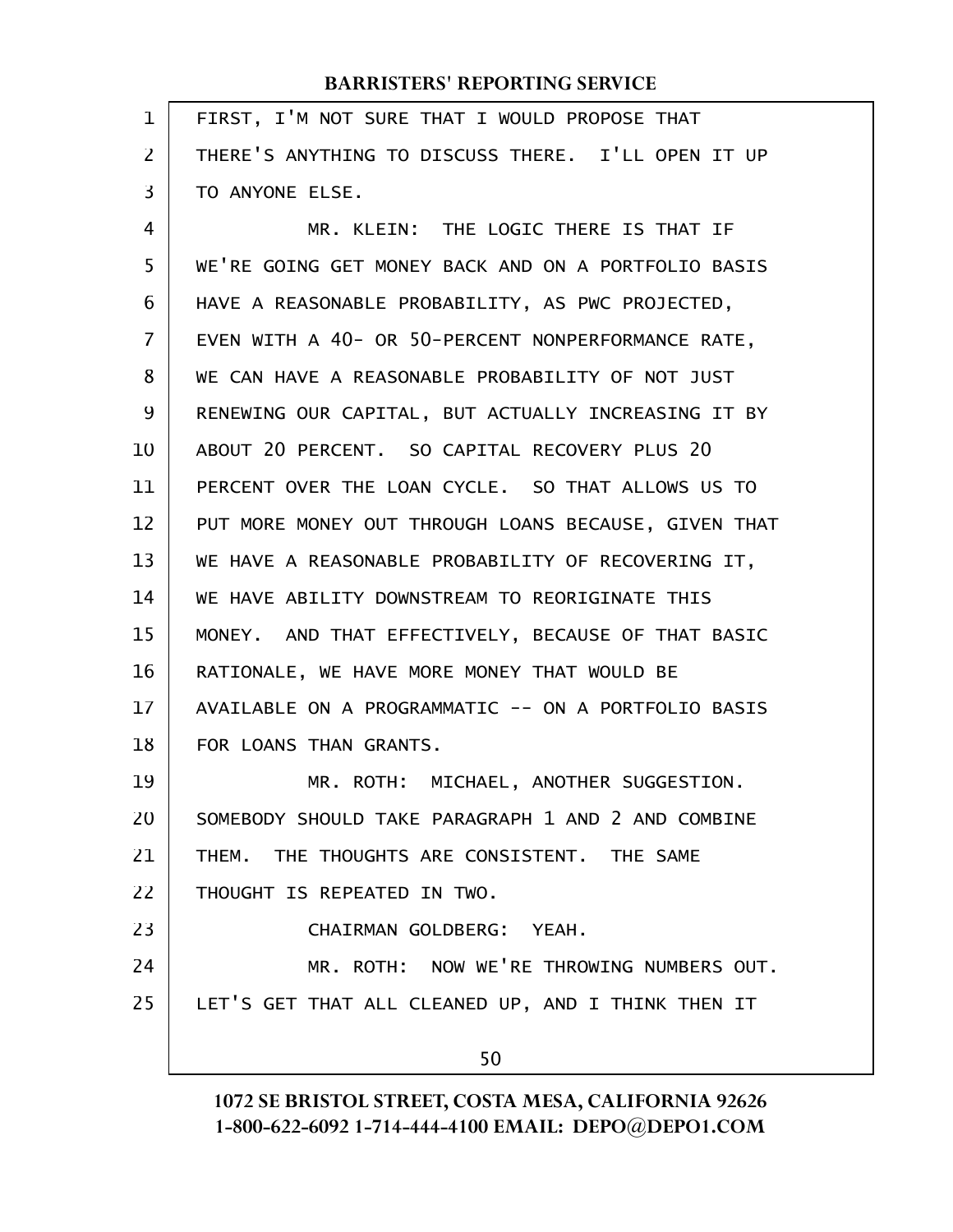| 1  | WILL MAKE SENSE TO PEOPLE. AND USE THE DISEASE       |
|----|------------------------------------------------------|
| 2  | TEAMS AS AN EXAMPLE ONLY, AND MAKE SURE THAT WE      |
| 3  | DON'T, AS MARIE WAS WORRIED ABOUT, SET OFF A         |
| 4  | DISCUSSION BEFORE WE'RE READY TO HAVE IT, BUT IT'S A |
| 5  | GOOD ONE TO USE AS A POTENTIAL EXAMPLE OF SOMETHING. |
| 6  | CHAIRMAN GOLDBERG: THAT'S A HELPFUL                  |
| 7  | COMMENT.                                             |
| 8  | DR. TROUNSON: I DON'T KNOW IF THIS IS THE            |
| 9  | RIGHT TIME. I ACTUALLY DON'T HAVE THE DOCUMENT       |
| 10 | BECAUSE I'M NOT IN A PLACE WHERE THE DOCUMENT IS.    |
| 11 | BUT I'M JUST -- I WANT TO UNDERSTAND STRUCTURALLY    |
| 12 | HOW IT'S GOING TO WORK BECAUSE, AND IT MAY NOT BE    |
| 13 | THE RIGHT TIME, BUT LET ME JUST TRY IT FOR YOU TO    |
| 14 | SEE. THESE ARE TEAMS AND WE'RE BUILDING TEAMS, SO    |
| 15 | THE TEAMS WOULD INCLUDE UNIVERSITIES OR              |
| 16 | NOT-FOR-PROFIT AND FOR-PROFIT ENTITIES IN THE ONE    |
| 17 | <b>GRANT.</b>                                        |
| 18 | NOW, AS I UNDERSTAND, I THINK, THE LOAN IS           |
| 19 | GOING TO BE FOR THE TOTAL AMOUNT FOR EVERYBODY.      |
| 20 | THAT IS, THE LOAN HAS BEEN THEN TAKEN OUT FOR THE    |
| 21 | WHOLE TEAM EVEN THOUGH THE UNIVERSITY IS PART OF IT  |
| 22 | AND IS REQUIRED TO BE, YOU KNOW, TO RECEIVE PAYMENT  |
| 23 | FROM WHATEVER THEY'RE DOING.                         |
| 24 | AND HOW DOES THE -- YOU KNOW, WHAT SORT OF           |
| 25 | CONTRACT NEEDS TO BE PUT IN PLACE TO ENABLE THE      |
|    | 51                                                   |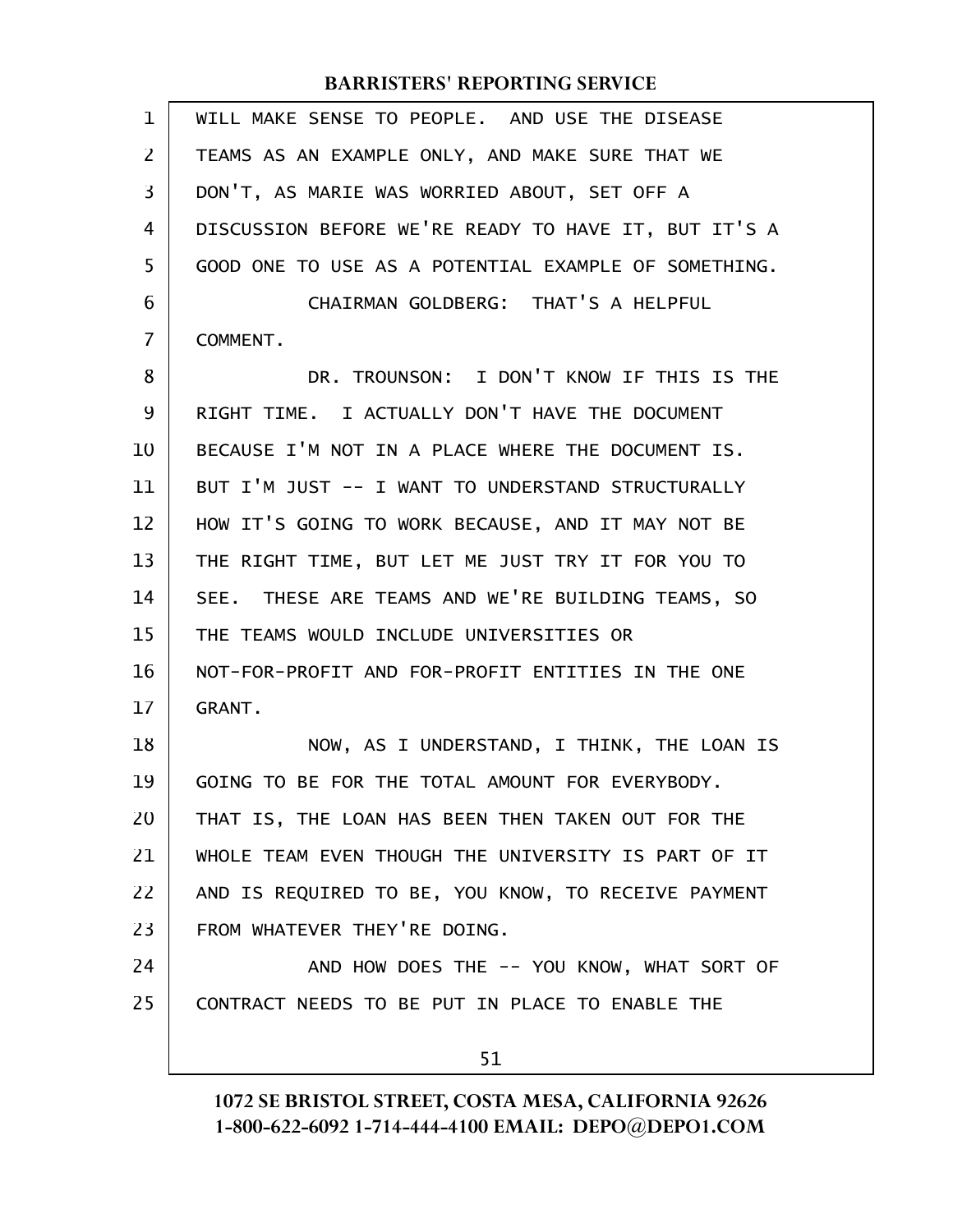| $\mathbf{1}$ | COMPANY TO ENSURE THAT THE UNIVERSITIES, FOR         |
|--------------|------------------------------------------------------|
| 2            | EXAMPLE, MEET THEIR REQUIREMENTS UNDER THIS KIND OF  |
| 3            | ARRANGEMENT?                                         |
| 4            | MS. KING: GO AHEAD, BOB.                             |
| 5            | MR. KLEIN: THE ANSWER TO THAT, ALAN, IS              |
| 6            | THAT BASICALLY IF, IN FACT, THIS IS A SUCCESSFUL     |
| 7            | PRODUCT, THE COMPANY IS GOING TO MERCHANDISE THE     |
| 8            | PRODUCT, AND THE ENTIRE LOAN BECOMES THE OBLIGATION  |
| 9            | OF THE VENTURE. THE COMPANY, OBVIOUSLY, IF THEY'RE   |
| 10           | PAYING FOR THE RESEARCH AT THE UNIVERSITY, IS GOING  |
| 11           | TO WANT A DIFFERENT ROYALTY RATE THAN IF THE         |
| 12           | UNIVERSITY WERE PAYING FOR THAT WORK. BUT            |
| 13           | EFFECTIVELY IF IT IS NOT SUCCESSFUL, WE DON'T GET    |
| 14           | REPAID. BUT IF IT IS SUCCESSFUL, WE DO GET REPAID.   |
| 15           | NOW, IF IT'S A RECOURSE LOAN, THE COMPANY            |
| 16           | IS GOING TO CUT A DIFFERENT DEAL WITH ITS UNIVERSITY |
| 17           | PARTNERS THAN IF IT'S NONRECOURSE. BUT THIS IS       |
| 18           | EFFECTIVELY THE SAME SITUATION AS IF J & J OR PHIZER |
| 19           | OR SOMEONE WERE GOING TO A UNIVERSITY FUNDING PART   |
| 20           | OF THEIR WORK, THAT WHOLE COST WOULD BE PART OF THE  |
| 21           | COST OF THE VENTURE IN GOING FORWARD. AND BECAUSE    |
| 22           | THIS IS A -- BECAUSE THE COST UP TO AN IND, FOR      |
| 23           | EXAMPLE, IS A SMALL PART OF THE TOTAL COST, IT'S NOT |
| 24           | MAKING A BIG DIFFERENCE IN GETTING ALL THE WAY TO    |
| 25           | THE CLINIC IN MOST CASES. THERE WILL BE EXCEPTIONS.  |
|              |                                                      |

52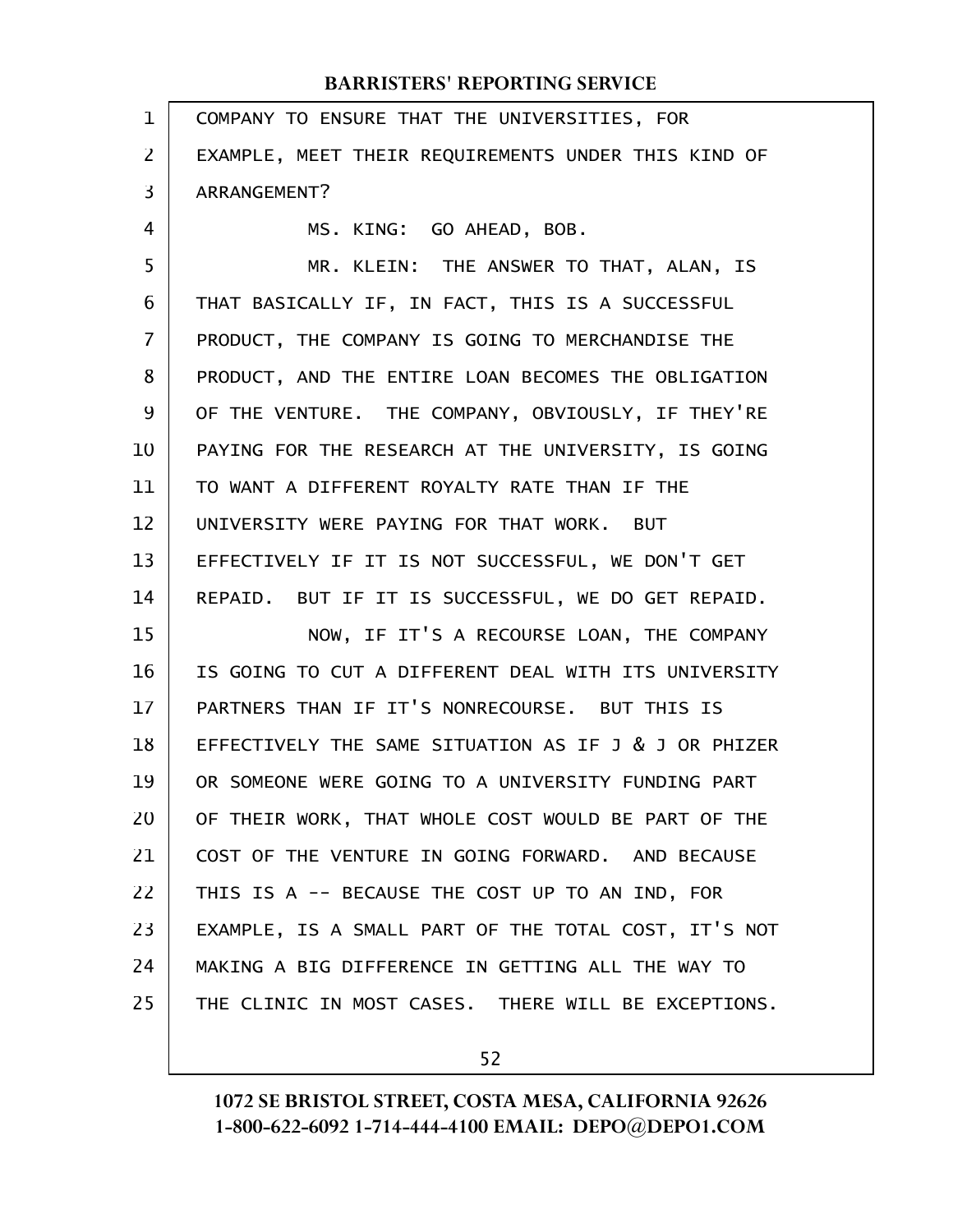| $\mathbf{1}$   | DR. TROUNSON: IN THE LOAN CASE, YOU                  |
|----------------|------------------------------------------------------|
| $\overline{2}$ | DON'T -- THE LOAN GETS PAID BACK BEFORE IT BECOMES A |
| 3              | COMMERCIAL PRODUCT, AS I UNDERSTAND IT. IT'S AT THE  |
| 4              | COMPLETION OF THE LOAN PERIOD; IS THAT NOT RIGHT?    |
| 5              | MR. KLEIN: WELL, IF THE LOAN -- IF THE               |
| 6              | PRODUCT FAILS TO GO FORWARD, THEN THE LOAN IS NOT    |
| $\overline{7}$ | GOING TO GET PAID BACK. IF IT SERVICE INTO A PHASE   |
| 8              | II TRIAL AND THERE'S A MAIN LIQUIDITY EVENT, MAJOR   |
| 9              | LIQUIDITY EVENT TO RAISE THE MONEY FOR THE PHASE II  |
| 10             | TRIAL, THE LOAN WILL GET PAD BACK, JUST AS IF THEY   |
| 11             | HAD GOTTEN THIS LOAN FROM A BANK, IT WOULD HAVE BEEN |
| 12             | PAID BACK. BUT BASICALLY THIS IS EFFECTIVELY         |
| 13             | PUTTING MONEY INTO THE STEM CELL AREA THAT DOESN'T   |
| 14             | EXIST THAT IN OTHER PRODUCT AREAS THE COMPANIES      |
| 15             | WOULD BE FUNDING.                                    |
| 16             | DR. TROUNSON: FOR EXAMPLE, IF THEY'RE                |
| 17             | EITHER INTERSTATE OR INTERNATIONAL PARTNERS IN THIS, |
| 18             | THEN THE COMPANY IS GOING TO HAVE DONE ALL OF THOSE  |
| 19             | NEGOTIATIONS BY THE TIME THEY TURN UP WITH THEIR     |
| 20             | GRANT APPLICATION, NO?                               |
| 21             | MR. KLEIN: YEAH. THE COMPANY WILL -- WE              |
| 22             | CERTAINLY WOULD HOPE SO BECAUSE EVEN IF THERE        |
| 23             | WEREN'T A LOAN, THEY HAVE TO HAVE ALL THESE          |
| 24             | NEGOTIATIONS DONE ON ROYALTIES AND WHAT THEIR        |
| 25             | AGREEMENT IS BETWEEN THE COMPANY AND THE             |
|                |                                                      |

53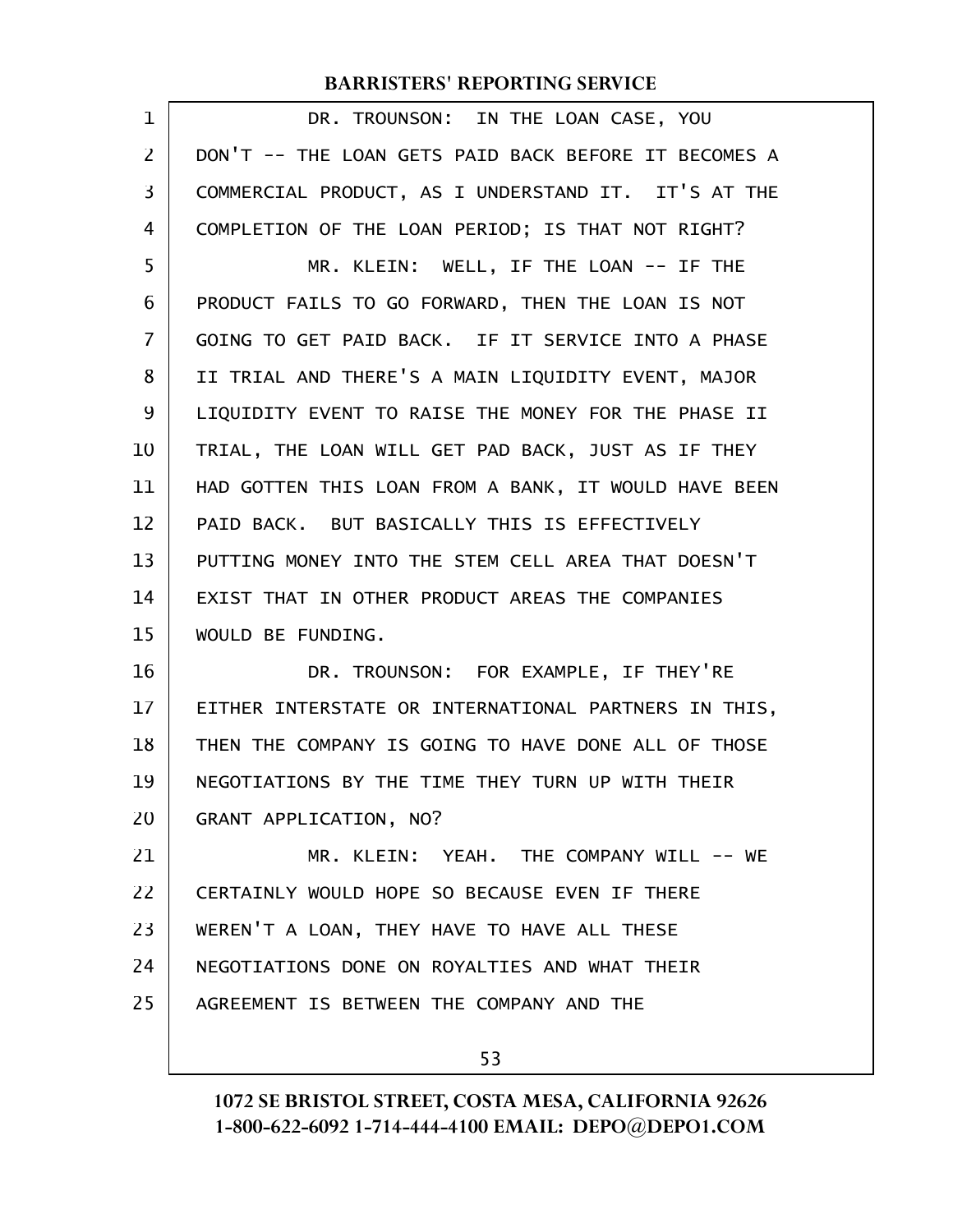| $\mathbf 1$ | UNIVERSITIES. WE WOULDN'T WANT SOMETHING TO GO       |
|-------------|------------------------------------------------------|
| 2           | DOWNSTREAM AND HAVE LITIGATION AFTER A DISCOVERY IS  |
| 3           | MADE.                                                |
| 4           | DR. TROUNSON: SO WE'RE GOING TO HAVE TO              |
| 5           | BE VERY CLEAR ABOUT THIS WHEN WE ASK FOR THE RFA     |
| 6           | BECAUSE THAT GENERALLY CAN TAKE QUITE A PERIOD IF    |
| 7           | YOU'VE GOT MULTIPLE PARTNERS IN SUCH ARRANGEMENTS.   |
| 8           | MS. KOCH: I COMPLETELY AGREE WITH THAT.              |
| 9           | AND IN OTHER CONTEXTS, WE'VE BEEN TALKING ABOUT      |
| 10          | HAVING POTENTIAL APPLICANTS FINISH THOSE             |
| 11          | NEGOTIATIONS AMONG THEMSELVES PRIOR TO SIGNING AN    |
| 12          | NGA, BUT NOT NECESSARILY BEFORE THEY SUBMIT THEIR    |
| 13          | APPLICATIONS IN RESPONSE TO THE RFP.                 |
| 14          | MR. KLEIN: IF, IN FACT, NANCY, ALAN, IF              |
| 15          | THE TECHNICAL LEGAL RECOMMENDATION IS THAT THEY CAN  |
| 16          | GET THOSE NEGOTIATED BEFORE THE NGA IS SIGNED AND    |
| 17          | THAT'S APPROPRIATE, YOU KNOW, THAT'S SOMETHING THAT  |
| 18          | ON A POLICY BASIS THAT WE NEED THAT INFORMATION TO   |
| 19          | BE RECEIVED DURING THIS PERIOD UP TO DECEMBER. BUT   |
| 20          | IT WOULD SEEM THAT IT'S MUCH EASIER GENERALLY TO     |
| 21          | NEGOTIATE A RELATIONSHIP BEFORE THERE'S MONEY ON THE |
| 22          | TABLE.                                               |
| 23          | DR. TROUNSON: I THINK IT WOULD ALSO BE               |
| 24          | EASIER TO NEGOTIATE, AS I WOULD UNDERSTAND, IF IT    |
| 25          | WAS A GRANT, BOB. SO DO YOU ENVISAGE AS A FALLBACK   |
|             | 54                                                   |
|             |                                                      |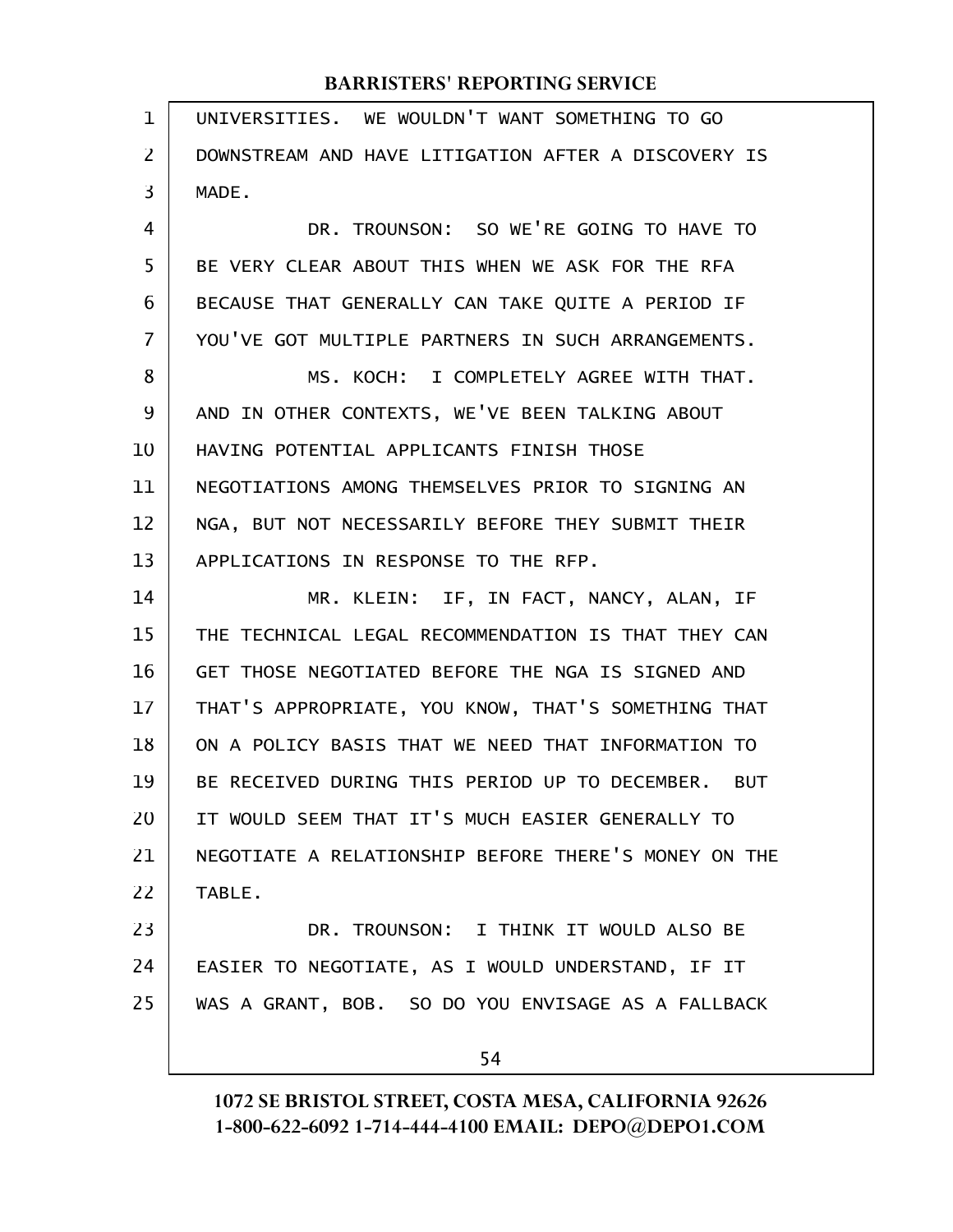| $\mathbf 1$ | IF THEY CAN'T GET THOSE CONTRACTS DONE AS A FALLBACK |
|-------------|------------------------------------------------------|
| 2           | TO A GRANT?                                          |
| 3           | MR. KLEIN: NO, I DON'T. PEOPLE HAVE TO               |
| 4           | BE PROFESSIONAL ABOUT THIS, AND WE NEED, AS STEWARDS |
| 5           | OF THIS MONEY, TO GET PEOPLE TO BE RESPONSIBLE UP    |
| 6           | FRONT AND GET THEIR BUSINESS RELATIONSHIPS WORKED    |
| 7           | OUT. AND, YOU KNOW, IF YOU WANT TO -- IF YOU WANT    |
| 8           | TO SPECIFY THAT THEY NEED IT BEFORE -- WHEN THEY     |
| 9           | SUBMIT THE APPLICATION TO SAY THAT THEY JUST NOTIFY  |
| 10          | US THAT THEY HAVE IT, OR IF YOU WANT TO DEFER IT TO  |
| 11          | THE NGA, BUT MY PERSONAL VIEWPOINT IS I WOULD NOT    |
| 12          | SUPPORT SOMEONE GOES THROUGH AND GETS A LOAN, AND    |
| 13          | THE REWARD FOR HAVING TO FIGHT WITH THEIR PARTNER IS |
| 14          | THEY GET A GRANT. THAT'S NOT SOMETHING THAT          |
| 15          | RECONCILES WITH OUR DUTY, IT SEEMS TO ME.            |
| 16          | DR. TROUNSON: I THINK WE JUST HAVE TO BE             |
| 17          | VERY CLEAR ABOUT ALL OF THESE MATTERS BECAUSE IT     |
| 18          | WILL BE -- IT JUST IS VERY DIFFERENT. SO THE         |
| 19          | CLARITY IS GOING TO BE -- AND I SUSPECT THAT THERE'S |
| 20          | GOING TO BE QUITE A BIT OF WORK FOR US ALWAYS TO     |
| 21          | ENSURE THAT WE'VE GOT THE DEGREE OF CLARITY THAT IS  |
| 22          | ESSENTIAL.                                           |
| 23          | CHAIRMAN GOLDBERG: POINT WELL TAKEN.                 |
| 24          | MINDFUL OF THE LIMITED TIME WE HAVE REMAINING, LET   |
| 25          | ME JUST SIMPLY IDENTIFY THE ISSUE IN NO. 3, WHICH IS |
|             | 55                                                   |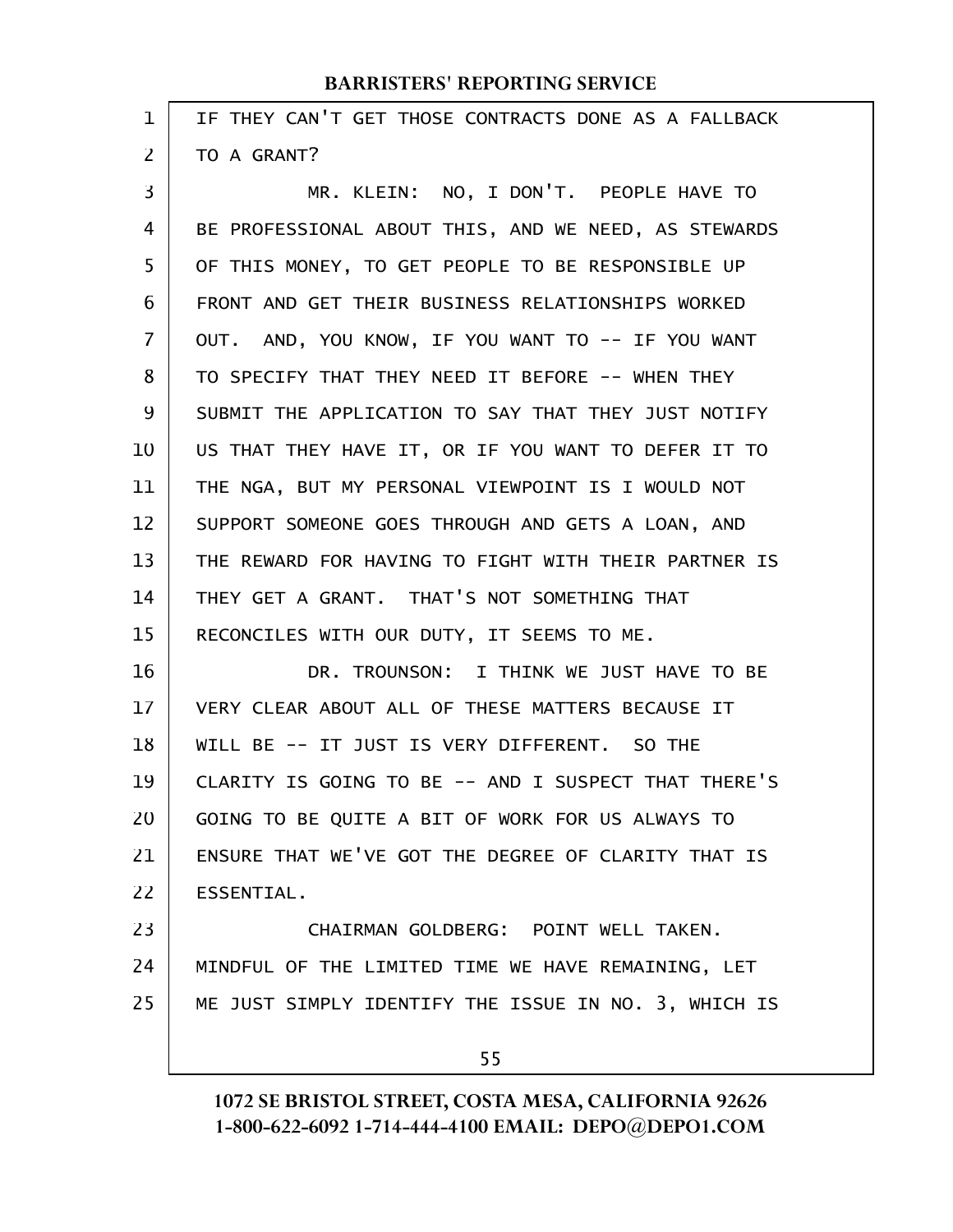| 1  | WHAT THE PROPOSED SIZE, RANGE OF A LOAN PROGRAM      |
|----|------------------------------------------------------|
| 2  | MIGHT BE. NOW, AGAIN, PURPOSE OF THIS DOCUMENT IS    |
| 3  | TO STIMULATE DISCUSSION AND TO KICK OFF A MULTIMONTH |
| 4  | COMMENT PROCESS THAT WOULD BE ITERATIVE.             |
| 5  | DR. CSETE: COULD WE JUST GO BACK TO TWO              |
| 6  | FOR A SECOND? I HAVE A CONCERN THAT THE WORD         |
| 7  | "DOUBLING" IN THAT PARAGRAPH, THAT RATIO OF GRANT TO |
| 8  | LOANS, EVEN THOUGH IT SAYS THE COMMITTEE MIGHT       |
| 9  | RECOMMEND THIS, ALL WE'RE GOING TO GET WHEN WE GO    |
| 10 | OUT, IF WE HAVE SOMETHING THAT CONCRETE AS A RATIO   |
| 11 | IN THIS DOCUMENT, IS QUESTIONS ABOUT WHAT THAT RATIO |
| 12 | IS GOING TO BE. IS THERE JUST A WAY THAT WE          |
| 13 | $COULD$ --                                           |
| 14 | CHAIRMAN GOLDBERG: I'M SORRY. YOU'RE ON              |
| 15 | THE SECOND PAGE NOW?                                 |
| 16 | DR. CSETE: JUST WHAT YOU WERE TALKING                |
| 17 | ABOUT, NO. 2.                                        |
| 18 | CHAIRMAN GOLDBERG: I WAS JUST TALKING                |
| 19 | ABOUT THREE.                                         |
| 20 | DR. CSETE: RIGHT. WE WERE JUST TALKING               |
| 21 | ABOUT TWO BEFORE WE GOT TO THREE.                    |
| 22 | CHAIRMAN GOLDBERG: I'M SORRY, WHERE ARE              |
| 23 | YOU?                                                 |
| 24 | DR. CSETE: SO YOU HAVE IN HERE THAT THE              |
| 25 | FINANCE COMMITTEE MIGHT RECOMMEND THAT THERE BE SET  |
|    | 56                                                   |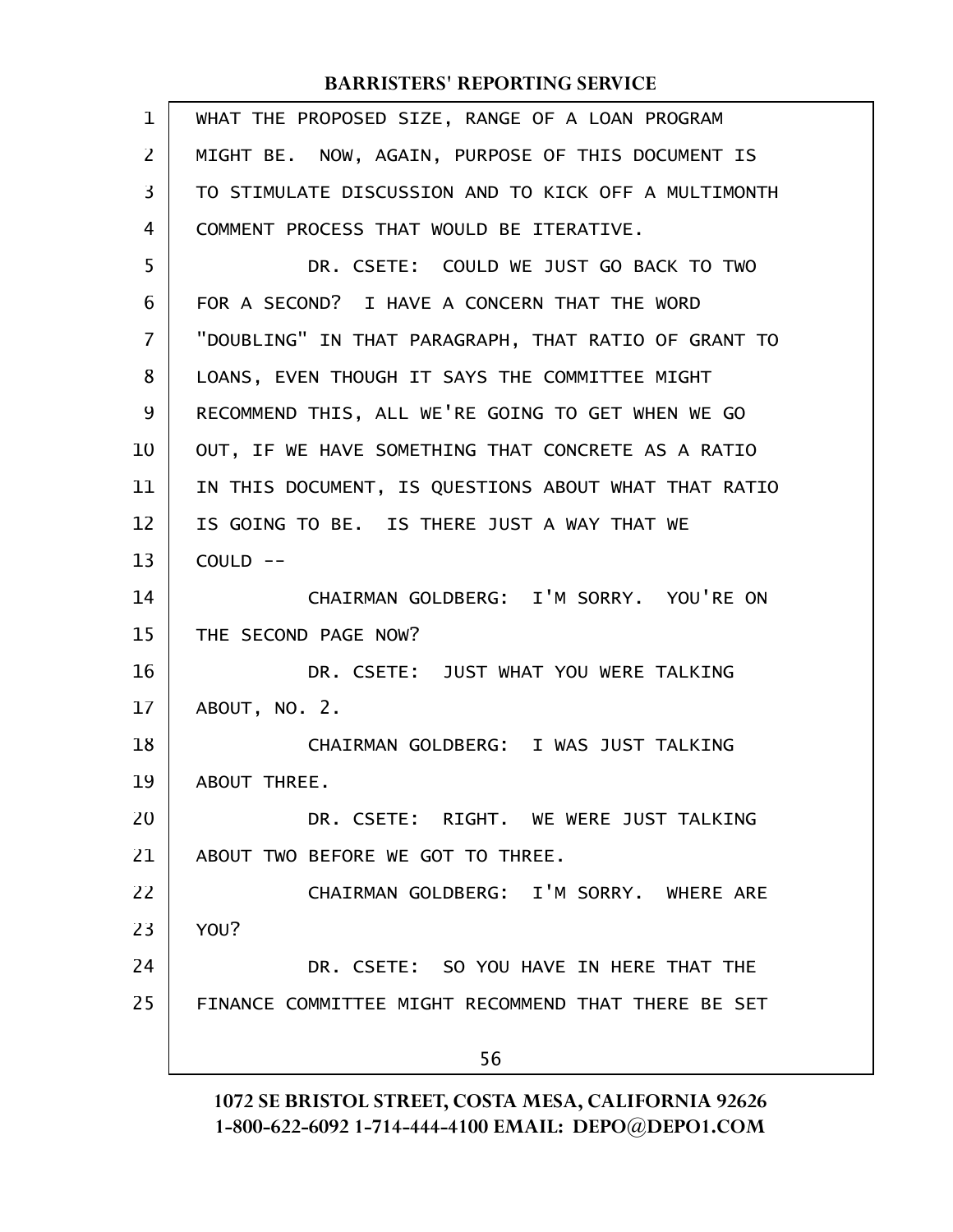| $\mathbf 1$    | ASIDE 70 VERSUS A 140 MILLION FOR LOANS. IS THERE    |
|----------------|------------------------------------------------------|
| 2              | ANY WAY THAT WE COULD NOT HAVE A RATIO IN THERE EVEN |
| 3              | THOUGH YOU SAY MIGHT BECAUSE MY EXPERIENCE IS THAT   |
| 4              | WE'LL GO OUT TO BE TALKING ABOUT THIS, AND IT'S MUCH |
| 5              | BETTER FOR US TO SAY, TO LEAVE FLEXIBILITY IN THERE  |
| 6              | FOR THE FINANCE COMMITTEE AND THE ICOC TO DECIDE ON  |
| $\overline{7}$ | THESE NUMBERS, RATHER THAN HAVING THEM IN THE        |
| 8              | DOCUMENT AT THIS POINT BECAUSE WE WILL JUST --       |
| 9              | PEOPLE WILL BE FIXATED ON IT.                        |
| 10             | CHAIRMAN GOLDBERG: I THINK I UNDERSTAND              |
| 11             | THAT ISSUE.                                          |
| 12             | MR. ROTH: WHAT I WAS SUGGESTING IS                   |
| 13             | PARAGRAPHS 1 AND 2 SHOULD BE COMBINED, AND I         |
| 14             | SUGGESTED TO TAKE THE NUMBERS OUT.                   |
| 15             | DR. CSETE: THANK YOU.                                |
| 16             | MR. KLEIN: WAIT A MINUTE. TAKE THE                   |
| 17             | NUMBERS OUT?                                         |
| 18             | MR. ROTH: TAKE THE 140 AND THE 70.                   |
| 19             | DR. CSETE: I AGREE.                                  |
| 20             | MR. KLEIN: I WOULD BE OPPOSED TO THAT,               |
| 21             | AND I WOULD INTRODUCE IT AT THE BOARD EVEN IF WE     |
| 22             | TAKE IT OUT BECAUSE WE NEED TO START TO GET SOME     |
| 23             | CLARITY HERE. WE DON'T HAVE THAT MUCH TIME, AND      |
| 24             | IT'S VERY IMPORTANT FOR PEOPLE TO KNOW UP FRONT WITH |
| 25             | PLENTY OF TIME THAT, BECAUSE THE LOAN PROGRAM GIVES  |
|                | 57                                                   |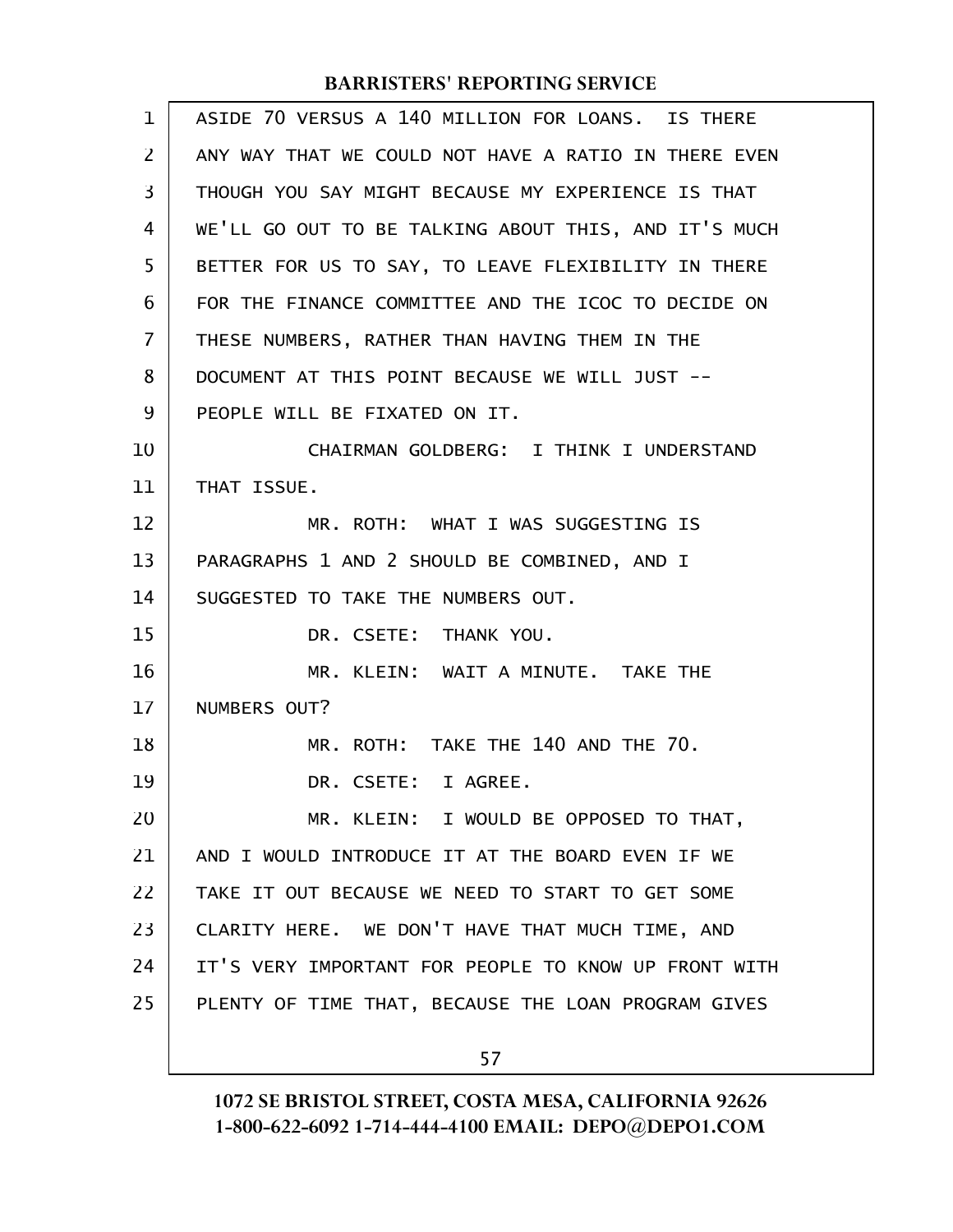| $\mathbf 1$ | US THE OPPORTUNITY TO RECYCLE FUNDS, THAT THERE WILL |
|-------------|------------------------------------------------------|
| 2           | BE HIGH PROBABILITY OF A HIGHER ALLOCATION TO THE    |
| 3           | LOAN PROGRAM. I MEAN HIDING IT --                    |
| 4           | MR. ROTH: OKAY, BOB. SO IN YOUR MIND                 |
| 5           | THESE ARE NOT HYPOTHETICALS?                         |
| 6           | MR. KLEIN: IN MY MIND THEY'RE NOT                    |
| 7           | HYPOTHETICALS AT ALL. SO WE NEED TO HAVE DISCUSSION  |
| 8           | OF THE NUMBERS BECAUSE WE NEED TO COMMUNICATE --     |
| 9           | NOW, THESE ARE UP TO IN EACH CATEGORY. IF THE        |
| 10          | SCIENCE ISN'T THERE, WE'RE NOT GOING TO DO ANYTHING. |
| 11          | THESE ARE UP-TO NUMBERS. BUT THE RATIO IS VERY       |
| 12          | IMPORTANT SO PEOPLE CAN START THINKING STRATEGICALLY |
| 13          | NOW. IF THEY'RE GOING TO HAVE TO GO IN AND APPLY IN  |
| 14          | JANUARY, THEY NEED TO GET SOME VISIBILITY            |
| 15          | IMMEDIATELY ON WHAT THIS MIGHT BE.                   |
| 16          | DR. CSETE: LET'S JUST TAKE IT TO BE 200              |
| 17          | MILLION INSTEAD OF 210 MILLION HERE. LET'S JUST SAY  |
| 18          | HYPOTHETICALLY THAT ALL OF THE TOP SCORING GRANTS    |
| 19          | ARE GRANTS. DOES THAT MEAN THAT ONLY 70 MILLION IS   |
| 20          | GOING TO BE MADE AVAILABLE INSTEAD OF 200 MILLION    |
| 21          | FOR GRANTS, OR IF ALL OF THE TOP SCORING ONES ARE    |
| 22          | LOANS, THAT ONLY 140 MILLION WILL BE AVAILABLE FOR   |
| 23          | LOANS?                                               |
| 24          | MR. KLEIN: TWO THINGS. ONE IS THIS IS A              |
| 25          | BOARD DECISION, AND THE BOARD WOULD HAVE TO DECIDE   |
|             | 58                                                   |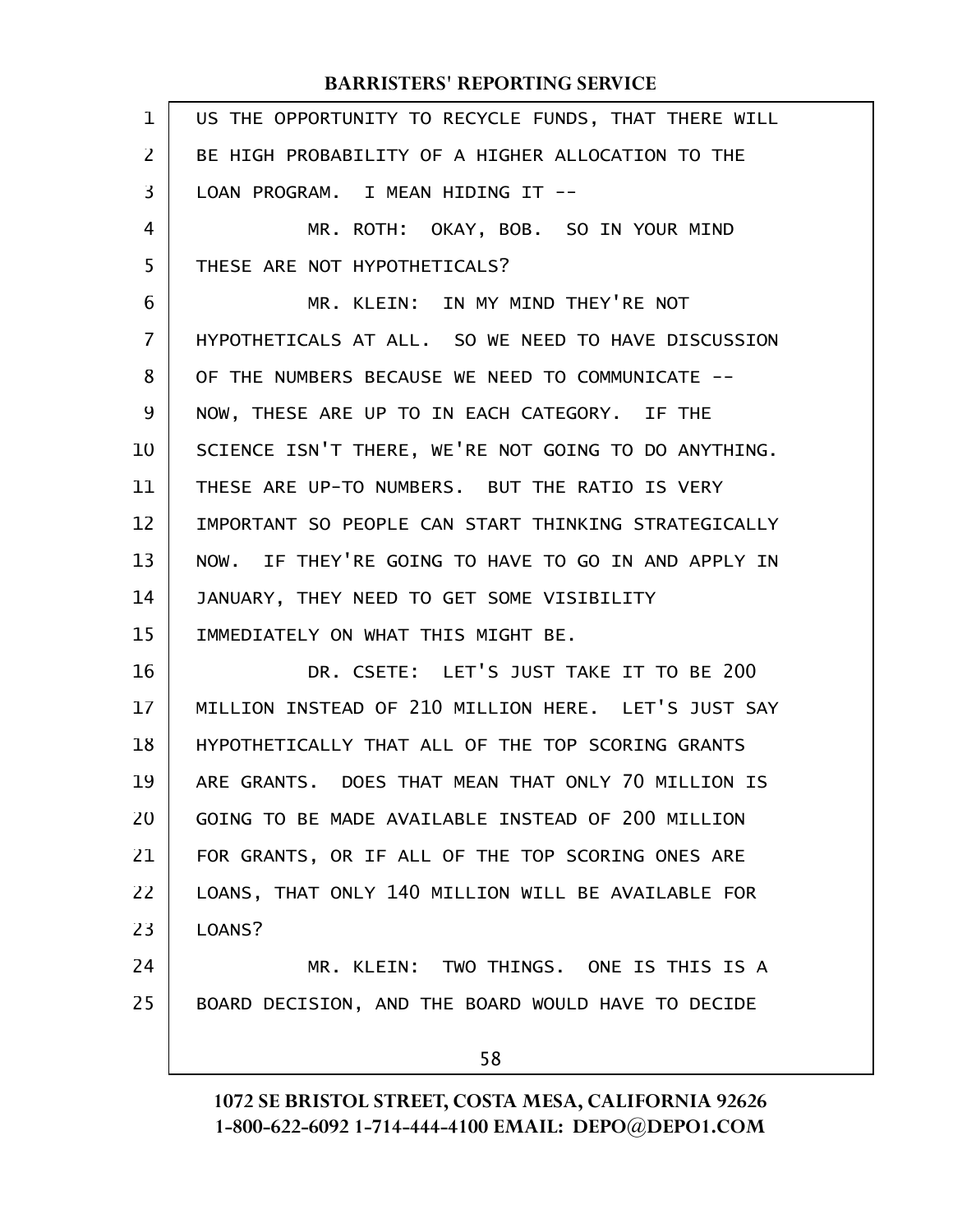| 1              | IF THEY WANT A HIGHER OR LOWER TOTAL DOLLAR          |
|----------------|------------------------------------------------------|
| $\overline{2}$ | ALLOCATION. AND SECONDLY, WHAT I WOULD SAY, TO       |
| 3              | ANSWER YOUR QUESTION, IS THAT WE WANT TO INCENTIVIZE |
| 4              | PEOPLE TO DO LOANS. AND SO IF THERE'S \$70 MILLION   |
| 5              | ON THE TABLE FOR LOANS, AND WE WANT TO BE ABLE TO    |
| 6              | HAVE PEOPLE, IN GAMING THIS WHOLE SYSTEM, TO THINK I |
| 7              | BETTER APPLY FOR -- EXCUSE ME -- IF THERE'S 135      |
| 8              | MILLION FOR LOANS, WE WANT THEM THINK I BETTER APPLY |
| 9              | FOR A LOAN BECAUSE I'LL HAVE A BETTER OPPORTUNITY.   |
| 10             | NOW, IF THERE'S MORE HIGH SCORING GRANTS,            |
| 11             | PEOPLE WHO APPLY FOR GRANTS, I WOULD HAVEN'T A       |
| 12             | PROBLEM IF THEY'RE AT THE BOTTOM OF THAT BECAUSE THE |
| 13             | TOP SCORES WILL GET THE GRANTS; BUT IF THEY'RE AT    |
| 14             | THE BOTTOM OF THE GRANT CATEGORY, TO SAY POTENTIALLY |
| 15             | SAY, NO, THAT DOESN'T WORK. THAT ACTUALLY SCREWS UP  |
| 16             | THE SYSTEM. I ACTUALLY, TO RESPOND TO YOU, WOULD     |
| 17             | SAY PEOPLE NEED TO LIVE WITHIN THE CATEGORIES. AND   |
| 18             | IT WILL TAKE SOME TIME FOR THE SYSTEM WORK ITSELF    |
| 19             | OUT, BUT THERE HAS TO BE AN INCENTIVE FOR PEOPLE TO  |
| 20             | APPLY FOR THE LOAN PROGRAM BECAUSE, AS STEWARDS OF   |
| 21             | THE STATE'S MONEY AND THE PEOPLE'S MONEY, WE'VE GOT  |
| 22             | TO REACH AS MANY DISEASE FUNDING TEAMS AS WE CAN.    |
| 23             | MR. SHEEHY: COULD I AT LEAST CONCUR WITH             |
| 24             | BOB ON THE NOTION OF BEING VERY CONCRETE? BECAUSE    |
| 25             | WE'VE BEING TALKING HYPOTHETICAL, HYPOTHETICAL, BUT  |
|                |                                                      |

59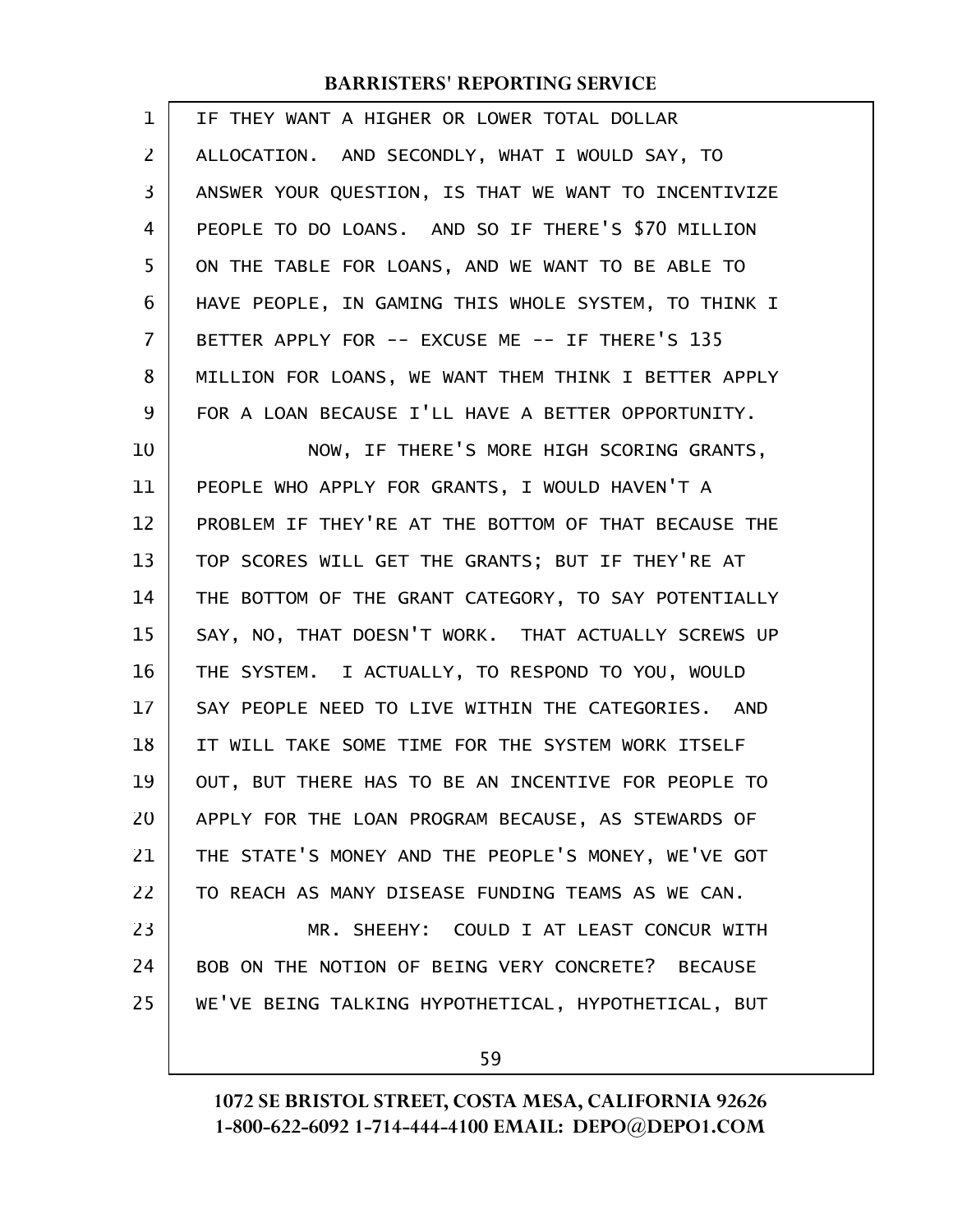| $\mathbf{1}$   | I REALLY DO HAVE A STRONG SENSE THAT WE'RE TRYING TO |
|----------------|------------------------------------------------------|
| $\overline{2}$ | IMPLEMENT THIS PROGRAM FOR THE DISEASE TEAM GRANT    |
| 3              | CYCLE. SO WHEN WE'RE AT THE BOARD, YOU KNOW, LET'S   |
| 4              | TALK ABOUT REAL NUMBERS AND NOT HYPOTHETICAL         |
| 5              | NUMBERS, REAL RATIOS AND BE REAL UP FRONT WITH WHAT  |
| 6              | WE'RE GOING TO DO.                                   |
| $\overline{7}$ | DR. CSETE: OKAY. AND THAT'S FINE, BUT                |
| 8              | THE APPLICANTS ARE THEN GOING TO WANT TO KNOW IF     |
| 9              | THEY'RE GOING TO GET WIGGLED AROUND AT THE END FOR   |
| 10             | PROGRAMMATIC REASONS THAT ARE REALLY FINANCIAL       |
| 11             | REASONS, SO --                                       |
| 12             | MR. ROTH: MICHAEL, CAN I MAKE A                      |
| 13             | SUGGESTION HERE?                                     |
| 14             | CHAIRMAN GOLDBERG: PLEASE GO AHEAD.                  |
| 15             | MR. ROTH: SO I THOUGHT WE WERE DEALING               |
| 16             | WITH THE OVERALL SIZE OF THE LOAN PORTFOLIO. AND I   |
| 17             | THINK WE'RE MIXING SORT OF APPLES AND ORANGES. I AM  |
| 18             | FINE GOING OUT IF WE'RE TALKING ABOUT THE DISEASE    |
| 19             | TEAM RFA. IF THAT'S THE SUBJECT OF THE CONVERSATION  |
| 20             | TODAY, THEN WE SHOULD JUST CALL IT THAT AND TITLE    |
| 21             | THIS DOCUMENT THAT AS OPPOSED TO WHAT I THOUGHT.     |
| 22             | HOW MUCH MONEY OUT OF THE TWO BILLION WE HAVE LEFT   |
| 23             | TO GIVE OUT DO WE WANT TO DEDICATE TO THE LOAN       |
| 24             | PROGRAM? WHAT ARE THE POLICIES? THE POLICY IS        |
| 25             | DONE, BUT WHAT ARE THE SIZE AND SCOPE OF WHAT THOSE  |
|                |                                                      |

60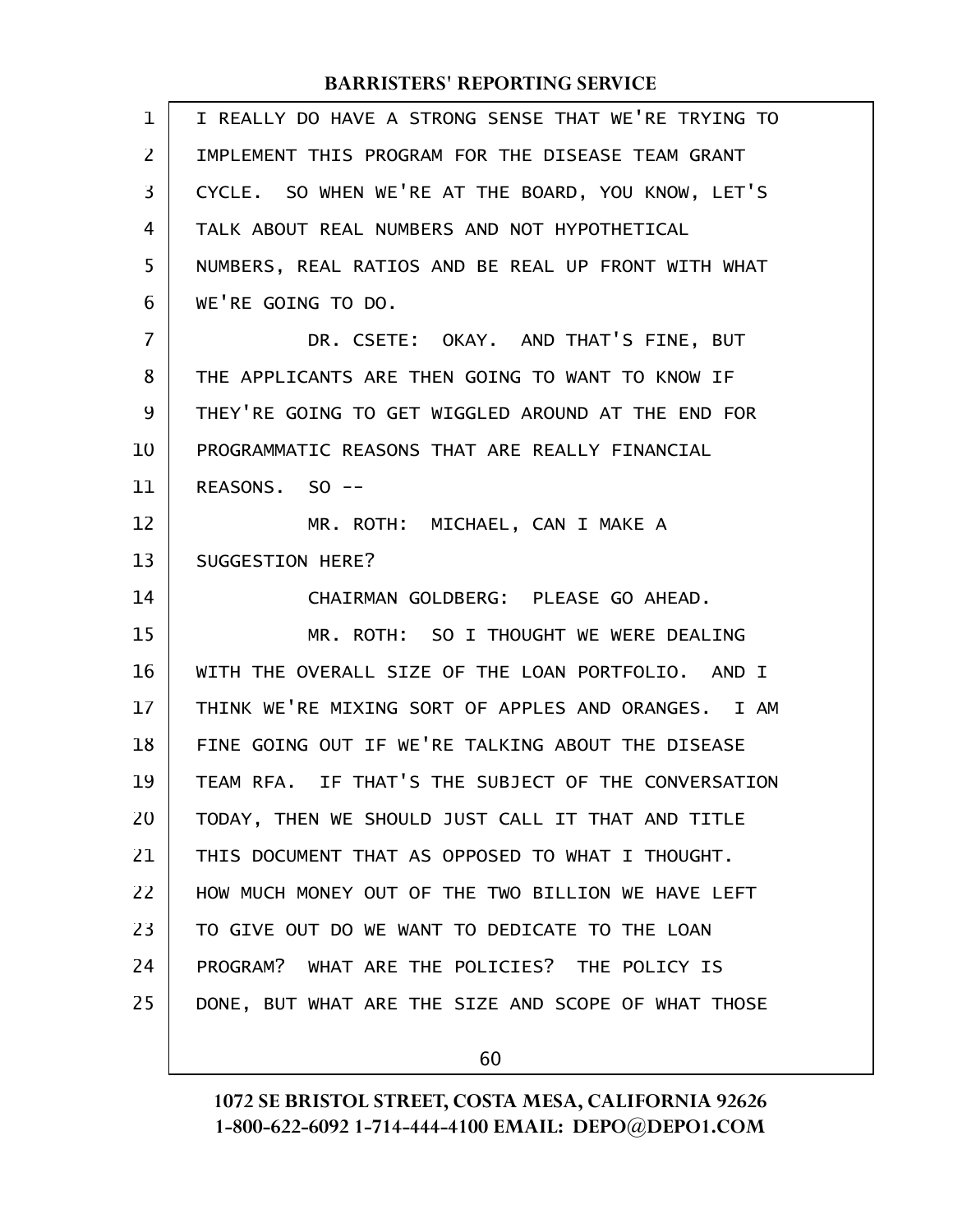LOANS MIGHT LOOK LIKE. SO THERE'S TWO DIFFERENT CONCEPTS THERE, AND THAT WOULD REALLY SIMPLIFY IF WE COULD AGREE ON WHAT WE WANT TO DO ON THURSDAY. CHAIRMAN GOLDBERG: ON THE ONE HAND, DUANE, WE NEED TO ESTABLISH THERE'S AT LEAST A LOAN PROGRAM OF 150 TO \$200 MILLION THAT WE'RE PREPARED TO GO AHEAD AND ENABLE. MR. ROTH: YES. CHAIRMAN GOLDBERG: AND WHETHER ULTIMATELY THAT PROGRAM IS 300 MILLION, 400 MILLION, 500 MILLION, OR 600 MILLION, I THINK, AT THIS POINT IS HARD TO HANDICAP. SO I GUESS MY RECOMMENDATION WOULD BE THAT WE HAVE AN OPEN DISCUSSION ABOUT THAT ON THURSDAY IN CONNECTION WITH THIS DOCUMENT, AND THAT WE MOVE FROM THERE. I'M ALSO GOING TO ASK THE STAFF IF THEY'LL CREATE A CALENDAR AND PROCESS TO MOVE FROM THURSDAY TO THE DECEMBER ICOC MEETING SO THAT WE CAN PROPERLY COMMUNICATE TO PEOPLE ON THURSDAY THE OPPORTUNITIES THEY'LL HAVE TO PROVIDE INPUT AND COMMENT TO THESE PARTICULAR ISSUES. MR. KLEIN: WE'LL PROBABLY NEED TO PROVIDE A TIME RANGE FOR THE FINANCE MEETING BECAUSE UNTIL THERE'S AN ABILITY FOR STAFF TO POLL THE MEMBERS FOR 61 1 2 3 4 5 6 7 8 9 10 11 12 13 14 15 16 17 18 19 20 21 22 23 24 25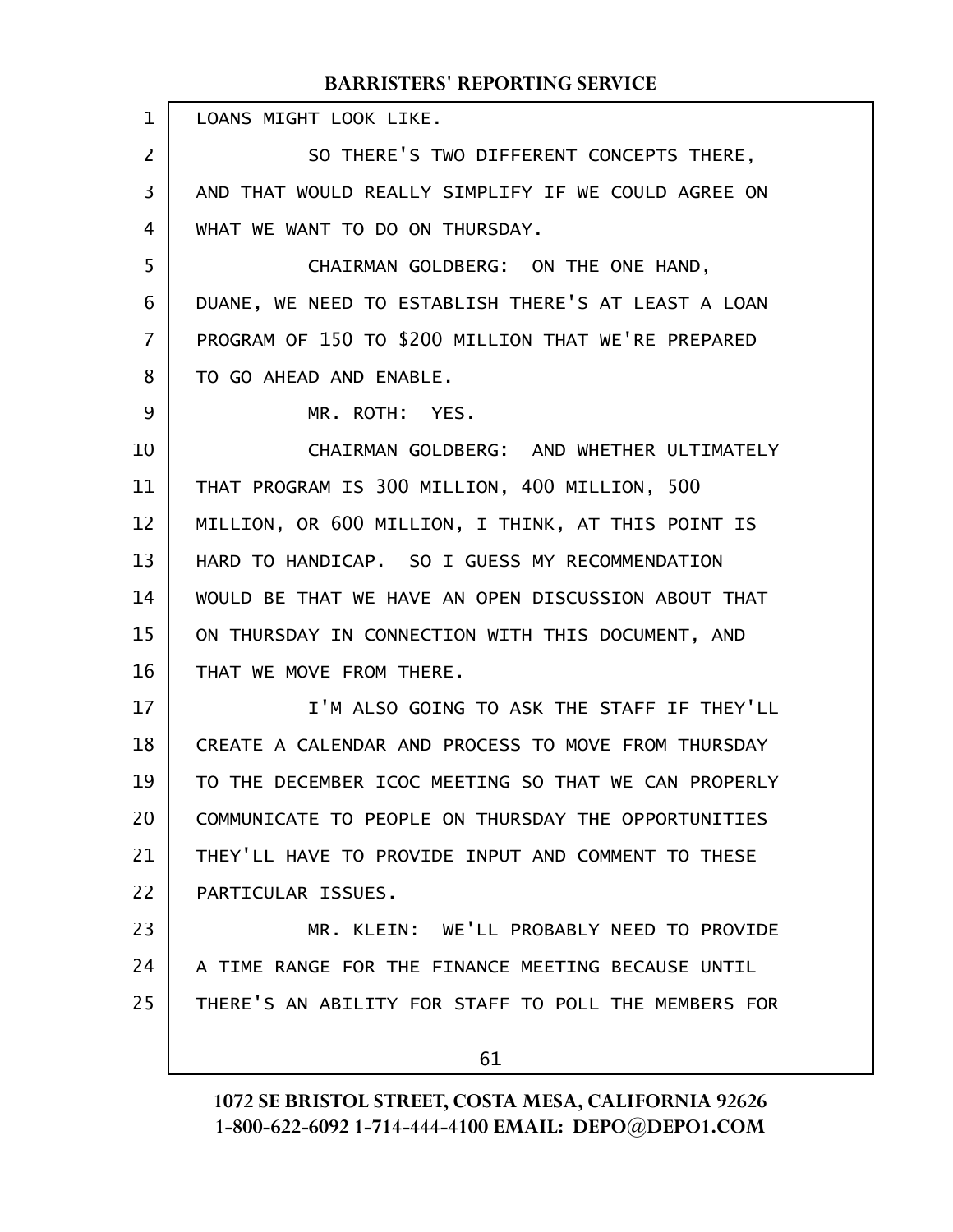| 1  | A QUORUM, WE WON'T KNOW THE ACTUAL DATES, BUT YOU    |
|----|------------------------------------------------------|
| 2  | COULD -- WE COULD SAY THAT IN THE -- WE COULD SAY,   |
| 3  | YOU KNOW, IN THE SECOND OR THIRD WEEK OF NOVEMBER,   |
| 4  | THERE WILL BE A FINANCE COMMITTEE MEETING, THE DATES |
| 5  | TO BE DETERMINED.                                    |
| 6  | DR. TROUNSON: MICHAEL, I THINK WHAT YOU              |
| 7  | ARE ASKING FOR IS AN INCENTIVE FOR PEOPLE TO DO      |
| 8  | LOANS. THAT INCENTIVE SHOULD BE THERE, AND ONE PART  |
| 9  | OF IT, I THINK, IS MADE UP WITH THE POSSIBILITY OF   |
| 10 | GETTING A LARGER GRANT. THE OTHER PART OF IT WHICH   |
| 11 | I HOPE IS THERE MIGHT HAVE BEEN WAYS OF ENSURING     |
| 12 | THAT WE COULD MAYBE MEET SOME OF THE OR WORK OUR WAY |
| 13 | THROUGH SOME OF THE PRINCIPAL CONCERNS THEY MAY HAVE |
| 14 | ABOUT GRANTS TO ENABLE TO BE AWARDED AS A LOAN. BUT  |
| 15 | I THINK WE HAVE TO ACTUALLY INCENTIVIZE THE          |
| 16 | COMPANIES TO TAKE LOANS IF WE CAN.                   |
| 17 | SO WHILE IT SHOULDN'T BE AT THE DETRIMENT            |
| 18 | OF ANYONE ELSE ACCESSING THE MONEY TO TAKE OUR       |
| 19 | MISSION FORWARD, IT SHOULD BE AS MUCH TO INCENTIVIZE |
| 20 | THE OUTCOMES. SO I'M IN FAVOR OF AN APPROPRIATE      |
| 21 | INCENTIVIZATION AND AS MUCH FLEXIBILITY WITHIN THAT  |
| 22 | AS IS REASONABLE.                                    |
| 23 | CHAIRMAN GOLDBERG: YEAH. I DON'T THINK               |
| 24 | ANYBODY WOULD BE SHOCKED IF WE HAD A SITUATION WHERE |
| 25 | WE HAD A MORE MERITORIOUS OUTCOME WITH GRANTS THAN   |
|    | 62                                                   |
|    |                                                      |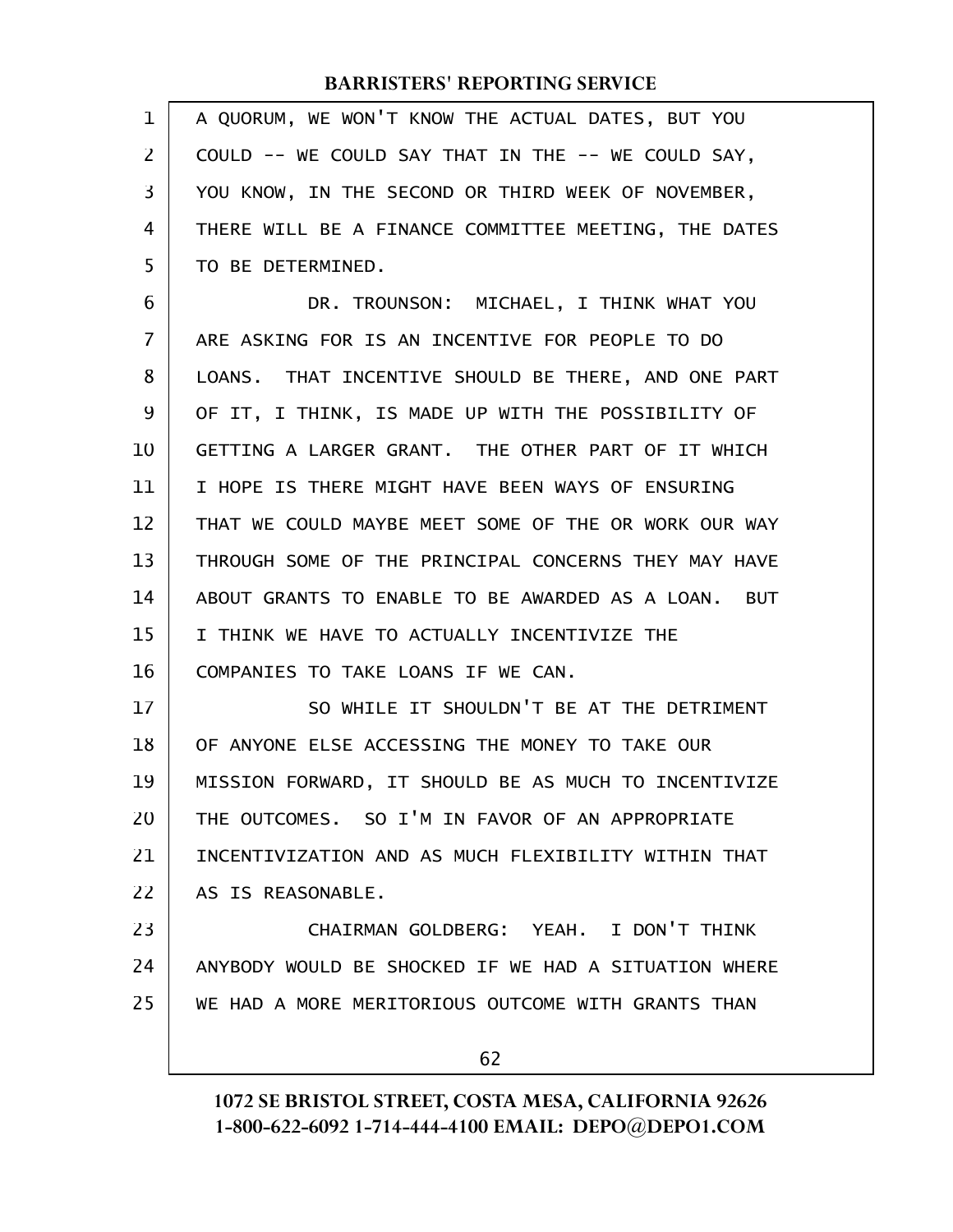| 1              | WITH LOANS; AND, THEREFORE, AS AN ICOC, THERE'S A    |
|----------------|------------------------------------------------------|
| $\overline{2}$ | DETERMINATION TO MAKE MORE MONEY AVAILABLE TO GRANTS |
| 3              | VERSUS LOANS ONCE WE'VE GOT THE DATA OF THE          |
| 4              | APPLICATIONS. BUT I THINK THE SURPRISE, AND I THINK  |
| 5              | SOME OF THE THINGS THAT WE'RE DISCUSSING IN THIS     |
| 6              | CALL, ARE THAT IT WOULD BE AND IT'S IMPORTANT TO GET |
| 7              | THE CONVERSATION AND DIALOGUE GOING THAT TO DO LOANS |
| 8              | OF SIGNIFICANCE AND TO DO SOME OF THESE DISEASE      |
| 9              | TEAMS OF SIGNIFICANCE, PERHAPS EVEN MORE IMPORTANTLY |
| 10             | LATER ON FOR CLINICAL TRIALS, IS IT'S A LARGE TICKET |
| 11             | ITEM. AND WE SHOULD SIGN UP TO THAT. WHETHER OR      |
| 12             | NOT ALL THE OTHER CRITERIA THAT SCIENTISTS ESTABLISH |
| 13             | FOR SCORING ARE MET IS WHOLE ANOTHER ISSUE, BUT      |
| 14             | MECHANISTICALLY I THINK WE WANT TO TELEGRAM THAT     |
| 15             | WE'RE PREPARED TO GO VERY AGGRESSIVELY HERE.         |
| 16             | DR. AZZIZ: JUST TO STATE THAT I DO AGREE             |
| 17             | THAT WE NEED TO START WORKING WITH NUMBERS.          |
| 18             | OTHERWISE WE'RE NOT GOING TO HAVE A SENSE. I DO      |
| 19             | UNDERSTAND MARIE'S CONCERN THAT THIS MAY SET A       |
| 20             | PRECEDENT, BUT, IN FACT, THAT'S SORT OF WHAT WE'RE   |
| 21             | DOING.                                               |
| 22             | I DID HAVE ONE QUESTION, AND I MAY HAVE              |
| 23             | LOST IT SOMEWHERE IN HERE. I MISSED IT. BUT ARE WE   |
| 24             | INTENDING THAT INDIVIDUALS APPLY FOR THE LOANS IN    |
| 25             | ADVANCE OF THE SCIENTIFIC REVIEW, IN OTHER WORDS,    |
|                |                                                      |

63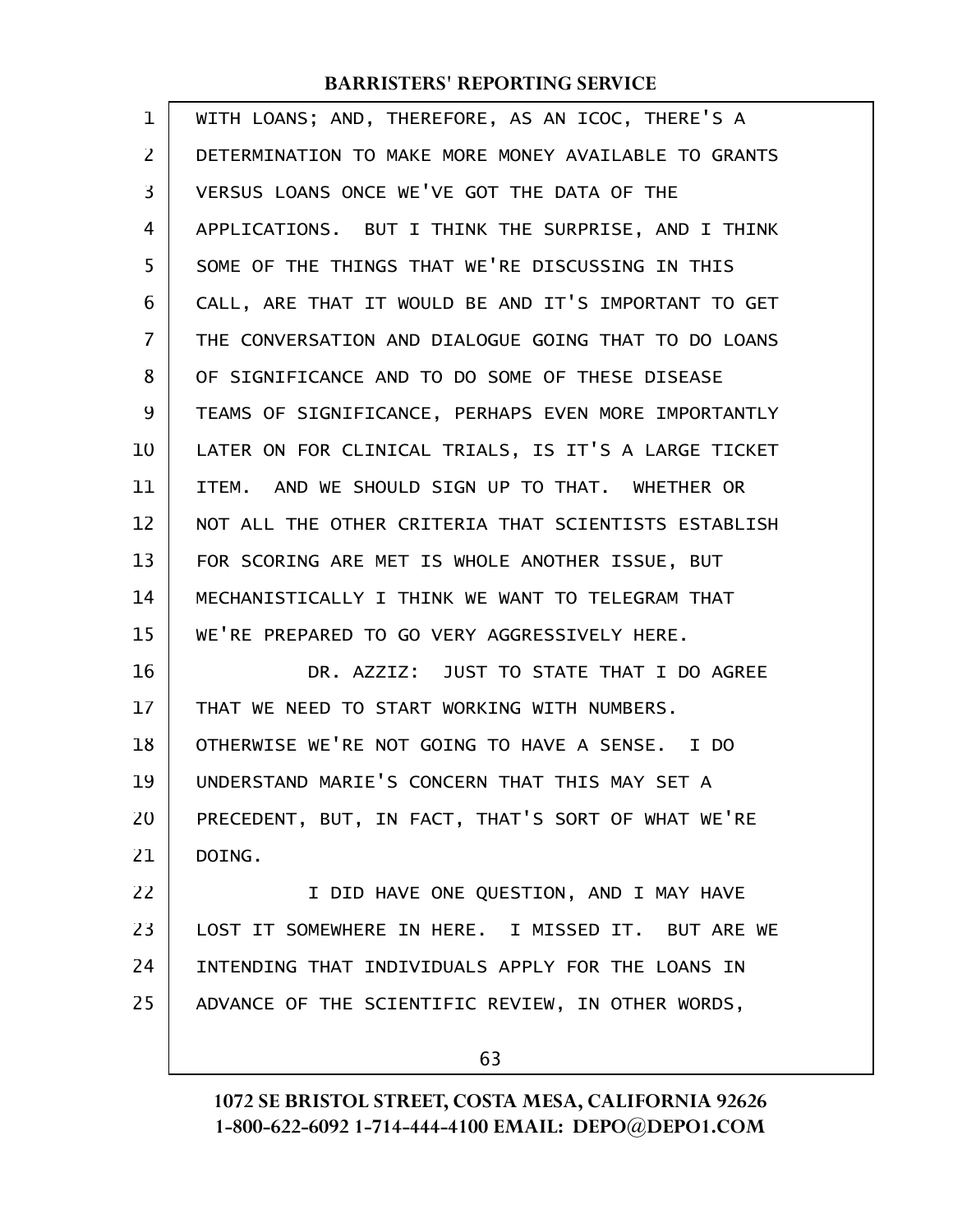| 1              | FOR A SPECIFIC LOAN PROGRAM, OR WILL THE LOAN        |
|----------------|------------------------------------------------------|
| $\overline{2}$ | PROGRAM BE OFFERED IF INDIVIDUALS DO NOT ACTUALLY    |
| 3              | <b>GET GRANTED?</b>                                  |
| 4              | MR. KLEIN: THE INTENTION IS THEY HAVE TO             |
| 5              | CHOOSE WHEN THEY SUBMIT THEIR APPLICATION TO BE      |
| 6              | GRANT OR A LOAN. AT THE END OF THE PROCESS, THERE    |
| $\overline{7}$ | IS NO DIFFERENCE IN THEIR APPLICATION UNTIL THEY GET |
| 8              | OUT OF SCIENTIFIC REVIEW. AND IT'S THOSE THAT ARE    |
| 9              | RECOMMENDED FOR FUNDING OR FUNDING IF AVAILABLE THAT |
| 10             | WOULD THEN GO THROUGH THE FINANCIAL REVIEW. AND      |
| 11             | THEY WOULD DO THAT IN THE NORMAL TIME PERIOD TO GET  |
| 12             | TO THE BOARD SO AS NOT TO ADD ANY TIME TO THE        |
| 13             | PROCESS.                                             |
| 14             | CHAIRMAN GOLDBERG: JUST TO BE CLEAR,                 |
| 15             | WOULD IT BE BLINDED TO ALL OF US ALONG THE WAY AS TO |
| 16             | WHICH BOX WAS CHECKED, GRANT OR LOAN, UNTIL THE END? |
| 17             | MR. KLEIN: WELL, NO. WHEN YOU ARE GOING              |
| 18             | THROUGH PEER REVIEW AND WE HAVE TWO DIFFERENT POOLS, |
| 19             | THEY'RE GOING TO NEED TO DO RECOMMENDED --           |
| 20             | CHAIRMAN GOLDBERG: THAT RANKS WITHIN THE             |
| 21             | POOL.                                                |
| 22             | MR. KLEIN: -- WITHIN THE CATEGORY. YEAH.             |
| 23             | MR. SHEEHY: I THINK YOU'D SET IT FOR                 |
| 24             | PROGRAMMATIC, BOB.                                   |
| 25             | MR. KLEIN: DURING THE PROGRAMMATIC                   |
|                | 64                                                   |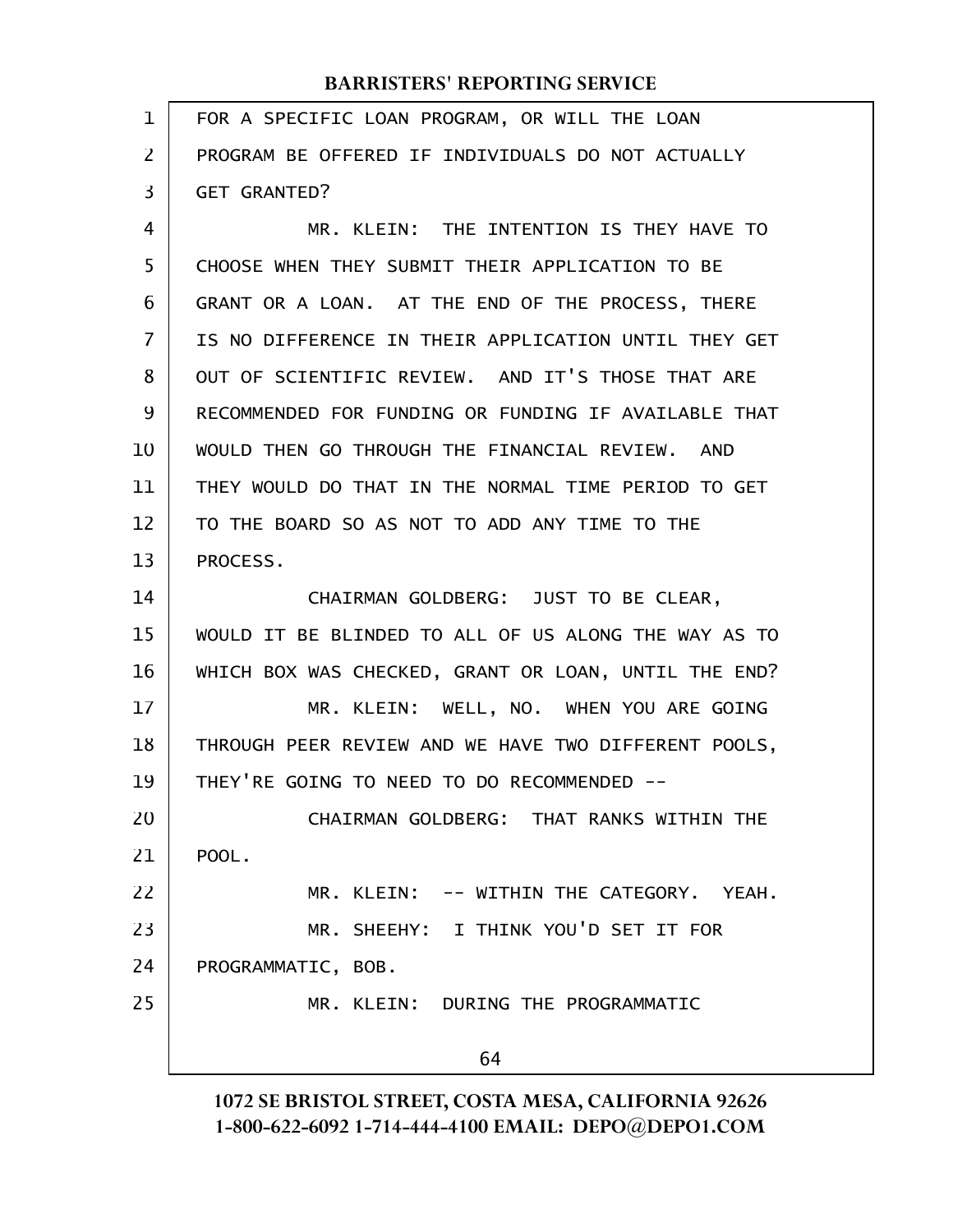| 1              | PURPOSE. IT'S HARD FOR ME TO UNDERSTAND -- WELL,     |
|----------------|------------------------------------------------------|
| $\overline{2}$ | THERE ARE A FEW CASES WHERE I CAN SEE A MAJOR CASE   |
| 3              | BEING MADE FOR A COMPANY FOR A GRANT, LIKE WITH AN   |
| 4              | ORPHAN DISEASE OR SOMETHING WHERE IT'S NOT OTHERWISE |
| 5              | FEASIBLE; BUT IN ORDER TO GET THROUGH AND            |
| 6              | COMMERCIALIZE THESE PRODUCTS, EVERYBODY IS GOING TO  |
| 7              | NEED A COMPANY IN THEIR TEAM. AND IF THE PRODUCTS    |
| 8              | ARE SUCCESSFUL AND IT'S NOT AN ORPHAN DISEASE, YOU   |
| 9              | KNOW, YOU ARE GOING TO HAVE TO HAVE A PRETTY         |
| 10             | COMPELLING CASE AND A VERY HIGH SCORE TO BE ABLE TO  |
| 11             | GET A GRANT. I MEAN RATIONALLY FROM A STEWARDSHIP    |
| 12             | BASIS, WHY WOULD WE BE GIVING MONEY OUT THAT WE      |
| 13             | CAN'T RECOVER IF THE CONDITIONS ARE FOR THE LOAN     |
| 14             | THAT IT'S PAID BACK, IN FACT, IF THE PRODUCT IS      |
| 15             | SUCCESSFUL?                                          |
| 16             | IF THE PRODUCT IS SUCCESSFUL, TO PROTECT             |
| 17             | AND STEWARD OUR MISSION, SHOULDN'T WE WANT AS MUCH   |
| 18             | PAID BACK AS POSSIBLE?                               |
| 19             | MR. ROTH: I THINK THE SELF-SELECTION                 |
| 20             | PROCESS WILL BE FINE HERE. IF THE LEAD IS AN         |
| 21             | INSTITUTION AND THE PI IS THERE AND THEY'RE          |
| 22             | PARTNERING WITH A COMPANY FOR COMMERCIALIZATION,     |
| 23             | THEY'RE PROBABLY GOING TO GO THE GRANT ROUTE. IF     |
| 24             | THE LEAD IS THE COMPANY AND THEY'RE PARTNERING WITH  |
| 25             | AN INSTITUTION, THEY'RE GOING TO GO THE LOAN ROUTE.  |
|                |                                                      |

65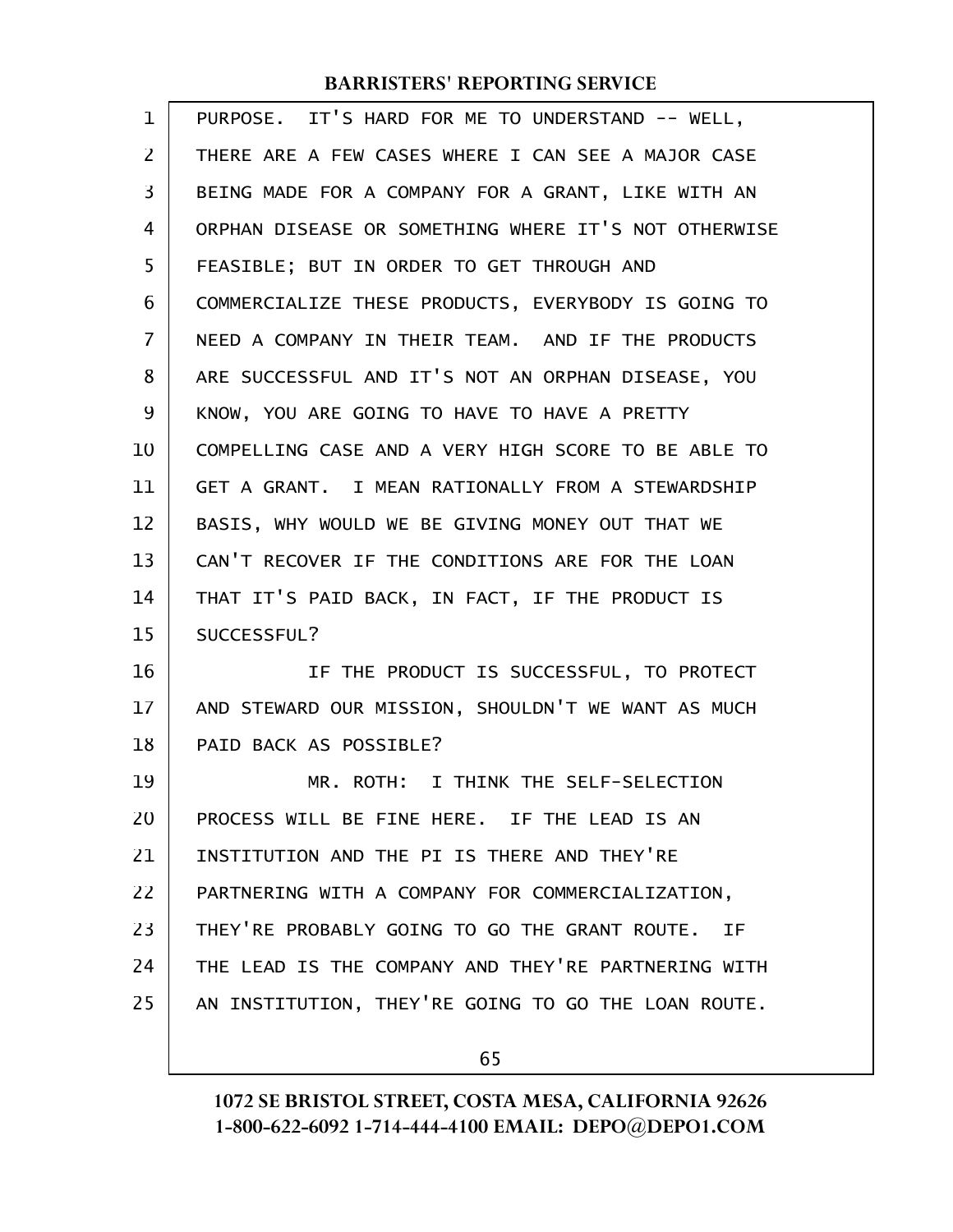| $\mathbf{1}$ | MR. KLEIN: DUANE, IF THE LEAD IS AN                  |
|--------------|------------------------------------------------------|
| 2            | INSTITUTION, BUT THEY HAVE A COMPANY IN IT --        |
| 3            | MR. ROTH: THAT'S WHAT I MEAN. THEY MAY               |
| 4            | HAVE A COMPANY, BUT IT STILL MAY BE INSIDE THE       |
| 5            | INSTITUTION.                                         |
| 6            | MR. KLEIN: BUT THEY COULD JUST AS EASILY             |
| 7            | GO FOR THE LOAN PROGRAM BECAUSE THE LOAN GETS PAID   |
| 8            | BACK.                                                |
| 9            | MR. ROTH: BOB, THEY CAN DO WHATEVER THEY             |
| 10           | WANT. I'M JUST SUGGESTING, THE WAY I THINK IT WILL   |
| 11           | GO, MY EXPECTATION, IS THAT IF IT IS AN              |
| 12           | INSTITUTIONAL LEAD, THE PI, WHO WANTS TO ADVANCE     |
| 13           | SOMETHING TRANSLATIONALLY, THEY'RE PROBABLY GOING TO |
| 14           | GO FOR THE GRANT. THEY CAN DO EITHER, BUT THEY'RE    |
| 15           | PROBABLY GOING TO GO FOR THE GRANT.                  |
| 16           | DR. CSETE: I THOUGHT THIS WAS FOR-PROFIT             |
| 17           | ONLY ON THE LOANS. A UNIVERSITY CAN'T ISSUE --       |
| 18           | MR. ROTH: I'VE BEEN THROUGH THAT, GUYS.              |
| 19           | YOU CAN DO THAT. THEY CAN SET IT UP, AND WE DON'T    |
| 20           | HAVE TO GO BACK OVER THAT. THEY CAN SET IT UP SO     |
| 21           | THAT THEY CAN GET A CORPORATION INSIDE THE           |
| 22           | UNIVERSITY. THEY CAN SET THAT UP. IT'S STILL A       |
| 23           | QUESTION OF WHO'S GOING TO LEAD AND WHO'S GOING TO   |
| 24           | BE THE PARTNER. AND I THINK THAT'S HOW IT WILL       |
| 25           | BREAK OUT BECAUSE YOU DO HAVE 70 MILLION TO GIVE FOR |
|              |                                                      |

66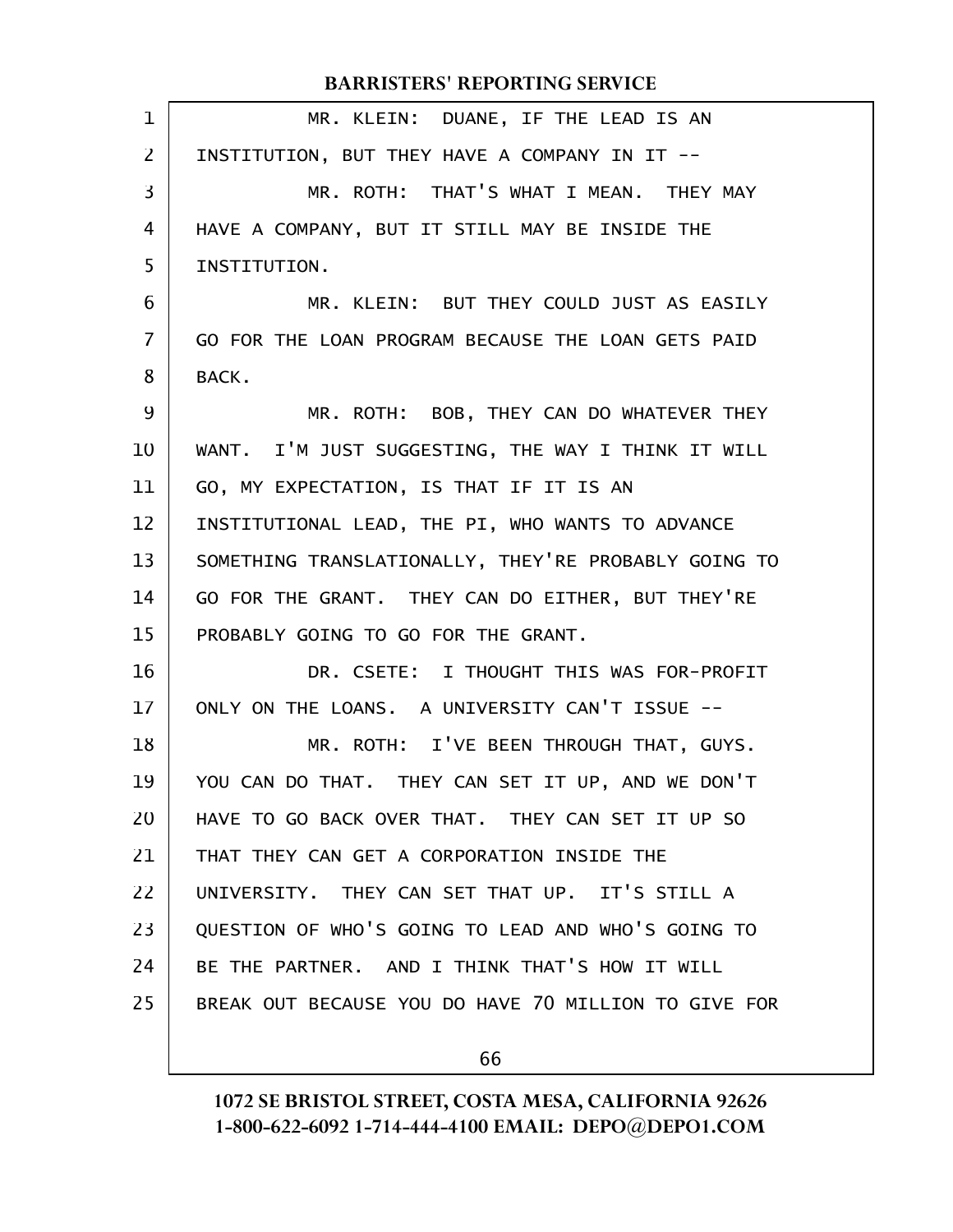### GRANTS. CHAIRMAN GOLDBERG: YEAH. MS. KING: MICHAEL, I THINK THAT DR. OLSON HAS A QUESTION OR A COMMENT. OKAY. NOT AT THIS TIME. CHAIRMAN GOLDBERG: OKAY. MR. SHEEHY: CAN I ASK A QUESTION? SO JUST TO BE CLEAR, THE GRANTS WOULD BE REVIEWED IN THE TECHNICAL REVIEW WITH NO DISCRIMINATION BETWEEN GRANT OR LOAN. THAT WOULD BE BLINDED, RIGHT? AND THEN PROGRAMMATICALLY, WHEN YOU LOOK AT THE AVAILABLE MONEY, YOU KNOW, THEN YOU WOULD SEGREGATE, RESEGREGATE, BECAUSE THAT WOULD BE MAKE A DIFFERENCE AT THAT POINT. MR. KLEIN: YOU'RE RIGHT, JEFF. MR. SHEEHY: YOU USUALLY FUND TO A LINE. THAT'S THE PLAN, RIGHT? MR. KLEIN: YOU'RE CORRECT. MR. SHEEHY: THAT MAKES SENSE. CHAIRMAN GOLDBERG: IN TERMS OF ITEM NO. 3, WHAT WE WANTED TO TELEGRAPH WAS THAT IT WOULD NOT BE BEYOND THE SCOPE OF OUR PLANNING TO PROVIDE LOANS IN THE RANGE OF 25 TO 50 MILLION PER LOAN FOR CLINICAL TRIALS. ED, IF YOU WOULD CARE TO COMMENT ABOUT THAT GIVEN YOUR EXPERIENCE IN INDUSTRY-BASED 1 2 3 4 5 6 7 8 9 10 11 12 13 14 15 16 17 18 19 20 21 22 23 24 25

### BARRISTERS' REPORTING SERVICE

67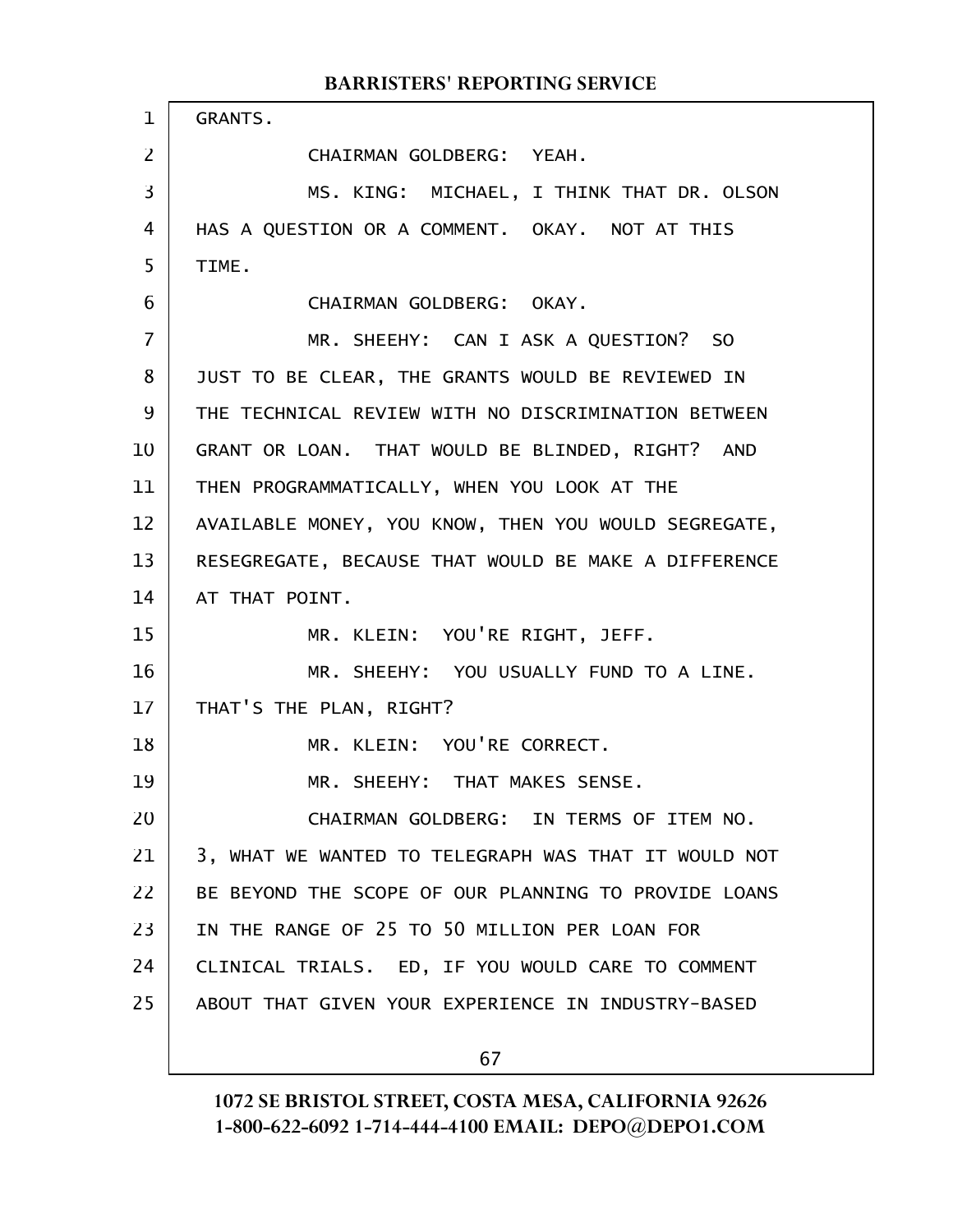| $\mathbf{1}$      | CLINICAL TRIALS.                                    |
|-------------------|-----------------------------------------------------|
| $\overline{2}$    | DR. PENHOET: WELL, ONLY THAT WE SIGNAL              |
| $\overline{3}$    | THAT THERE IS ENOUGH MONEY AT THAT STAGE, THAT IT'S |
| $\overline{4}$    | A REALISTIC EXPECTATION THAT COMPANIES THAT ARE     |
| 5                 | SUCCESSFUL WITH THEIR DISEASE TEAM APPLICATIONS AND |
| 6                 | GET SOME POTENTIAL PRODUCT TO THE LEVEL OF AN IND,  |
| $\overline{7}$    | THEN THERE ACTUALLY WOULD BE SOME POTENTIAL FUNDING |
| 8                 | AVAILABLE FOR THEM TO DO CLINICAL TRIALS. THAT      |
| 9                 | WOULD BE LARGE SUMS OF MONEY.                       |
| 10                | CHAIRMAN GOLDBERG: YEAH.                            |
| 11                | MR. KLEIN: AND WE'RE NOT TALKING ABOUT              |
| $12 \overline{ }$ | TAKING THEM THROUGH PHASE III. WE'RE TALKING ABOUT, |
| 13                | ED, GIVING THEM ENOUGH MONEY THAT POTENTIALLY THEY  |
| 14                | COULD ATTRACT SOME MATCHING FUNDS AND GET THROUGH   |
| 15                | PHASE I OR MAYBE THROUGH PHASE I AND PHASE II A OR  |
| 16                | II B.                                               |
| 17                | DR. PENHOET: YES.                                   |
| 18                | MR. KLEIN: AT THAT POINT, IF IT DOESN'T             |
| 19                | ATTRACT CAPITAL, THERE MAY BE SOME OTHER ISSUES.    |
| 20                | DR. PENHOET: YES, FOR SURE.                         |
| 21                | CHAIRMAN GOLDBERG: OKAY.                            |
| 22                | DR. PENHOET: MAKE SURE WE SEND THE SIGNAL           |
| 23                | THAT WE UNDERSTAND THAT ISSUE, AND THAT THERE'S     |
| 24                | LIKELY TO BE FUNDING AVAILABLE BEYOND THE IND.      |
| 25                | CHAIRMAN GOLDBERG: YES. ANY COMMENTS OR             |
|                   | 68                                                  |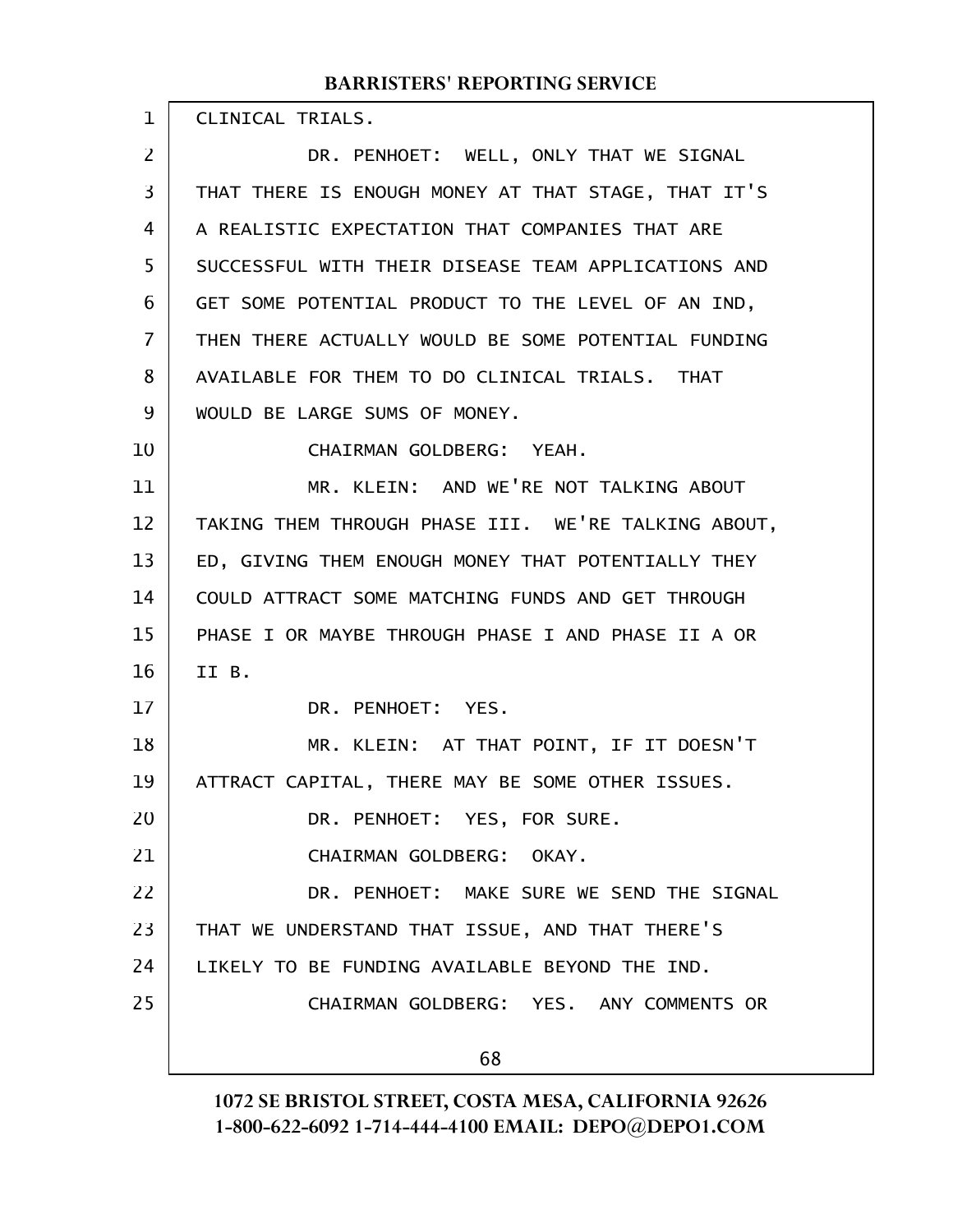| $\mathbf 1$    | QUESTIONS ON THAT POINT?                             |
|----------------|------------------------------------------------------|
| 2              | MR. ROTH: JUST THINKING THROUGH THAT, IF             |
| $\overline{3}$ | I LOOKED AT THIS AND I SAW 50 MILLION AND WE HAVE A  |
| 4              | CONSIDERABLE AMOUNT OF TIME TO DO THIS, WOULDN'T YOU |
| 5              | ALL APPLY FOR 50 MILLION AND PUT IT IN THERE?        |
| 6              | DR. PENHOET: MAYBE.                                  |
| 7              | MR. KLEIN: THE MATCHING FUND REQUIREMENT             |
| 8              | IS GOING TO BE THERE TOO.                            |
| 9              | MR. ROTH: I KNOW. BUT YOU'D STILL PUT IT             |
| 10             | IN THERE BECAUSE -- YOU KNOW, I THINK YOU WILL       |
| 11             | PROBABLY INVITE EVERYBODY TO PUT 50 MILLION IN. AND  |
| 12             | THE QUESTION IS WHAT DO WE DO THEN WITH THAT?        |
| 13             | MR. KLEIN: SO YOU'RE THINKING THAT WE                |
| 14             | SHOULD 25 MILLION OR MORE BASED UPON DOCUMENTATION.  |
| 15             | MR. ROTH: YOU KNOW, IT'S THE PER LOAN                |
| 16             | PIECE, I THINK, THAT I HAVE A PROBLEM. I DON'T HAVE  |
| 17             | PROBLEM SAYING THAT YOU WANT TO DEDICATE OF THE 140  |
| 18             | MILLION 50 MILLION TO CLINICAL TRIALS.               |
| 19             | MR. KLEIN: 200 MILLION FOR CLINICAL                  |
| 20             | TRIALS.                                              |
| 21             | MR. ROTH: 200 MILLION FOR CLINICAL TRIALS            |
| 22             | ONLY, OR ARE WE NOW TALKING ABOUT THE DISEASE TEAM?  |
| 23             | CHAIRMAN GOLDBERG: WE'RE NOW TALKING                 |
| 24             | ABOUT CLINICAL TRIAL LOANS.                          |
| 25             | MR. KLEIN: JUST CLINICAL TRIALS.                     |
|                | 69                                                   |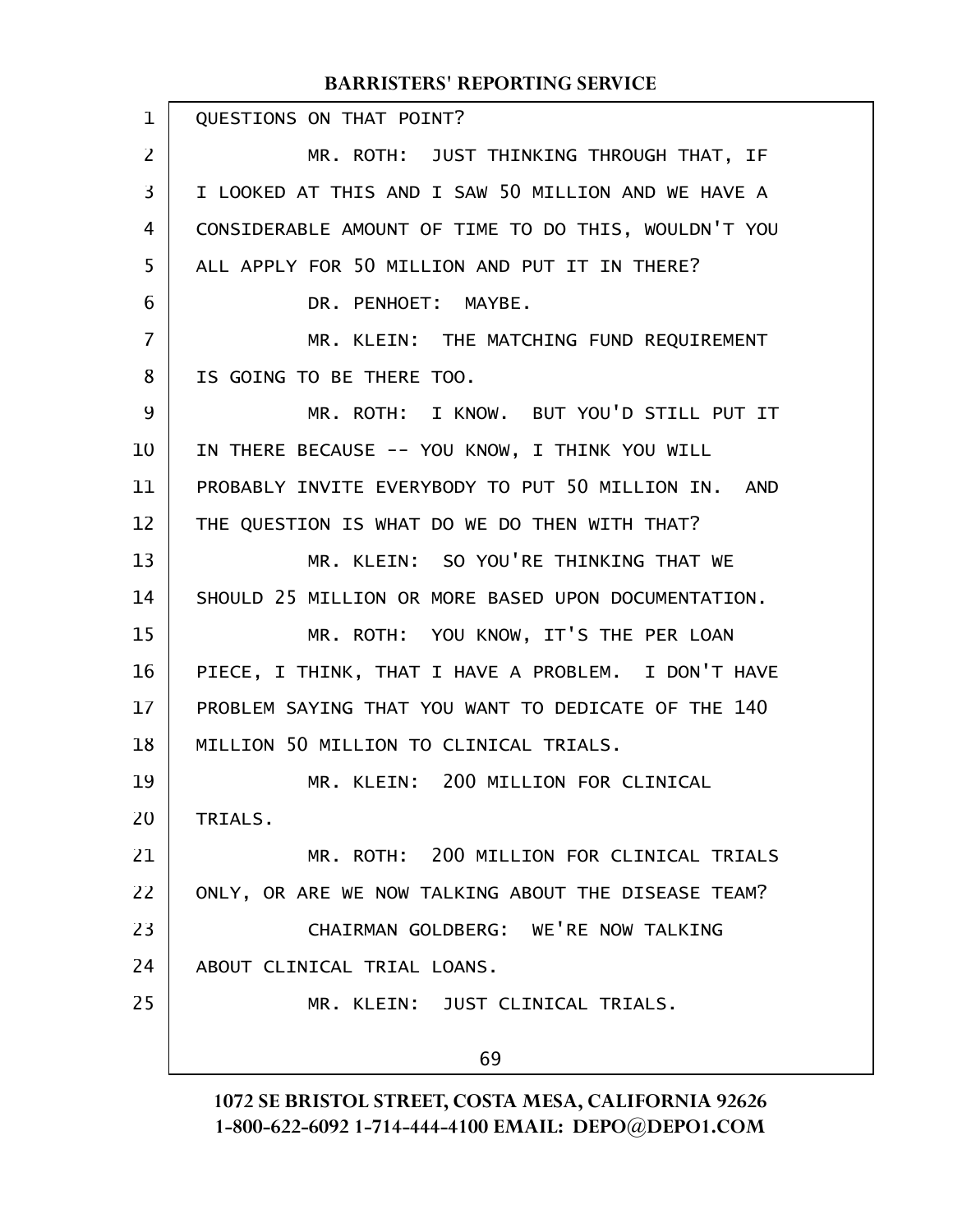| $\mathbf 1$    | MR. ROTH: WHICH AREN'T PART OF THE                   |
|----------------|------------------------------------------------------|
| $\overline{2}$ | DISEASE TEAMS?                                       |
| 3              | CHAIRMAN GOLDBERG: THAT'S CORRECT.                   |
| 4              | DR. AZZIZ: I'M A LITTLE CONFUSED NOW.                |
| 5              | MR. ROTH: THAT'S MY PROBLEM. THIS                    |
| 6              | DOCUMENT HAS GOT THREE DIFFERENT THOUGHTS IN IT.     |
| 7              | MR. KLEIN: IT'S GOT A BASIC POLICY AND               |
| 8              | THEN IT'S GOT A BREAKDOWN DISCUSSION OF DISEASE      |
| 9              | TEAMS BECAUSE WE'RE UP AGAINST IT, AND WE'VE GOT TO  |
| 10             | GET SOME INFORMATION OUT TO PEOPLE WITH ENOUGH       |
| 11             | LEAD-TIME SO THEY KNOW WHAT TO EXPECT. AND THEN THE  |
| 12             | OTHER POINT WAS, I THINK, DUANE, YOU YOURSELF MADE   |
| 13             | THE SUGGESTION PREVIOUSLY THAT WE TELL PEOPLE THAT   |
| 14             | THERE'S ENOUGH OF A BUDGET FOR CLINICAL TRIALS. IT   |
| 15             | MAY HAVE BEEN ED. THAT THERE'S ENOUGH OF A BUDGET    |
| 16             | FOR CLINICAL TRIALS THAT PEOPLE KNOW THERE IS A      |
| 17             | POTENTIAL SOURCE SUBJECT TO RFA'S BEING APPROVED,    |
| 18             | SUBJECT TO COMPETITION FOR PEOPLE TO, IF THEY'RE     |
| 19             | SUCCESSFUL GETTING THEIR IND APPROVED, TO COME BACK, |
| 20             | THAT THERE WILL BE A PROGRAM THAT WILL ADDRESS       |
| 21             | CLINICAL TRIALS.                                     |
| 22             | MR. ROTH: YES, I DO AGREE WITH THAT. AND             |
| 23             | I WOULD MAKE SUGGESTIONS AROUND THAT, BUT I DO       |
| 24             | BELIEVE THIS DOCUMENT, AND MAYBE OTHERS AREN'T AS    |
| 25             | CONFUSED AS I AM, BUT I DO THINK WE'RE TRYING TO     |
|                | 70                                                   |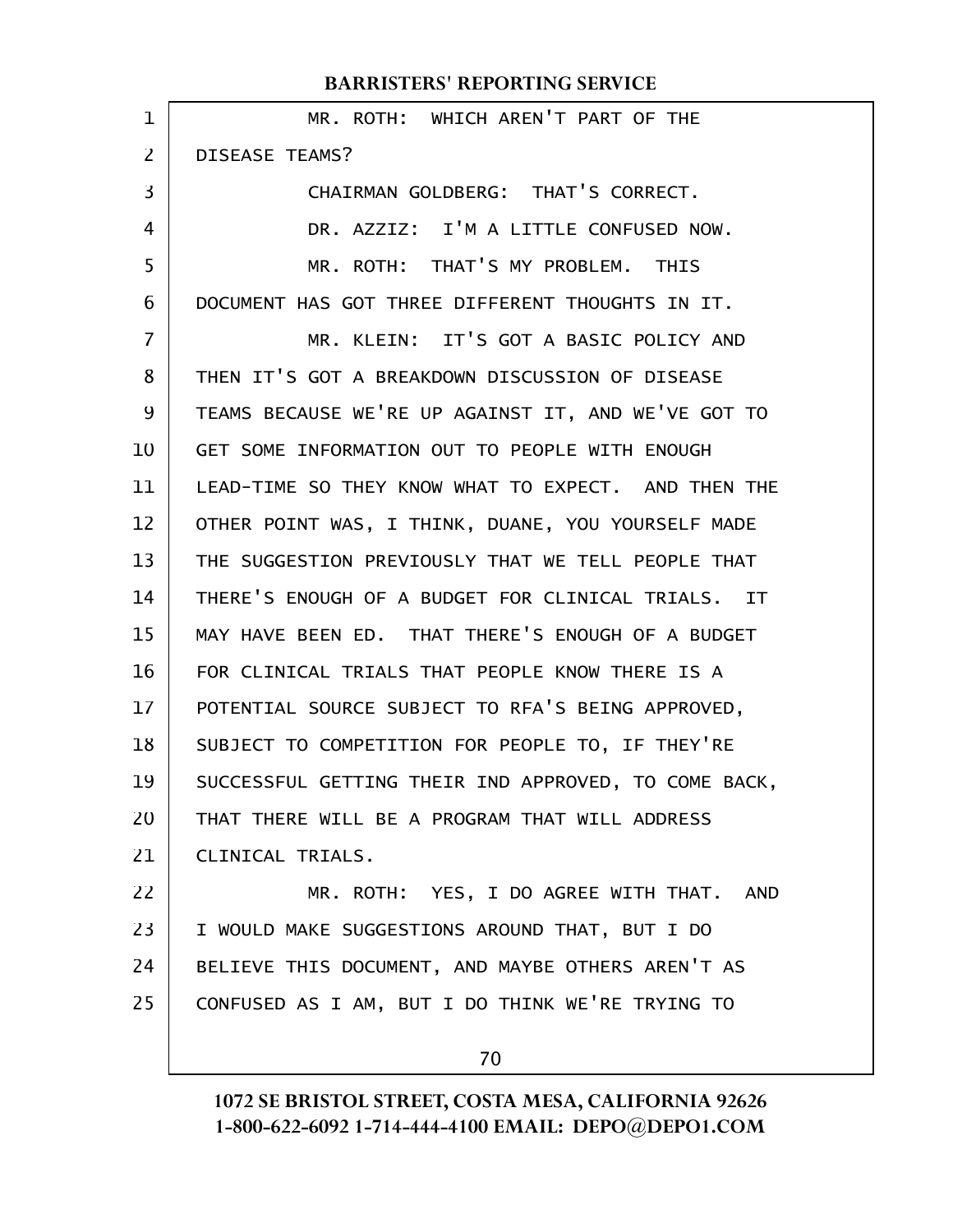| $\mathbf 1$ | DEAL WITH FAR TOO MANY CONCEPTS. THERE SHOULD BE A      |
|-------------|---------------------------------------------------------|
| 2           | DOCUMENT THAT DOESN'T GET CONTAMINATED WITH A           |
| 3           | SPECIFIC RFA WHICH WE'RE GOING BACK AND FORTH ON.       |
| 4           | IF THAT WERE THE CASE, I WOULD BE                       |
| 5           | RECOMMENDING THAT WE SET ASIDE SOMETHING LIKE 500       |
| 6           | MILLION OR TARGET 500 MILLION FOR TRANSLATIONAL LOAN    |
| 7           | PROGRAMS. AND IN THAT YOU COULD SET ASIDE A             |
| 8           | SIGNIFICANT PART OF THAT. IT'S ALL TARGETED. IT         |
| 9           | WOULD ALL HAVE TO COME BACK AND BE DECIDED LATER.       |
| 10          | WHAT I'M CONFUSED ABOUT WITH THIS DOCUMENT              |
| 11          | IS THAT -- SO HERE I THOUGHT WE WERE TALKING AGAIN      |
| 12          | ABOUT THE DISEASE TEAMS.                                |
| 13          | MR. KLEIN: NO, YOU'RE NOT. THERE'S ONLY                 |
| 14          | ONE PARAGRAPH THAT DEALS WITH DISEASE TEAMS. AND        |
| 15          | THE IMPORTANCE OF THAT IS THE DESPERATE NEED FOR        |
| 16          | INFORMATION FOR PEOPLE WITH ENOUGH LEAD-TIME TO         |
| 17          | RESPOND TO IT.                                          |
| 18          | DR. AZZIZ: BOB, I HAVE TO AGREE WITH                    |
| 19          | DUANE BECAUSE THIS HAS BEEN PART OF MY CONFUSION.<br>Ι. |
| 20          | THOUGHT WE WERE TRYING TO DO A HIGH-LEVEL DISCUSSION    |
| 21          | OF THE LOAN PROGRAM. AND, OF COURSE, WE DO GET          |
| 22          | DIGRESSED INTO THE DISEASE TEAM OR CLINICAL TRIAL,      |
| 23          | LOANS. AND THAT'S SORT OF AFFECTING THE WAY WE'RE       |
| 24          | DISCUSSING THIS. THAT'S ONE.                            |
| 25          | THE SECOND THING, I DO APPRECIATE YOU                   |
|             | 71                                                      |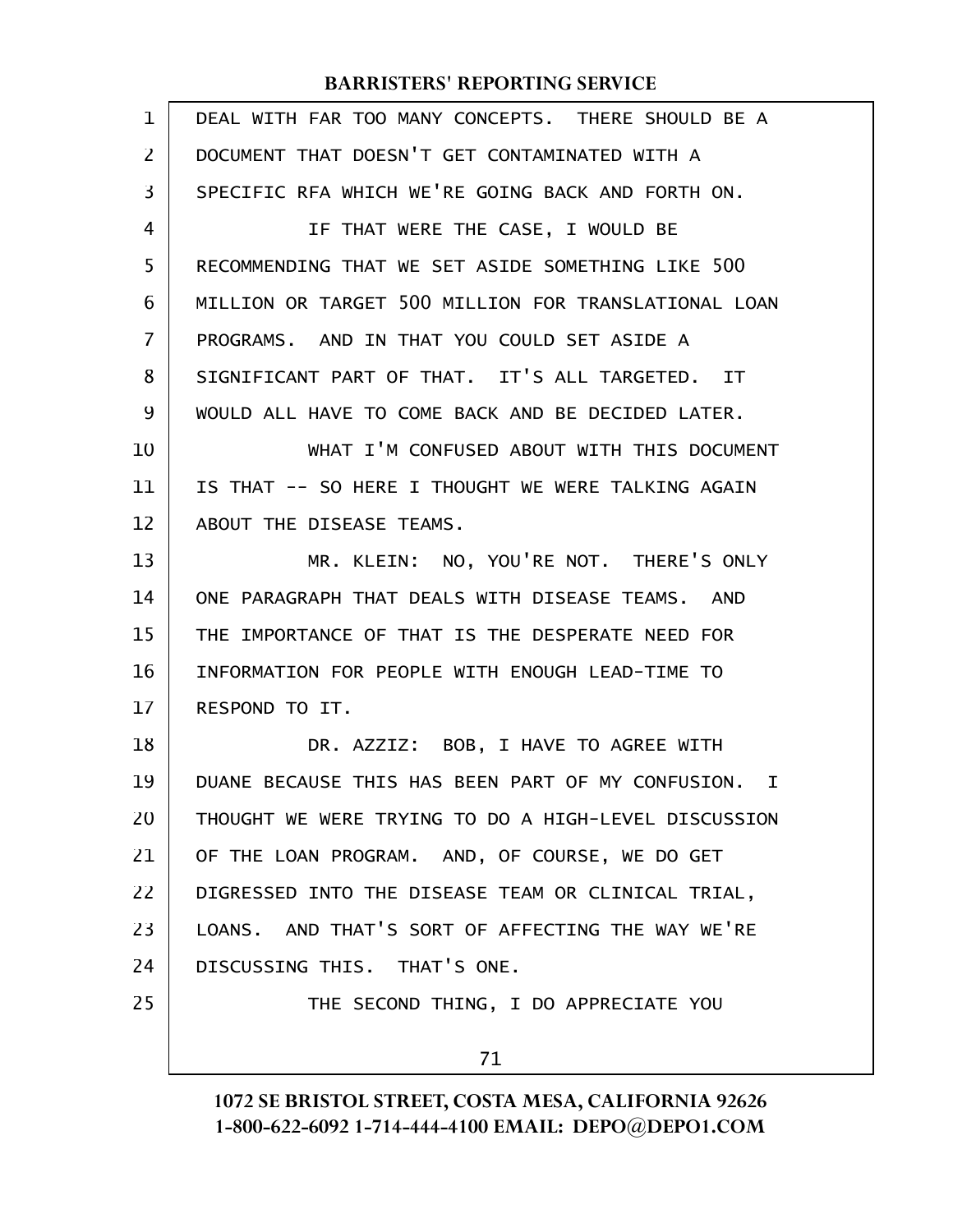| 1              | WANTING TO GIVE PEOPLE LEAD-TIME; BUT IF THE         |
|----------------|------------------------------------------------------|
| $\overline{2}$ | MECHANISM, AND, AGAIN, MAYBE I'M NOT UNDERSTANDING   |
| 3              | ANYTHING, BUT IF THE MECHANISM REALLY IS THAT THEY   |
| 4              | HAVE TO A PRIORI STATE THAT THEY'RE GOING TO BE      |
| 5              | APPLYING FOR A LOAN, BUT THE ACTUAL LOAN PROGRAM     |
| 6              | HASN'T BEEN FINALIZED, IT'S GOING TO BE VERY         |
| $\overline{7}$ | DIFFICULT FOR PEOPLE TO ACTUALLY APPLY FOR THAT      |
| 8              | LOAN.                                                |
| 9              | SO MY POINT IS THAT IF WE'RE GOING TO                |
| 10             | FINALIZE THE RFA FOR THE LOAN PROGRAM BEFORE THE     |
| 11             | CLINICAL TRIAL LOANS ARE OUT, THEN WE SHOULD DO THAT |
| 12             | AND NOT WORRY SO MUCH ABOUT TRYING TO SET MYTHICAL,  |
| 13             | IF YOU WOULD, OR HYPOTHETICAL AMOUNTS FOR THE LOANS. |
| 14             | THE OTHER THING IS I DON'T UNDERSTAND THIS           |
| 15             | 25 TO 50 MILLION PER LOAN. IS THAT SO IF SOMEBODY    |
| 16             | COMES IN AND NEEDS 18 MILLION, IS THAT NOT GOING TO  |
| 17             | BE APPLICABLE? IS THIS THE MAXIMUM PER LOAN THAT     |
| 18             | YOU'RE APPLYING?                                     |
| 19             | MR. KLEIN: THESE ARE MAXIMUMS.                       |
| 20             | DR. AZZIZ: SO THE MAXIMUMS.                          |
| 21             | MR. KLEIN: THE WORD "MAXIMUM" SHOULD SAY             |
| 22             | MAXIMUM RANGE.                                       |
| 23             | DR. AZZIZ: IT WASN'T THERE. SO MY POINT              |
| 24             | IS, AND I HAVE TO AGREE WITH DUANE, IT WOULD BE MUCH |
| 25             | EASIER IF WE COULD SORT OF SET UP FOUR OR FIVE       |
|                | 72                                                   |
|                |                                                      |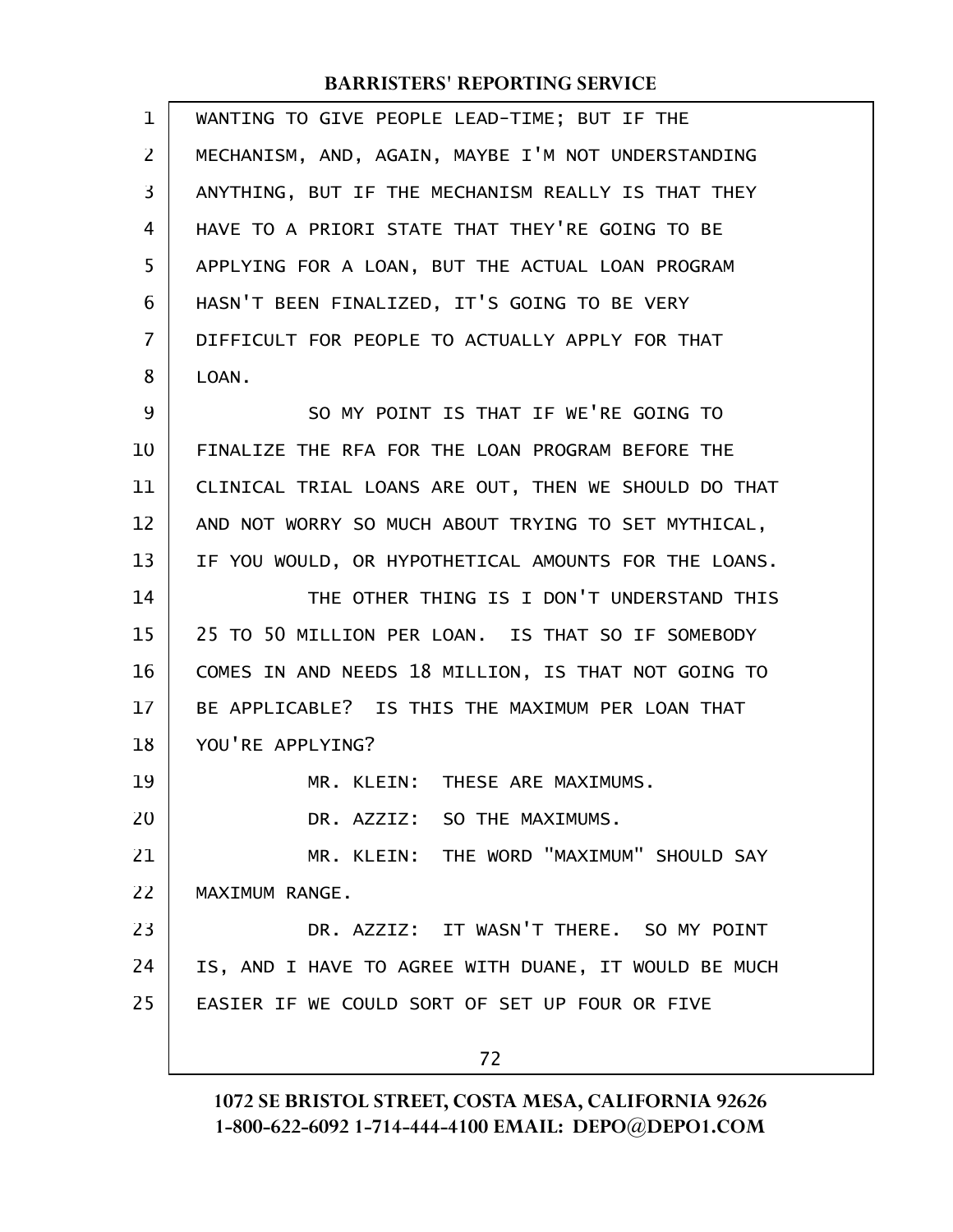| 1              | BULLETS, ALL OF US AGREE ON WHAT THE LOAN PROGRAM    |
|----------------|------------------------------------------------------|
| $\overline{2}$ | WILL LOOK LIKE IN GENERAL, AND THEN HAVE A           |
| 3              | SUBCOMMITTEE OR WHATEVER REALLY QUICKLY LOOK AT HOW  |
| 4              | WE'RE GOING TO WORK WITH THE CLINICAL TRIALS AND     |
| 5              | THEN THE DISEASE TEAMS.                              |
| 6              | MR. KLEIN: WELL, FROM A FINANCE                      |
| $\overline{7}$ | VIEWPOINT, AND THERE'S OTHER PEOPLE HERE WHO SHOULD  |
| 8              | SPEAK UP BECAUSE THEY'VE RAISED THIS ISSUE BEFORE,   |
| 9              | BUT FROM A FINANCE VIEWPOINT, WE'VE GOT A SECTOR OUT |
| 10             | THERE THAT DOESN'T KNOW WHETHER THERE'S GOING TO BE  |
| 11             | ANY MONEY AVAILABLE FOR CLINICAL TRIALS. AND         |
| 12             | WHATEVER HAPPENS HAS TO BE ONLY FOR THE BEST         |
| 13             | SCIENCE, ONLY FOR THE BEST AND MOST IMPORTANT        |
| 14             | PROGRAMS. BUT THEY NEED TO KNOW THAT THIS LOAN       |
| 15             | PROGRAM WILL INCLUDE A PORTION THAT WILL ADDRESS     |
| 16             | PHASE I OR PHASE I OR II A OR II B CLINICAL TRIALS.  |
| 17             | FROM A FINANCE VIEWPOINT, WE FAIL THE                |
| 18             | ENTIRE FIELD IF WE DON'T TELL THEM THAT NOW,         |
| 19             | PARTICULARLY GIVEN THE CONDITIONS OF THIS COUNTRY AT |
| 20             | THIS TIME. IF WE WANT TO INDUCE MONEY INTO THIS      |
| 21             | FROM VENTURE CAPITAL, IF WE WANT TO INDUCE MONEY IN  |
| 22             | THIS FROM ANYBODY, ANGEL CAPITAL, THEY NEED TO KNOW  |
| 23             | THAT IF THEY'VE GOT THE BEST AND BRIGHTEST IDEA TO   |
| 24             | GET TO PATIENTS, THAT THERE WILL BE A PORTION OF     |
| 25             | THIS LOAN PROGRAM THAT WILL BE AVAILABLE FOR         |
|                |                                                      |

73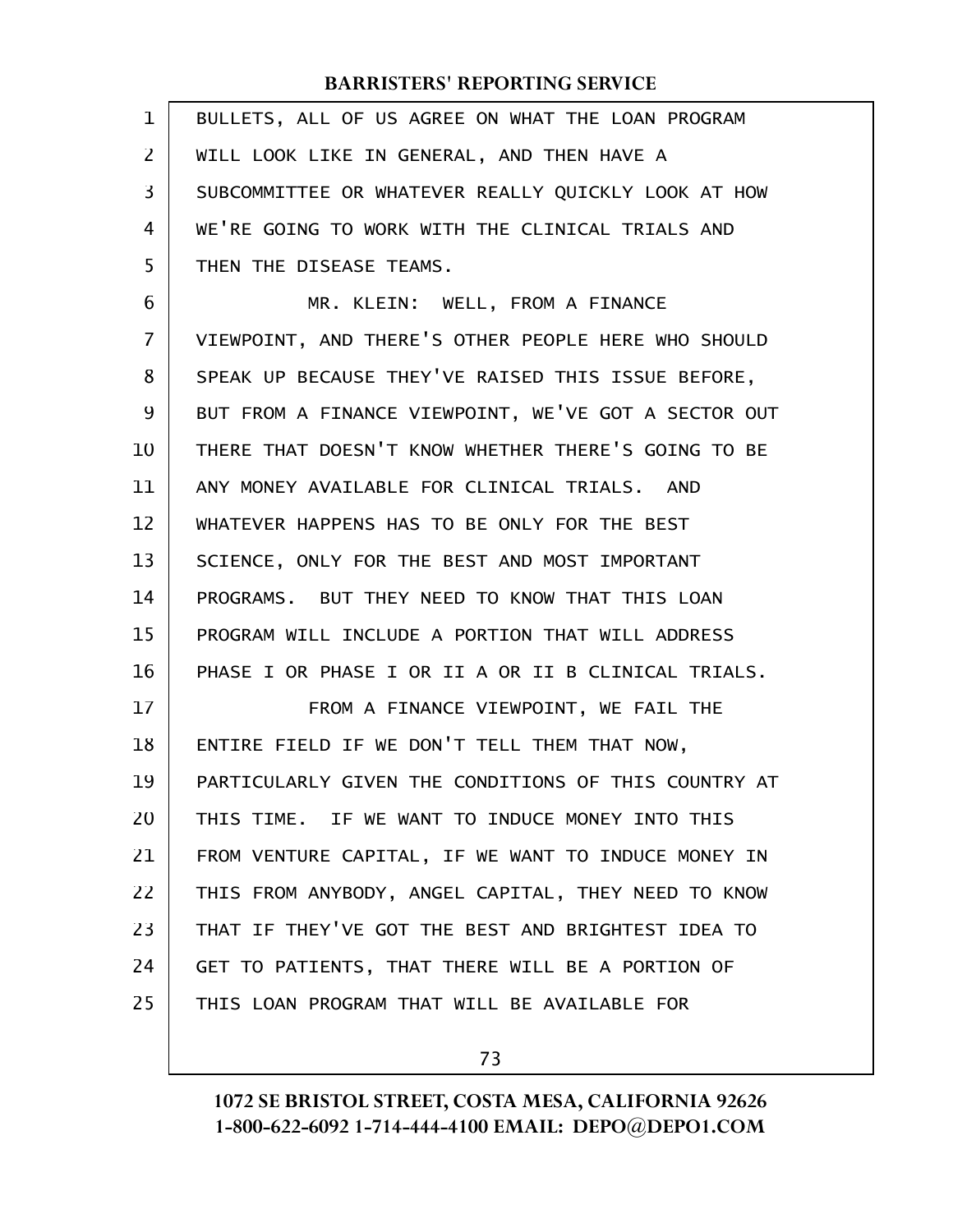| 1  | CLINICAL TRIALS. AND WE NEED TO PUT A DOLLAR AMOUNT  |
|----|------------------------------------------------------|
| 2  | ON IT FOR PLANNING PURPOSES, WHICH WE CAN CHANGE,    |
| 3  | BUT AT LEAST GIVE THEM ENOUGH COMFORT FOR PLANNING   |
| 4  | PURPOSES TO TELL THEM IT'S A SIGNIFICANT COMPONENT   |
| 5  | OF WHAT WE'RE CONTEMPLATING.                         |
| 6  | DR. PENHOET: ONE WAY TO DEAL WITH THAT,              |
| 7  | BOB, WE HAVE NOT APPROVED THE SORT OF GENERIC LOAN   |
| 8  | POLICY. ONE WAY TO DO IT WOULD BE TO SPLIT THESE     |
| 9  | TWO ISSUES. ONE WOULD BE THE POLICY WE WANT TO       |
| 10 | APPROVE WITH THE GENERIC FEATURES OF OUR LOAN        |
| 11 | PROGRAM IN IT, AND THEN JUST LIST A SERIES OF LIKELY |
| 12 | USE OF PROCEEDS FOR THE LOAN PROGRAM, AND PUT SOME   |
| 13 | OF THESE THINGS DOWN THERE, BUT DON'T TRY TO         |
| 14 | INTEGRATE THOSE NUMBERS AND PROGRAMS DIRECTLY INTO   |
| 15 | THE POLICY ITSELF.                                   |
| 16 | SO YOU WOULD SEND A SIGNAL, BUT THAT WOULD           |
| 17 | BE AN ADDENDUM OR A, YOU KNOW, FULLER DESCRIPTION OF |
| 18 | WHERE WE MIGHT BE GOING, BUT THAT WOULDN'T           |
| 19 | NECESSARILY SORT OF GET EMBEDDED IN THE APPROVAL OF  |
| 20 | THE SORT OF OVERALL LOAN POLICY THAT WE'RE TRYING TO |
| 21 | GET TO.                                              |
| 22 | MR. KLEIN: THAT'S A GOOD SUGGESTION. SO              |
| 23 | WE COULD SPLIT OUT THE DISEASE TEAM ALLOCATION AND   |
| 24 | THE ALLOCATION FOR PLANNING PURPOSES POTENTIAL FOR   |
| 25 | CLINICAL TRIALS INTO A SEPARATE SHEET THAT LOOKS AT  |
|    | 74                                                   |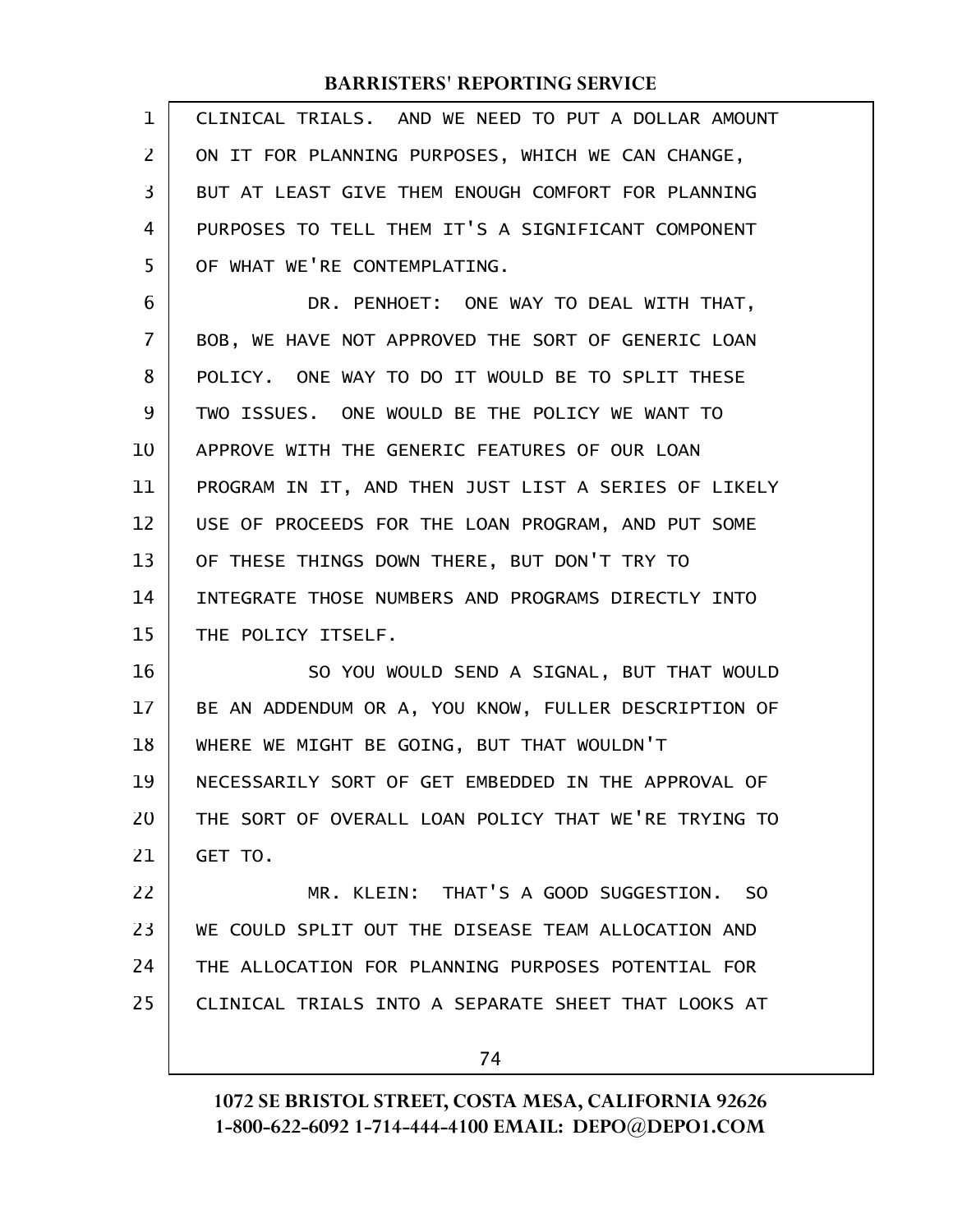| 1  | THOSE AS SEPARATE ISSUES SEPARATE FROM THE GENERIC   |
|----|------------------------------------------------------|
| 2  | POLICY.                                              |
| 3  | DR. PENHOET: AND THEN WE CAN GET A SENSE             |
| 4  | OF THE BOARD FOR THOSE THINGS. IF THE BOARD SAYS,    |
| 5  | YES, WE ENDORSE, YOU KNOW, FURTHER WORK ON REFINING  |
| 6  | THOSE SPECIFIC THINGS FOR THE FUTURE, THEN WE SEND A |
| 7  | SIGNAL, BUT WE DON'T MUDDLE THE CONVERSATION ABOUT   |
| 8  | THE OVERALL POLICY FOR LOANS WHICH WE HAVE TO GET    |
| 9  | DONE AT THIS MEETING, I THINK.                       |
| 10 | MR. KLEIN: I THINK THAT I PERSONALLY                 |
| 11 | WOULD SUPPORT THAT APPROACH. I'D LIKE TO HEAR FROM   |
| 12 | OTHER PEOPLE.                                        |
| 13 | CHAIRMAN GOLDBERG: DUANE, DOES THAT                  |
| 14 | ADDRESS YOUR ISSUE? RICARDO?                         |
| 15 | MR. ROTH: THAT'S EXACTLY WHAT I'VE BEEN              |
| 16 | ASKING FOR. LET'S SEPARATE OUT, LET'S DEAL WITH HOW  |
| 17 | BIG IS THE LOAN PROGRAM, WHAT ARE WE GOING TO        |
| 18 | TARGET, AND THEN LET'S DEAL WITH THE SPECIFIC OF THE |
| 19 | FIRST ONE WE'RE GOING TO DO.                         |
| 20 | DR. AZZIZ: I AGREE, BOB. THAT'S EXACTLY              |
| 21 | WHAT I WAS ASKING FOR.                               |
| 22 | MR. KLEIN: OKAY.                                     |
| 23 | MS. KING: MICHAEL, JUST SO YOU KNOW, WE              |
| 24 | DO HAVE A PUBLIC QUESTION OR COMMENT HERE IN SAN     |
| 25 | FRANCISCO WHENEVER YOU'RE READY FOR THOSE.           |
|    | 75                                                   |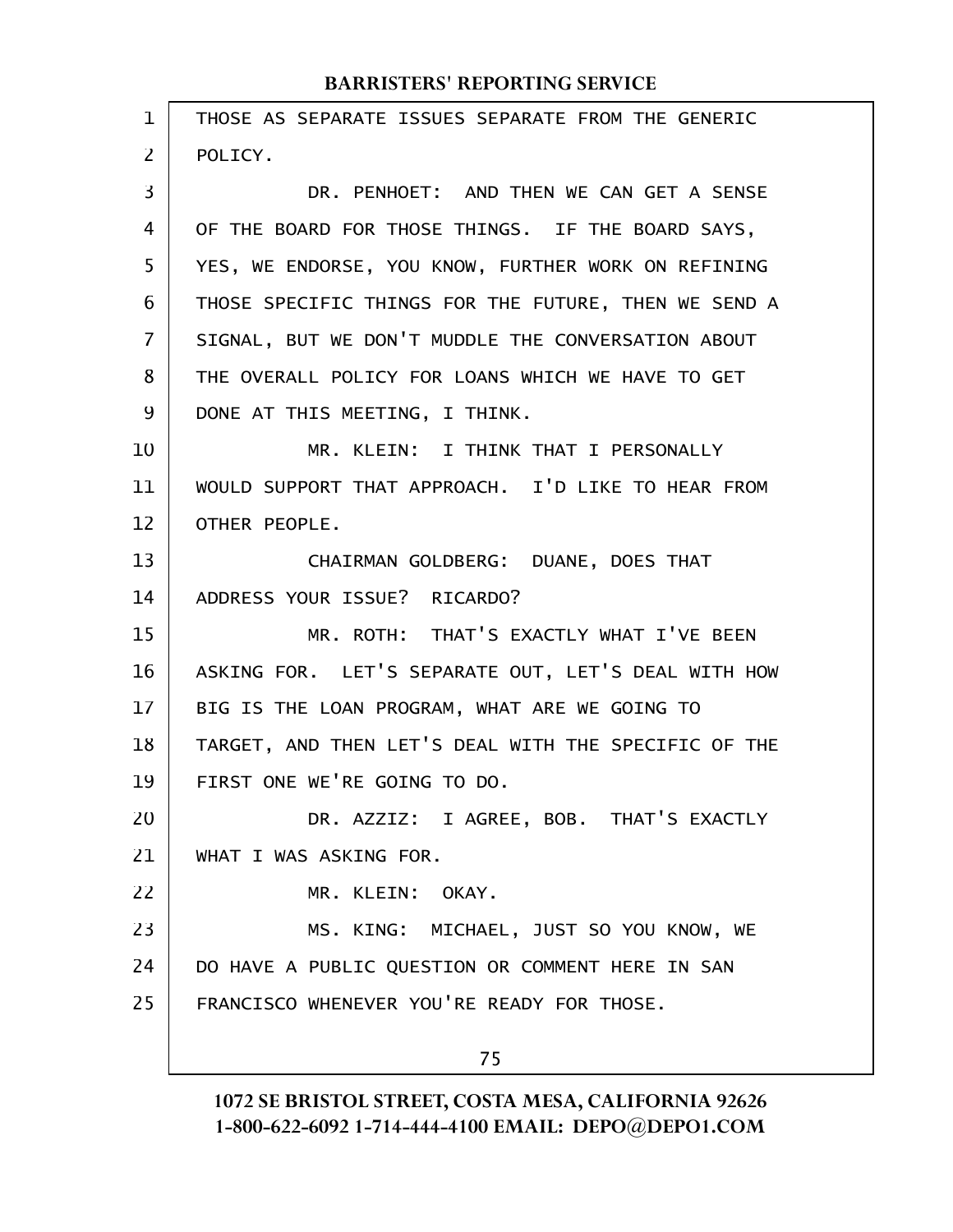| 1              | CHAIRMAN GOLDBERG: PLEASE GO AHEAD.                  |
|----------------|------------------------------------------------------|
| $\overline{2}$ | MR. TANNYROSE: HI, THIS IS MIKE TANNYROSE            |
| 3              | FROM THERAGEN. I'D JUST LIKE TO GIVE A SMALL         |
| 4              | COMPANY PERSPECTIVE. I'VE WORKED WITH A              |
| 5              | VENTURE-FUNDED FIRM OF FIVE PEOPLE, AND WE HAVE A    |
| 6              | PRODUCT, A CELL-BASED PRODUCT IN PHASE I TRIALS.     |
| 7              | WE'VE RAISED \$9 MILLION TO DATE. AND WE'RE REALLY   |
| 8              | INTERESTED IN THIS KIND OF LOAN PROGRAM.             |
| 9              | ONE THING THAT I'VE HEARD TALKED ABOUT               |
| 10             | REPEATEDLY AMONG SMALL COMPANY PEOPLE IS THE CONCERN |
| 11             | ABOUT MAKING THESE LOANS TOO BIG AND, THEREFORE,     |
| 12             | PREVENTING SMALLER ENTITIES, YOU KNOW, LIKE MY OWN,  |
| 13             | FROM GETTING, YOU KNOW, A \$10-MILLION LOAN BECAUSE  |
| 14             | THERE'S A COMPANY THAT GOT A \$50-MILLION LOAN. AND  |
| 15             | ON THE MARKET WE WOULD NEVER QUALIFY FOR A           |
| 16             | \$50-MILLION LOAN.                                   |
| 17             | CHAIRMAN GOLDBERG: RIGHT. I THINK THAT'S             |
| 18             | A POINT WELL TAKEN AND ONE THAT WAS CONTEMPLATED IN  |
| 19             | THE NEXT AGENDA ITEM, WHICH HOPEFULLY WE'LL GO       |
| 20             | THROUGH VERY QUICKLY, SO WE CAN KIND OF GET THIS     |
| 21             | CALL WRAPPED UP.                                     |
| 22             | MR. TANNYROSE: THANK YOU.                            |
| 23             | CHAIRMAN GOLDBERG: SO IT HAS TO DO WITH              |
| 24             | MATCHING FUND SCENARIOS. AND I THINK THE CATEGORIES  |
| 25             | ARE SELF-EVIDENT DEPENDING ON THE SIZE OF THE LOAN.  |
|                | 76                                                   |
|                |                                                      |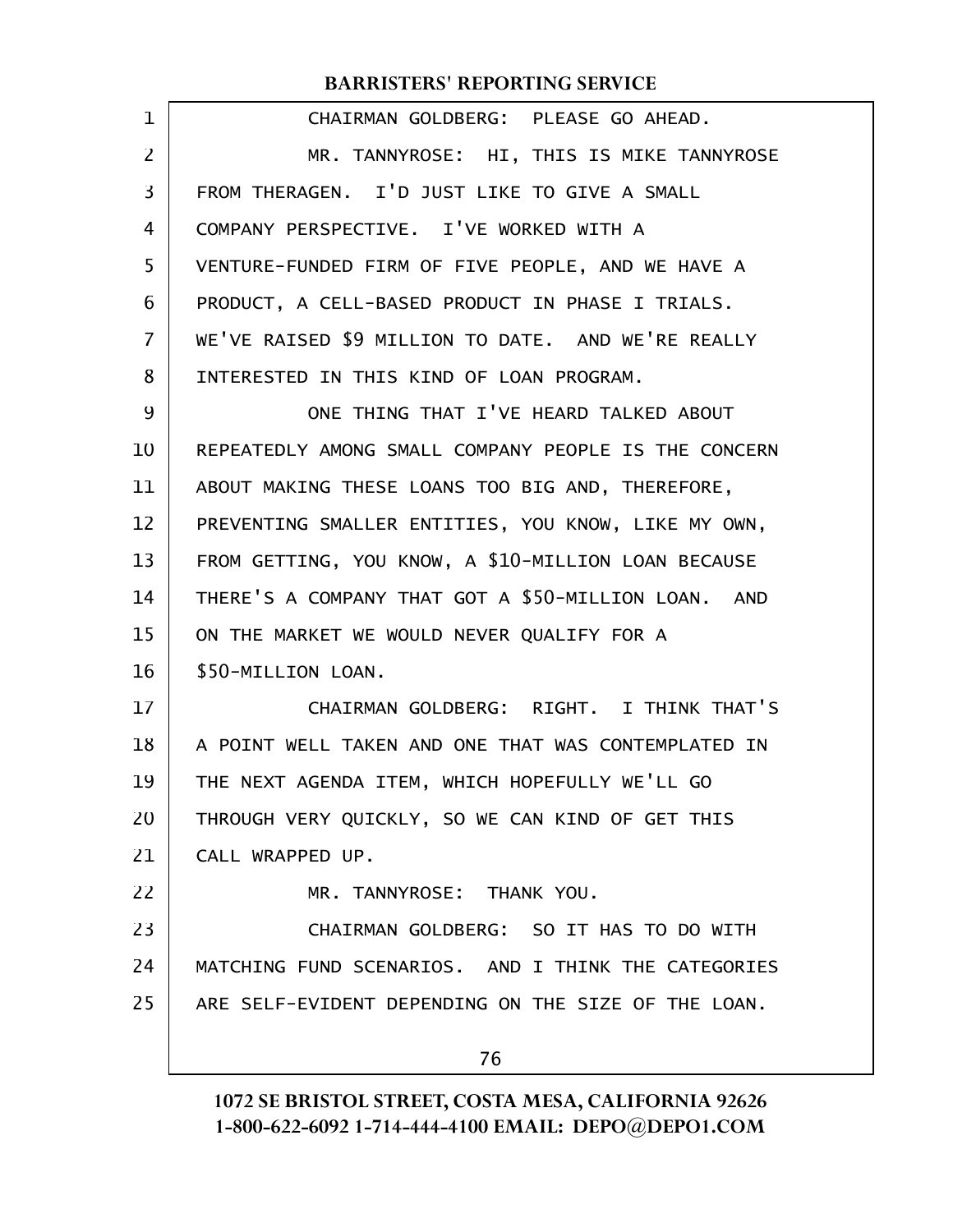| 1  | IN THE CASE OF A \$20-MILLION LOAN, THE MATCH WOULD  |
|----|------------------------------------------------------|
| 2  | START FROM THE FIRST DOLLAR IN AND PROCEED TO BE 300 |
| 3  | PERCENT OF THE TOTAL LOAN AMOUNT AT THE FIFTH        |
| 4  | INCREMENT. SO THE NOTION CONCEPTUALLY WAS THAT WE    |
| 5  | WOULD PROVIDE AN INCENTIVE FOR MATCHES AND THAT THAT |
| 6  | INCENTIVE OVER THE COURSE OF SUCCESSFUL MILESTONE    |
| 7  | COMPLETION SHOULD BE EXTENDED, AND THE RECIPIENT     |
| 8  | SHOULD BE CHALLENGED TO BE ABLE TO GET MORE MONEY IN |
| 9  | MATCHING FUNDS AS THEY SUCCESSFULLY REDUCE RISK      |
| 10 | THROUGH MILESTONE COMPLETION.                        |
| 11 | MR. KLEIN: MICHAEL, FOR HIS POINT, IN                |
| 12 | TERMS OF SMALL LOANS, THERE FOR DISCUSSION PURPOSES, |
| 13 | IT WAS PROPOSED THAT THERE WOULD BE NO MATCH ON THE  |
| 14 | FIRST MILLION.                                       |
| 15 | CHAIRMAN GOLDBERG: CORRECT.                          |
| 16 | MR. KLEIN: SO SMALL COMPANIES MIGHT BE               |
| 17 | ABLE TO GET FURTHER DOWNSTREAM WHERE THEY COULD EARN |
| 18 | OR QUALIFY FOR FUNDS FROM ANGEL CAPITAL OR OTHER     |
| 19 | MATCH SOURCES.                                       |
| 20 | CHAIRMAN GOLDBERG: CORRECT. IT'S THOUGHT             |
| 21 | THAT THAT -- THIS IS A DISCUSSION DOCUMENT, AND      |
| 22 | WE'VE TRIED TO PUT A STAKE IN THE GROUND ON VARIOUS  |
| 23 | AMOUNTS TO ELICIT COMMENT SO THAT WE CAN DO THE BEST |
| 24 | AT OPTIMIZING AMOUNTS. BUT I GUESS THE QUESTION      |
| 25 | I'VE GOT FOR THOSE OF YOU ON THE PHONE: IS THERE     |
|    | 77                                                   |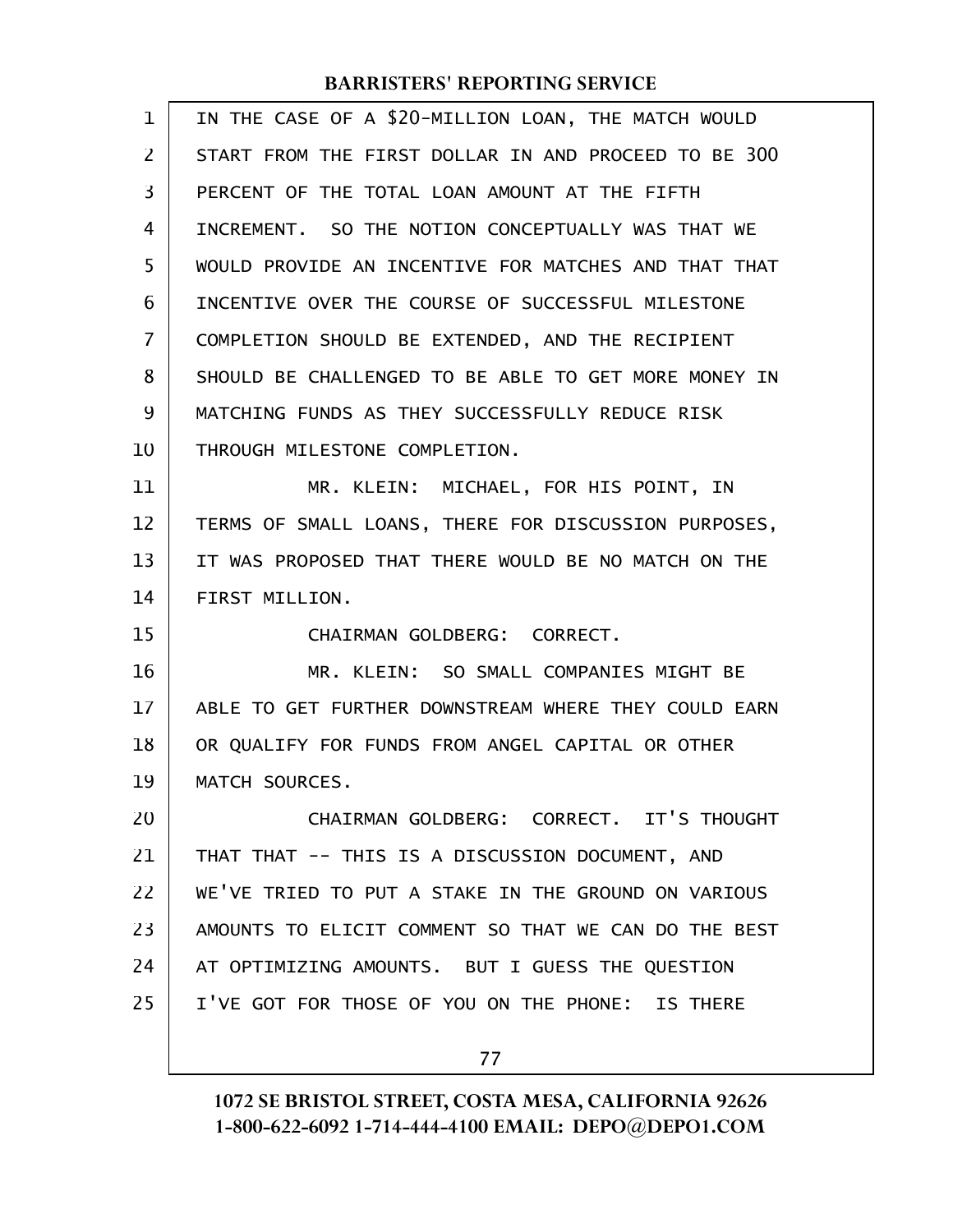| $\mathbf 1$ | STRUCTURALLY INDEPENDENT OF THE AMOUNTS THAT MIGHT    |
|-------------|-------------------------------------------------------|
| 2           | BE DROPPED IN OR THE RATIOS THAT MIGHT BE DROPPED IN  |
| 3           | SUBJECT TO FURTHER VETTING? IS THIS A STRUCTURE       |
| 4           | THAT CONCEPTUALLY IS SENSIBLE TO YOU?                 |
| 5           | DR. PENHOET: MY CONCERN ABOUT IT IS IT'S              |
| 6           | COUNTER TO OUR DESIRE TO MAKE LOANS ATTRACTIVE AS     |
| 7           | OPPOSED TO GRANTS. AND, IN GENERAL, WE'VE HAD NO      |
| 8           | MATCHING REQUIREMENTS IN OUR GRANTS. SO I'M A         |
| 9           | LITTLE BIT WORRIED --                                 |
| 10          | CHAIRMAN GOLDBERG: THAT'S A POINT WELL                |
| 11          | TAKEN.                                                |
| 12          | DR. PENHOET: I THINK WE RAISE THE BAR                 |
| 13          | HERE BY REQUIRING SOME MATCHING. YOU KNOW, I THINK    |
| 14          | ANY COMPANY WILL BE OPPORTUNISTIC ABOUT RAISING       |
| 15          | MONEY. IF OUR MONEY HELPS THEM RAISE OTHER MONEY,     |
| 16          | THAT'S GREAT. I THINK TO PUT IN AN ACTUAL             |
| 17          | REQUIREMENT FOR MATCHING --                           |
| 18          | MR. KLEIN: ED, THESE ARE PUT IN AS                    |
| 19          | GUIDELINES, BUT THAT'S THE PURPOSE OF THIS            |
| 20          | DISCUSSION. AND ON GRANTS, IF IT'S GOING TO COST      |
| 21          | YOU \$35 MILLION TO GET TO AN IND, ON A PRACTICAL     |
| 22          | VIEWPOINT, YOU'RE GOING HAVE TO HAVE MATCHING FUNDS   |
| 23          | ON THE GRANT THAT RELATE TO THE MILESTONES BECAUSE,   |
| 24          | NOW, IF YOU'RE LUCKY ENOUGH THAT YOU THINK YOU CAN    |
| 25          | GET TO AN IND WITH 12 OR \$14 MILLION, THEN MAYBE YOU |
|             |                                                       |

78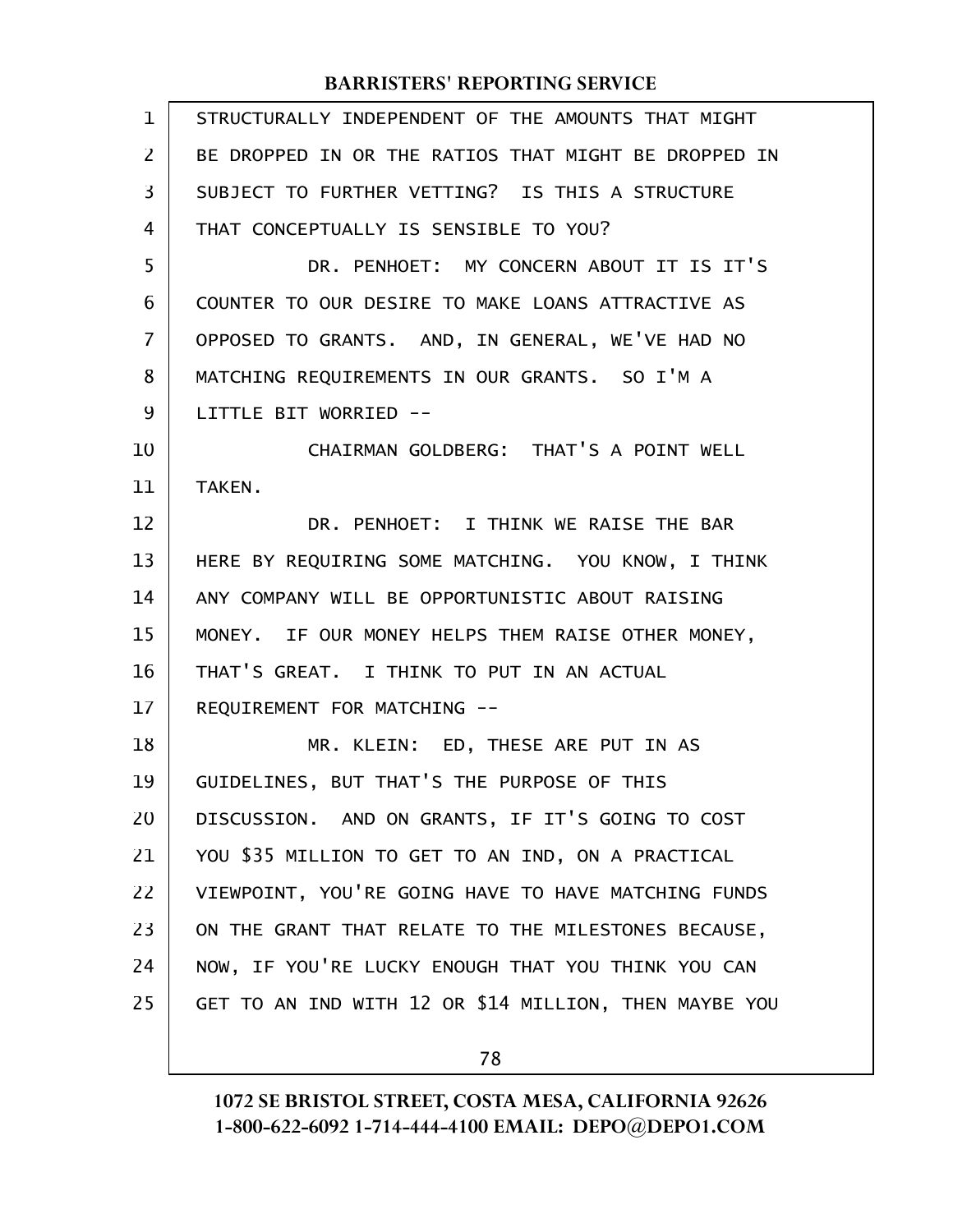| 1              | DON'T YOU NEED A MATCH. BUT FOR THE LARGER, MORE     |
|----------------|------------------------------------------------------|
| 2              | AMBITIOUS PROJECTS ON GRANTS, IT SEEMS TO ME THAT    |
| 3              | THEY'RE GOING TO NEED A MATCH BECAUSE WE CAN'T       |
| 4              | AFFORD TO FUND \$40-MILLION GRANTS TO GET TO AN IND. |
| 5              | MR. ROTH: MAYBE I CAN TELL YOU A LITTLE              |
| 6              | BIT OF BACKGROUND WE HAD AND SOME DISCUSSION WE      |
| $\overline{7}$ | ABOUT IN THIS THE TASK FORCE. THE APPLICANTS WILL    |
| 8              | TELL US WHAT THEIR MILESTONES ARE IN THEIR           |
| 9              | APPLICATION. THEY SHOULD ALSO IN THEIR BUSINESS      |
| 10             | PART OF IT TELL US HOW MUCH MONEY IT'S GOING TO TAKE |
| 11             | TO DO THAT AND HOW MUCH OF IT THEY'RE ASKING US FOR. |
| 12             | IF IT'S SET UP PROPERLY, AND THE INITIAL             |
| 13             | MILESTONE IS AN IND, AND IF THEY ACHIEVE AN IND TO   |
| 14             | GET TO PHASE I, WHICH IS THE NEXT MILESTONE, OR      |
| 15             | PHASE II, LET'S SAY IS THE NEXT MILESTONE, IT COSTS  |
| 16             | 15 MILLION TO DO THE PHASE I, AND WE'RE PROVIDING 5  |
| 17             | MILLION OF THAT, THEY WOULD HAVE TO SHOW US, IN      |
| 18             | FACT, HAVE THE 10 MILLION SECURED BEFORE WE GIVE     |
| 19             | THEM THE 5 MILLION. AND THAT WOULD BE PART OF THE    |
| 20             | DILIGENCE DONE BY THE UNDERWRITER.                   |
| 21             | SO MY SENSE WOULD BE THAT YOU REALLY                 |
| 22             | STRUCTURE THIS SO THE APPLICANT HAS TO TELL YOU HOW  |
| 23             | MUCH MONEY IS NEEDED TO DO THAT NEXT PHASE AND HOW   |
| 24             | MUCH OF IT IS CIRM MONEY, HOW MUCH IS YOUR LOAN.     |
| 25             | THEY THEN WILL HAVE TO SHOW US THEY GOT THE          |
|                |                                                      |

79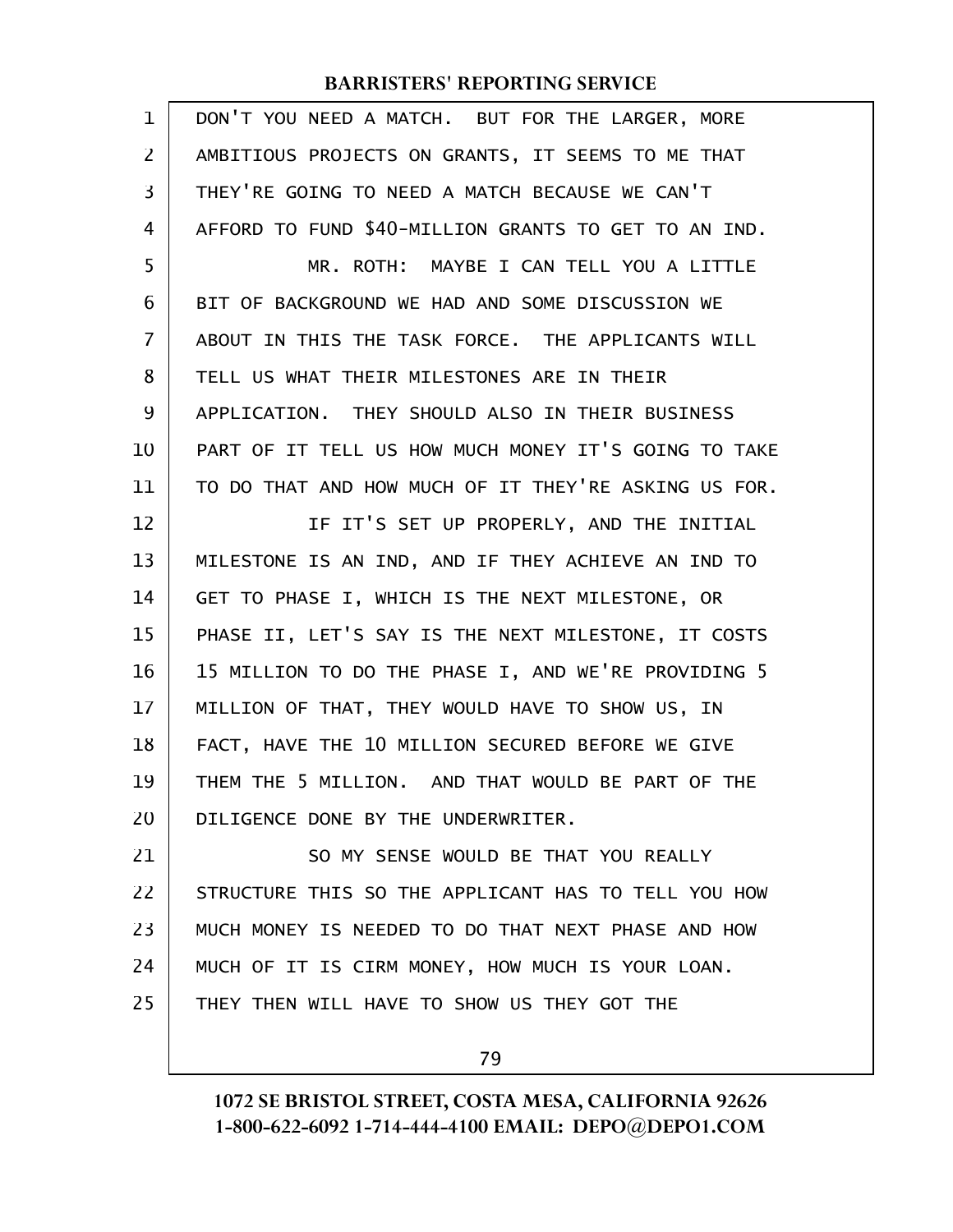| $\mathbf{1}$ | ADDITIONAL AMOUNT. THAT'S THE LEVERAGE. BECAUSE IT   |
|--------------|------------------------------------------------------|
| 2            | WILL NEVER GO ONE MILLION, ONE MILLION, ONE MILLION. |
| 3            | IT WILL LIKELY GO TWO MILLION, THREE MILLION, EIGHT  |
| 4            | MILLION. AND EACH OF THOSE, IF THAT'S THE CASE, IF   |
| 5            | THAT'S AN 11 MILLION TOTAL AND IT COST 42 MILLION TO |
| 6            | DO IT, THEY GOT TO TELL YOU WHERE THE REST OF THAT   |
| 7            | IS COMING AND HAVE IT SECURED BEFORE WE WRITE OUR    |
| 8            | CHECK.                                               |
| 9            | THE ADVANTAGE OF THAT IS IT ALLOWS THE               |
| 10           | APPLICANT TO GO INTO THE MARKET AND RAISE THE        |
| 11           | ADDITIONAL MONEY BY SAYING WE HAVE THIS, WE NEED YOU |
| 12           | TO DO THAT. WHEN THOSE COME TOGETHER, THEN WE CAN    |
| 13           | GO TO THE NEXT PHASE.                                |
| 14           | DR. PENHOET: THAT'S WHAT I HAD IN MIND               |
| 15           | TOO, THAT THEY WOULD HAVE TO DEMONSTRATE THEY HAVE   |
| 16           | ADEQUATE FUNDING TO COMPLETE THE PROJECT, BUT WE     |
| 17           | WOULDN'T CALL IT MATCHING NECESSARILY.               |
| 18           | MR. KLEIN: WHAT'S THE DIFFERENCE?                    |
| 19           | MR. ROTH: THEY HAVE TO HAVE IT.                      |
| 20           | MR. KLEIN: THEY HAVE TO HAVE IT. IT'S                |
| 21           | ESSENTIALLY MATCHING FUNDS. AND IN TERMS OF OUR      |
| 22           | STEWARDSHIP WITH THE PUBLIC, IF THE PUBLIC           |
| 23           | UNDERSTANDS THAT OTHER ENTITIES, PRIVATE COMPANIES,  |
| 24           | ARE PUTTING MONEY IN AS WELL, IT WILL CERTAINLY HELP |
| 25           | US COMMUNICATE TO THE PUBLIC THAT OTHER MONEY IS AT  |
|              | 80                                                   |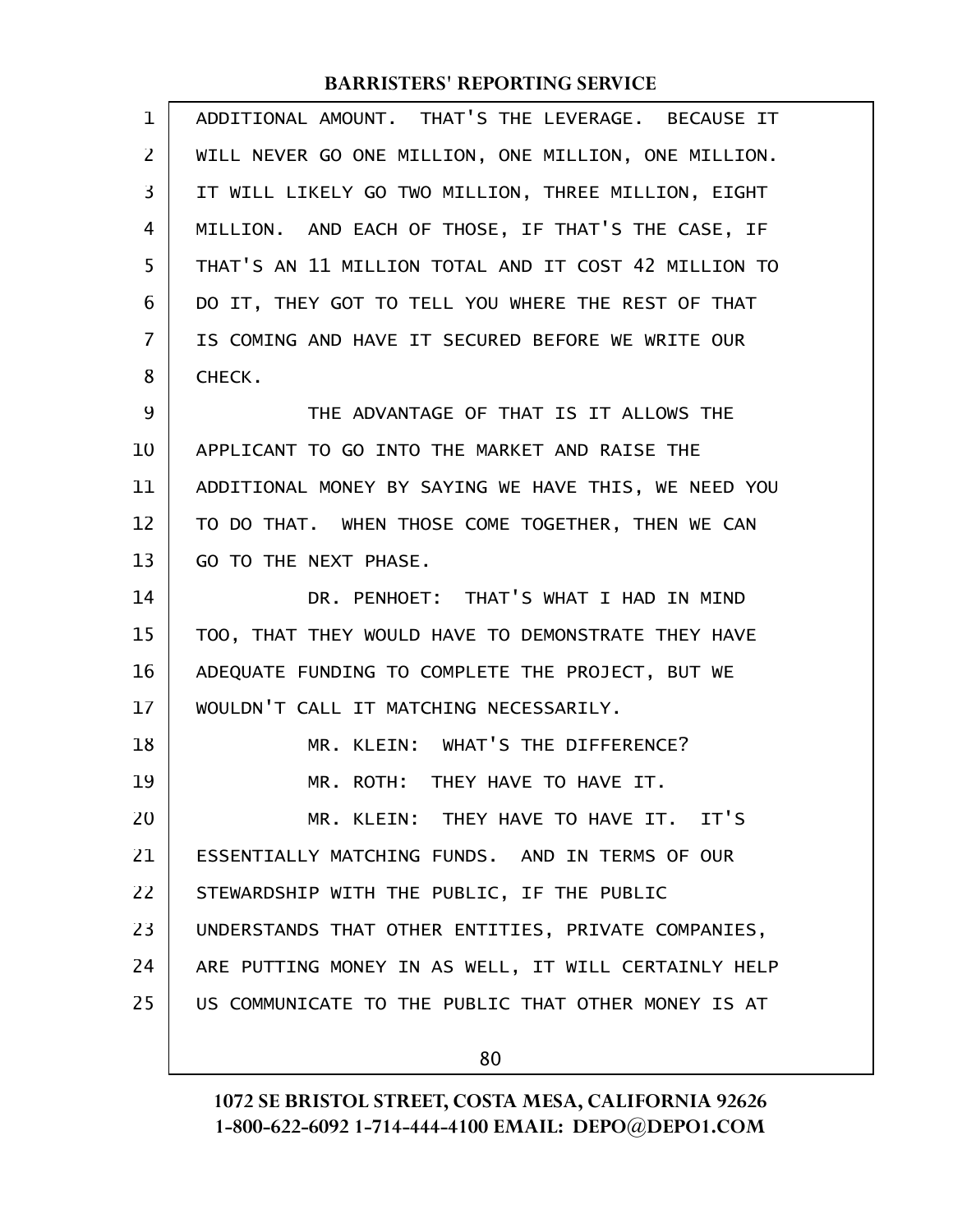| 1              | RISK, NOT JUST THE STATE'S.                                    |
|----------------|----------------------------------------------------------------|
| $\overline{2}$ | DR. PENHOET: THAT MIGHT ALSO BE TRUE OF A                      |
| $\overline{3}$ | GRANT. I SUPPOSE IF THE GOAL OF THE DISEASE TEAM               |
| 4              | GRANT IS THE IND AND SOMEBODY IS PROPOSING TO US A             |
| 5              | DISEASE TEAM GRANT, THEY'LL HAVE TO GIVE US SOME               |
| 6              | INDICATION OF HOW THEY'RE GOING TO PAY FOR THE                 |
| $\overline{7}$ | UNFUNDED PART OF THE PROGRAM.                                  |
| 8              | MR. KLEIN: I WOULD THINK THAT YOU'RE                           |
| 9              | GOING TO HAVE SCIENTIFIC MILESTONES ON A GRANT THAT            |
| 10             | ARE GOING TO RELATE TO FUNDING MILESTONES, AND                 |
| 11             | PEOPLE ARE GOING -- I WOULD THINK THAT WE WOULD ASK            |
| 12             | THEM TO SHOW US, JUST LIKE ON THE LOAN, THAT THEY              |
| 13             | HAVE THE MONEY TO GO FORWARD TO COVER THE BUDGET IN            |
| 14             | ADDITION OR SEPARATE FROM OUR FUNDS. NOW --                    |
| 15             | DR. PENHOET: BUT THEY MIGHT APPLY FOR A                        |
| 16             | \$10-MILLION LOAN AND HAVE \$2 MILLION OF THEIR OWN TO         |
| 17             | APPLY, SO IT'S \$12 MILLION. OR THEY MIGHT APPLY FOR           |
| 18             | A \$10-MILLION LOAN FOR A \$25-MILLION PROGRAM.<br>$\mathbf I$ |
| 19             | THINK THE MEASUREMENT IS WHETHER THEY HAVE ADEQUATE            |
| 20             | FUNDS TO FINISH THE PROJECT, NOT WHETHER WE DECIDE A           |
| 21             | PRIORI WE'RE GOING TO FUND SOME FIXED PERCENTAGE OF            |
| 22             | THE PROJECT.                                                   |
| 23             | MR. KLEIN: I THINK THAT'S REASONABLE.                          |
| 24             | CHAIRMAN GOLDBERG: ME TOO.                                     |
| 25             | MR. ROTH: THAT'S EXACTLY RIGHT. THEY                           |
|                | 81                                                             |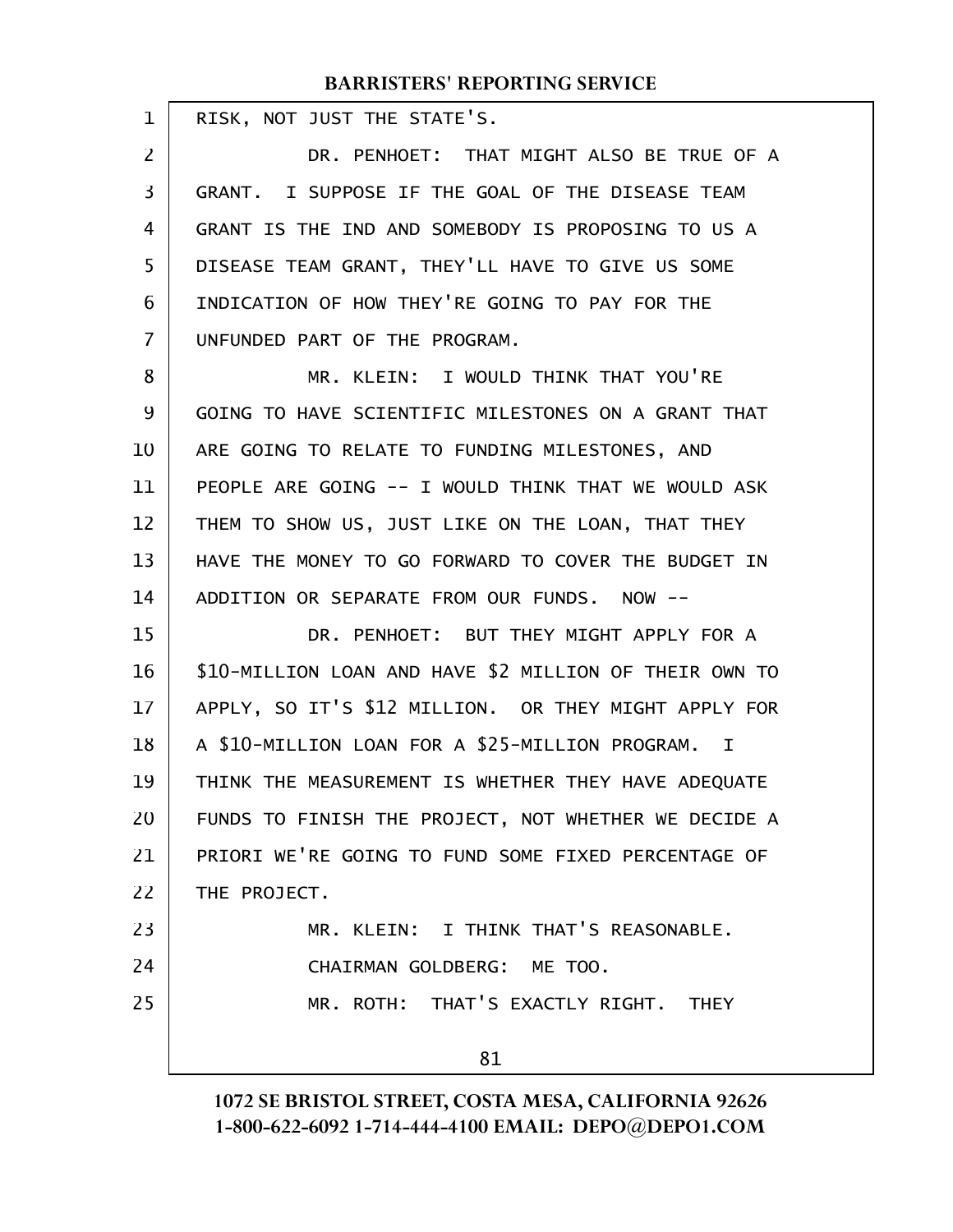| $\mathbf 1$ | WON'T HAVE ALL THE MONEY UP FRONT OBVIOUSLY. THEY    |
|-------------|------------------------------------------------------|
| 2           | ACHIEVE MILESTONES AND RAISE MONEY.                  |
| 3           | CHAIRMAN GOLDBERG: CORRECT.                          |
| 4           | MR. KLEIN: I THINK THAT'S RIGHT.                     |
| 5           | CHAIRMAN GOLDBERG: SO I WOULD PROPOSE                |
| 6           | THAT WHAT WE DO IS REPHRASE THIS TO CAPTURE THAT.    |
| 7           | DR. TROUNSON: I JUST WONDERED HOW THE                |
| 8           | THOUGHT GOES THAT THIS IS GENERALLY GOING TO HAVE TO |
| 9           | BE MILESTONE BECAUSE I GUESS THE FUNDING WILL BE     |
| 10          | MILESTONE, WON'T IT? DON'T THEY GENERALLY --         |
| 11          | THEY'RE ENABLED REALLY BY MAKING MILESTONES TO GET   |
| 12          | THE NEXT PART OF THE MONEY.                          |
| 13          | CHAIRMAN GOLDBERG: RIGHT.                            |
| 14          | DR. TROUNSON: -- MILESTONES AND THAT YOU             |
| 15          | HAVE TO DEMONSTRATE, YOU KNOW, THAT YOU'VE DONE IT   |
| 16          | SCIENTIFICALLY, AND FOR THE NEXT WHATEVER, YOU'VE    |
| 17          | GOT TO DO BOTH THE SCIENCE OR THE TECHNOLOGY PLUS    |
| 18          | HAVE THE MONEY.                                      |
| 19          | CHAIRMAN GOLDBERG: CORRECT.                          |
| 20          | MR. KLEIN: WE AGREE.                                 |
| 21          | CHAIRMAN GOLDBERG: ANY PUBLIC COMMENT,               |
| 22          | CEDARS, ELSEWHERE?                                   |
| 23          | DR. AZZIZ: NO PUBLIC COMMENTS FROM HERE              |
| 24          | ON THIS RIGHT NOW.                                   |
| 25          | CHAIRMAN GOLDBERG: PUBLIC COMMENT IN                 |
|             | 82                                                   |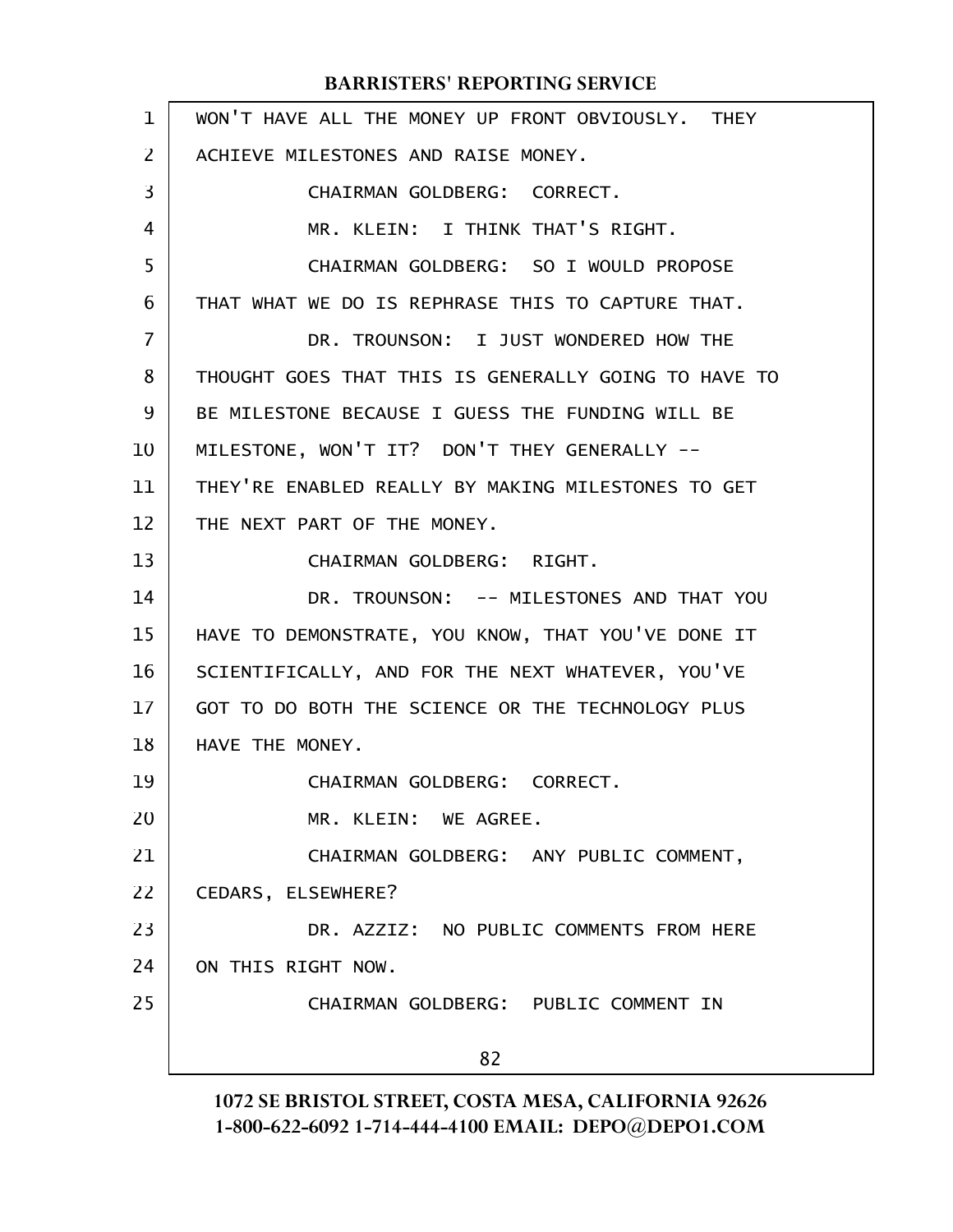#### MENLO PARK? MR. KESSLER: YES. THIS IS STEVE KESSLER. SO YOU'RE TALKING ABOUT TWO DIFFERENT KINDS OF MILESTONES. ONE IS THE FUNDING TRANCHES. THE OTHER IS THE ACCOMPLISHMENT OF GOALS. CHAIRMAN GOLDBERG: CORRECT, WHICH IS PART OF OUR -- MR. KESSLER: IF WE WERE A COMPANY THAT WERE INVOLVED IN THIS PROCESS, YOU MIGHT HAVE A PI ON THE GRANT OR THE LOAN. YOU MIGHT ALSO HAVE A PROJECT MANAGER WHO MIGHT BE A DIFFERENT PERSON. YOU WOULD HAVE MILESTONES. YOU WOULD HAVE DECISION POINTS. YOU WOULD HAVE GO/NO GO CRITERIA, RIGHT? AND IF YOU DIDN'T MEET THAT, THEN YOU'RE, YOU KNOW, EITHER LEVEL FUNDED OR YOU DROP -- YOU KNOW, YOU DROP THE PROJECT. SO AS SOMEBODY ELSE SAID, THIS IS NOT GOING TO BE EQUAL FUNDING FROM ONE MILESTONE TO THE NEXT. IT'S GOING TO GO GEOMETRICALLY OR LOGARITHMICALLY. SO YOU NEED -- YOU KNOW, THERE PROBABLY SHOULD NOT BE A GUARANTEE OF THE LOAN, BUT SORT OF LIKE IN THERE SUBJECT TO ACHIEVING SPECIFIC GOALS. MR. KLEIN: I THINK WE, AT LEAST HERE, WE AGREE WITH WHAT THE SPEAKER JUST SAID, BUT WE SHOULD 1 2 3 4 5 6 7 8 9 10 11 12 13 14 15 16 17 18 19 20 21 22 23 24 25

83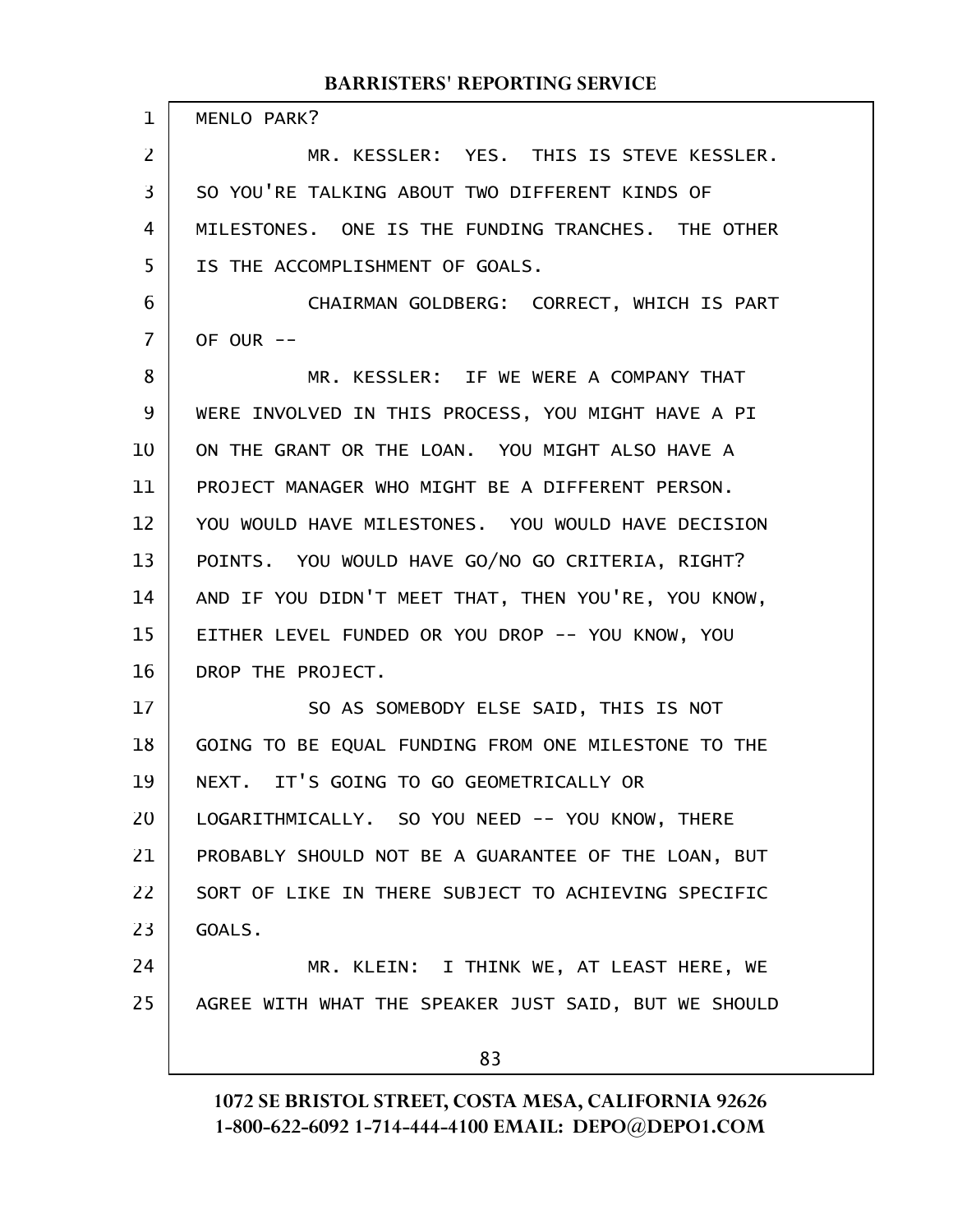| $\mathbf{1}$   | PROBABLY JUST REDO OUR EXAMPLE. THIS IS JUST        |
|----------------|-----------------------------------------------------|
| $\overline{2}$ | SETTING IT OUT SIMPLISTICALLY SO THAT WE SHOW THAT  |
| 3              | AT EACH MILESTONE, THE TOTAL DOLLARS ARE HIGHER.    |
| 4              | IT'S NOT GOING TO BE A LEVEL DISTRIBUTION. THAT WAS |
| 5              | JUST FOR SIMPLICITY PURPOSES TO CALL OUT THAT THERE |
| 6              | WILL BE A NUMBER OF MILESTONES THAT ARE             |
| 7              | SCIENTIFICALLY DRIVEN. AND IF YOU ACCOMPLISH A      |
| 8              | SCIENTIFIC OBJECTIVE, THEN YOU'RE BETTER ABLE TO    |
| 9              | RAISE MONEY FOR THE NEXT CYCLE.                     |
| 10             | DR. TROUNSON: RIGHT.                                |
| 11             | CHAIRMAN GOLDBERG: OKAY. ANY FURTHER                |
| 12             | COMMENTS ON THIS SECTION? I WANT TO WRAP THINGS UP. |
| 13             | MR. ROTH: I HAVE A PUBLIC COMMENT IN SAN            |
| 14             | DIEGO.                                              |
| 15             | MS. HAUSER: SIBYLLE HAUSER,                         |
| 16             | DNAMICROARRAY. WE HAD ALREADY TALKED WITH PRIVATE   |
| 17             | INSTITUTIONS -- WE HAVE A STEM CELL PRODUCT, A      |
| 18             | DEVELOPED STEM CELL PRODUCT WHICH IS ABOUT TO ENTER |
| 19             | CLINICAL TRIALS, SO WE ALREADY INTERVIEWED WITH     |
| 20             | PRIVATE INSTITUTIONS IN ORDER TO SEE WHETHER WE CAN |
| 21             | GET FUNDING. AND IN THE U.S. THERE IS NO INTEREST   |
| 22             | TO FUND CELL THERAPIES RIGHT NOW FROM VENTURE       |
| 23             | CAPITALISTS OR PRIVATE INSTITUTIONS UNTIL YOU HAVE  |
| 24             | PROVEN PROOF OF PRINCIPLE, WHICH WOULD BE PHASE II. |
| 25             | SO UNTIL THEN IN OUR LOAN APPLICATION, WE           |
|                | 84                                                  |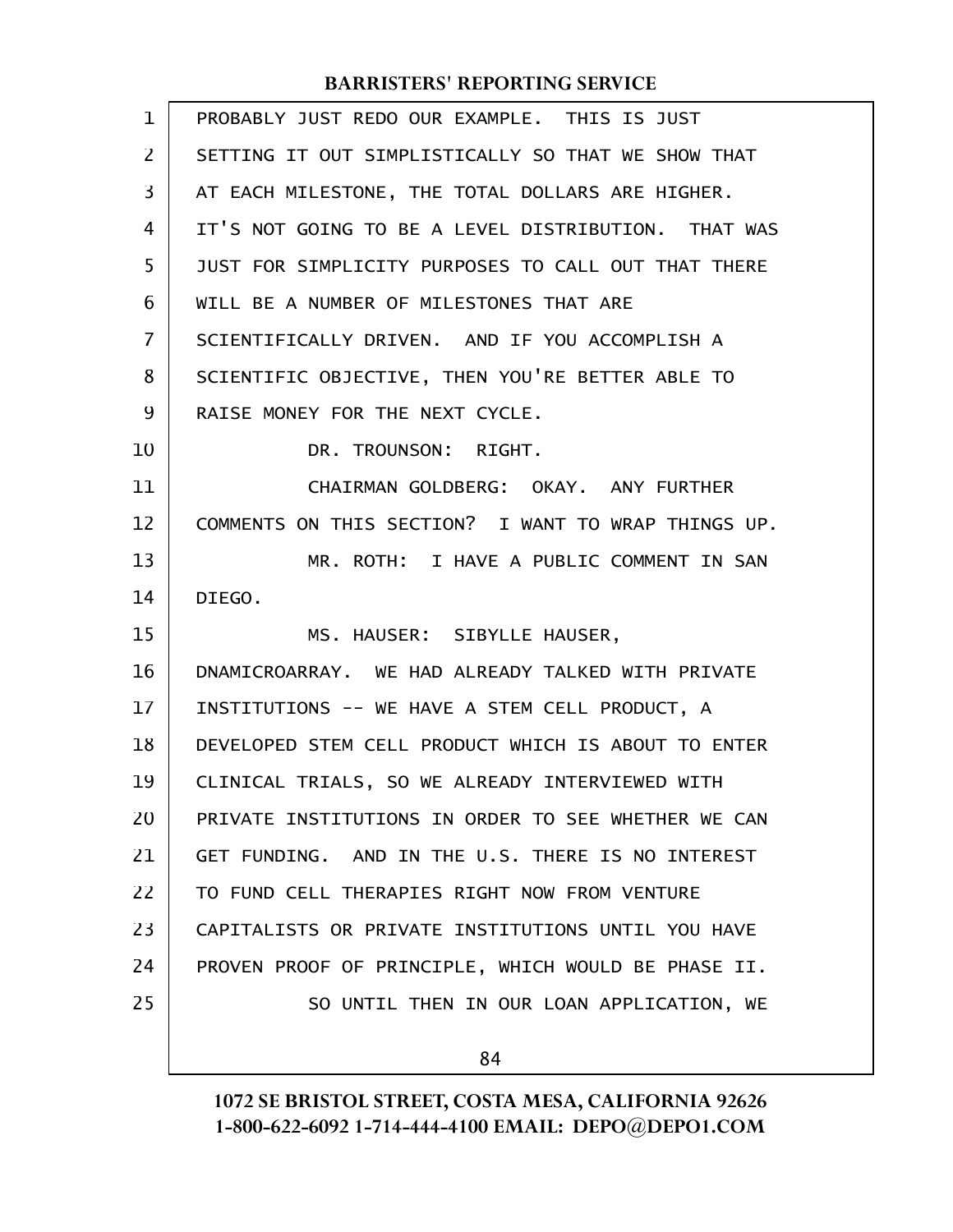| 1  | NEED TO ENTER OR WE NEED TO ACHIEVE TWO MILESTONES,  |
|----|------------------------------------------------------|
| 2  | AN IND AND A PHASE I TRIAL BECAUSE WE ANTICIPATE     |
| 3  | THAT FDA WOULD NOT LET US GO RIGHT AWAY INTO A PROOF |
| 4  | OF PRINCIPLE OR DOSE FINDING STUDY, WHICH IS PHASE   |
| 5  | II. SO WE HAVE TO PUT THAT IN OUR BUSINESS PLAN.     |
| 6  | OF COURSE, WE TRY TO ARGUMENT AND TO GO RIGHT AWAY   |
| 7  | INTO A PHASE II BECAUSE WE DON'T SEE ANYTHING IN OUR |
| 8  | PHASE I TRIAL REALLY WHICH MAKES IT ATTRACTIVE TO    |
| 9  | PRIVATE INVESTORS.                                   |
| 10 | SO THAT'S THE KNOWLEDGE WE HAVE SO FAR.              |
| 11 | WE HAVE NOT INVESTIGATED WITH INTERNATIONAL          |
| 12 | INVESTMENT, SO LIKE SOMEBODY WHO IS ACTING IN        |
| 13 | EUROPE. BUT OUR POINT IS THAT WE WILL NOT HAVE       |
| 14 | MATCHING FUNDS UNTIL A MILESTONE WHICH IS DEFINED AS |
| 15 | A RESULT OF A PHASE II PROOF OF PRINCIPLE. THAT IS   |
| 16 | NOT THE FIRST MILESTONE. WE HAVE TO HAVE OTHERS IN   |
| 17 | ORDER TO REACH THAT.                                 |
| 18 | THE PROBLEM I FORESEE FOR THAT LOAN                  |
| 19 | PROGRAM IS AND WE'RE VERY INTERESTED. WE HOPE THAT   |
| 20 | SOMETHING VERY CLOSE TO THE MARKET BESIDES MONEY     |
| 21 | (INAUDIBLE). THEY ARE -- EVERY COMPANY WHO ARE IN    |
| 22 | CLINICAL TRIALS ALREADY AND WHO STRUGGLE TO FIND     |
| 23 | PRIVATE INVESTMENT IS KIND OF FROZEN.                |
| 24 | DR. ESMAELI-AZAD: IN OTHER WORDS, PHASE              |
| 25 | II IS A MILESTONE -- TIMELINE TO LOOK FORWARD TO     |
|    | 85                                                   |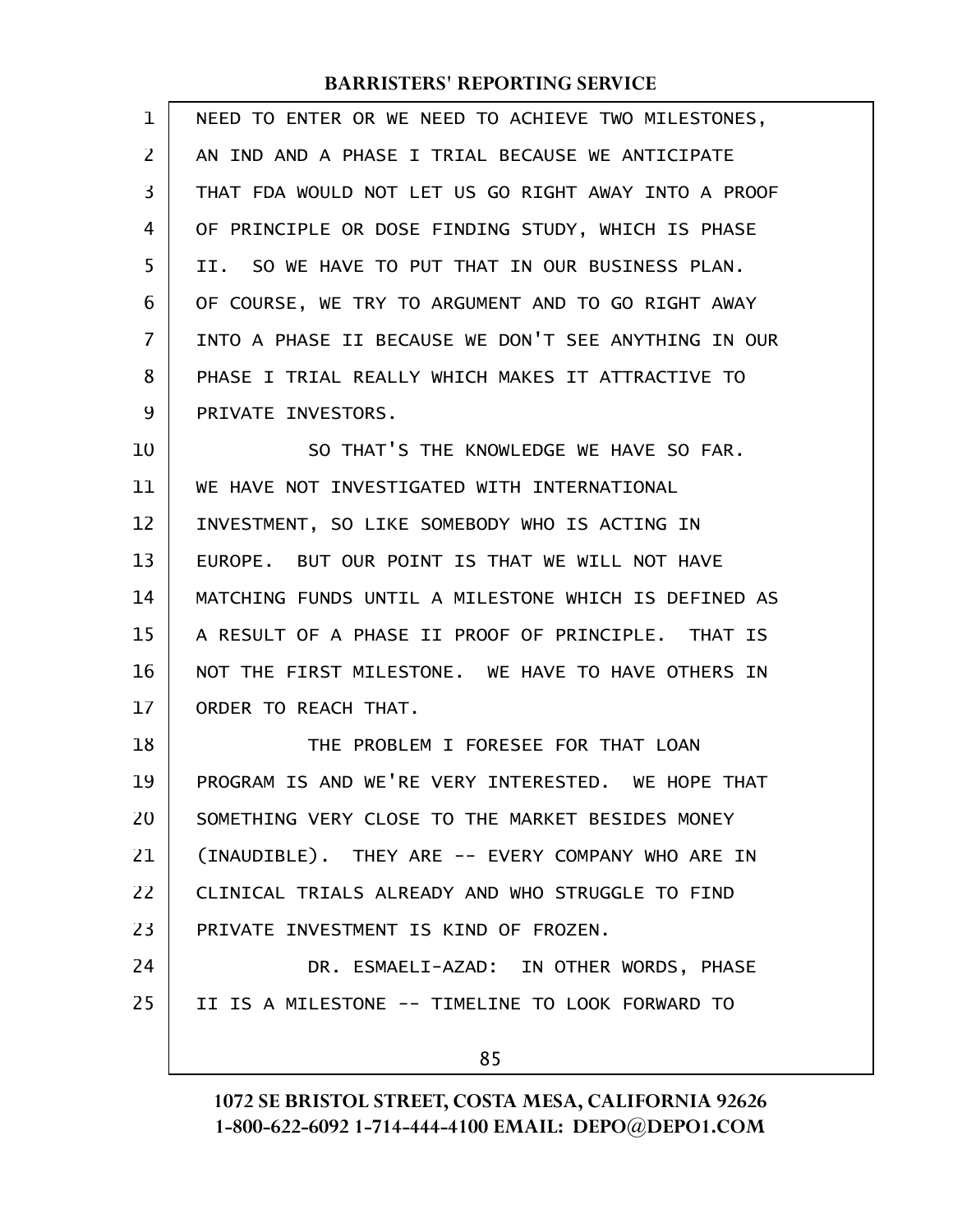| $\mathbf 1$    | RATHER THAN PHASE I. IF YOU CAN CONSIDER THAT IN     |
|----------------|------------------------------------------------------|
| $\overline{2}$ | YOUR DISCUSSION. THANK YOU.                          |
| 3              | MR. ROTH: JUST TO ANSWER THE QUESTION                |
| 4              | REAL QUICK, I THINK THAT WHAT WE DISCUSSED AT THE    |
| 5              | VERY END THERE TAKES CARE OF THIS. YOU CAN APPLY     |
| 6              | FOR A LOAN AND TELL US YOUR NEXT MILESTONE. IN       |
| 7              | OTHER WORDS, TELL US HOW MUCH MONEY YOU NEED FOR THE |
| 8              | LOAN TO GET TO PHASE II. AND THEN ONCE YOU ARE AT    |
| 9              | PHASE II, HOW MUCH DO YOU NEED TO START THE PHASE    |
| 10             | II. MAKE THAT YOUR MILESTONE. YOU TELL US THE        |
| 11             | MILESTONE AND WHAT YOU ARE GOING TO HAVE TO HAVE AT  |
| 12             | THAT TIME.                                           |
| 13             | MR. KLEIN: HOW MUCH MONEY, DUANE, DO THEY            |
| 14             | PROJECT THAT THEY ACTUALLY NEED TO GET TO PHASE II?  |
| 15             | MR. ROTH: YOU HAVE AN ESTIMATE OF WHAT               |
| 16             | YOU MIGHT NEED TO COMPLETE THE IND?                  |
| 17             | DR. ESMAELI-AZAD: WHAT'S THE PROJECTION              |
| 18             | OF OUR ESTIMATED COST?                               |
| 19             | MS. HAUSER: PROBABLY UP TO 10 MILLION                |
| 20             | BEFORE THE COMPLETION OF PHASE II.                   |
| 21             | MR. ROTH: 10 MILLION TO THE COMPLETION --            |
| 22             | FROM NOW TO THE COMPLETTION OF PHASE II, SO THAT     |
| 23             | GIVES YOU AN ORDER OF MAGNITUDE.                     |
| 24             | DR. ESMAELI-AZAD: AND WE WOULD NOT BE                |
| 25             | ABLE TO PROVIDE MATCHING FUNDS UNTIL WE GET TO PHASE |
|                | 86                                                   |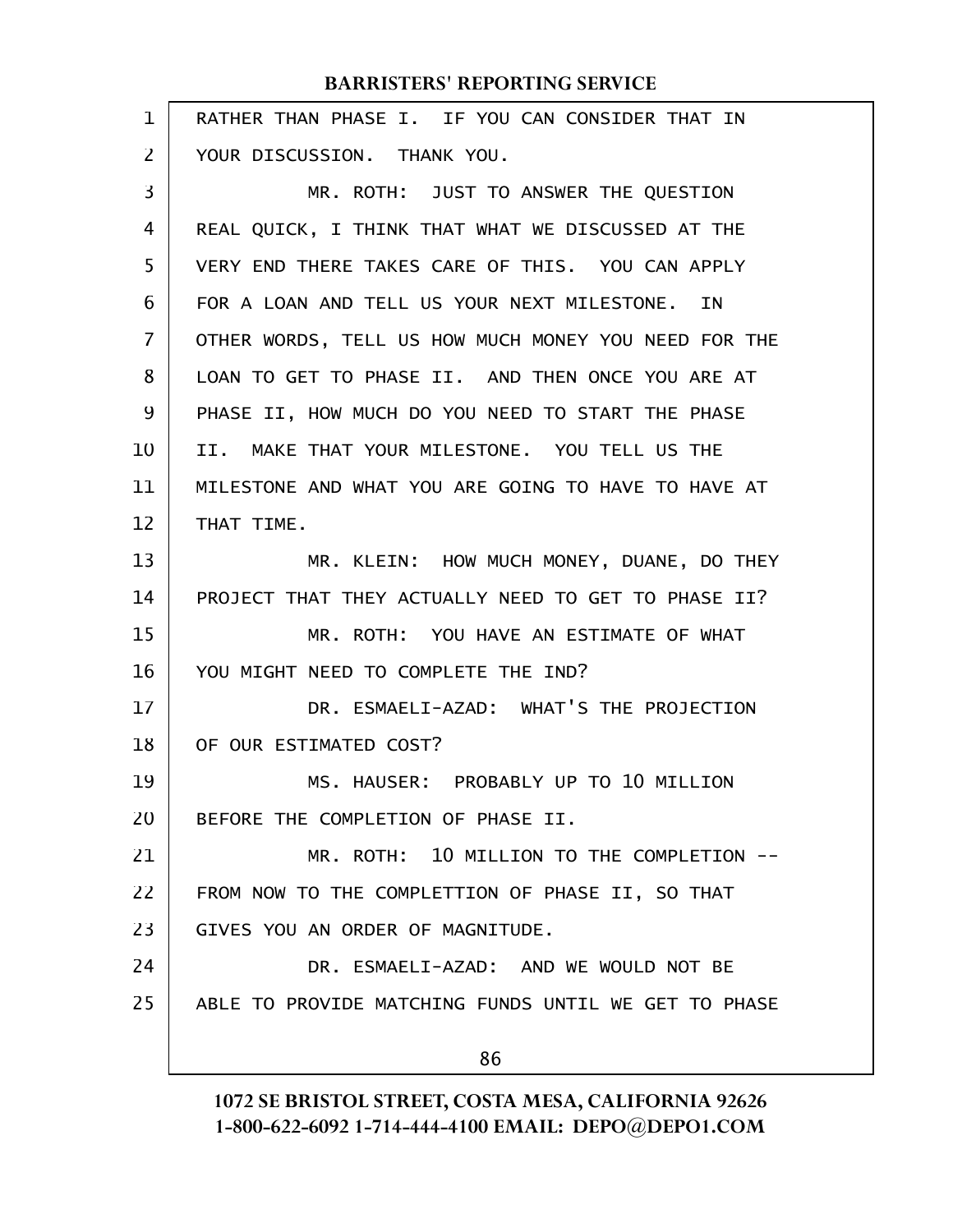| 1              | II. THAT'S OUR WHOLE POINT.                            |
|----------------|--------------------------------------------------------|
| $\overline{2}$ | MR. ROTH: MY POINT WOULD BE THEN THAT'S                |
| 3              | PROBABLY HOW I'D WRITE THE APPLICATION. ED, IS THAT    |
| 4              | WHAT YOU HAD IN MIND? THAT'S HOW YOU WOULD WRITE       |
| 5              | IF IT GETS APPROVED, YOU DON'T HAVE TO COME UP.<br>IT. |
| 6              | BUT AT THAT POINT YOU GO FURTHER, IF YOU'RE ASKING     |
| 7              | FOR MORE MONEY --                                      |
| 8              | DR. ESMAELI-AZAD: YOU NEED TO HAVE                     |
| 9              | MATCHING. THAT'S VERY REASONABLE.                      |
| 10             | MR. KLEIN: SO, DUANE, HOW WOULD YOU                    |
| 11             | EVALUATE IT IF YOU HAD EQUAL SCIENTIFIC SCORES THAT    |
| 12             | CAME TO THE BOARD FOR THREE PROJECTS, AND THEY ALL     |
| 13             | NEEDED \$10 MILLION, BUT THEY HAD EQUAL -- THEY ALSO   |
| 14             | HAD EQUAL CLINICAL IMPORTANCE, AND SOMEBODY CAME TO    |
| 15             | THE BOARD WITH MATCHING AND THE OTHERS DIDN'T? I       |
| 16             | WOULD THINK THAT WHILE SOMEONE MIGHT APPLY ON THAT     |
| 17             | BASIS, THAT IF OTHER PEOPLE WITH EQUAL SCORES AND      |
| 18             | EQUAL SCIENTIFIC VALUE BRING IN MATCHING FUNDS, THAT   |
| 19             | WE WOULD -- IT WOULD BE DIFFICULT TO JUSTIFY NOT       |
| 20             | GOING WITH THE ONE THAT HAS THE MATCHING FUNDS.        |
| 21             | DR. AZZIZ: I'M AGAIN COMING BACK TO THE                |
| 22             | DISCUSSION. MATCHING FUNDS, IN GENERAL TERMS, MEANS    |
| 23             | THAT YOU WILL HAVE TO GO OUT AND IF YOU RECEIVE THE    |
| 24             | LOAN FOR FIVE MILLION, YOU HAVE TO FIND ANOTHER FIVE   |
| 25             | MILLION AS OPPOSED TO SAYING THAT YOU ACTUALLY NEED    |
|                |                                                        |

87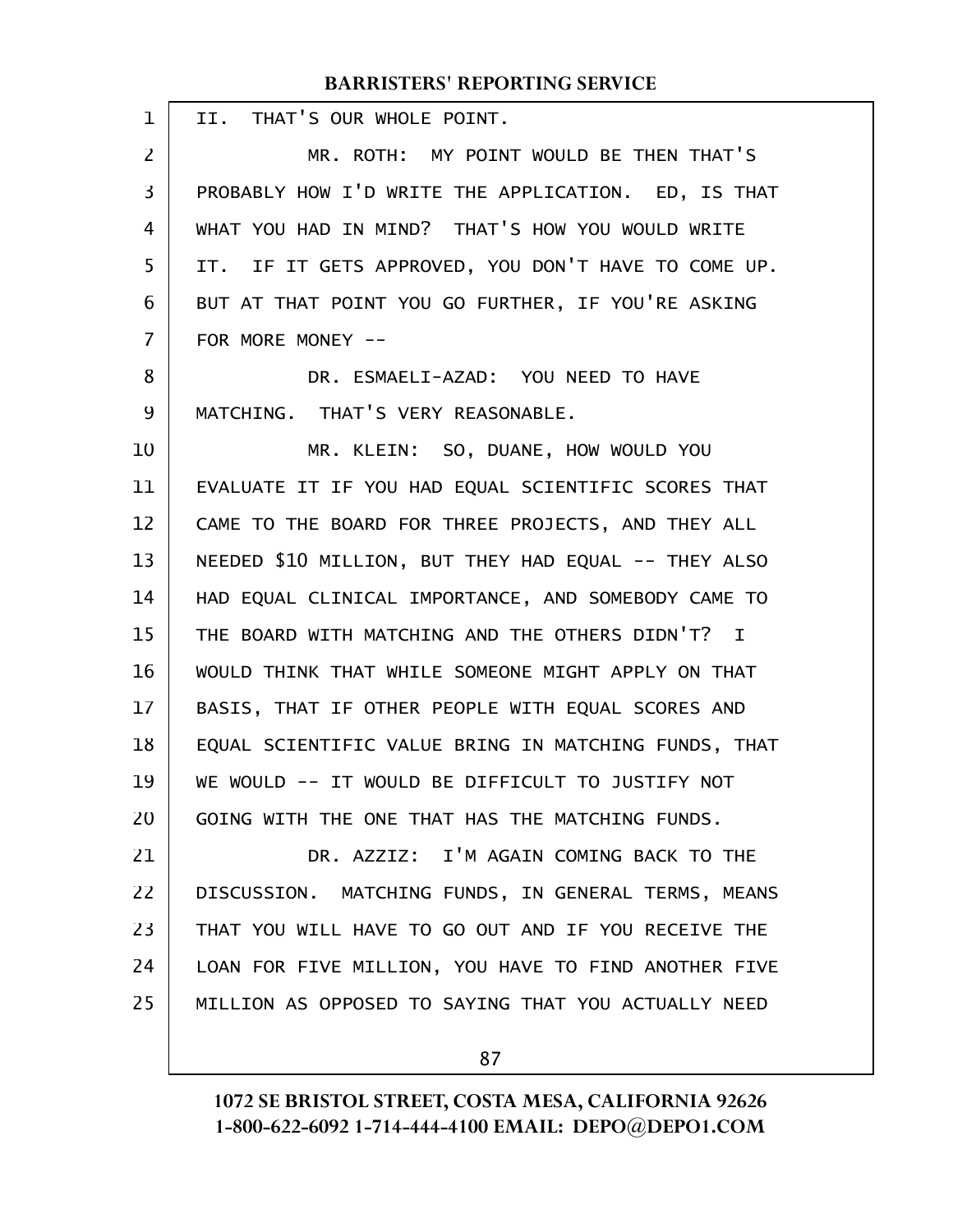| 1              | TO HAVE FIVE MILLION ALREADY; IN OTHER WORDS, THAT   |
|----------------|------------------------------------------------------|
| $\overline{2}$ | YOU NEED TO BE CAPITALIZED. SO, AGAIN, THE ISSUE OF  |
| 3              | MATCHING FUNDS, BOB, IF YOU DON'T DO IT A PRIORI,    |
| 4              | THEN YOU'RE GIVING UNFAIR ADVANTAGES BEFORE THE      |
| 5              | APPLICATION.                                         |
| 6              | SO IF YOU'RE GOING TO REQUIRE MATCHING               |
| $\overline{7}$ | FUNDS -- SO IN THAT SITUATION WHERE ARE THREE LOAN   |
| 8              | APPLICATIONS THAT HAVE EXACTLY THE SAME RANKING, I   |
| 9              | DON'T THINK YOU CAN AD HOC POSTREVIEW THEN MAKE      |
| 10             | DECISIONS ABOUT WHO YOU ARE GOING TO FUND DEPENDING  |
| 11             | ON WHO'S GOING TO COME UP WITH MATCHING FUNDS IF     |
| 12             | THAT WAS NOT A REQUIREMENT TO BEGIN WITH.            |
| 13             | MR. SHEEHY: I THINK THE EXAMPLE IS NOT A             |
| 14             | GOOD EXAMPLE. I MEAN HAVING SAT THROUGH REVIEWS,     |
| 15             | VIRTUALLY EVERY ONE WE'VE DONE, PROGRAMMATIC ASPECTS |
| 16             | OF IT, NO TWO GRANTS ARE EQUAL. AND NO ONE MAKES A   |
| 17             | DECISION EXCLUSIVELY ON THE BASIS OF SCIENTIFIC      |
| 18             | SCORES. SO, YOU KNOW, I THINK INTRODUCING -- I       |
| 19             | ACTUALLY THINK IT KIND OF CONTAMINATES IT TO         |
| 20             | INTRODUCE THIS FINANCIAL ELEMENT.                    |
| 21             | AND I THINK THAT THERE WILL BE MORE THAN             |
| 22             | ENOUGH SCIENTIFIC JUSTIFICATION TO MAKE THE          |
| 23             | DECISION. THE QUESTION IS HOW MUCH GLOBAL MONEY IS   |
| 24             | AVAILABLE WHICH WOULD BE ALLOTTED TO THE LOAN        |
| 25             | PROGRAM OR THE GRANT PROGRAM, BUT THAT'S WHERE THE   |
|                | 88                                                   |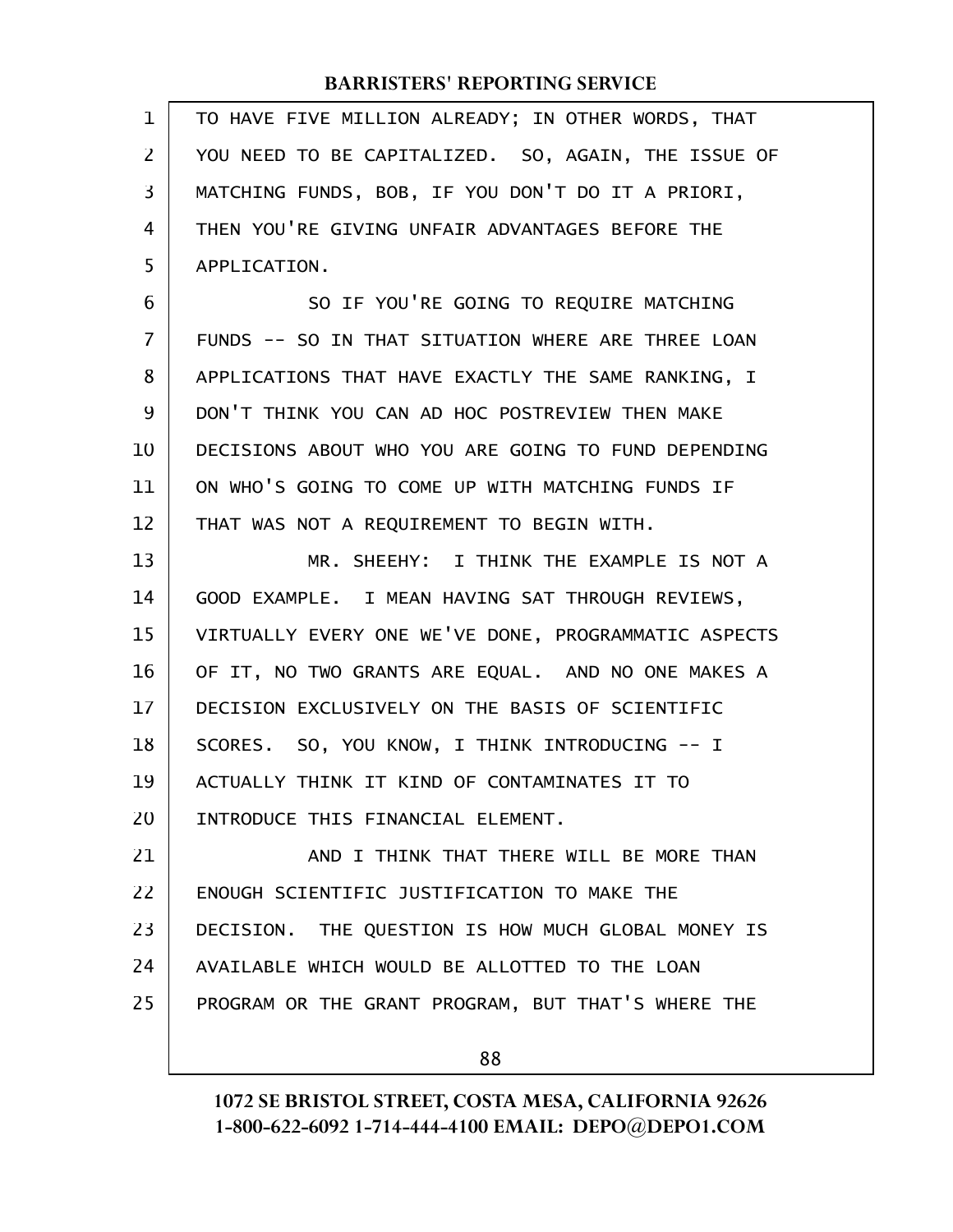| $\mathbf{1}$   | DECISION SHOULD BE. IT SHOULDN'T BE ON THE           |
|----------------|------------------------------------------------------|
| $\overline{2}$ | FINANCIAL -- THE ABILITY OF THE OTHER -- YOU KNOW,   |
| 3              | THIS MATCHING FUND THING, I THINK, IS A LITTLE BIT   |
| 4              | OFF BASE.                                            |
| 5              | DR. PENHOET: I DON'T THINK WE HAVE TO                |
| 6              | ADDRESS IT NOW, FRANKLY. WE'RE NOT THERE.            |
| 7              | CHAIRMAN GOLDBERG: YEAH.                             |
| 8              | DR. AZZIZ: THAT'S THE QUESTION BECAUSE I             |
| 9              | DO THINK THAT WE DO NEED FURTHER DISCUSSION ON THE   |
| 10             | ISSUE OF MATCHING FUNDS AS TO WHETHER WE'RE ACTUALLY |
| 11             | GOING TO REQUIRE THIS OR WE'RE SIMPLY GOING TO       |
| 12             | REQUIRE A THOROUGH EVALUATION BY OUR BANKING         |
| 13             | PARTNER. I THINK THAT THESE ARE TWO DIFFERENT        |
| 14             | ISSUES. AND SO I DON'T THINK WE'RE READY FOR A       |
| 15             | DECISION ON THIS.                                    |
| 16             | DR. PENHOET: DIDN'T WE JUST DECIDE 15                |
| 17             | MINUTES AGO THAT WE WERE GOING TO SAY, INSTEAD, THAT |
| 18             | THE MONEY HAD TO BE -- THAT THEY HAD TO PREPARE A    |
| 19             | BUDGET AND THAT THE FUNDS HAD TO BE AVAILABLE TO     |
| 20             | CARRY OUT THE PROJECT ACCORDING TO THE BUDGET. AND   |
| 21             | IF OUR FUNDS WERE A 100 PERCENT OF THE TOTAL, THEY   |
| 22             | WOULDN'T NEED A MATCHING FUND. IF OURS WERE HALF --  |
| 23             | DR. AZZIZ: THAT'S RIGHT, ED. THAT'S WHAT             |
| 24             | I THOUGHT, AND THEN WE SORT OF GOT BACK INTO THE     |
| 25             | MATCHING FUND DISCUSSION. THAT'S WHAT CONFUSED ME.   |
|                |                                                      |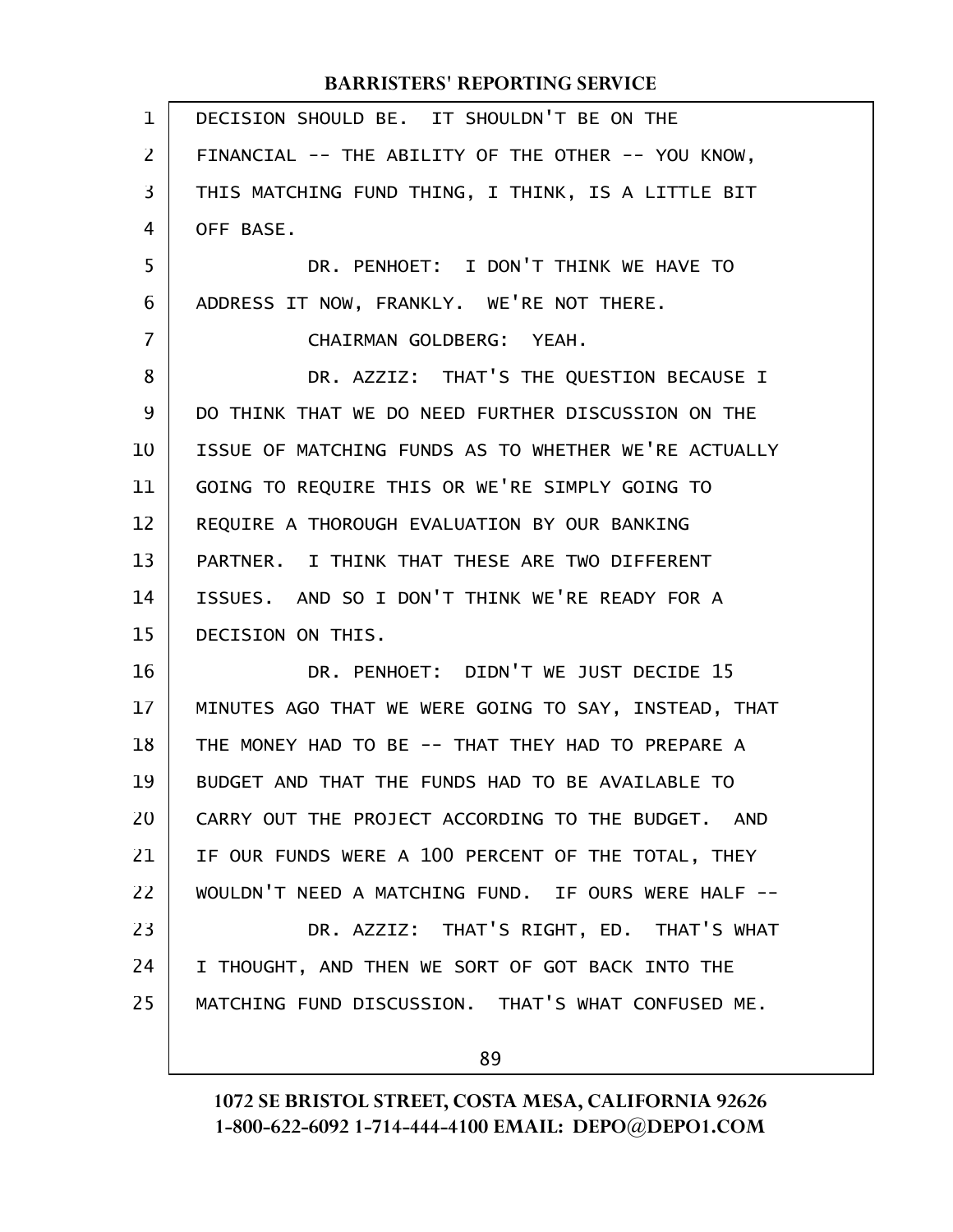I THOUGHT WE HAD MOVED ON. 1

MR. KLEIN: WAIT A MINUTE, ED. HERE'S THE ISSUE IS IF OUR FUNDS ARE HALF THE MONEY THAT THEY SHOW THEY NEED, RIGHT, WELL, THEORETICALLY YOU WOULDN'T PUT ALL OF OUR MONEY UP FRONT AND THEN LET THEM PUT THEIR MONEY UP. YOU WOULD HAVE THEM PUT IT UP IN SOME REASONABLE RATIO AS A MATCH. 2 3 4 5 6 7

DR. PENHOET: I THINK YOU HAVE TO DEAL WITH THAT. EVERY APPLICATION IS GOING TO BE DIFFERENT. EVERYONE'S ABILITY TO PUT A REALISTIC PLAN FORWARD SAYING THEY'RE GOING TO BE ABLE TO RAISE THE MONEY, BUT YOU WOULDN'T WANT TO FUND A PROGRAM IF YOU KNEW IT WAS GOING TO FAIL BECAUSE THERE WEREN'T ADEQUATE FUNDS AVAILABLE UNDER ANY CIRCUMSTANCES. 8 9 10 11 12 13 14 15

MR. KLEIN: THAT'S MY POINT. I WOULDN'T THINK YOU WOULD WANT TO FUND A PROGRAM WHERE WE WERE PUTTING UP 20 MILLION AND THEY NEEDED TO PUT UP 20 MILLION, AND THEY DIDN'T PUT ANY DOLLARS IN UNTIL WE DID -- UNTIL ALL OF OUR DOLLARS WERE IN. THAT WOULD NOT SEEM REASONABLE STEWARDSHIP. YOU WANT TO MAKE PEOPLE INVEST WITH US. 16 17 18 19 20 21 22

NOW, I DON'T HAVE A PROBLEM IN LETTING THEM GET THROUGH THE FIRST MILESTONE; BUT, YOU KNOW, IF THEY NEED -- I UNDERSTAND VERY CLEARLY THAT 23 24 25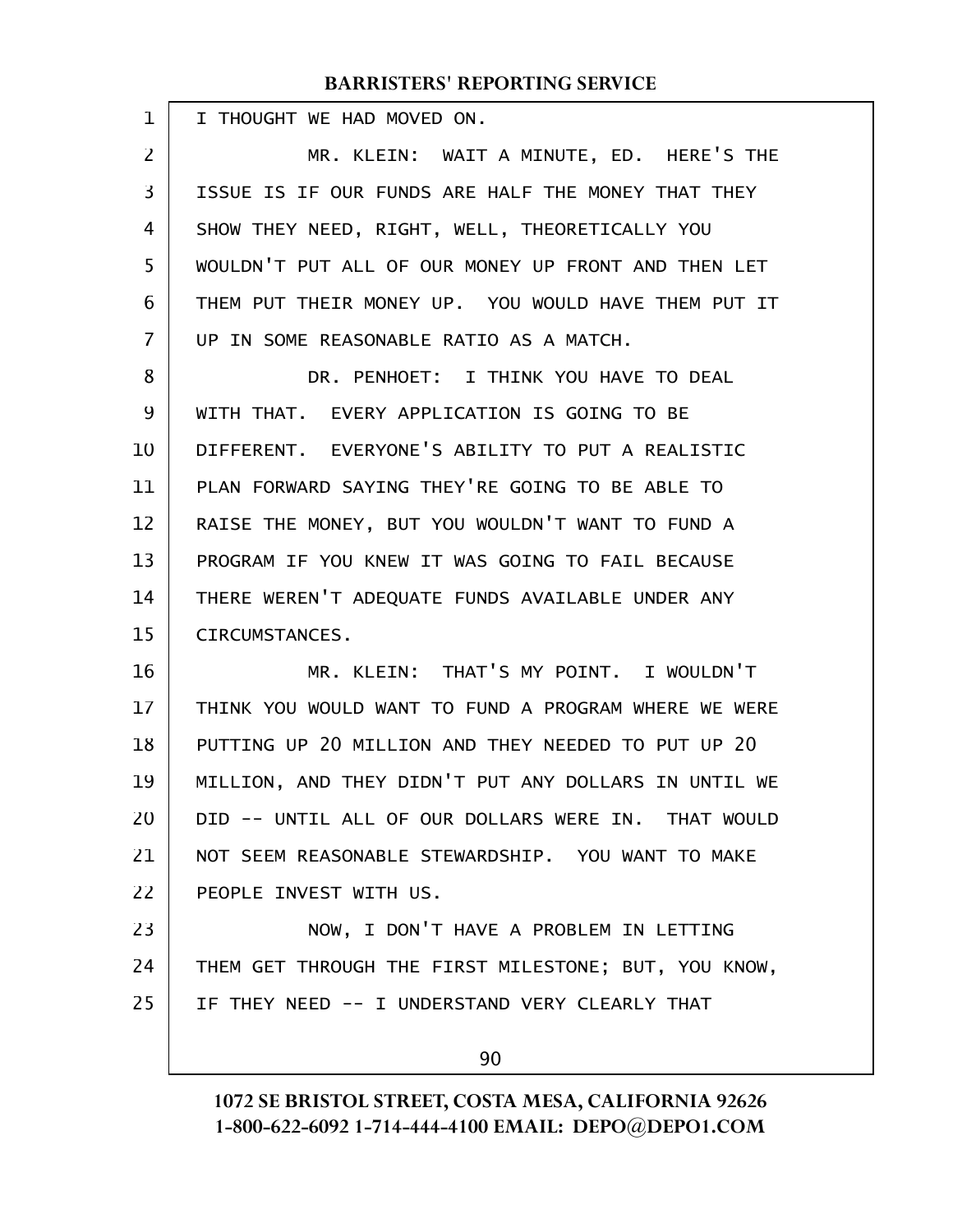| $\mathbf 1$    | PEOPLE ARE ABLE TO TAKE POTENTIAL MATCHING FUNDS AND |
|----------------|------------------------------------------------------|
| $\overline{2}$ | GET THEM SOLIDIFIED AS THEY GO FORWARD AND ACHIEVE   |
| 3              | THEIR SCIENTIFIC MILESTONES, BUT I WOULDN'T BE       |
| 4              | SUPPORTIVE OF A PROGRAM WHERE WE WERE DEPENDING ON   |
| 5              | SOMEONE ELSE PUTTING UP THE OTHER HALF OF THE MONEY  |
| 6              | AND THEY PUT IT ALL IN AFTER WE PUT OUR MONIES UP    |
| 7              | FRONT. THAT DOESN'T MAKE ANY SENSE.                  |
| 8              | MR. SHEEHY: BUT THEY'RE GOING TO PAY US              |
| 9              | BACK, AREN'T THEY?                                   |
| 10             | DR. PENHOET: MAKES SENSE TO ME.                      |
| 11             | MR. KLEIN: WELL, THEN YOU JUST HAVE ONE              |
| 12             | LESS VOTE FOR THE APPLICATION.                       |
| 13             | DR. PENHOET: THAT COULD BE, BUT JUST                 |
| 14             | LISTEN TO WHAT WE'RE HEARING. THERE'S NO MONEY       |
| 15             | AVAILABLE IN CAPITAL MARKETS TODAY FOR FUNDING STEM  |
| 16             | CELL PROGRAMS. SO YOU HAVE TO -- WHAT WE SHOULD BE   |
| 17             | THINKING ABOUT DOING, IF WE'RE REALLY TRYING TO      |
| 18             | ADVANCE THE FIELD, YES, WE HAVE TO WORRY ABOUT       |
| 19             | STEWARDSHIP OF THE MONEY, BUT WE ALSO HAVE TO WORRY  |
| 20             | ABOUT PRIMING THE PUMP IN SOME WAY. I THINK OUR      |
| 21             | DOLLARS PROBABLY SHOULD BE VIEWED AS THE HIGHEST     |
| 22             | RISK DOLLARS.                                        |
| 23             | MR. KLEIN: I AGREE WITH THAT. SO IN THE              |
| 24             | DISCUSSION HYPOTHETICAL --                           |
| 25             | DR. PENHOET: PROSPECT OF RAISING THE                 |
|                | 91                                                   |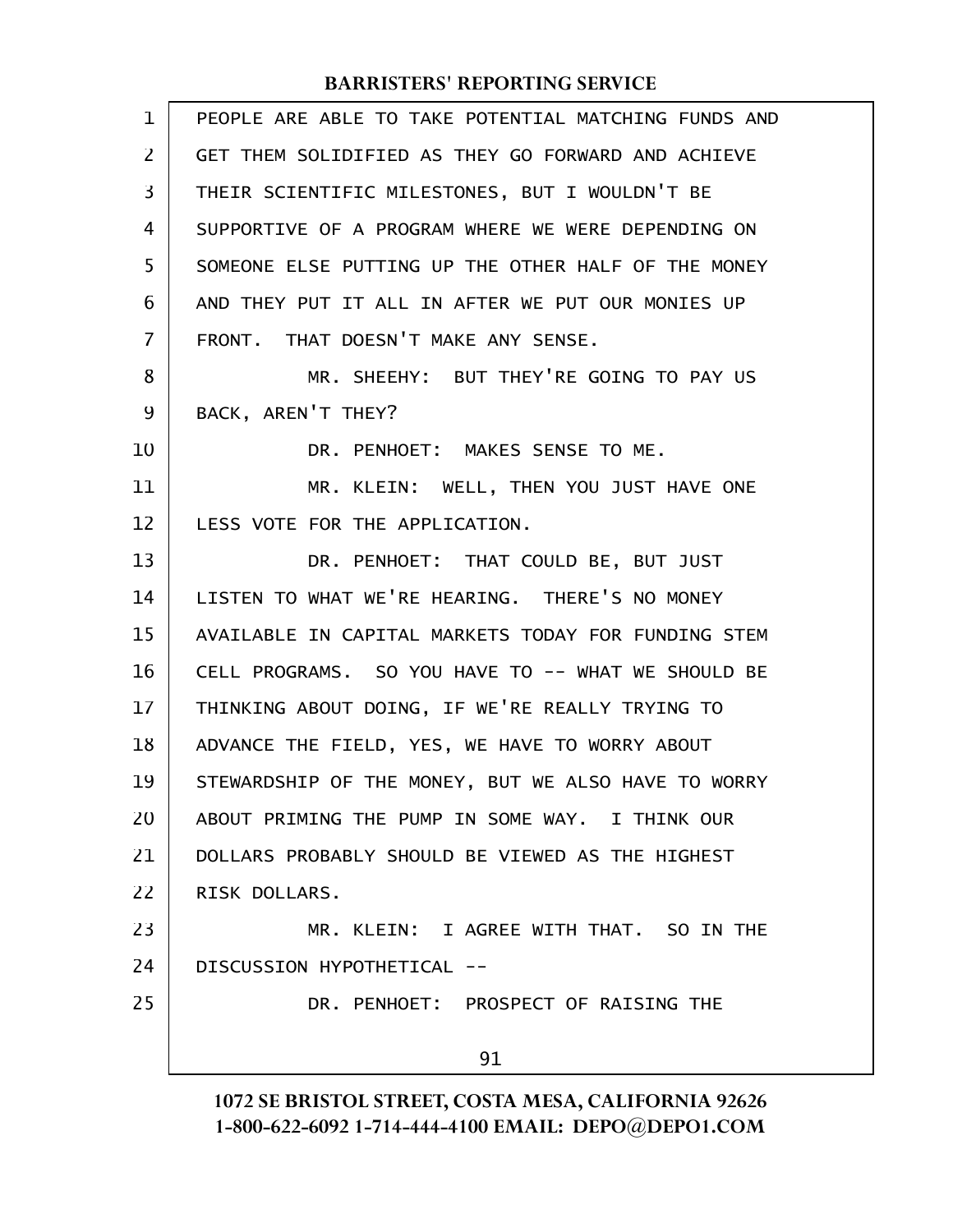| $\mathbf 1$    | MONEY, THEY HAVE LOUSY MANAGEMENT, FOR A WHOLE SET   |
|----------------|------------------------------------------------------|
| $\overline{2}$ | OF REASONS, THEN I'M WITH YOU, WE SHOULDN'T FUND THE |
| 3              | GRANT.                                               |
| 4              | MR. ROTH: BOB, I THINK WE CAN HANDLE THIS            |
| 5              | WITH THE RFA PROCESS BECAUSE THINGS WILL CHANGE OVER |
| 6              | THE NEXT FIVE YEARS.                                 |
| 7              | DR. PENHOET: THAT'S MY POINT.                        |
| 8              | MR. ROTH: RIGHT NOW I THINK THE TESTIMONY            |
| 9              | YOU HEARD FROM DOWN HERE IS PROBABLY THE STATE OF    |
| 10             | THINGS. SO WE MAY BE A LOT MORE FLEXIBLE ON HOW FAR  |
| 11             | WE LET THEM GO TO THE NEXT MILESTONE.                |
| 12             | MR. KLEIN: WELL, THERE'S ALSO COMPANIES              |
| 13             | THAT WILL APPLY, THAT WE KNOW WHO THEY ARE, THAT     |
| 14             | HAVE FUNDING. AND FOR THOSE COMPANIES NOT TO HAVE    |
| 15             | TO PUT UP MATCHING FUNDS PRO RATA WITH US WOULDN'T   |
| 16             | MAKE ANY SENSE. IF IT'S A VERY HIGHLY RANKED         |
| 17             | SCIENTIFIC GRANT AND THE COMPANY IS A START-UP, THEN |
| 18             | CLEARLY I UNDERSTAND WHAT YOU'RE SAYING. BUT IF      |
| 19             | IT'S A -- WE HAVE COMPANIES OF SOME SIZE THAT WOULD  |
| 20             | BE APPLYING FOR THIS, AND THOSE COMPANIES WE KNOW    |
| 21             | HAVE FUNDS. AND IF THEY'RE NOT PUTTING UP MATCHING   |
| 22             | FUNDS PRO RATA WITH US, THEY'RE JUST PUTTING THEM IN |
| 23             | SOME OTHER PROGRAM.                                  |
| 24             | DR. PENHOET: IF THEY HAVE THE BEST                   |
| 25             | PROPOSAL AND OF ALL THE PROPOSALS THERE, IT'S THE    |
|                | 92                                                   |
|                |                                                      |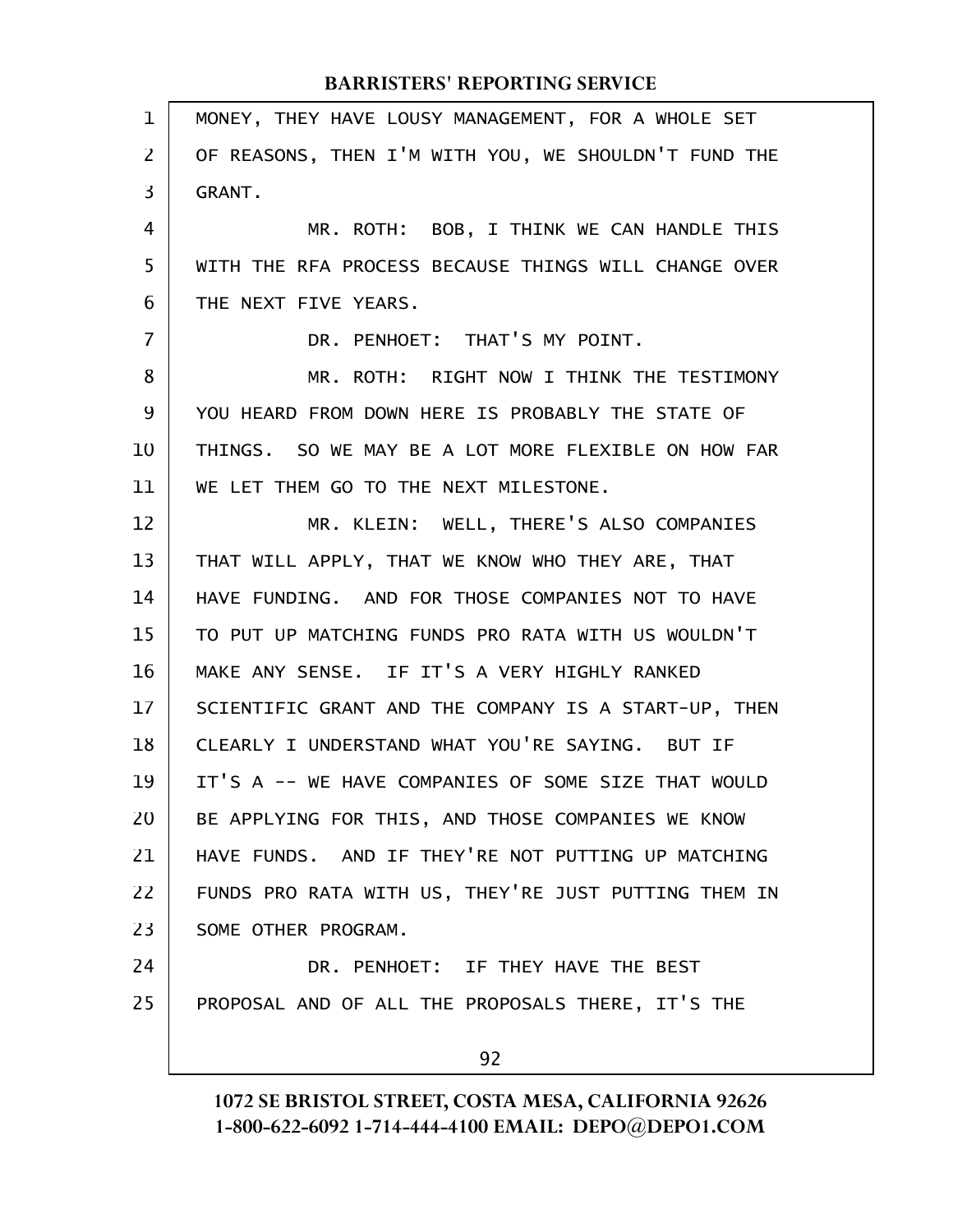| $\mathbf{1}$   | HIGHEST PROBABILITY OF ADVANCING OUR AGENDA, AND     |
|----------------|------------------------------------------------------|
| $\overline{2}$ | THEY'RE WILLING TO TAKE A RECOURSE LOAN, I DON'T     |
| 3              | KNOW WHY $--$                                        |
| 4              | MR. KLEIN: EDDIE, IF IT'S A RECOURSE                 |
| 5              | LOAN, YOU CAN COMPLETELY CHANGE MY VIEWPOINT ON      |
| 6              | THIS.                                                |
| 7              | DR. PENHOET: I THINK WE'LL DEAL WITH ALL             |
| 8              | THESE DETAILS.                                       |
| 9              | MR. KLEIN: BUT I DO AGREE THAT AT THIS               |
| 10             | BOARD MEETING, MATCHING WE DON'T HAVE ENOUGH         |
| 11             | INFORMATION ON. I REALLY DO THINK WE NEED -- THAT    |
| 12             | THERE'S SEVERAL SUBCLASSES WE NEED TO THINK ABOUT.   |
| 13             | AND IN THE COMMENT PERIOD AND IN THE SUBSEQUENT      |
| 14             | FINANCE MEETING, I MAY COMPLETELY CHANGE MY MIND.    |
| 15             | I'M JUST TAKING A POSITION AT THIS TIME THAT,        |
| 16             | KNOWING THAT SOME COMPANIES ARE GOING TO COMPETE WHO |
| 17             | HAVE SIGNIFICANT AMOUNT OF CAPITAL, THEY CAN         |
| 18             | CERTAINLY PAY FOR PART OF THE COST OF THIS.          |
| 19             | DR. TROUNSON: I THINK THE WORD "MATCHING"            |
| 20             | IS THE ONE WHICH IS GETTING HOOKED UP WITH THE       |
| 21             | PEOPLE. I THINK MAYBE WE OUGHT TO THINK OF IT IN A   |
| 22             | WAY WHICH IS ENABLING. IT MAY BE THAT MORE FUNDS     |
| 23             | ARE NECESSARY TO ENABLE THIS OUTCOME. AND IF THAT'S  |
| 24             | THE CASE, THE JUDGMENT SHOULD BE MADE ON THAT        |
| 25             | BECAUSE IF WE'RE NOT CONFIDENT THAT THAT GROUP OF    |
|                |                                                      |

93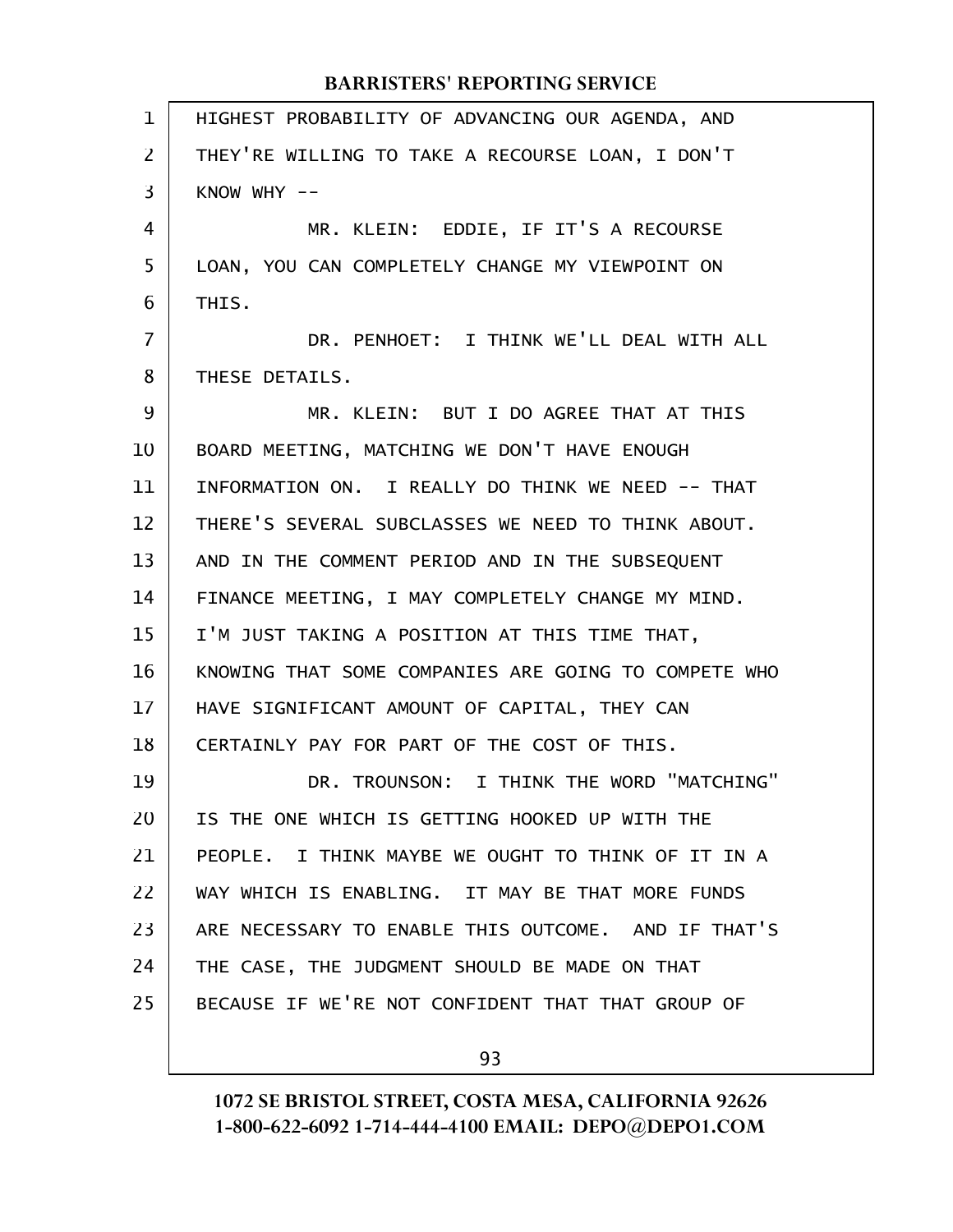| $\mathbf{1}$ | PEOPLE OR THAT COMPANY CAN GET THAT OUTCOME, WE      |
|--------------|------------------------------------------------------|
| 2            | SHOULD BE THOUGHTFUL ABOUT FUNDING THAT.             |
| 3            | SO IN THE SENSE THAT THEY MIGHT HAVE, YOU            |
| 4            | KNOW, TEN TIMES THE AMOUNT OF MONEY IN THERE, BUT    |
| 5            | STILL NEED SOMETHING FROM US TO CROSS THE LINE, THAT |
| 6            | MIGHT ALSO BE A VERY REASONABLE PROPOSAL IF THAT IS  |
| 7            | REALLY THE CASE. SO IT'S NOT IN THE SENSE OF         |
| 8            | MATCHING. WE'RE PROVIDING SOMETHING WHICH IS         |
| 9            | ENABLING.                                            |
| 10           | MR. KLEIN: OKAY.                                     |
| 11           | CHAIRMAN GOLDBERG: OKAY. SO JUST TO DO A             |
| 12           | WRAP, ITEM NO. 5 IS INFORMATIONAL. AND SO WHAT I     |
| 13           | WOULD PROPOSE TO DO IS REVIEW IT AT THE BOARD, AND   |
| 14           | IT WILL BE PRESENTED BY STAFF PRESUMABLY. SO THAT'S  |
| 15           | ITEM NO. 5.                                          |
| 16           | SO AS A RECAP, WHAT WE'D LIKE TO DO IS TO            |
| 17           | HAVE STAFF MAKE THE REVISIONS TO THE DISCUSSION      |
| 18           | OUTLINE THAT WE'VE JUST DISCUSSED BASED ON WHAT WE   |
| 19           | REVIEWED, TO DO THE SAME THING FOR THE LOAN PROGRAM  |
| 20           | EXTERNAL FINANCIAL BUSINESS REVIEW, OF WHICH I CAN'T |
| 21           | RECALL THAT THERE WERE ANY SPECIFIC COMMENTS THAT WE |
| 22           | MADE TO CHANGE THAT DOCUMENT, AND THEN TO WORK WITH  |
| 23           | SILICON VALLEY BANK TO COME UP WITH A MORE GENERIC   |
| 24           | VERSION OF THEIR SLIDE SET FOR DISCUSSION AND        |
| 25           | INCLUSION IN THE BOARD BOOK AND DISCUSSION AT THE    |
|              |                                                      |

94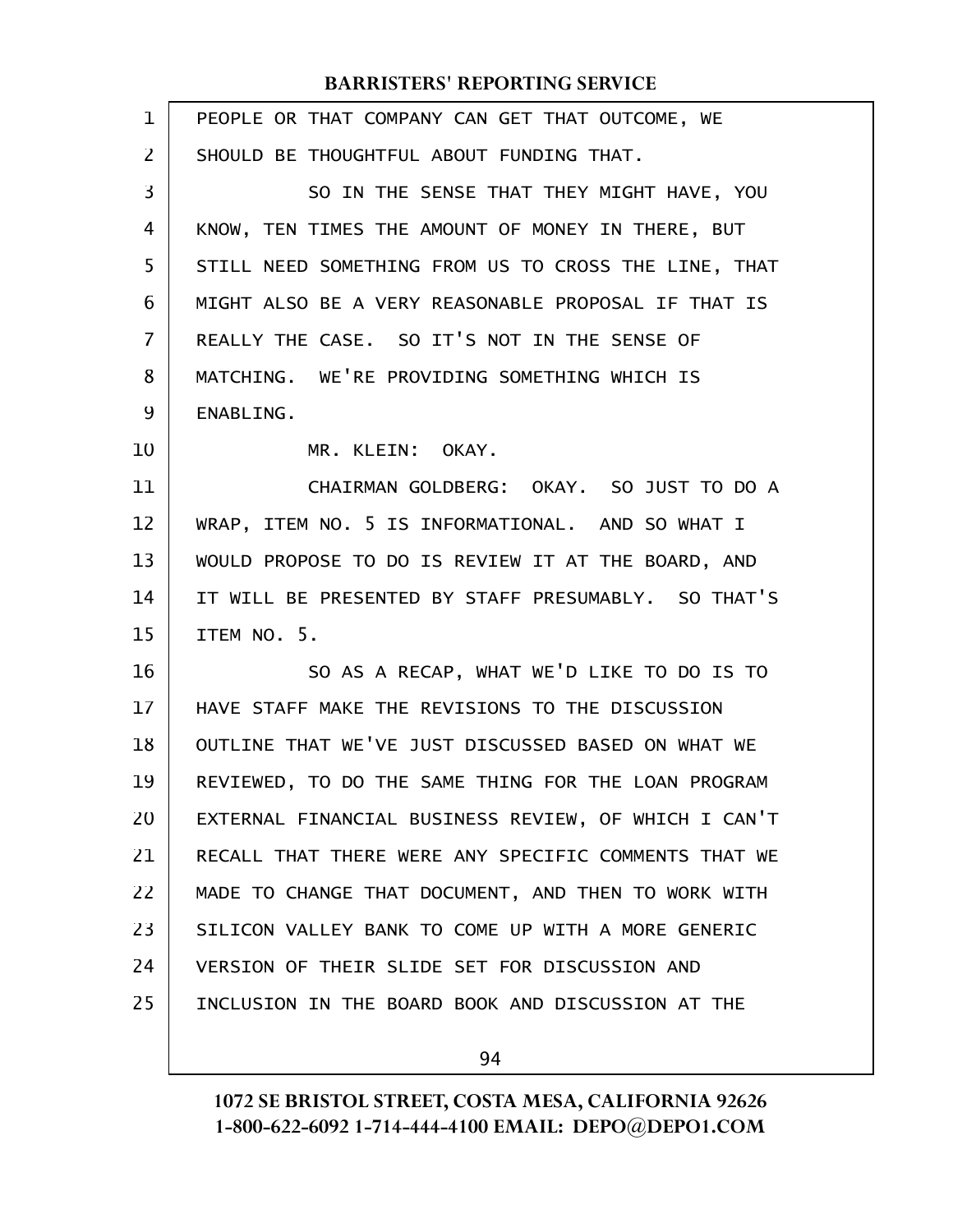BOARD MEETING. MR. ROTH: ONE OTHER SUGGESTION ON THAT IS TO LEAVE THE LAST PAGE OFF TOO. MS. KING: OF THE SVB DECK? MR. ROTH: YEAH. CHAIRMAN GOLDBERG: YEAH, I AGREE. LET ME TAKE A QUICK LOOK TO MAKE SURE I'M TRACKING WITH YOU. MS. KING: ATTACHMENT B, SLIDE NO. 6. MR. KLEIN: WHY LEAVE IT OFF? CHAIRMAN GOLDBERG: JUST BECAUSE YOU THINK IT GETS US TOO DEEP IN THE TREES? MR. ROTH: GO THROUGH IT, BUT THE COMPLIANCE ISSUES, THE COVENANTS ARE THE ONES I SPECIFICALLY DON'T WANT TO GET INTO -- CHAIRMAN GOLDBERG: IN OTHER WORDS -- MR. KLEIN: WHY DON'T WE JUST LEAVE OFF THE NEGATIVE COVENANTS? CHAIRMAN GOLDBERG: LEAVE OFF THE LAST BULLET POINT, BUT INCLUDE THE FIRST BULLET POINT, WHAT THEY MONITOR. OKAY. THANK YOU. ANY FINAL COMMENTS, QUESTIONS? MR. ROTH: MICHAEL, THE ONLY LAST THING IS DO WE WANT TO THROW OUT A NUMBER THAT YOU ARE GOING TO TAKE INTO THE ICOC AS A TOTAL SCOPE OF THE -- 95 1 2 3 4 5 6 7 8 9 10 11 12 13 14 15 16 17 18 19 20 21 22 23 24 25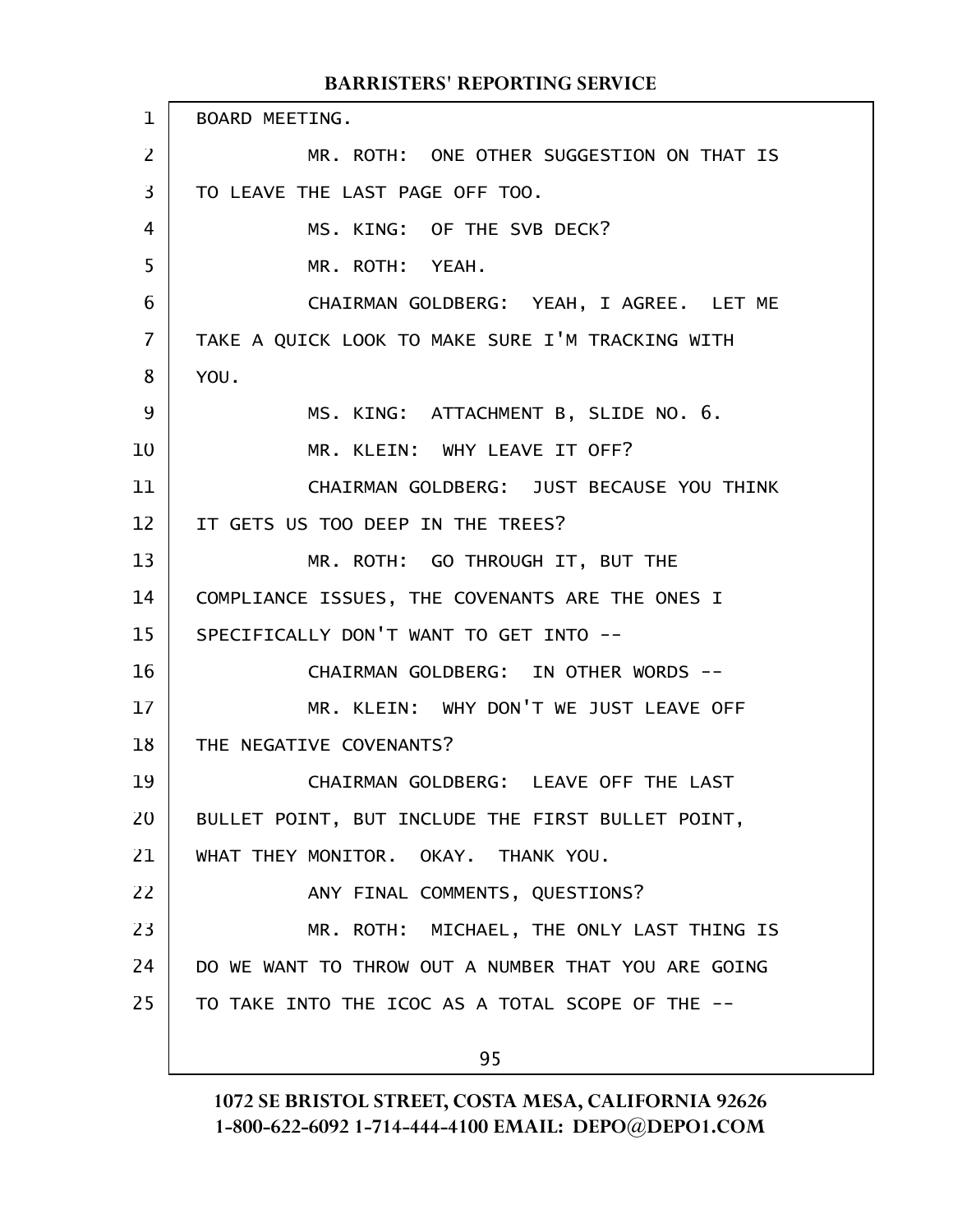| 1              | CHAIRMAN GOLDBERG: I THINK 500 IS THE                |
|----------------|------------------------------------------------------|
| 2              | NUMBER THAT IS THE MOST DEFENSIBLE JUST BECAUSE      |
| 3              | THAT'S THE ONE WE'VE MODELED OFF OF.                 |
| 4              | MR. ROTH: AND I WOULD STRONGLY SUPPORT               |
| 5              | THAT NUMBER. I THINK THAT'S A FAIR NUMBER. IT'S      |
| 6              | ABOUT 25 PERCENT OF WHAT WE'VE GOT LEFT TO GIVE.     |
| $\overline{7}$ | DR. AZZIZ: MICHAEL, JUST TO FOLLOW UP ON             |
| 8              | DUANE'S, HOW MUCH ARE WE GOING TO REPORT TO THE ICOC |
| 9              | ON THE 25TH? IT DOESN'T SEEM LIKE WE'RE QUITE READY  |
| 10             | FOR PRIME TIME. SO I'M JUST WONDERING ARE YOU GOING  |
| 11             | TO GIVE THEM AN OVERHEAD, OVERVIEW, OR WHAT IS IT    |
| 12             | THAT YOU'RE PLANNING ON DOING?                       |
| 13             | MR. KLEIN: THIS IS BOB. WHAT WE                      |
| 14             | PROGRAMMED FOR THAT MEETING IS A CONCEPT APPROVAL    |
| 15             | WITH THE UNDERSTANDING THAT WITH A CONCEPT APPROVAL, |
| 16             | IT WILL THEN DRAW THE COMMENTS OUT OF THE INDUSTRY   |
| 17             | AND THE PUBLIC OVER THE NEXT 60, 70 DAYS. SO WE'LL   |
| 18             | HAVE -- PEOPLE WILL KNOW THIS IS A REAL PROGRAM,     |
| 19             | IT'S REALLY GOING TO HAPPEN, THIS IS A CONCEPT       |
| 20             | APPROVAL. WE NEED YOUR COMMENTS, YOU KNOW, FOR A     |
| 21             | VERY SERIOUS INTENSE PERIOD SO THAT ON DECEMBER 5TH  |
| 22             | WE CAN COME BACK AFTER ANOTHER PUBLIC MEETING WITH   |
| 23             | BENEFIT OF A LOT BROADER COMMENT BASE WITH A         |
| 24             | PRESENTATION FOR FINAL APPROVAL.                     |
| 25             | DR. AZZIZ: BOB, AS FAR AS I HAVE HAD                 |
|                | 96                                                   |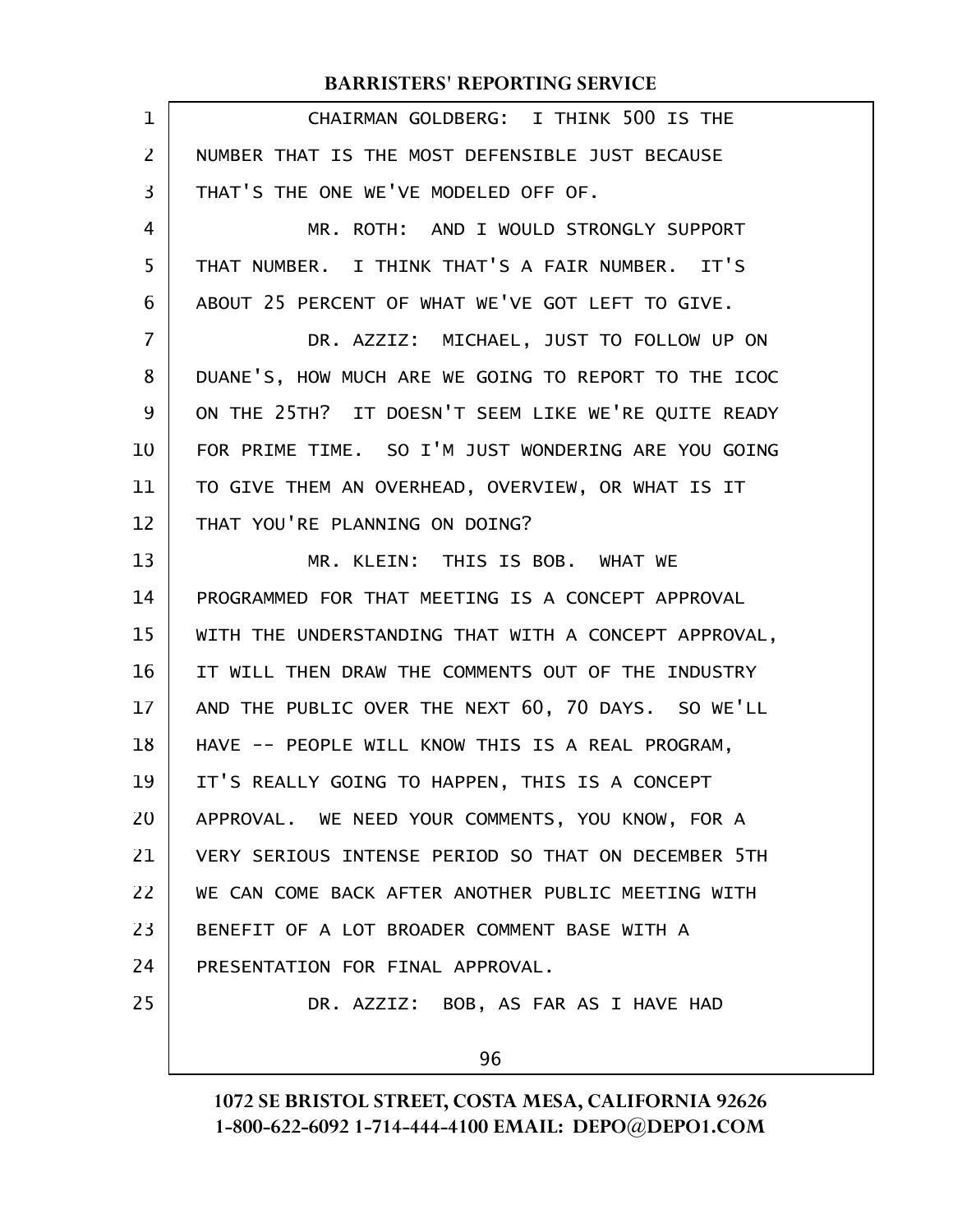| $\mathbf 1$ | EXPERIENCE WITH PUBLIC COMMENT, YOU GOT TO GIVE THEM |
|-------------|------------------------------------------------------|
| 2           | SOMETHING THAT IS A LITTLE BIT MORE SPECIFIC.        |
| 3           | OTHERWISE YOUR COMMENTS ARE GOING TO BE ALL OVER THE |
| 4           | PLACE. SO THIS IS WHY I'M WONDERING HOW SPECIFIC     |
| 5           | ARE WE GOING TO BE ON THURSDAY. AND IF WE ARE, THEN  |
| 6           | WE'LL PROBABLY HAVE TO CIRCULATE THINGS AROUND       |
| 7           | RELATIVELY QUICKLY TO TRY TO GET THEM AT LEAST       |
| 8           | E-MAIL APPROVED OR SOMETHING.                        |
| 9           | MR. KLEIN: THERE'S A LOT OF SPECIFICITY              |
| 10          | IN THIS, AND THIS SEPARATE SHEET, WE'RE TALKING      |
| 11          | ABOUT A COMMENT ON BOTH THE -- WE'RE TALKING ABOUT   |
| 12          | COMMENTS ON HAVING THIS ON THE SIZE OF THE           |
| 13          | PORTFOLIO, WE'RE TALKING ABOUT HAVING COMMENTS ON    |
| 14          | THE DIFFERENTIAL SIZE OF THE LOANS BETWEEN GRANTS    |
| 15          | AND LOANS, WE'RE TALKING ABOUT THE EXTERNAL BUSINESS |
| 16          | MODEL FOR REVIEW, WE'RE TALKING ABOUT A SEPARATE     |
| 17          | SHEET THAT WILL ADDRESS TO DRAW OUT TO GET PEOPLE    |
| 18          | THINKING AND GIVE THEM NOTICE ON THE RATIO OF LOANS  |
| 19          | TO GRANTS ON THE DISEASE TEAM PROGRAM. AND, YOU      |
| 20          | KNOW, THERE'S A LOT OF VERY SPECIFIC INFORMATION     |
| 21          | THAT WE'VE GONE THROUGH HERE.                        |
| 22          | CHAIRMAN GOLDBERG: SPECIFICALLY, RICARDO,            |
| 23          | THE RECOMMENDATION THAT I WOULD PROPOSE WE MAKE IS A |
| 24          | RECOMMENDATION FOR THE BOARD TO OPINE ON THE PROCESS |
| 25          | TO GO FORWARD TO TRY TO REACH AN END POINT BY        |
|             |                                                      |

97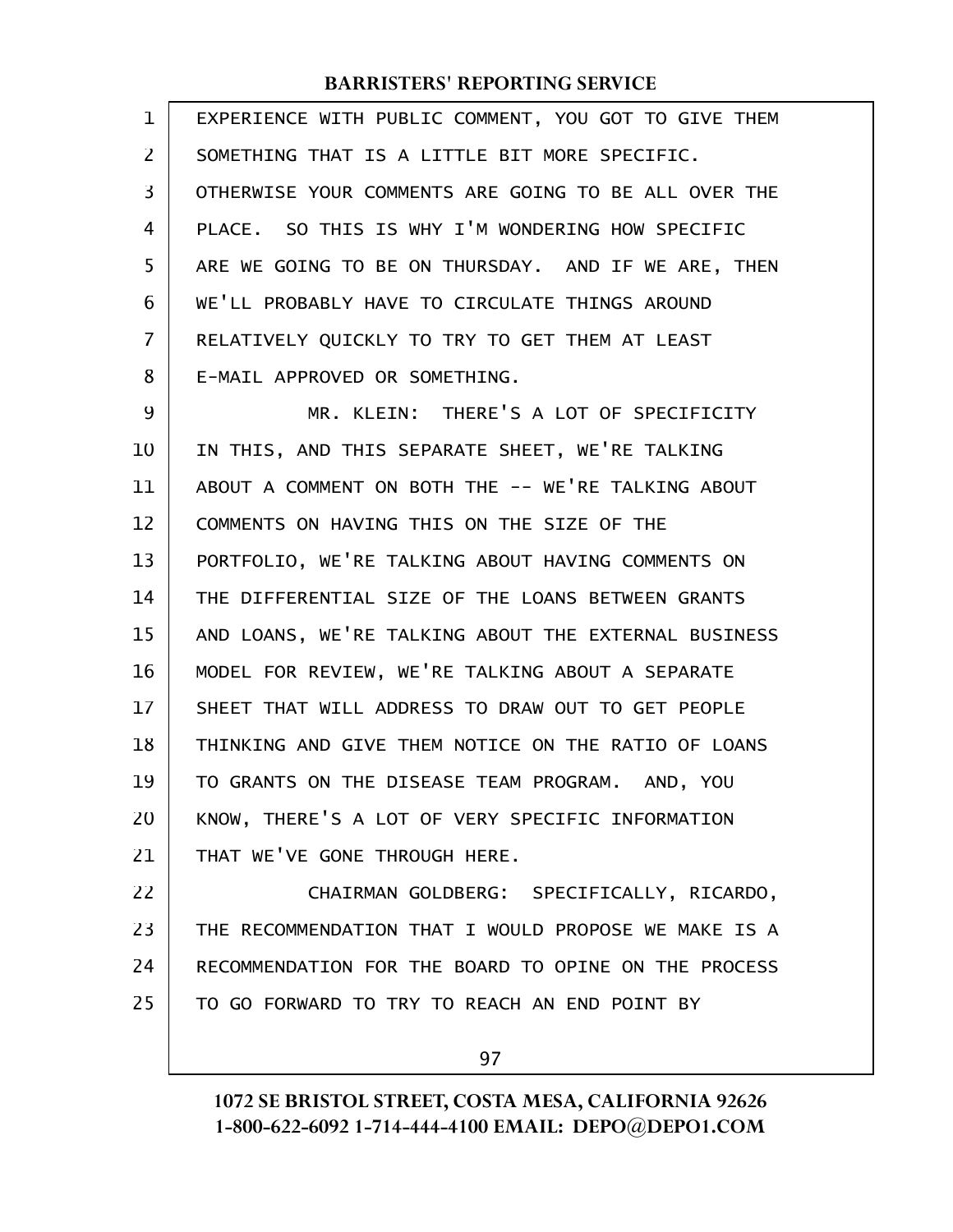| 1  | DECEMBER 5TH AND TO HAVE AN INTERIM HEARING OF THE   |
|----|------------------------------------------------------|
| 2  | FINANCE COMMITTEE WHICH WOULD ALLOW THE PUBLIC       |
| 3  | COMMENT ON ALL OF THE ITEMS BOB JUST DESCRIBED, NOT  |
| 4  | THAT WE AS A FINANCE COMMITTEE ARE PRESENTLY MAKING  |
| 5  | A RECOMMENDATION THAT THESE ARE NECESSARILY THE      |
| 6  | RIGHT LEVELS, BUT THIS IS THE STRUCTURE THAT WE      |
| 7  | WOULD PROPOSE TO BE VETTED.                          |
| 8  | MR. KLEIN: BUT THEORETICALLY THESE ARE               |
| 9  | THE LEVELS, THOUGH, YOU WANT COMMENT ON, RIGHT?      |
| 10 | $50 - -$                                             |
| 11 | CHAIRMAN GOLDBERG: EXACTLY.                          |
| 12 | MR. KLEIN: -- WE'RE TRYING TO ARRIVE AT A            |
| 13 | FINAL RECOMMENDATION, BUT YOU'RE GOING TO PUT        |
| 14 | NUMBERS OUT THERE FOR PEOPLE TO COMMENT ON.          |
| 15 | DR. AZZIZ: MICHAEL, CAN I MAKE THE                   |
| 16 | SUGGESTION, AND I DON'T KNOW, MAYBE I'M THE ONLY ONE |
| 17 | WHO FEELS THIS WAY, BUT THAT WE GET THAT DOCUMENT    |
| 18 | EDITED. THERE WAS LOTS AND LOTS AND LOTS OF          |
| 19 | COMMENTS TODAY ABOUT VARIOUS THINGS. IT WOULD BE     |
| 20 | HELPFUL TO SEE WHAT IS GOING TO BE PRESENTED AND     |
| 21 | CIRCULATE IT TO THE COMMITTEE FOR COMMENT BEFORE IT  |
| 22 | IS FINALIZED BECAUSE RIGHT NOW WE DON'T REALLY HAVE  |
| 23 | EVEN A FINAL DOCUMENT TO BE PRESENTED FOR COMMENT.   |
| 24 | AND THERE WAS A LOT, AS YOU SAW TODAY, LOTS OF       |
| 25 | COMMENTS AND THOUGHTS. I'M JUST A LITTLE CONCERNED   |
|    |                                                      |

98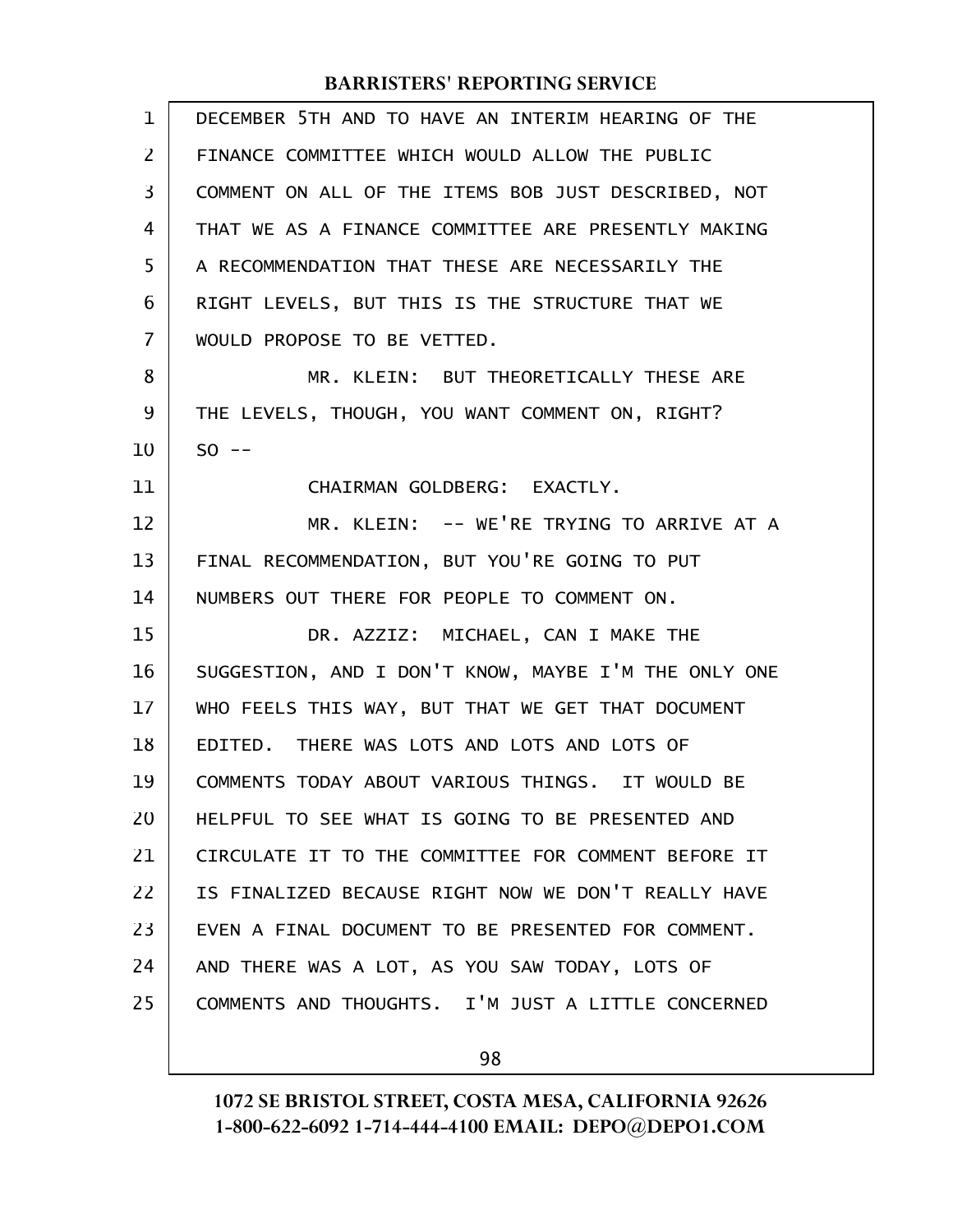| $\mathbf 1$    | ABOUT WHAT IS GOING TO BE PRESENTED BECAUSE I DO           |
|----------------|------------------------------------------------------------|
| $\overline{2}$ | AGREE THAT ONCE YOU PRESENT IT IN WRITING TO THE           |
| 3              | ICOC AND TO THE PUBLIC AT LARGE, IT'S GOING TO LOOK,       |
| 4              | ALTHOUGH NOT WRITTEN IN STONE, IT'S GOING TO LOOK          |
| 5              | LIKE THE SIGNIFICANT GUIDELINES ARE ALREADY SET.           |
| 6              | CHAIRMAN GOLDBERG: GOT IT. SO I'D LIKE                     |
| $\overline{7}$ | TO ASK JAMES TO COMMENT ON THE PROCESS YOU PROPOSE.        |
| 8              | I THINK UNDER NORMAL NON-STATE AGENCY REGULATIONS,         |
| 9              | THAT'S A VERY, VERY SENSIBLE WAY TO PROCEED. I'M           |
| 10             | AFRAID THAT WE DON'T HAVE THAT FLEXIBILITY HERE.           |
| 11             | MR. HARRISON: WELL, THERE ARE TWO ISSUES.                  |
| 12             | ONE IS UNDER THE BAGLEY-KEENE OPEN MEETING ACT,            |
| 13             | DISCUSSIONS LIKE THIS HAVE TO TAKE PLACE IN PUBLIC,        |
| 14             | WHICH MEANS THAT WE COULDN'T HAVE A MAJORITY OF A          |
| 15             | QUORUM OF THE FINANCE COMMITTEE INVOLVED IN THE            |
| 16             | SORTS OF DISCUSSIONS OUTSIDE OF PUBLIC VIEW.<br><b>AND</b> |
| 17             | THE SAME GOES FOR THE BOARD AS WELL. BUT I THINK           |
| 18             | THAT DOES LEAVE US SOME ROOM, SINCE WE DON'T EVEN          |
| 19             | HAVE A QUORUM ON THIS CALL, TO CIRCULATE A DRAFT TO        |
| 20             | CERTAIN MEMBERS TO MAKE SURE THAT WE'RE ALL ON THE         |
| 21             | SAME PAGE AS TO WHAT THE CONSENSUS WAS TODAY.              |
| 22             | CHAIRMAN GOLDBERG: JAMES, IS IT CORRECT                    |
| 23             | TO INFER FROM THAT THAT I'M IN A POSITION TO SELECT        |
| 24             | TWO OR THREE MEMBERS TO REVIEW THE REVISIONS TO THE        |
| 25             | DOCUMENTS WE SAW TODAY?                                    |
|                |                                                            |

99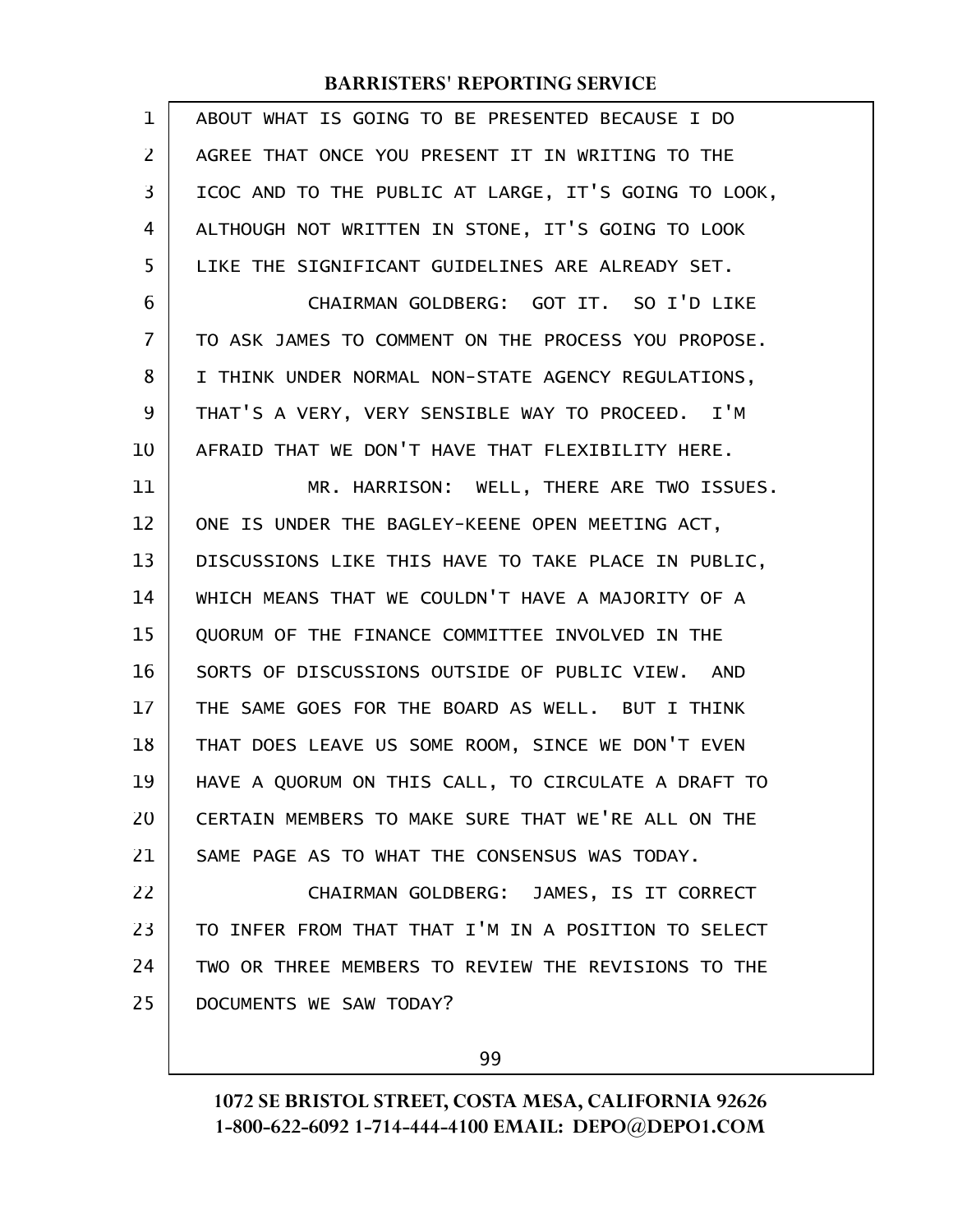| 1                 | MR. HARRISON: EXACTLY.                              |
|-------------------|-----------------------------------------------------|
| $\overline{2}$    | DR. TROUNSON: I WONDER IF YOU WOULD                 |
| 3                 | INCLUDE, MAY I SUGGEST, PAT OLSON AND NANCY KOCH IN |
| 4                 | LOOKING AT THAT DOCUMENT IF YOU WOULDN'T MIND.      |
| 5                 | CHAIRMAN GOLDBERG: YEAH. I DON'T THINK              |
| 6                 | THERE'S ANY RESTRICTION TO AS MANY STAFF AS YOU     |
| 7                 | WOULD LIKE AND WHOMEVER YOU WOULD LIKE. SO LET'S    |
| 8                 | MAKE SURE IT'S CIRCULATED. MELISSA, ARE YOU GOING   |
| 9                 | TO BE THE POINT PERSON ON THIS?                     |
| 10                | MS. KING: SURE. I WILL BE. IT WILL                  |
| 11                | ACTUALLY BE ME FOR THESE REVISIONS BECAUSE I NEED   |
| $12 \overline{ }$ | THEM FOR THE ICOC MEETING AS SOON AS POSSIBLE, SO   |
| 13                | I'M GOING TO BE CRACKING THE WHIP.                  |
| 14                | CHAIRMAN GOLDBERG: OKAY. THIS WOULD BE              |
| 15                | TO LET'S MAKE SURE THEY GET TO STAFF, LET'S MAKE    |
| 16                | SURE THEY GET TO DUANE AS THE HEAD OF THE LOAN TASK |
| 17                | FORCE, AND LET'S MAKE SURE THEY GET TO RICARDO, AND |
| 18                | CAN WE INCLUDE ED IN THAT?                          |
| 19                | MR. HARRISON: YEAH, THAT'S FINE.                    |
| 20                | MR. SIMPSON: QUESTION FROM THE PUBLIC.              |
| 21                | WHEN, THEN, WOULD YOU EXPECT THAT THAT DOCUMENT     |
| 22                | WOULD BE AVAILABLE TO THE PUBLIC?                   |
| 23                | MS. KING: AS SOON AS I GET EVERYBODY'S              |
| 24                | COMMENTS BACK AND THEY CAN BE FINALIZED.            |
| 25                | MR. SIMPSON: WOULD YOU CARE TO SHARE THE            |
|                   |                                                     |
|                   | 100                                                 |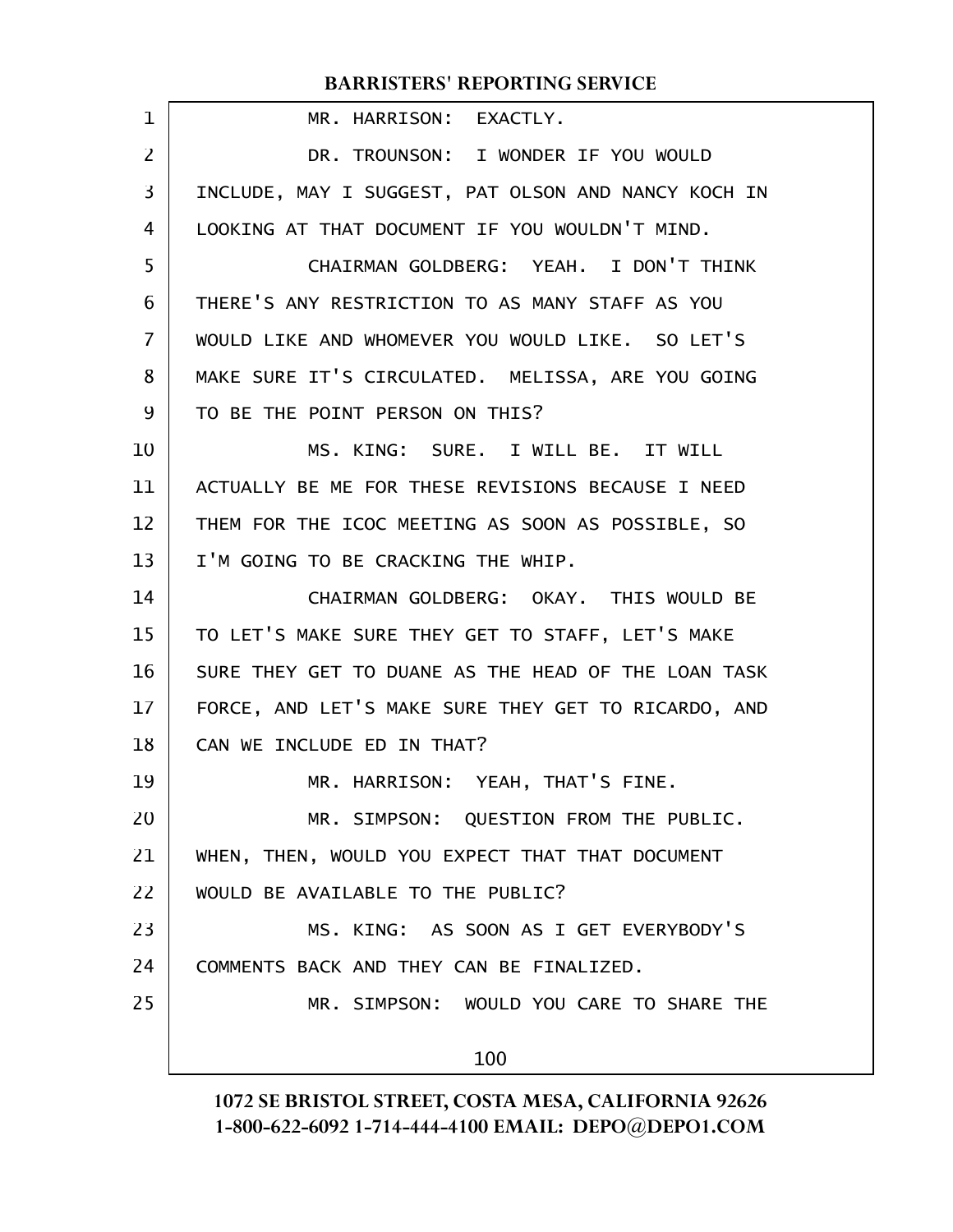| $\mathbf 1$    | DOCUMENT WITH A MEMBER OF THE PUBLIC AS IT'S BEING   |
|----------------|------------------------------------------------------|
| $\overline{2}$ | CIRCULATED?                                          |
| 3              | CHAIRMAN GOLDBERG: I DON'T BELIEVE THAT              |
| 4              | WOULD BE PRUDENT FOR US, JOHN.                       |
| 5              | MS. SIMPSON: ALL RIGHT.                              |
| 6              | CHAIRMAN GOLDBERG: BUT I APPRECIATE YOUR             |
| $\overline{7}$ | WILLINGNESS TO LEND ASSISTANCE.                      |
| 8              | MR. KLEIN: JOHN, THERE IS A -- WE REALLY             |
| 9              | DO NEED MORE INFORMATION. AND HOPEFULLY WITH SOME    |
| 10             | DECISIONS AT THE BOARD, PEOPLE WILL REALIZE THAT IF  |
| 11             | THEY'RE GOING TO GET THEIR COMMENTS IN, THEY NEED    |
| 12             | TO. AND I, JUST SPEAKING AS AN INDIVIDUAL, AM VERY   |
| 13             | OPEN TO ADDITIONAL INFORMATION AND HOPE DURING THE   |
| 14             | 60-DAY PERIOD TO REALLY GET SOME MORE REFINEMENT,    |
| 15             | BUT IT'S DEPENDENT ON THE SUBSTANTIVE QUALITY OF THE |
| 16             | RESPONSE, WHICH WILL ONLY BE ELICITED IF THE PUBLIC  |
| 17             | UNDERSTANDS WE MADE SOME DECISIONS THAT ARE MOVING   |
| 18             | FORWARD.                                             |
| 19             | MR. SIMPSON: I AGREE WITH THAT. ONE                  |
| 20             | OTHER QUICK THOUGHT, MAYBE IT'S NOT POSSIBLE, BUT I  |
| 21             | THINK THE PROCESS COULD BE HELPED IF YOU COULD HAVE  |
| 22             | AN ADDITIONAL BANK REPRESENTATIVE FROM ANOTHER BANK  |
| 23             | AT THIS TO TALK ABOUT WHAT THEY MIGHT DO BESIDES THE |
| 24             | SILICON VALLEY BANK.                                 |
| 25             | CHAIRMAN GOLDBERG: YOU KNOW WHAT I'M                 |
|                | 101                                                  |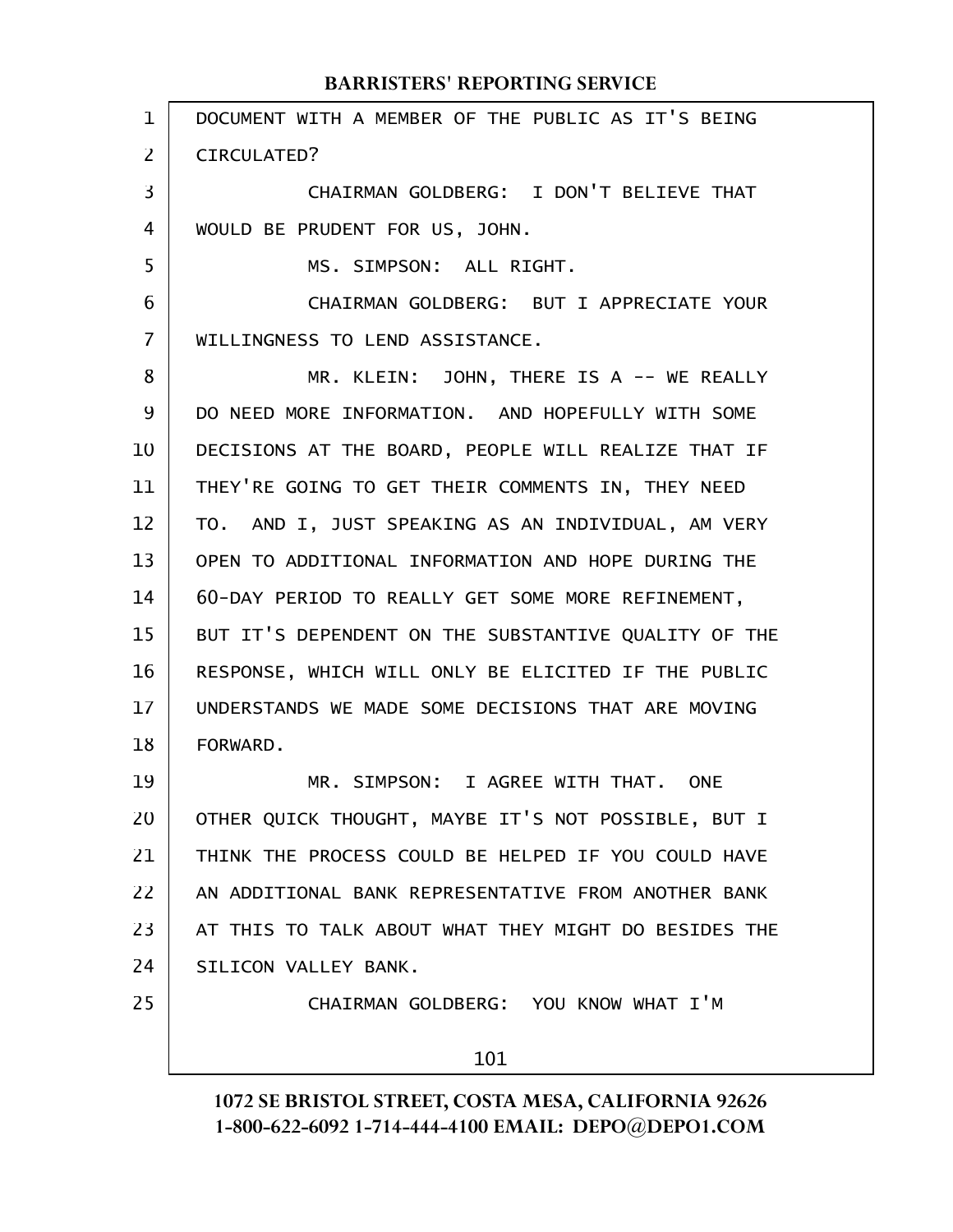| 1  | GOING TO SUGGEST IS MAYBE WE NOT HAVE SILICON VALLEY |
|----|------------------------------------------------------|
| 2  | BANK THERE. BOB, THEY CAN ONLY BE AVAILABLE BY       |
| 3  | PHONE, WHICH I THINK IS A HORRIBLE DYNAMIC FOR A     |
| 4  | PUBLIC MEETING.                                      |
| 5  | MR. ROTH: MICHAEL, I WOULD SUPPORT THAT.             |
| 6  | I THINK I'D MAKE THIS DOCUMENT, WITH THEIR           |
| 7  | PERMISSION, GENERIC.                                 |
| 8  | CHAIRMAN GOLDBERG: YEAH.                             |
| 9  | DR. AZZIZ: I SUPPORT THAT ACTUALLY FOR               |
| 10 | THEIR OWN PROTECTION. YOU KNOW, IF THEY SPEAK UP     |
| 11 | AND THEN THEY GET THE CONTRACT FOR WHATEVER REASON,  |
| 12 | IT'S GOING TO LOOK BAD FOR THEM.                     |
| 13 | CHAIRMAN GOLDBERG: OKAY. I'VE HELD THIS              |
| 14 | UP SO LONG. IT'S THE MOST POORLY MANAGED MEETING I   |
| 15 | THINK I'VE CHAIRED IN RECENT MONTHS.                 |
| 16 | MR. SHEEHY: MICHAEL, CAN I SAY SOMETHING             |
| 17 | REALLY QUICK?                                        |
| 18 | CHAIRMAN GOLDBERG: OF COURSE.                        |
| 19 | MR. SHEEHY: YOU KNOW, I'VE BEEN WITH THIS            |
| 20 | PROGRAM ALL ALONG. I DON'T GET IT ANYMORE. AND I     |
| 21 | HAVE TO ASK THAT THIS BE AGENDAD VERY EARLY, BECAUSE |
| 22 | WE HAVEN'T TALKED ABOUT IT AT THE BOARD, WHILE       |
| 23 | THERE'S A FULL QUORUM THERE AND THAT THIS NOT BE A   |
| 24 | LAST-MINUTE ITEM BECAUSE I'M VERY CLOSE TO NOT BEING |
| 25 | WITH THIS PROGRAM ANYMORE. YOU KNOW, I DON'T         |
|    |                                                      |

102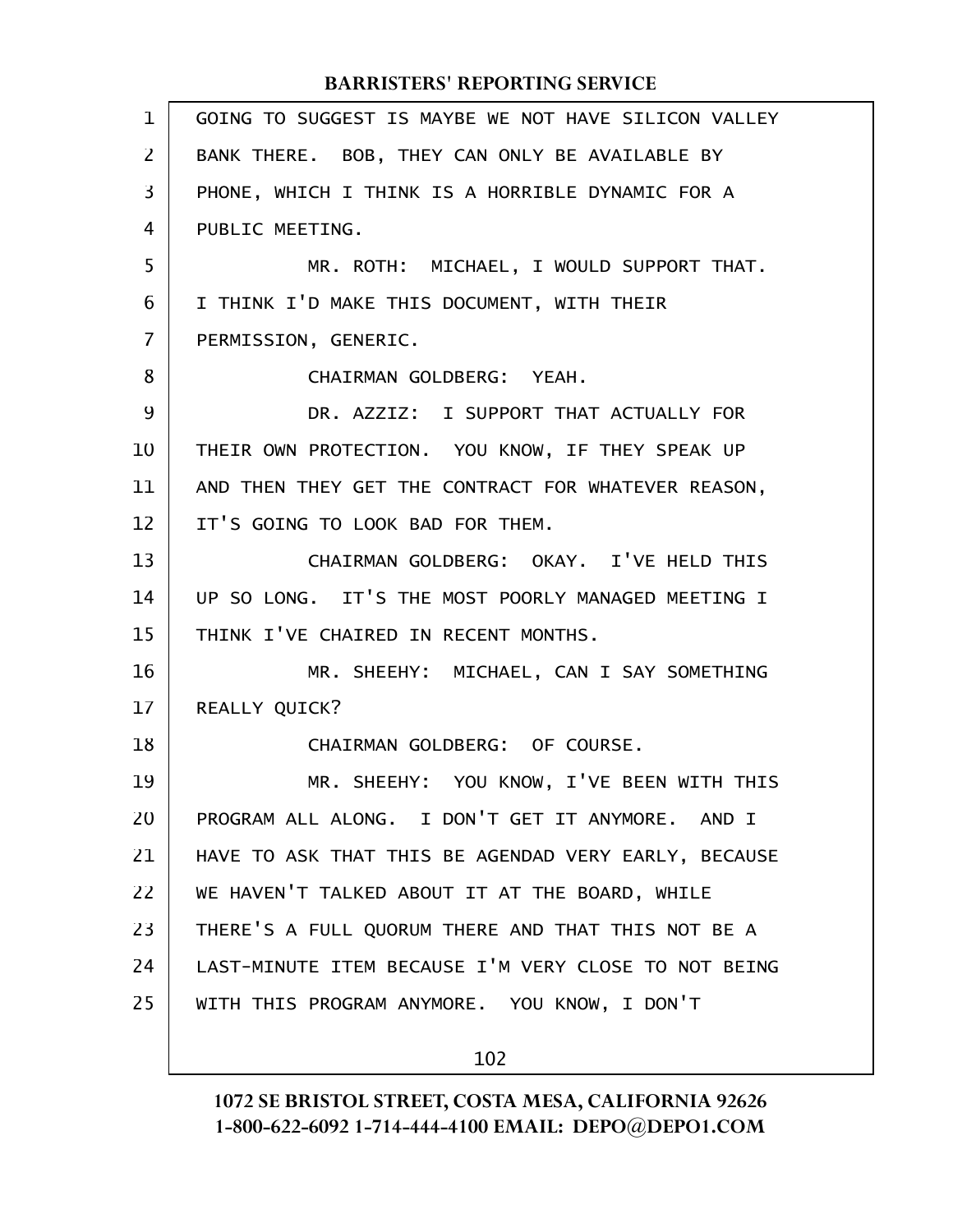| $\mathbf 1$    | UNDERSTAND IT AT THIS POINT. I TRIED TO DIGEST       |
|----------------|------------------------------------------------------|
| 2              | THESE DOCUMENTS AND TRIED TO FOLLOW THIS CALL. BUT   |
| 3              | IN GENERAL, CONCEPTUALLY I'M WITH YOU; BUT IF I      |
| 4              | DON'T GET IT, I CAN'T SUPPORT IT. SO, YOU KNOW,      |
| 5              | THERE HAS TO BE TIME FOR ADEQUATE, CLEAR DISCUSSION  |
| 6              | OF THIS AT THE BOARD, AND THIS SHOULD REALLY, YOU    |
| $\overline{7}$ | KNOW, COME VERY EARLY AND DON'T RELY ON THE DECEMBER |
| 8              | MEETING. WE HAVE 120 GRANTS TO REVIEW.               |
| 9              | THIS MEETING IS THE ONE THAT WE HAVE THE             |
| 10             | MOST TIME AND THE MOST OPPORTUNITY TO REALLY TALK    |
| 11             | ABOUT THIS PROGRAM AT THE BOARD. AND IF THAT         |
| 12             | OPPORTUNITY IS MISSED, I DON'T THINK I'M GOING TO BE |
| 13             | WITH YOU GUYS ON THIS.                               |
| 14             | MR. KLEIN: JEFF, IT IS AGENDIZED PRETTY              |
| 15             | EARLY IN THE AGENDA.                                 |
| 16             | CHAIRMAN GOLDBERG: POINT WELL TAKEN.                 |
| 17             | MR. SHEEHY: I THINK IN GENERAL EVERYBODY             |
| 18             | HAS WORKED REALLY HARD. I FEEL REALLY POSITIVE       |
| 19             | ABOUT IT, BUT I'M NOT THERE. IF I DON'T GET A        |
| 20             | CHANCE TO GET THERE, I'M NOT GOING TO GO THERE.      |
| 21             | CHAIRMAN GOLDBERG: FAIR ENOUGH.                      |
| 22             | DR. AZZIZ: I'M HANGING UP. THANK YOU                 |
| 23             | MUCH, GUYS. BYE EVERYBODY.                           |
| 24             | CHAIRMAN GOLDBERG: ADJOURNED.                        |
| 25             | (THE MEETING WAS THEN ADJOURNED AT 04:55 P.M.)       |
|                | 103                                                  |